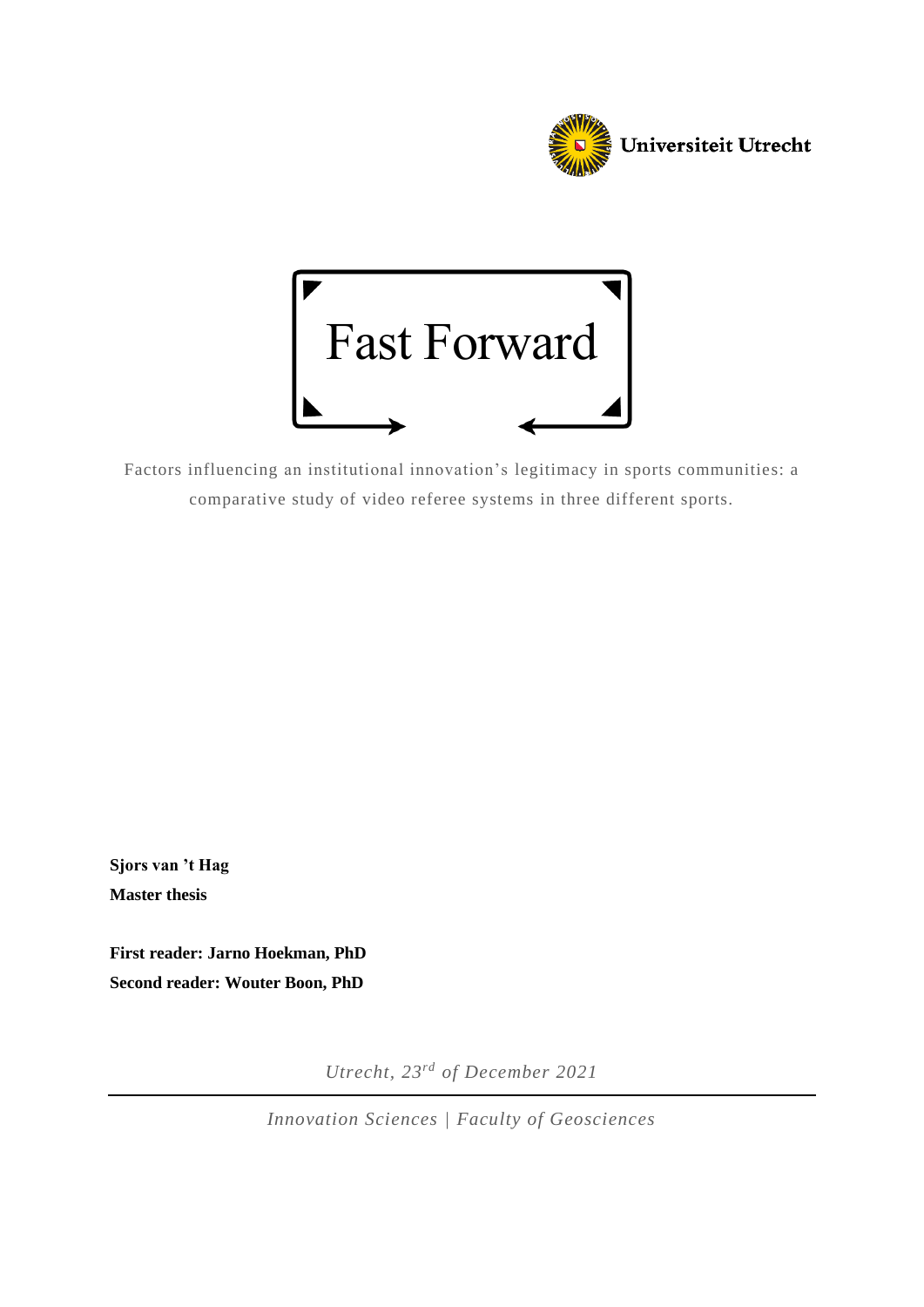*"I don't think it's a penalty." "I do." "I don't think it's a red card." "I do."*

*– Thijs Zonneveld on mid-game analyses –*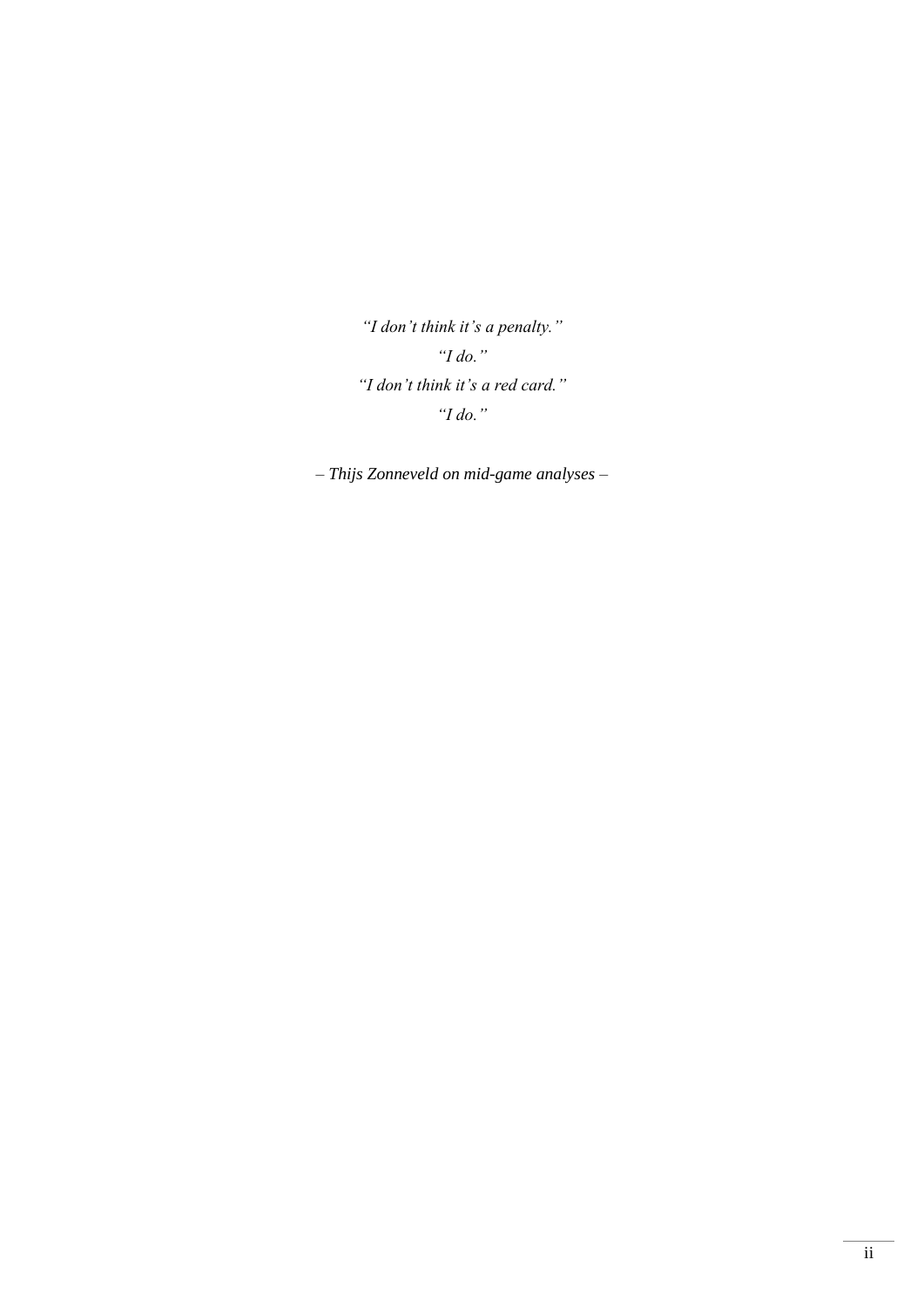| <b>Document details</b> |                                                                        |
|-------------------------|------------------------------------------------------------------------|
| Title                   | <b>Fast Forward</b>                                                    |
| Subtitle                | Factors influencing an institutional innovation's legitimacy in sports |
|                         | communities: a comparative study of video referee systems in three     |
|                         | different sports.                                                      |
| <b>Author details</b>   |                                                                        |
| <b>Names</b>            | Sjors Willem Albert van 't Hag                                         |
| Student ID              | 6343953                                                                |
| Address                 | Cambridgelaan 795                                                      |
|                         | 3584 DW, Utrecht                                                       |
|                         | The Netherlands                                                        |
| Phone                   | $+31(0)619726409$                                                      |
| Primary e-mail          | s.w.a.vanthag@students.uu.nl                                           |
| Secondary e-mail        | sjorsvanthag@gmail.com                                                 |

## **Programme & first reader details**

| Institute    | Utrecht University         |
|--------------|----------------------------|
| Faculty      | Geosciences                |
| Programme    | <b>Innovation Sciences</b> |
| First reader | Jarno Hoekman, PhD         |
| Address      | Princetonlaan 8a           |
|              | 3584 CB, Utrecht           |
|              | The Netherlands            |
| Phone        | $+31(0)302535410$          |
| E-mail       | j.hoekman@uu.nl            |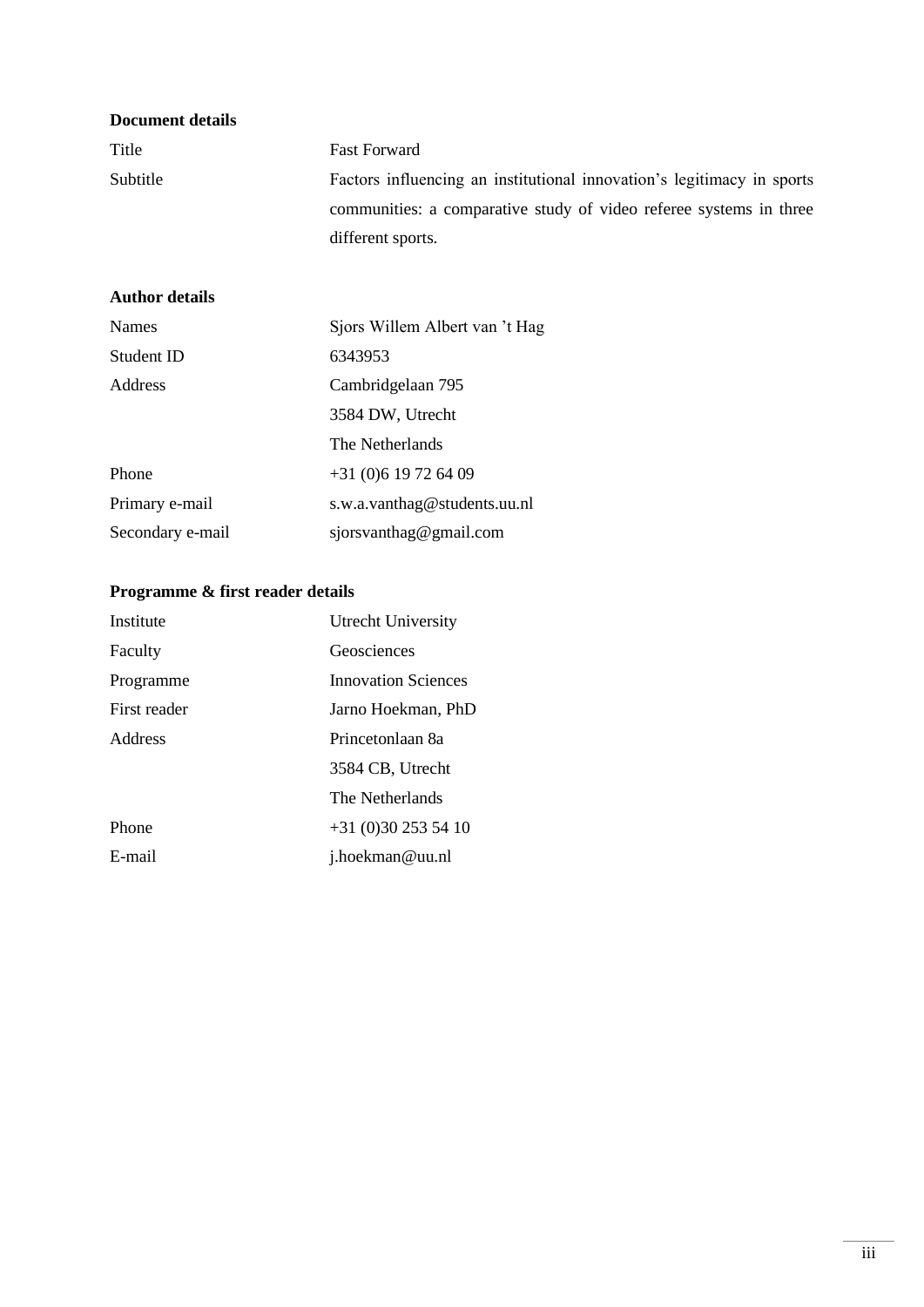# **Acknowledgement**

Before deep diving into the sea of video referees, rules, legitimacy and sports communities, I feel obliged to express my gratitude to quite the number of people.

Firstly, I would like to thank my first reader Jarno Hoekman for all his feedback, the pleasant in-depth discussions and chatter about cycling. Naturally, I also thank Wouter Boon for being the second reader in the process and providing useful feedback.

Incredibly important were the people who were more than willing to cooperate with me on this subject. So, in a completely random order, I would like to begin to try to express my gratitude towards Marleen Janssen, Daan Schippers, Coen van Bunge, Giel Kirkels, Matthijs Keuning, Aldo Hoekstra and naturally all others at KNHB, KNLTB, KNVB, FIH, UEFA, ITF and FIFA who provided information and/or cooperation.

Thank you, Julia, for being the patient listener to all of the thesis related issues and support whenever I needed it. Naturally I thank my family for the interest in my thesis and moral support. It is safe to state that competitive rowing has been putting quite the pressure on my agenda, but I would not have done it in any other way so thank you, coaches and teammates for the seven to nine practice sessions per week and two victories in the Covid-19 season of 2021. Finally, I want to thank my colleagues at Mazda Motor Nederland for putting up with a studying rower who received considerable amounts of flexibility and support in order to perform his job.

My gratitude for all of your individual contributions is one of the few things in this report that does not need a VAR review.

Signed the 23rd of December 2021 Utrecht

Fbg

Sjors van 't Hag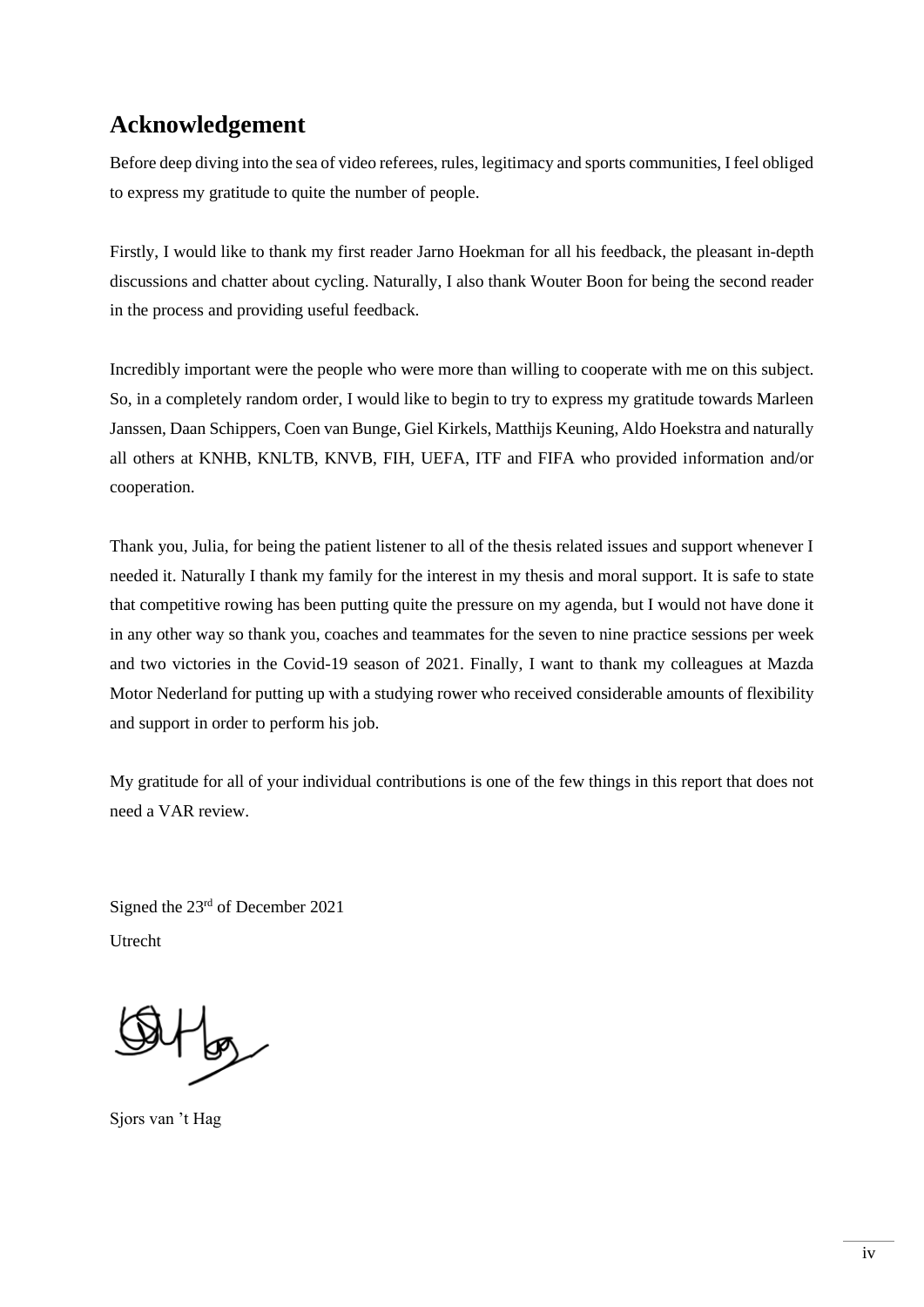# **Preface**

The last couple of years I have been active as a competitive rower, full-time master student and parttime employee whilst still trying to be a friend and family member. A strange mixture of eight training sessions a week, following lectures, sleeping, compiling Excel reports and keeping bodyweight up to the marks. This mixture left little room for spare time, free to spend. However, the little time I had, I would spend watching any type of sports as long as it involved others delivering efforts for a change.

Besides a general interest in sports, I was particularly fascinated by major football events such as knockout Champions League matches. Just like seasons before the most recent, the role of the video referee received great attention with an apparently negative approach. Wondering why so much drama could exist in a sport that has so many regulatory boundaries was the starting point for writing this thesis. Jarno Hoekman, PhD having the topic of 'innovation in sports' on his list of thesis topics and being very enthusiastic about it, sealed the deal

For almost an entire academic year I have been conducting research, writing, rewriting and factchecking. The combination of media analysis and experts delivering their contributions on the topic provides a strong basis for both this research as well as future research, which I think is vital to conduct in the future.

Someone at the Dutch football association 'KNVB' told me that there is a huge amount of quantitative data regarding the video referee, but that nobody ever investigated the "why" and "how" behind effectiveness and failures. I sincerely hope that this modest piece of research aids in understanding sports technology better, also hoping that insights from this study will help improve future technology adoptions in sports communities.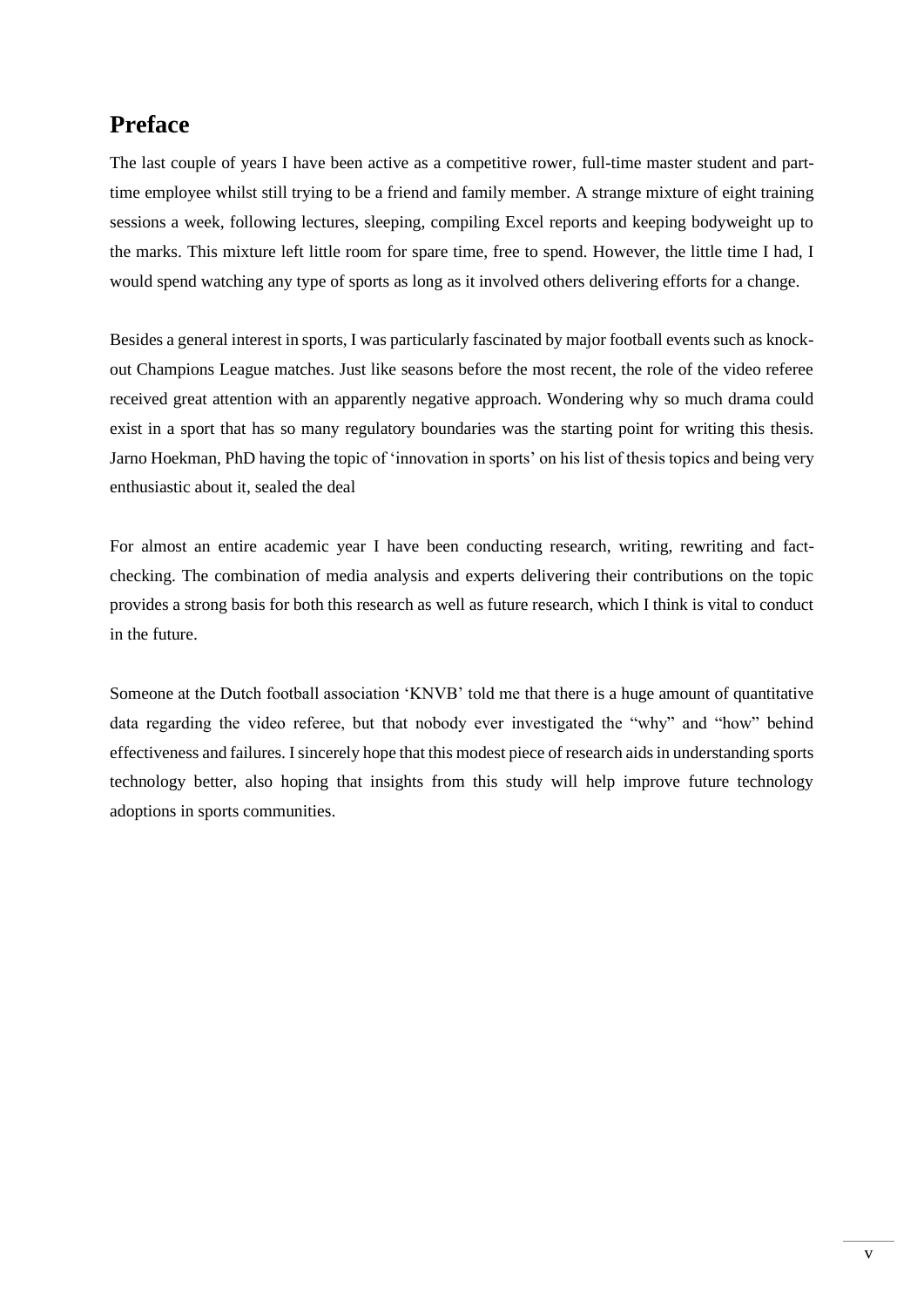# **Abstract**

This research uses institutional innovation theory and a sociomaterial angle to study legitimacy development of the video referee systems in tennis, field hockey and football as a consequence of different interactions between actor groups and the video referee taking place. Furthermore, the role of sports associations in legitimising the video referee in the sports community is studied by making use of legitimisation strategy theory. Based on the analysis of game regulations and the combination of qualitative interview input and the quantification of media sentiments, it was possible to determine whether an interaction would cause a negative or positive sentiment in the sports community. It was found that legitimacy increases when user actor groups are involved both in-game and during the innovation trajectory. Moreover, legitimacy appeared to increase when the complexity of the system was diminished in order to make the implementation of the video referee within the existing regulations easier. Also, centralised governance by the international sports association seemed to increase legitimacy. With regard to the role of sports associations, framing the situation without the video referee implemented appeared to be a preliminary condition before starting the innovation trajectory. Collaboration as a strategy was considered vital, due to a significant decrease in legitimacy when not deployed and a significant increase when deployed. Limitations and (practical) recommendations are mentioned in the discussion, the most important being the different lengths (and maturities) of the innovation trajectories. This makes future reproduction of this research necessary.

**Key words:** *Actor groups; Innovation governance; Institutional innovation; Interaction-based analysis; Legitimacy; Legitimisation; Sociomateriality; Sports; Video referee.*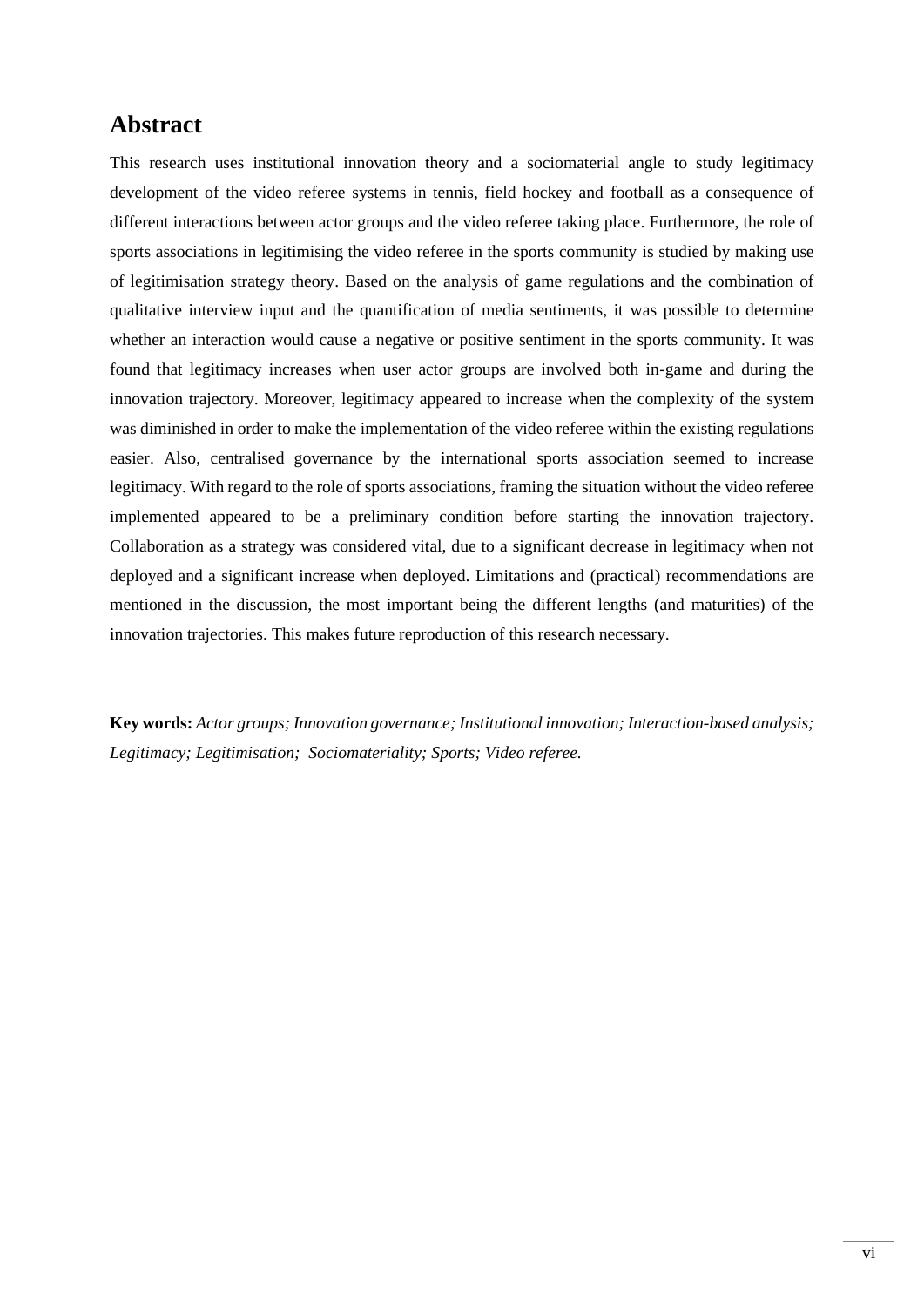# **Table of contents**

| $\mathbf{1}$   |     |  |  |
|----------------|-----|--|--|
| $\overline{2}$ |     |  |  |
|                | 2.1 |  |  |
|                | 2.2 |  |  |
|                | 2.3 |  |  |
| 3              |     |  |  |
|                | 3.1 |  |  |
|                | 3.2 |  |  |
|                | 3.3 |  |  |
|                | 3.4 |  |  |
| $\overline{4}$ |     |  |  |
|                | 4.1 |  |  |
|                | 4.2 |  |  |
|                | 4.3 |  |  |
|                | 4.4 |  |  |
| 5              |     |  |  |
|                | 5.1 |  |  |
|                | 5.2 |  |  |
|                |     |  |  |
|                |     |  |  |
|                |     |  |  |
|                |     |  |  |
|                |     |  |  |
|                |     |  |  |
|                |     |  |  |
|                |     |  |  |
|                |     |  |  |
|                |     |  |  |
|                |     |  |  |
|                |     |  |  |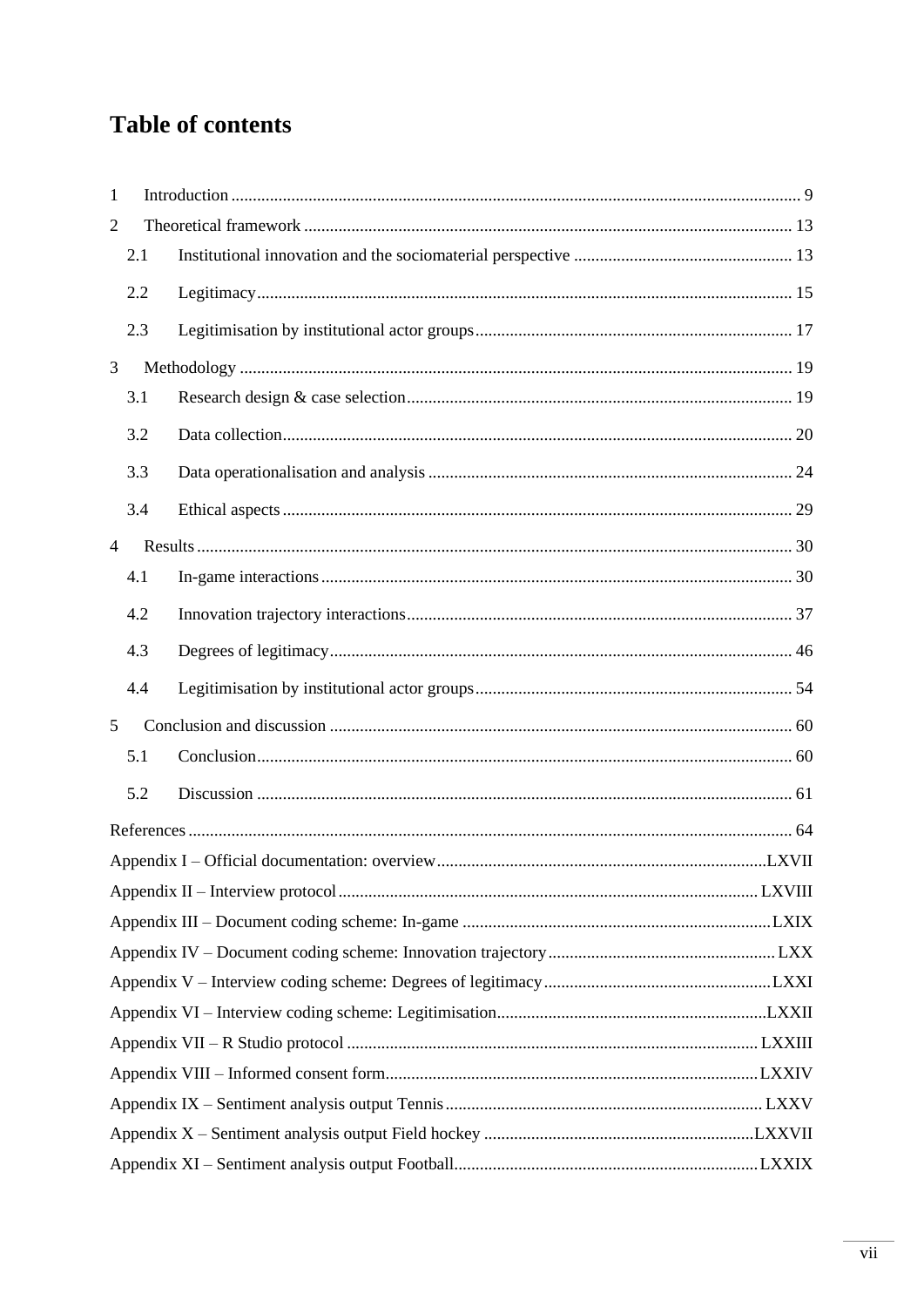# **Tables and figures**

| Table 2: Overview of interviews and attended events serving the purpose of data collection 22             |
|-----------------------------------------------------------------------------------------------------------|
| Table 3: Search query for media analysis, serving the purpose of data collection in Nexis Uni.  23        |
|                                                                                                           |
|                                                                                                           |
|                                                                                                           |
|                                                                                                           |
|                                                                                                           |
| Table 9: Actor groups and their in-game interactions with the video referee system in the tennis case.    |
|                                                                                                           |
| Table 10: Actor groups and their in-game interactions with the video referee system in the field hockey   |
|                                                                                                           |
|                                                                                                           |
| Table 11: Actor groups and their in-game interactions with the video referee system in the football case. |
|                                                                                                           |
| Table 12: Actor groups and their interactions during the innovation trajectory in the tennis case.  39    |
| Table 13: Actor groups and their interactions during the innovation trajectory in the field hockey case.  |
|                                                                                                           |
| Table 14: Actor groups and their interactions during the innovation trajectory in the football case.  45  |
|                                                                                                           |
|                                                                                                           |
|                                                                                                           |
|                                                                                                           |

| Figure 1: Sentiment development in the tennis case. The higher the percentage, the more positive the   |  |
|--------------------------------------------------------------------------------------------------------|--|
|                                                                                                        |  |
| Figure 2: Sentiment development in the field hockey case. The higher the percentage, the more positive |  |
|                                                                                                        |  |
| Figure 3: Sentiment development in the football case. The higher the percentage, the more positive the |  |
|                                                                                                        |  |
|                                                                                                        |  |
|                                                                                                        |  |
|                                                                                                        |  |
|                                                                                                        |  |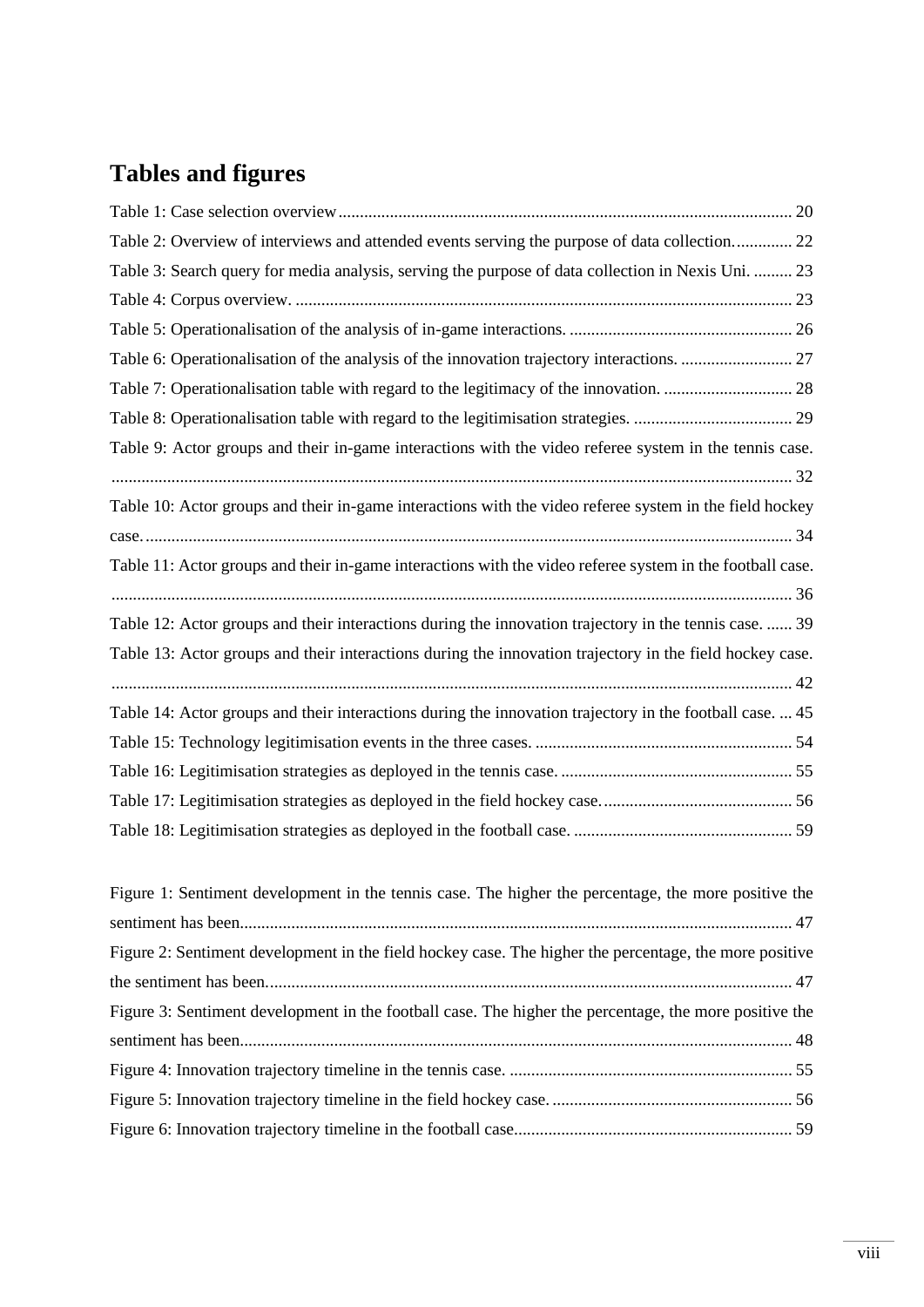# <span id="page-8-0"></span>**1 Introduction**

Fairness is a top priority in every type of sports, which means that innovations that intend to give cheaters or rule breakers less of a podium are usually a welcome addition to the game (Murray et al., 2020; Richard et al., 2020). A typical case is the video referee. As referees may be influenced by their direct surroundings when executing decisions, including spectators (Nevill et al., 2002), previously executed decisions (Plessner & Betsch, 2001) and team reputations (Jones et al., 2002), the video referee has been implemented in several sports communities in order to correct on-pitch referee errors, spot game rule violations missed by the on-pitch referee and to provide in-game arbitrary decision making processes (Spitz et al., 2020).

Video imaging (in sports) has been around for decades, mainly for broadcasting sporting events. In more recent years, video imaging has been used for enforcing game rules in numerous sports. The role of an external, video-aided match official is perceived and valued in completely different manners throughout various professional sports communities. Whilst Hawk-Eye in tennis and field hockey's Video Umpire have been accepted and appreciated instruments, discussion in football about the Video Assistant Referee (VAR) continues. In multiple European countries, the VAR is being criticised for continuous interference and not showing the video images to i.e. athletes and spectators (Nu.nl, 2018; Reuters, 2020). Multiple media sources state that football should at least consider copying some of the concepts of field hockey in order to make the VAR a success, but a solid argumentation for this kind of quotes remains largely absent.

The apparent differences in acceptance of this innovation throughout the various sports communities makes that one starts to wonder how and why these differences have emerged over the course of the innovation trajectories. For the sake of clarity, an innovation trajectory is here defined as the process from ideation until ongoing usage and development. These differences in perceptions and valuations of the video referee can be studied in the field of innovation studies. This field of science provides the means necessary for understanding how technology perceptions and valuations rise differently in different (sports) communities.

Institutional theory in particular can be used to explore the acceptance of a technology in an already existing system containing actor groups, norms, values and institutions (Deephouse & Suchman, 2012). According to Scott (1995), institutional theory explains how innovations become embedded in systems that have already "symbolic systems, relational systems, routines, and facts" in place. De Jonge (2015) adds that institutional theory also describes "how and why change occurs." The institutional character of the video referee is explained by the fact that the video referee observes and interferes according to the game regulations, thereby influencing the decision-making process. On top of that, the innovation is implemented and governed by governing actor groups: institutional actors. Institutional theory considers the role of different types of actor groups being users, producers and institutional actors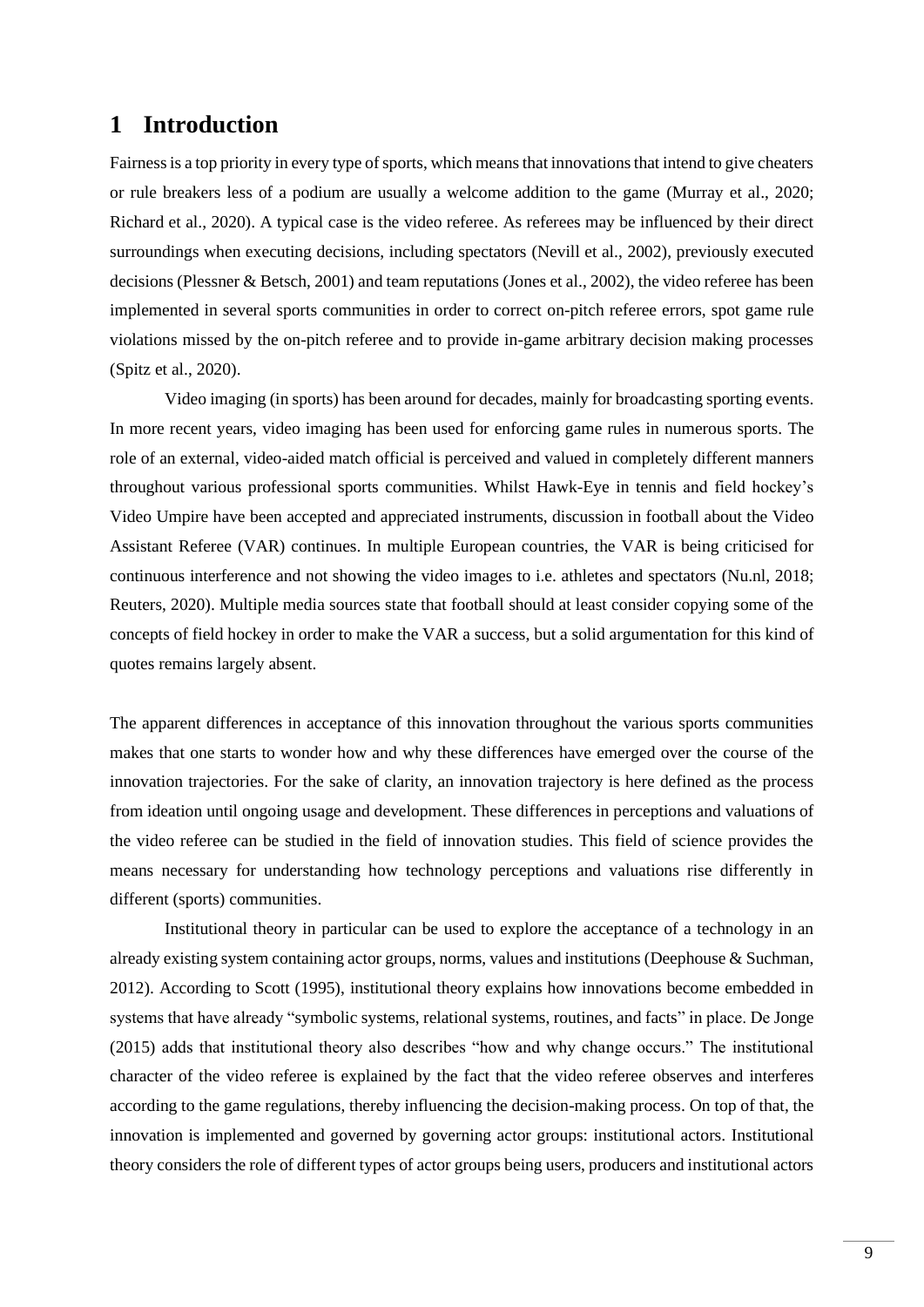(Binz et al., 2016; Pelzer et al., 2019; Tzur, 2019). As these actor groups interact with the video referee, it becomes part of a social system consisting of users, producers and institutional actors (Pelzer et al., 2019) in which it needs to become embedded and aligned with regulations, beliefs and perceptions (Markard et al., 2016).

Sociomateriality specifically addresses the interactions between material technology and actor groups and is thus a very suitable concept for exploring the acceptance of this institutional innovation (Aldrich & Fiol, 1994; Leonardi et al., 2013). Material technology has an influence on social concepts such as decision-making processes and relationships (Leonardi et al., 2013). It affects the relationships and regulations between actor groups and the material technology in question (Leonardi et al., 2013; Moura & Bispo, 2020), which causes people to "construct a perception that a technology either constrains their ability to achieve their goals, or that the technology affords the possibility of achieving new goals" (Leonardi, 2011). As earlier mentioned, the work of Bergek et al. (2008) and Markard et al. (2016) mentions the understanding of a technology by a community and it becoming aligned with regulations, beliefs and perceptions, which is clearly linked to the construction of perceptions.

For an innovation to become institutionalised and functional, it needs to obtain a certain degree of legitimacy. Legitimacy is received when an innovation is understood, accepted by a society and regulatorily supported (Bergek et al., 2008; Markard et al., 2016). Several typologies of legitimacy have been identified in science, the typology developed by sociologist and institutional theory expert Suchman concerns pragmatic, moral and cognitive legitimacy (Suchman, 1995). The reason for opting for this typology is the fact that Suchman managed to incorporate an institutional approach, which opposes to the traditional view of legitimacy being an "operational resource" (Suchman, 1995) that can be deployed as a strategic instrument. The institutional view sees legitimacy as "a set of constitutive beliefs" (Suchman, 1995) which corresponds better with sports communities and the role of the institutional actors, because sports generally revolve less around profits (and thus corporate strategies) compared to other communities, which is illustrated by the fact that only a small part of sports communities is professionalised.

Institutional actor groups involved can influence the process of legitimisation by deploying a variety of legitimisation strategies. Pelzer et al. (2019) describe five institutional strategies aimed at legitimising innovations: framing, theorisation, collaboration, lobbying and negotiation. When assessing the effectiveness of the institutional actors in the case of the video referee, it is necessary to link their actions and strategies to the different degrees of legitimacy identified in the cases.

Previous research specifically aimed at innovation in sports mainly focuses on product innovation and specifically adoption, with special regard to i.e. technological improvements in extreme sports such as kite surfing (Schreier et al., 2007) or the incorporation of modern technologies such as cellular phones (Ha, 2018). Other research, with more of a management focus, looks at the role of strategic management in sports and innovation, i.e. general innovation strategies maintained by sports associations. However,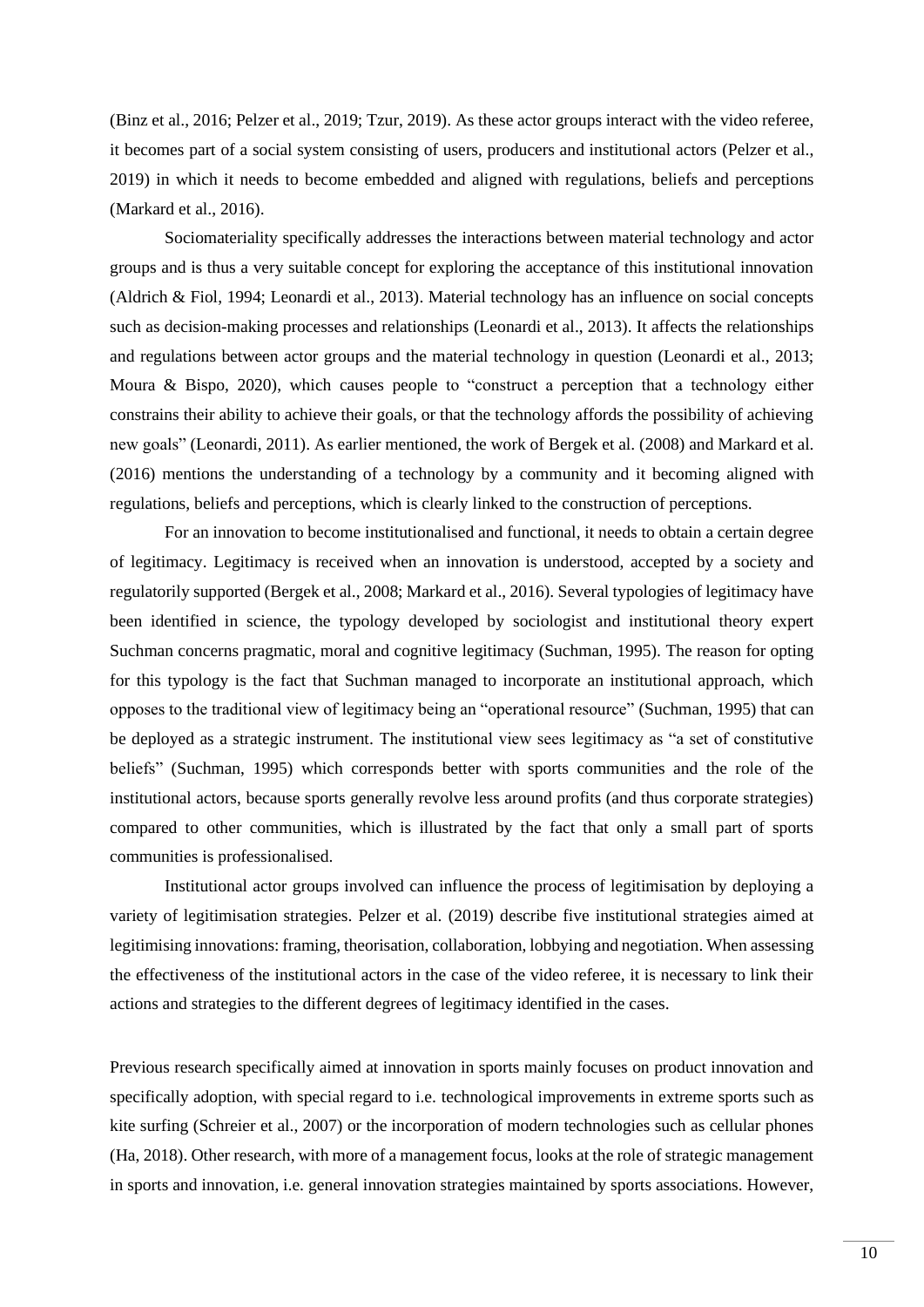research in this direction is broad and emphasises the importance of innovation management in sports (Tjønndal, 2016), i.e. the development of innovations and how this development should be managed and guided. An attempt to merge innovation sciences and sports by Ratten (2019) discusses subjects like technology effectiveness, commercialisation and social entrepreneurship. However, this work also does not provide insights into the deeper sociomaterial structures that for instance enable legitimisation and institutionalisation of innovations in sports.

With regard to institutional theory in general, authors acknowledge the importance of institutional context, i.e. Geels (2004), but limit the amount of attention paid to the role of institutional actors to a minimum. Hargrave & Van de Ven (2006) acknowledge the role of institutional actors in the process of technology embedding, but do not address other types of actor groups such as users and producers. Some innovation literature does dive into institutional innovations, i.e. Suchman (1995) and Markard et al. (2016), but the number of authors and quantities of work remain limited.

The gap in scientific knowledge is thus clear. Firstly, institutional innovation in itself is relatively underexplored in innovation sciences as is shown in the previous paragraph. Secondly, it has also become clear that the role of interactions between material technology and actors as part of successfully embedding an innovation in a sports community remains to be explored. Thirdly, although some research has been conducted regarding the role of sports associations in innovation trajectories, this has been mainly in the direction of general innovation management. The role of institutional actors and the role they play in legitimising innovations is still very much underexplored as well, which is linked to the relative underexposure of institutional actors in innovation literature. This also provides a practical knowledge gap for sports associations about the effective usage of legitimisation strategies.

The practical questions posed in the preceding introductory paragraphs lead to the research question: *How are the different degrees of legitimacy of the video referee in different sports communities established from a sociomaterial angle and what is the influence of sports associations on legitimisation?*

In order to keep this research both comprehensive as well as workable, the main research question needs to be broken down into sub-questions.

Firstly, within communities different actor groups can be distinguished. These actor groups interact with the video referee system and influence the process of legitimisation. The subquestion can thus be formulated as: How do different actor groups within a community interact with the innovation?

Secondly, having established what interactions between the actor groups and the institutional innovation are present, it is now possible to look at the degrees of acceptance of the video referee system. Literature (Aldrich & Fiol, 1994; Markard et al., 2016; Pelzer et al., 2019) shows a great variety in legitimacy types and thus a difference in character and influence is expected among the different communities. Investigating the different degrees of development of the various legitimacy types may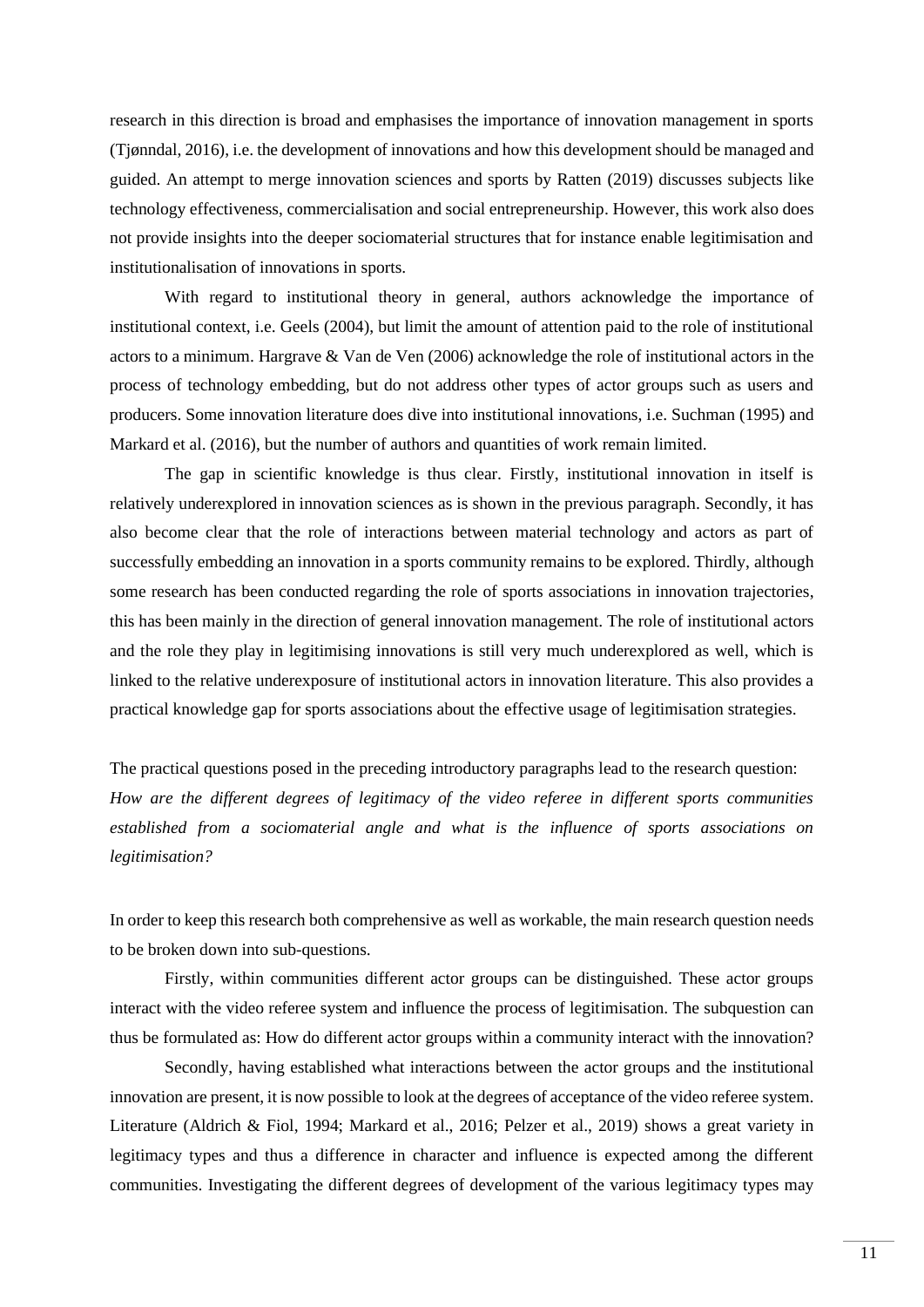point towards a direction in which reasons for an increased or diminished acceptance of the innovation can be found. The differences in development may be assigned to different actions and events of various stages of the innovation implementation trajectory. The research question that needs an answer thus is: What are the individual degrees of legitimacy for each case and how have these degrees been established?

Thirdly and lastly, institutional actors play a role in the general acceptance of the innovation. Therefore, one can assume that legitimisation strategies have been deployed by the implementing overarching sports associations in the legitimisation process of the innovation, providing a regulatory framework for instance (Richard et al., 2020). Part of the differences are expected to be the consequence of sociomaterial interactions, emerging from the new material technology being introduced in an existing social system. Another part however is expected to come from the strategies deployed as the sports associations play an important role in shaping sociomaterial interactions within the communities (Richard et al., 2020). The actor group that can be held accountable for the functioning and success of a video referee system is the overarching sports association, as it represents the sports community, the community's hard and soft institutions and provides the regulatory frameworks. The third research question is thus: What legitimisation strategies have been deployed by the various sports associations within the communities?

*Sub1: How do different actor groups within a sports community interact with the institutional innovation during the match and during the innovation trajectory?*

*Sub2: What are the individual degrees of legitimacy of the innovation for each case and how have these degrees been established?*

*Sub3: What legitimisation strategies have been deployed by the various sports associations within the communities during the entire innovation trajectory?*

Having introduced the background and relevance of this research as well as related work, the second section builds on this by providing a clear and concise theoretical framework. This framework has provided the opportunity to conduct research within clear and strict borders. Section three entails the methodology that has been used to execute the research itself and operationalise the theoretical framework. Section four shows the results obtained from executing the methodology, whilst section five addresses the conclusions, limitations and opportunities for future research.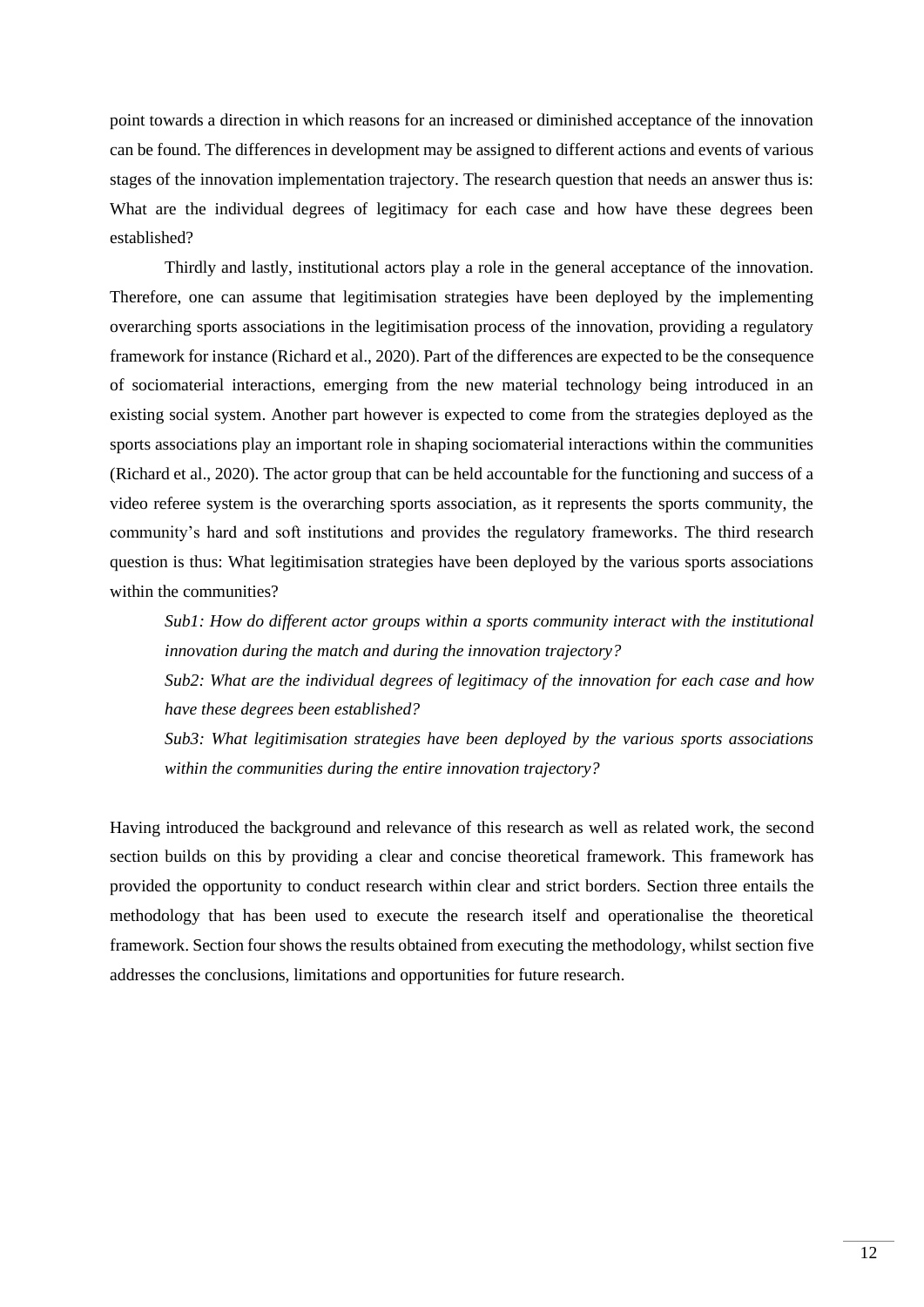# <span id="page-12-0"></span>**2 Theoretical framework**

Several relevant concepts will be explained before the actual case-study can be conducted. First, the base concept of institutional innovation is to be explained

## <span id="page-12-1"></span>**2.1 Institutional innovation and the sociomaterial perspective**

This paragraph provides an introduction regarding institutional innovation as well as the characteristics of sports communities. By providing this information, a contextual framework for other theory is being made.

### **2.1.1 Institutional innovation**

As stated in the introduction, the video referee is considered an institutional innovation. Although relatively little research has been conducted in the specific direction of institutional innovation, some relevant literature has been consulted to provide context to the following paragraphs in the theoretical framework.

An *institutional innovation* is defined as a "change in state" that affects norms and/or rules over time and "is a novel or unprecedented departure from the past" (Hargrave & Van de Ven, 2006). This indicates that the introduction of the innovation cannot take place within existing regulatory and institutional frameworks, but that these have to become congruent with one another (Markard et al., 2016) as this forms the basis of legitimisation which is shown in paragraph [2.2.](#page-14-0) Moreover, the innovation should be aligned with relevant actor groups and their interests and norms (Pelzer et al., 2019). Newly introduced material technologies "are often incongruous with these structures" (Binz et al., 2016). The typology of actor groups, that interact with the institutional innovation, maintained by Pelzer et al.

(2019) consists of the following three groups:

- Users:
- Developers;
- Regulators.

Although research concerning institutional innovations is rare, this typology is frequently used in other work, i.e. by Binz et al. (2016) and Tzur (2019).

The three actor groups should be defined, as they play a major role in this research. The various actor groups are important to consider, as their interactions with the innovation influence legitimacy (Van den Belt & Rip, 1987; Zelizer, 1978). It is therefore expected that differences in the degrees of legitimacy occur between the three cases in this research.

According to Binz et al. (2016), legitimisation of an institutional innovation in the actor group of *users* is a preliminary condition for success. Users are not extensively defined in other work. Work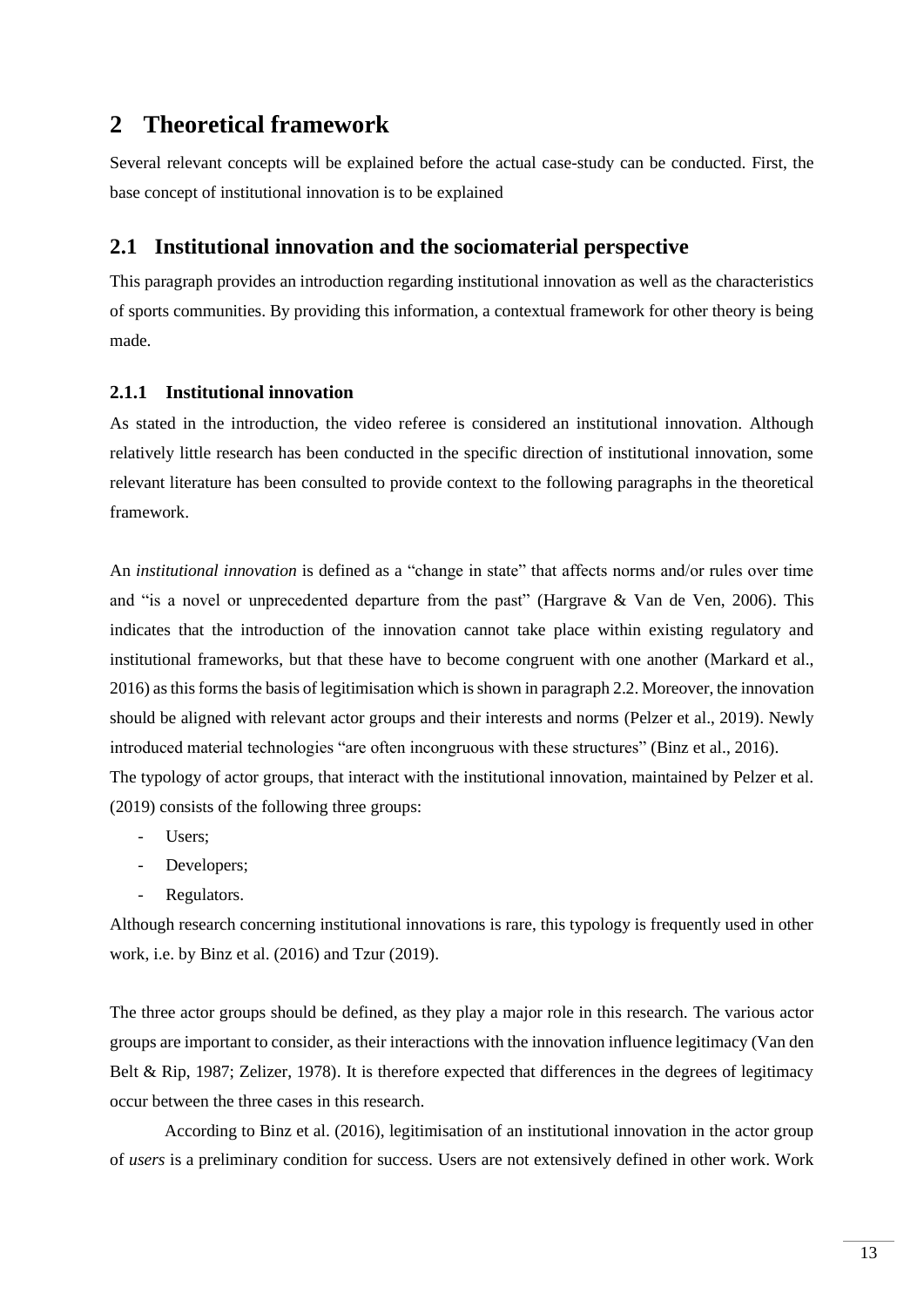by Binz et al. (2016) and Pelzer et al. (2019) suggests that users are the hands-on end-users of the innovation. They interact directly with the technology that is part of the institutional innovation and thereby operationalise it.

*Producers*, also called 'engineers' (Binz et al., 2016) or 'developers' Pelzer et al. (2019), form the supplying actor group in the system. The actor group consisting of producers is involved in the development, engineering, production and selling of the technology that is part of the institutional innovation. This definition is not explicitly mentioned in literature, but becomes clear from the frequent usage of the term 'user-producer relationship' in the articles of both Pelzer et al. (2019) and Tzur (Tzur, 2019).

Finally, the definition and role of the *institutional* actor group should be explained. This actor group consists of the parties governing the innovation at hand and are also referred to as 'regulators' (Pelzer et al., 2019). This designation comes from the fact that the institutional actor groups provide and oversee the regulatory frameworks needed for the innovation to function.

#### <span id="page-13-0"></span>**2.1.2 Sociomaterial perspective**

All of these actor groups interact with the material technology as part of the institutional innovation and thereby affect its embeddedness and congruence with the actor groups and institutional surroundings. These interactions affect legitimacy which is shown in paragraph [2.2.](#page-14-0)

In the context of technology, the concept of legitimacy should be considered in a broader setting, sociomateriality being a suitable one as it focuses on describing links between technology and social elements like "…institutions, norms, discourses…" (Leonardi et al., 2013). Sociomateriality as a concept is a useful way of thinking for finding and analysing structures like roles, power relations, (communication) networks and other so-called institutional forces (Leonardi et al., 2013; Moura & Bispo, 2020) but not practically applicable as it is more a way of thinking rather than an applicable tool. An early attempt to address human and technological interactions in a systematic way has an industrial production system as a basis, in which operations are sequenced and related to human nodes as well as machinery (Cooper & Foster, 1971). Cooper & Foster (1971) utilise an order-based approach in which the first-order is the direct interaction between production personnel and machinery, second-order comprises of activity bundling and thus 'jobs' whilst higher orders represent the social system within the firm. All of this together represents the sociotechnical system (Cooper & Foster, 1971) and forms the basis of the community in which legitimacy can be obtained.

Following the line of sociomateriality theory 'interaction' can be interpreted in a broader way than Cooper & Foster (1971) did. Their work mainly focuses on direct, operational interactions between technology and people. However, following the line of sociomateriality theory, multiple categories of interactions are possible. Interactions can be one-way and two-way (Leonardi et al., 2013). The one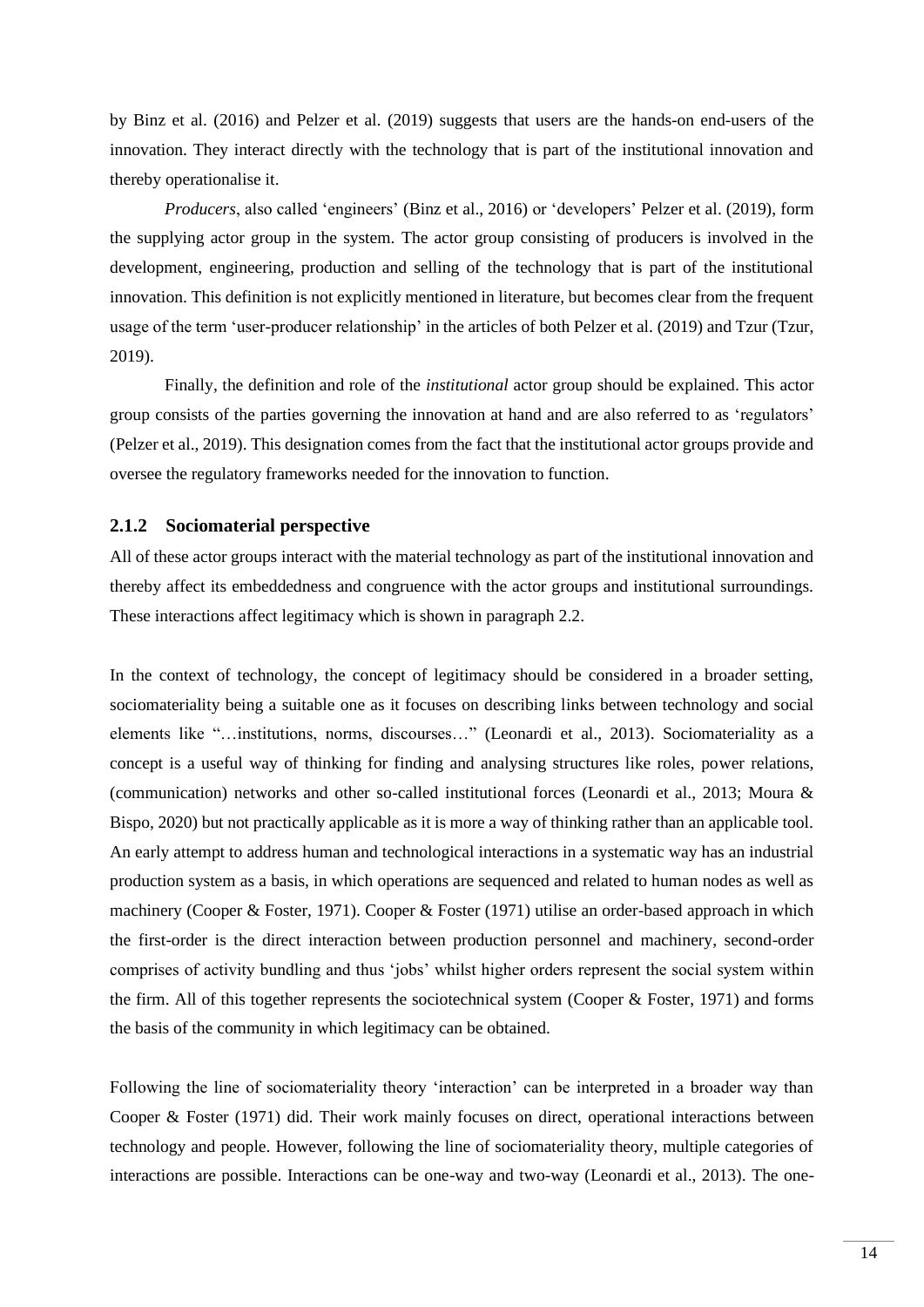way interaction means that either the actor group influences the technology or the technology influences the actor group without a direct form of feedback (Leonardi et al., 2013). Two-way interaction means that they both influence one another by interacting, which is a relationship as pure sociomateriality theory would want to see it as it makes technology and society inseparable (Leonardi et al., 2013). The final element that should be considered whilst examining interactions is the effect type. Effect type is based on the principle of divergent and convergent dependencies (Cooper & Foster, 1971). In this context, divergent dependence means that the actor group is indirectly affected by interaction with the material technology. Convergent dependence entails a direct effect of the interaction with the material technology (Cooper & Foster, 1971). Effect type relates to the 'distance' between actor groups and technology, expecting that a relatively small distance results in an increased concern about legitimacy.

The concept of institutional legitimacy, accompanied by the sociomaterial perspective, offers the basis for a dive into theory concerning legitimacy and legitimisation.

## <span id="page-14-0"></span>**2.2 Legitimacy**

Legitimacy as a concept originates in Weber's work (Deephouse & Suchman, 2012). In essence Weber's conclusion is that legitimacy is an explanation of the rightfulness of obedience by people. This abstract definition has been adapted frequently later on, but forms the basis of all legitimacy theory. Later research on this topic provides more comprehensive definitions. Important work to consider has been compiled by Aldrich & Fiol (1994), stating that the degree of acceptance depends on the amount of legitimacy obtained among various actor groups. A compact and comprehensible description of legitimisation has been provided by Markard et al. (2016) who state that legitimacy occurs when a material technology has become congruent with its direct institutional surroundings, thereby establishing the direct link between institutional innovations and legitimisation.

Over time a system, containing material technology, actor groups and regulations, becomes institutionalised and grows towards a state of legitimisation in which it can be analysed using several typologies (Deephouse & Suchman, 2012; Markard et al., 2016; Suddaby et al., 2017). Based on Aldrich & Fiol (1994) three types of legitimacy provide an opportunity for a structural study of the cases and were first introduced by Scott (1995) and later adapted by Suchman (1995): pragmatic legitimacy, moral legitimacy and cognitive legitimacy. Although aimed at organisational entities in first instance, these types of legitimacy are suitable for application to this setting which entails not only organisational legitimacy but also institutional.

*Pragmatic legitimacy* is achieved by an innovation having the practical effect as desired and expected by the actor group(s) in question (Díez-Martín et al., 2013; Suddaby et al., 2017). In other words, a problem has occurred and the relevant actor groups expect the solution to that problem to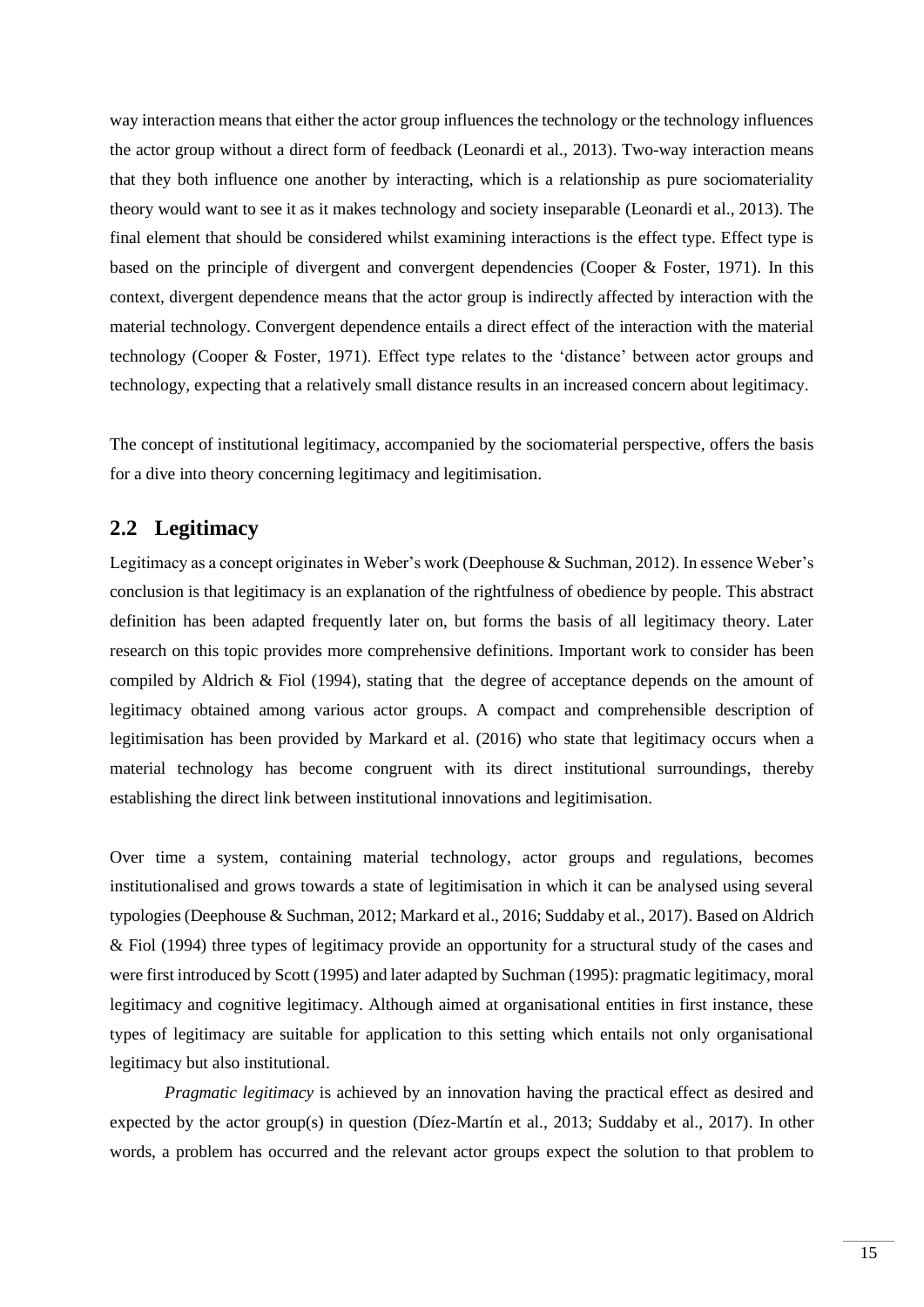perform in a certain manner. Pragmatic legitimacy can be described in terms of exchange: the actor group will grant the technology with legitimacy if it delivers the desired output (Suchman, 1995).

*Moral legitimacy* is closely related to pragmatic legitimacy in the sense that this type of legitimacy is also linked to societal expectations. However, the expectations in this context are rooted more deeply. Actor groups check whether the artefact meets their norms and values regarding what is rightful and correct in the context given (Díez-Martín et al., 2013; Suddaby et al., 2017). The innovation should behave according to the norms and values in the social system at hand (Díez-Martín et al., 2013). In this specific research it is thus important that the innovation enhances fairness and maintains or adds to the level of pleasure experienced by actor groups. The innovation in question should not only meet output demands (pragmatic legitimacy) but the way it achieves this, should be in line with what the actor groups expect and demand from the innovation.

*Cognitive legitimacy* is knowledge-based in contrast to the other two types of legitimacy (Aldrich & Fiol, 1994). This type of legitimacy is achieved by the innovation simplifying decisionmaking processes and/or by creating transparency about the embeddedness and performance of the innovation (Díez-Martín et al., 2013; Suchman, 1995). Within cognitive legitimacy, a number of approaches is available. Most of those are aimed at organisational legitimacy (M. B. Scott  $\&$  Lyman, 1968), which is why only 'comprehensibility' is the only viable approach needing to be discussed (Suchman, 1995). Comprehensibility refers not only to practical knowledge about the innovation, but also how well the actor groups understand the innovation, its purpose and its functioning itself (Markard et al., 2016).

The importance of legitimacy for a novel technology as an institutional innovation is evident. For a firm or government being to mobilise necessary resources – either physical or regulatory – legitimacy and thus all-round support for the technology is a key variable for it to become successful. Research regarding legitimisation has been conducted before; technology should be aligned with a community's norms, perceptions and values for it to become successfully adopted (Bergek et al., 2008; Markard et al., 2016). An essential process identified by Markard et al. (2016) in this context is called "Formation and change of the focal technology and other institutional structures in the technological innovation system." It entails the introduction of the material technology in the social system and thereby the first steps of legitimisation.

Following the line of sociomateriality theory, multiple categories of interactions are possible. Interactions can be both formal and informal (Deephouse & Suchman, 2012), one-way and two-way (Leonardi et al., 2013). Formal interactions are interactions taking place within a set of predefined rules and/or laws, processes or protocols. Informal interactions have lesser of an official status and rely on unwritten rules and agreements based on shared norms and values (Contreras-Castillo et al., 2004). The one-way interaction means that either the actor group influences the technology or the technology influences the actor group without a direct form of feedback (Leonardi et al., 2013). Two-way interaction means that they both influence one another by interacting, which is a relationship as pure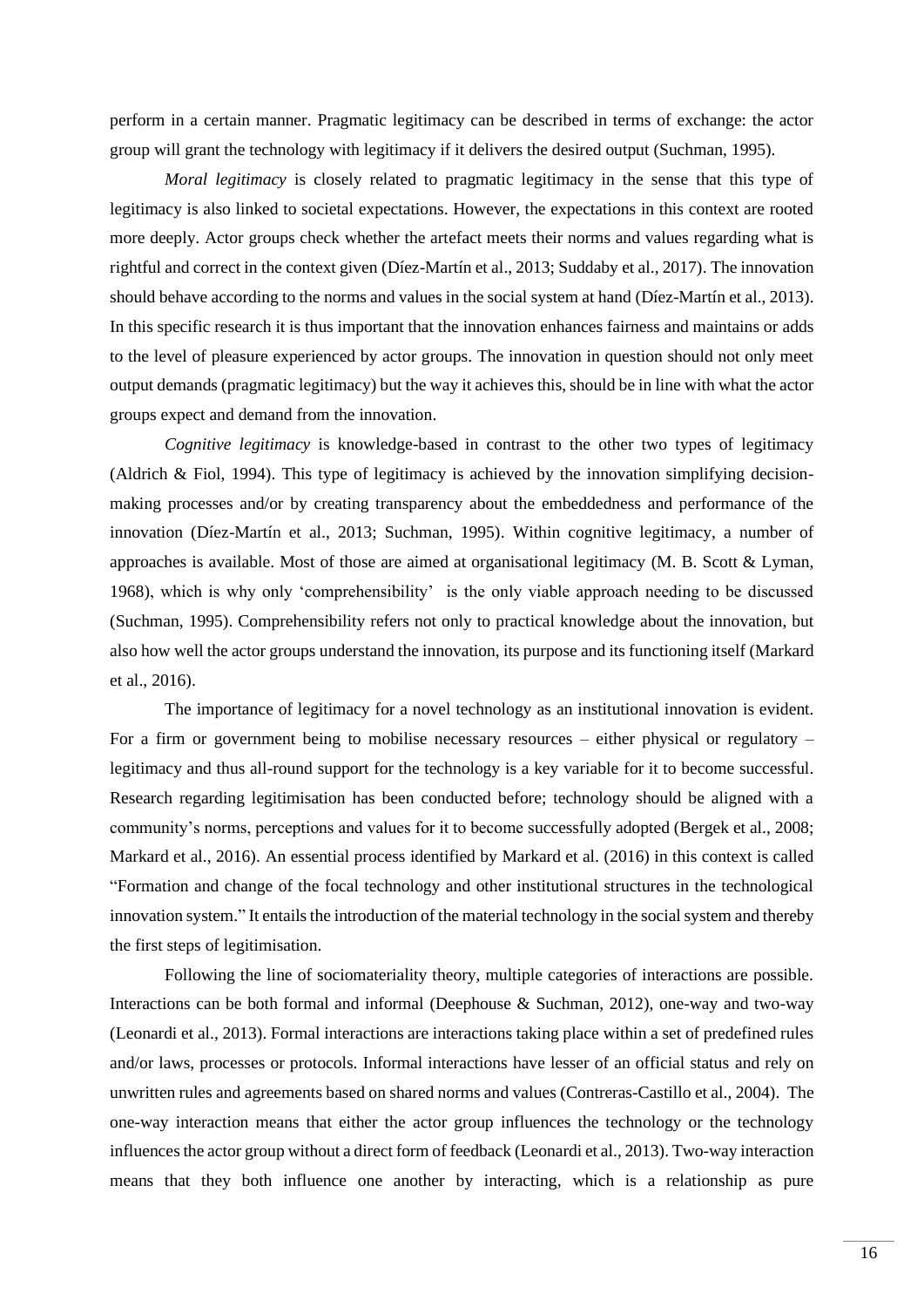sociomateriality theory would want to see it as it makes technology and society inseparable (Leonardi et al., 2013). The final element that should be considered whilst examining interactions is the effect type. Effect type is based on the principle of divergent and convergent dependencies (Cooper & Foster, 1971). In this context, divergent dependence means that the actor group is indirectly affected by interaction with technology. Convergent dependence entails a direct effect of the interaction with the technology (Cooper & Foster, 1971). Effect type relates to the 'distance' between actor groups and technology, expecting that a relatively small distance results in an increased concern about legitimacy.

### <span id="page-16-0"></span>**2.3 Legitimisation by institutional actor groups**

Now that the concepts institutional innovation, sociomaterial perspectives and legitimacy have been elaborated upon, obtaining knowledge about legitimacy creation is the next objective. Due to the institutional nature of the video referee, it is expected that institutional actor groups will have played an active role in legitimising the innovation. This means that a search for deployed legitimisation strategies is needed.

As mentioned in the introduction, the introduction of a video referee system is considered an institutional innovation as the institutional context of the sports in question has changed due to technology implementation. It is therefore possible to utilise institutional legitimacy strategies as proposed by Pelzer, Frenken & Boon (2019). Pelzer et al. based their strategies on the legitimacy typology as created by Scott (1995), which in its turn formed the basis for the typology used in this research created by Suchman (1995). Five strategy types used to cooperate with or influence actor groups have been identified by Pelzer et al. (2019).

*Framing* entails placing emphasis on the problem at hand and clarifying the effects and consequences of the problem. This concept is thus closely related to cognitive legitimacy. On top of that, the current unsolved situation is being highlighted and the weaknesses are being emphasised (Pelzer et al., 2019). Framing relates to "the selection and connection of context structures" (Markard et al., 2016). In other words, some contextual elements are deemed important by the actor groups in question whilst others are disregarded. Paying attention to or disregarding the wrong factors results in a loss of legitimacy. Framing as part of cognitive legitimacy connects to and conflicts with the other two types of legitimacy in times of historical transitions (Suchman, 1995). In the case of the latter, norms, values and desired outputs determine which factors are deemed (un)important by the actor groups.

*Theorisation* emphasises the functioning of the technology that needs to be implemented. The institutional entrepreneur should provide information regarding how the technology could and should function within the given context. This type of strategy is thus closely linked to pragmatic legitimacy as it concerns the predefined functional purpose of technology and how this is perceived by actor groups. However, it also relates to moral legitimacy. Theorisation can also be used to translate norms and values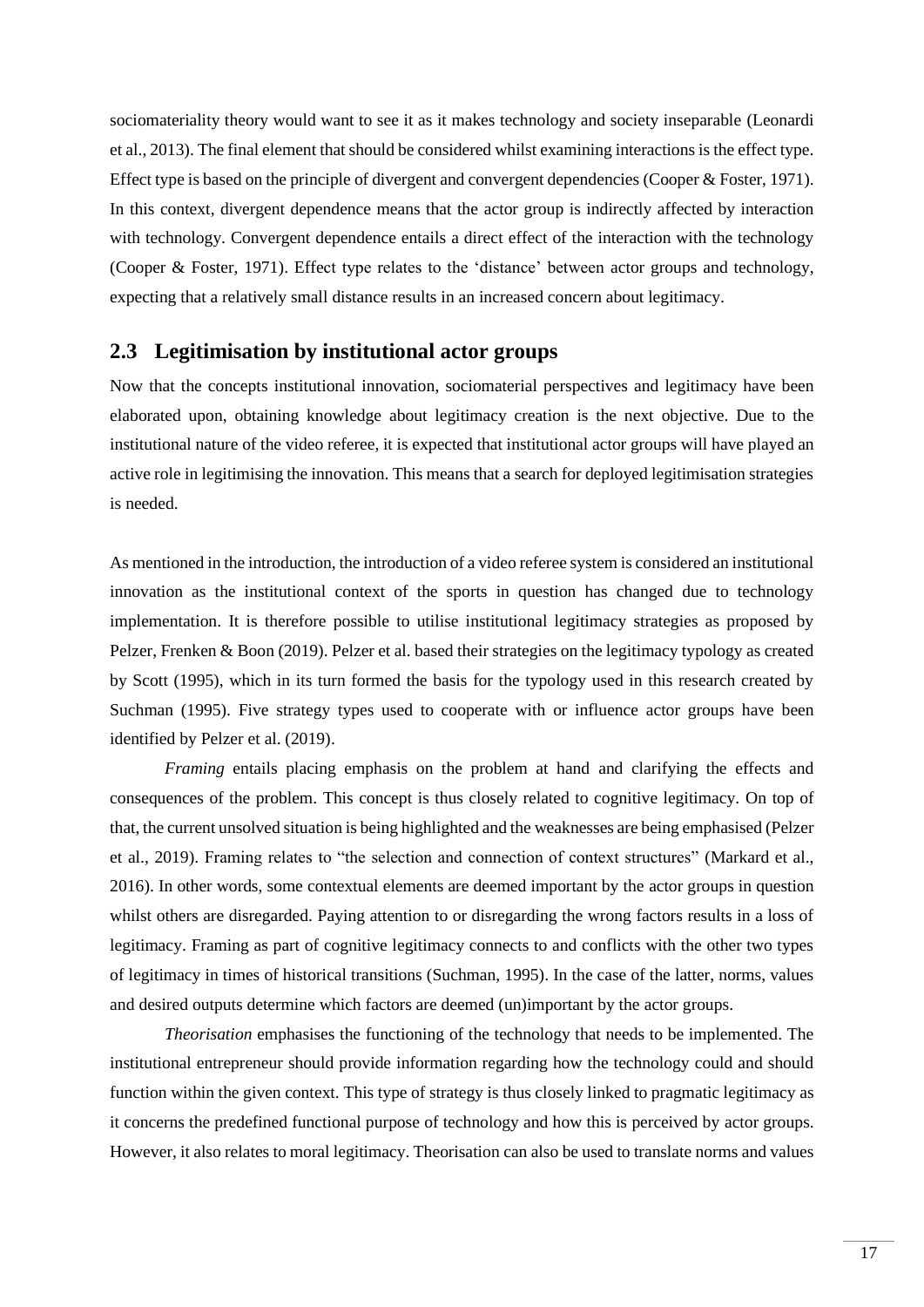to categorical and more tacit concepts (Suddaby et al., 2017), which is suitable for increasing or decreasing moral legitimacy.

*Collaboration* refers to cooperation with relevant stakeholders and actor groups in order to make implementation a success. Note the fact that this also entails collaboration with communities other than the one the institutional entrepreneur is involved with. Other communities for instance may already have implemented a technology which could provide valuable information. In line with STS theory, collaboration thrives on the network component of the social system. Collaboration is an institutional strategy having a potential influence on all three types of legitimacy, but cognitive as the most prominent type. Using the network for obtaining information about what the community wants from the technology and what values it deems important is a major advantage in this matter (Markard et al., 2015). On top of that, communication with the network will ease the enhancement of transparency about the new technologies and the accompanying processes.

*Lobbying* entails creating some type of (political) leverage at important actor groups. Whenever an entrepreneur is changing formal regulations (rules, laws etc.), this type of strategy is of particular importance. Lobbying is suitable for gaining support among powerful actor groups, in order to convince other actor groups still doubting about the newly introduced technology. This may sometimes concern specific actor groups within the community, but more generic powerful actor groups can be identified such as mainstream media, influential opinionmakers and associating unions that are concerned with serving the interests of other actor groups (Pelzer et al., 2019). Lobbying has a strong connection with cognitive legitimacy, i.e. spreading knowledge via established institutions such as mainstream media.

*Negotiation* refers to the search for consensus. The entrepreneur interacts with relevant actor groups and tries to come to an agreement regarding the implementation of the new technology. Concrete outcomes of such negotiations are slightly altered rules and laws keeping actor groups' interests in mind or arrangements compensating for negative effects experienced by actor groups through newly installed technology and accompanying institutions. Negotiations may also have the effect of the newly implemented technology being less effective than originally planned due to the consensus that had to be found at one or more actor groups. This implicates that negotiation may have a significant effect on pragmatic legitimacy.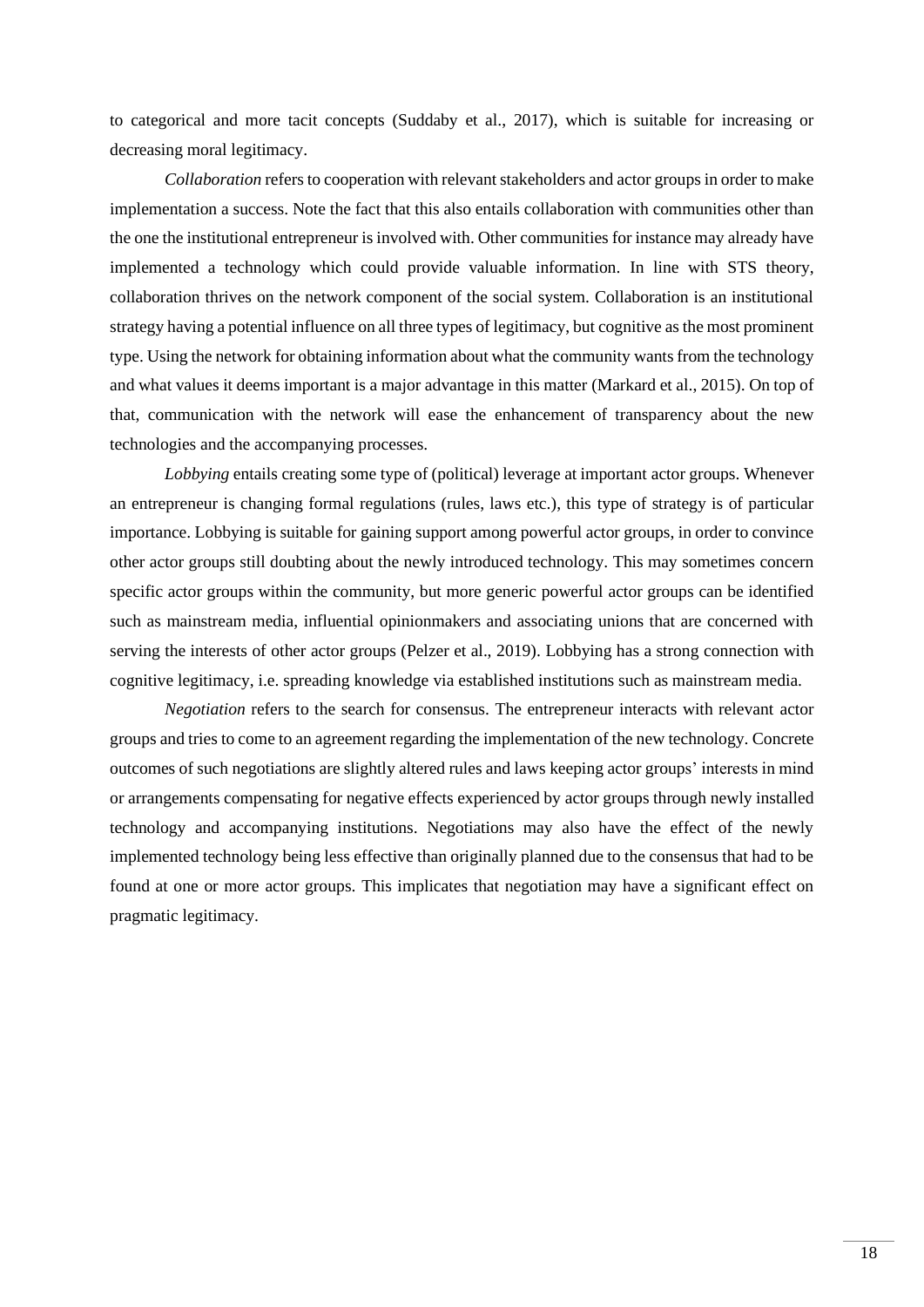# <span id="page-18-0"></span>**3 Methodology**

This chapter addresses the operationalisation of the theoretical framework and introductory chapter. By providing a strategy concerning data collection, analysis and quality assurance, a solid base for the following section, the results, is being provided. Also, by documenting methods and approach, this chapter contributes to future reproduction and extension of this research.

## <span id="page-18-1"></span>**3.1 Research design & case selection**

The research design consisted of a mixed approach, as the approach differed per (type of) research question. The most prominent component however was a multiple-case study, with attention to the legitimisation processes of video assistant referee systems in different sports. The main reason for this type of research is the ability of this method to compare actor group interactions and legitimisation processes across different sports. On top of that, multiple case studies provide a stronger foundation for the concluding section and add to the robustness of this thesis when little to no research regarding a specific topic has been conducted (Tellis, 1997), which is the case. The geographical scope of this research has been the Netherlands for two reasons. Firstly, an international scope would add severely to the amount of work and thus add to inaccuracy in research activities. Secondly, although it may affect generalisability to international context, keeping the scope on a national level means that cultural and geographical influences do not have to be considered. This added to the ease of research conduction and added to the accuracy of the analysis of the results.

In order to answer the main research question, multiple cases were selected. The selection criteria have been listed below:

- Presence of video referee system

Many sports have implemented a video assistant referee system of sorts, others are still in the process of consideration or do not feel the need. The video referee system should already be in place and in use. This will make it possible to analyse the legitimisation process in retrospect.

Sports type

The sport is required to be a ball game. The reason for this is that similar sports have an increased chance of having similar characteristics than sports that differ by nature. This aids in making solid comparisons between the cases.

Match management

The sport should have a referee, able to interfere with the game, and have a rule-based element to it as well. This means that a distinct actor should be in place in order to supervise the athletes when it comes to following the rules of the game. The latter is important in order to include emotional engagement by the actor groups and thus address moral legitimacy in certain ways.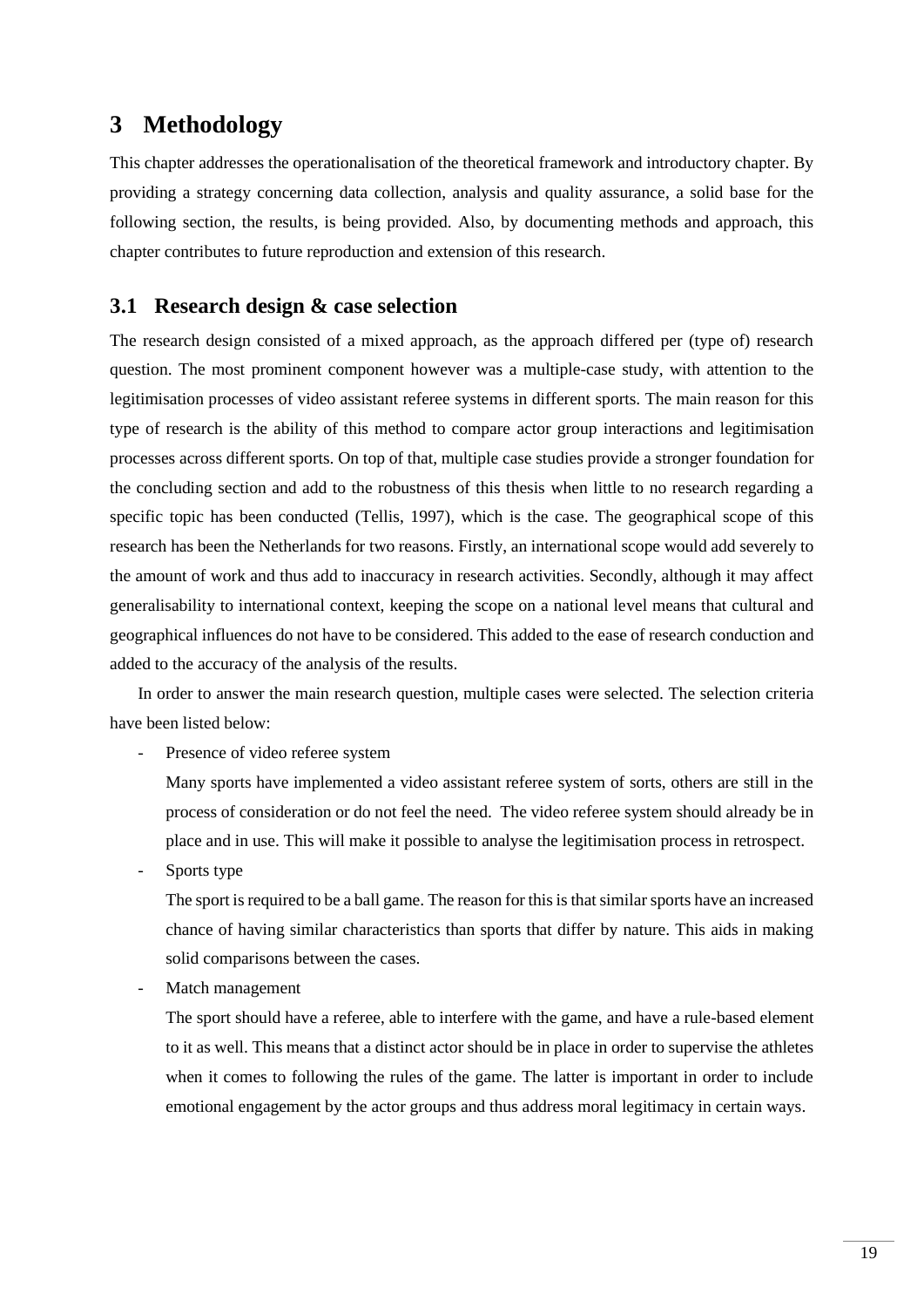#### Relative community size

The larger the relative community size, the larger the chances for obtaining solid information become. It is expected that a larger community size correlates with more media attention. For the case selection, community size is measured by using recent sports association membership data in the Netherlands (NOC\*NSF, 2019).

The four conditions provided a selection of four suitable sports: Tennis, field hockey, football, and volleyball. Exploratory research in Nexis Uni was conducted before starting the actual research in order to check the suitability for research of each of the four sports. This exploratory research indicates that there is enough information available for conducting the actual research. The largest case was represented by football in terms of published articles with over 10,000 Dutch articles published concerning the video referee in the period of 2012-2020. Furthermore, in the period 2006-2020, more than 10,000 articles have been published regarding the video referee in field hockey. The case of tennis provided 479 usable articles over the period of 2004-2020. However, volleyball provided less than 100 articles over its respective period which led to the final selection of tennis, field hockey and football. An overview of the case selection can be found in [Table 1.](#page-19-1)

| Case         | <b>Year of technology</b><br>introduction<br>(worldwide) | <b>Sports characteristics</b>     | Community size in number of<br>memberships of Dutch sport<br>association |
|--------------|----------------------------------------------------------|-----------------------------------|--------------------------------------------------------------------------|
| Tennis       | First trial: 2004                                        | Ball-game, limited pitch, referee | $527.000$ (# 2)                                                          |
|              | Official: 2006                                           | needed.                           |                                                                          |
|              | First trial: 2006                                        | Ball-game, limited pitch, referee | $244.000$ (#6)                                                           |
| Field hockey | Official: 2010                                           | needed.                           |                                                                          |
|              | First trial: 2013                                        | Ball-game, limited pitch, referee |                                                                          |
| Football     | Official: 2018                                           | needed.                           | $1.184.000 (\# 1)$                                                       |

<span id="page-19-1"></span>*Table 1: Case selection overview*

## <span id="page-19-0"></span>**3.2 Data collection**

Data collection has been executed by a combination of multiple methods, in order to increase both saturation and validity of the results:

- Official documentation;
- Semi-structured interviews;
- Media analysis;
- Observation of events.

The analysis of in-game interactions is based on the 2020 situation, due to a lack of game regulation documents for the case of tennis which is explained in paragraph [3.2.1.](#page-20-0) Other analyses have been conducted in a longitudinal manner because this enabled the possibility of investigating (legitimacy)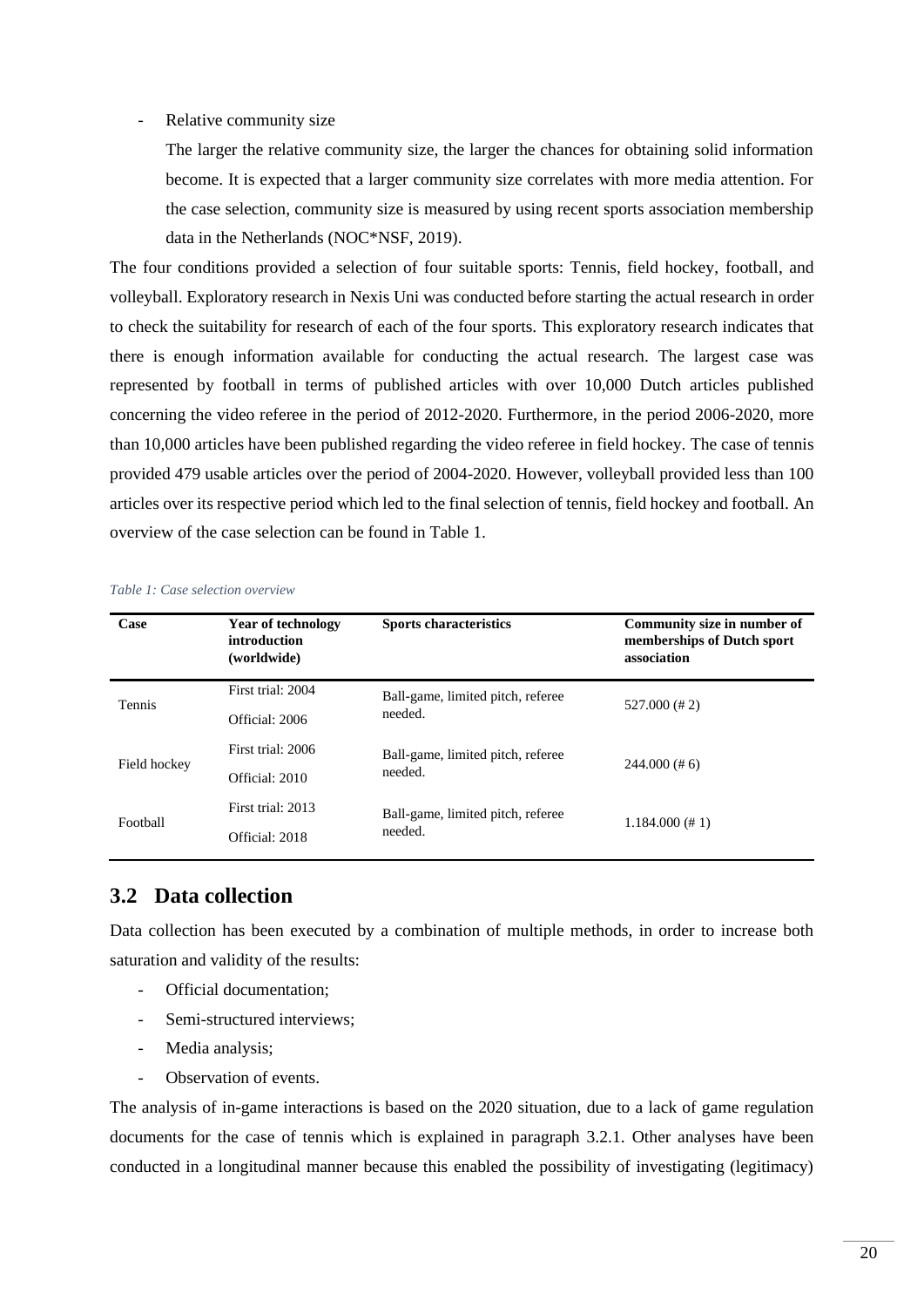developments over time. Whenever a single event, evolution and/or change is being discussed, this has been indicated explicitly for each case individually accompanied by the corresponding year or timeline.

#### <span id="page-20-0"></span>**3.2.1 Official documentation**

Rule documents published by the relevant sports associations were analysed, with a specific focus on the actor group-video referee interactions. The documents provided insights regarding:

- In-game functioning of the video referee system;
- In-game interactions between actor groups and the video referee system;
- Game rule development over the years.

Rule documents have been obtained at sports associations, either by downloading from their respective websites or by requesting the documents per e-mail at the association. The case of tennis formed an exception when it comes to 'game rule development.' Only the most recent documents were available. KNLTB representatives were not able to provide the necessary historic data sources. An attempt at international association ITF also did not deliver the data necessary as the documents requested could not be found, which results in an analysis of only the most recent game regulations. An overview of the documents consulted can be found in Appendix I.

### **3.2.2 Semi-structured interviews**

Semi-structured interviews have been vital for finding information regarding several topics:

- In-game functioning of the video referee system;
- In-game interactions between actor groups and the video referee system;
- Trajectory from ideation up until usage & development;
- Legitimacy perceptions within communities;
- Legitimisation strategies.

A semi-structured approach has been used for conducting interviews. The main reason for this is that semi-structured interviews are best suitable for exploring insights in interviewee perspectives and perceptions (DeJonckheere & Vaughn, 2019) which corresponds with the purpose and angle of this research. Topics and questions provided a general direction and were made specific to the relevant context on the spot. Additionally interviewees were provided room for elaboration beyond the borders of the questions as posed, so that they could provide as much information and context as possible. The topics and questions were constructed after the official documentation analysis. This meant that questions concerning actor groups and interactions have been constructed in such a way that they aimed to confirm or disprove the findings from the official documentation analysis. Questions regarding legitimacy development were composed with the aim to identify events, changes and trends that could have affected legitimacy. Furthermore practical questions about regulation changes were composed in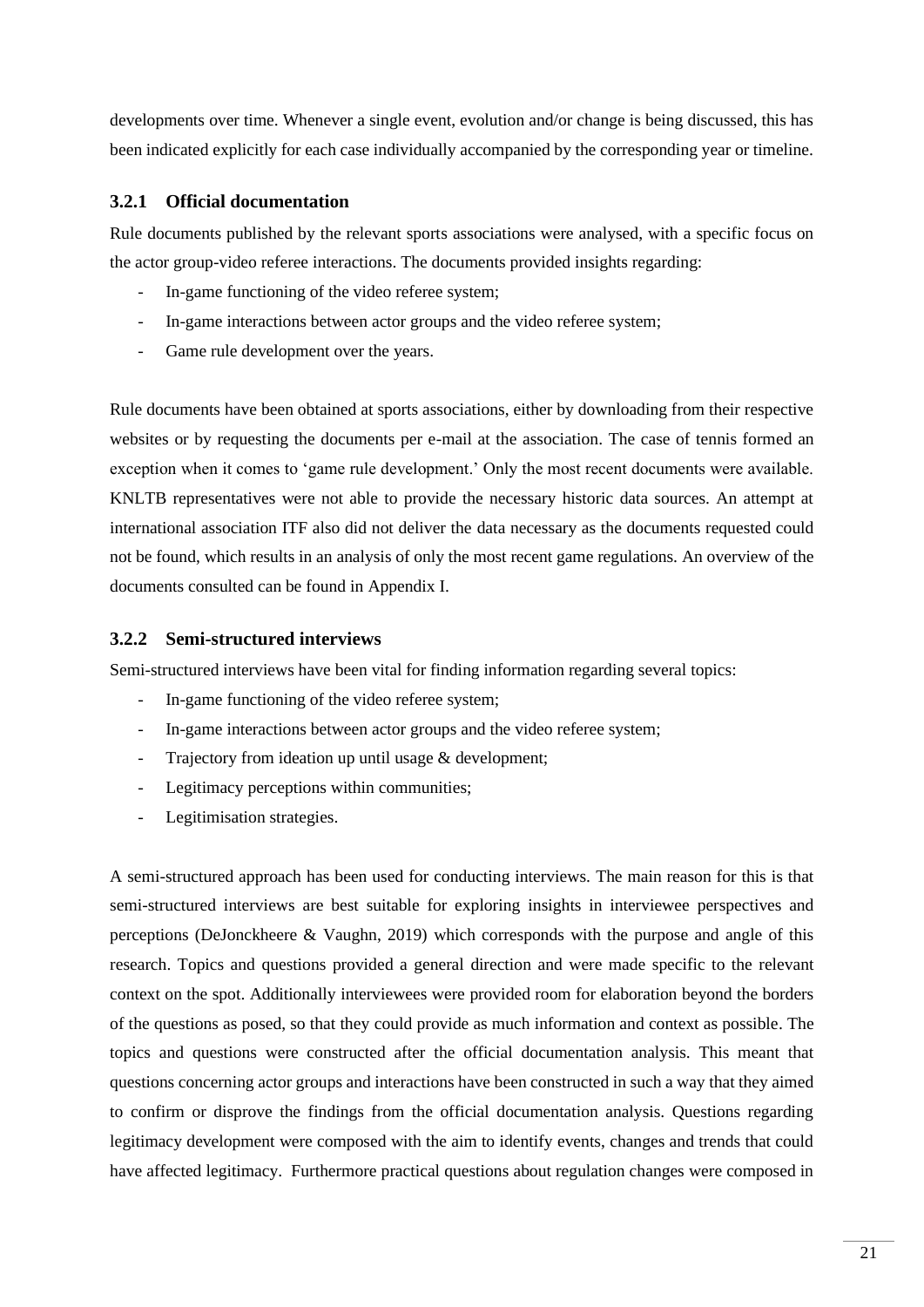order to find out about institutional fit. The last part of the interview protocol contained questions with literal references to legitimisation strategies, but formulated in a practical way as interviewees were unlikely to be familiar with the work of Pelzer et al. (2019). The protocol as stated in Appendix II has been modelled after *Creating Qualitative Interview Protocols* (Hunter, 2011). An overview of interviews and attended events, the organisations and organisational actors involved can be found in [Table 2.](#page-21-0)

| <b>Event</b> type | Organisation                   | Interviewee function(s) or attendees                         |
|-------------------|--------------------------------|--------------------------------------------------------------|
| Interview         | KNLTB (field hockey)           | Embedded scientist                                           |
| Interview         | KNLTB (tennis)                 | Performance analyst                                          |
| Interview         | KNHB (field hockey)            | Sr. staff member arbitration                                 |
| Interview         | KNVB (football)                | Knowledge development & innovation and member FIFA VAR       |
|                   |                                | working group                                                |
| Interview         | KNVB (football)                | Sr. press officer                                            |
| Press briefing    | KNVB (football)                | - National press representatives ( <i>i.e.</i> De Telegraaf) |
|                   |                                | - Referees invited by KNVB                                   |
|                   |                                | - Referee coordinator                                        |
| Interview         | National supporters collective | Board member                                                 |
|                   | (football)                     |                                                              |
| Match             | KNHB (field hockey)            | Video referee                                                |

<span id="page-21-0"></span>

| Table 2: Overview of interviews and attended events serving the purpose of data collection. |  |  |
|---------------------------------------------------------------------------------------------|--|--|
|---------------------------------------------------------------------------------------------|--|--|

#### **3.2.3 Media analysis**

Media analysis has been conducted with the following objectives:

- Determining sentiments about the video referee system for each case;
- Identifying and analysing trends in sentiment development.

Written mainstream media articles have been the source for both analyses, as is shown in [Table 3.](#page-22-0) Not all available media sources have been used for the purpose of maintain an operable amount of articles. Therefore, the search was limited to five main media sources that could represent Dutch media due to the respective characters of these sources. Again, for the sake of maintaining an operable scope, articles had to be written in Dutch. The articles have been obtained from the database of Nexis Uni, downloaded in .docx format and then converted into .txt format. For each case the articles were categorised into periods of three years before downloading. This has been done as it enabled the monitoring of development of the sentiments and key events could be assigned to changed sentiments in specific periods. Selection has been performed making use of the query terms as mentioned i[n Table 3.](#page-22-0) However, some articles contained the correct query terms but did not contain any useful information with regard to the respective case. This meant that an additional manual selection had to be performed, by means of reading into the article's body text, in order to make sure that the article did provide the information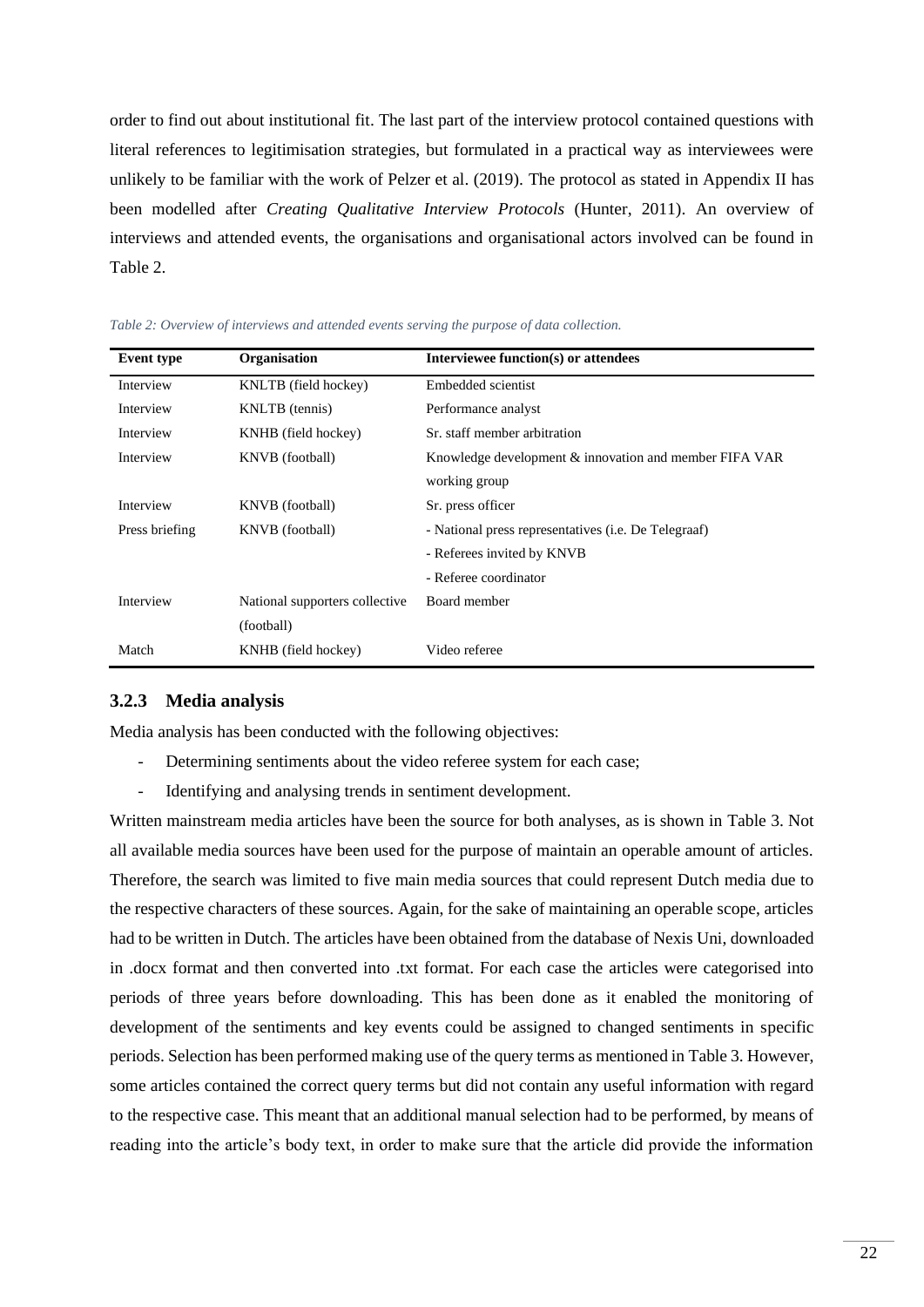necessary. This process delivered 15 usable articles for the tennis case, 24 for the field hockey case and 15 for the football case. A complete overview of the corpus can be found in [Table 4.](#page-22-1)

| Case          | <b>Source</b>      | Geographical &   | <b>Temporal scope</b> | <b>Query terms (in Dutch)</b> |
|---------------|--------------------|------------------|-----------------------|-------------------------------|
|               |                    | lingual scope    |                       |                               |
| Football      |                    | The Netherlands. | 2012-2020             | Voetbal AND videoscheids* OR  |
|               | Algemeen Dagblad,  | Dutch            |                       | VAR OR video-scheids          |
| <b>Tennis</b> | AD Sportwereld, De | The Netherlands. | 2005-2020             | Tennis AND Hawke* OR Hawk-*   |
|               | Volkskrant, NRC,   | Dutch            |                       |                               |
| Field hockey  | De Telegraaf       | The Netherlands. |                       | Hockey AND videoscheids* OR   |
|               |                    | Dutch            | 2006-2020             | video-scheids OR video umpire |

<span id="page-22-0"></span>*Table 3: Search query for media analysis, serving the purpose of data collection in Nexis Uni.*

#### <span id="page-22-1"></span>*Table 4: Corpus overview.*

| Case         | <b>Temporal scope</b> | <b>Number of articles</b> |
|--------------|-----------------------|---------------------------|
| Tennis       | 2005-2007             | 5                         |
|              | 2008-2010             | 5                         |
|              | 2011-2013             | 3                         |
|              | 2014-2016             | $\mathbf{0}$              |
|              | 2017-2019             | 2                         |
| Field hockey | 2006-2008             | 5                         |
|              | 2009-2011             | 5                         |
|              | 2012-2014             | 5                         |
|              | 2015-2017             | $\overline{4}$            |
|              | 2018-2020             | 5                         |
| Football     | 2012-2014             | 5                         |
|              | 2015-2017             | 5                         |
|              | 2018-2020             | 5                         |

### **3.2.4 Observations and events**

In addition, several events have been attended. A press briefing organised by KNVB has been attended, by invitation, to observe inter-actor group interactions between the press and the football association and pose questions if necessary. Also, a field hockey match between the Netherlands and Belgium has been witnessed from the video referee area. This provided the opportunity to talk about and with the video umpire and observe its functioning during the match. Attending the field hockey match also provided the opportunity for informal conversations with high-level officials at KNHB. The data has been collected for the purpose of complementing the other types of collected data. The attended events have also been included in the overview in [Table 2.](#page-21-0)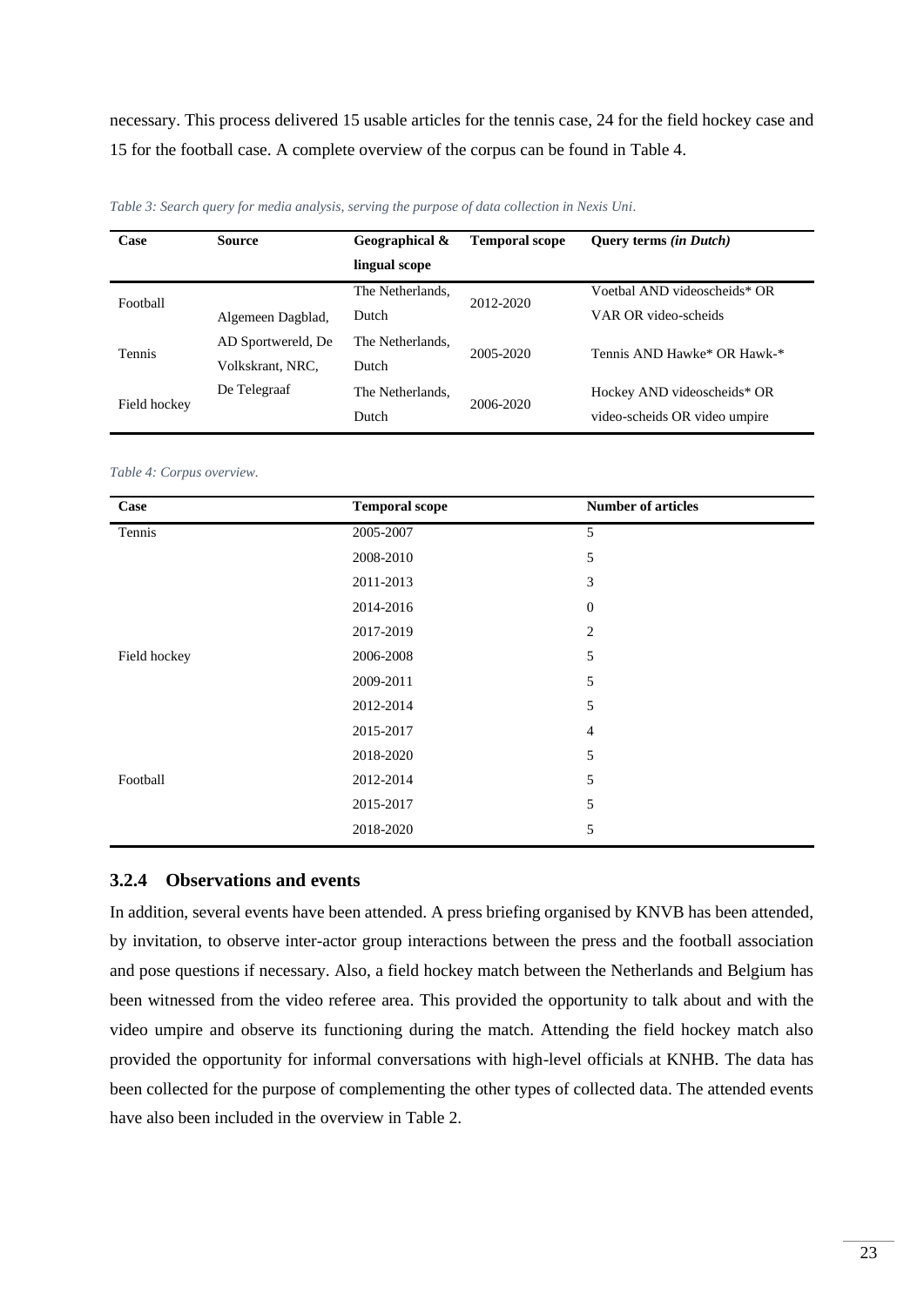The nature of this research has been qualitative, therefore saturation of data should be adequate. Data saturation has been achieved in two ways. Firstly, a check of the background of the interviewee. This background check entails a look at the direct involvement with the research subject and the interviewee's role within the organisation. Most of the cases required more than one interview with multiple interviewees, due to the fact that not everyone was involved in the video referee trajectory from the start or because of the fact that the position within the organisation was relatively distanced from the subject. In the case of field hockey this has turned out to be different, as the single interviewee plays a major high-level role in the field hockey community both as a (video) referee as well as a video referee developer and can thus be considered the expert. Furthermore, saturation and increased validity has been achieved by means of triangulation. The combination of conducting interviews, document analysis, media analysis and observations has provided input from a variety of sources and angles.

## <span id="page-23-0"></span>**3.3 Data operationalisation and analysis**

The collected data has been operationalised and analysed for the purpose of answering the three subquestions as defined in the introduction.

#### **3.3.1 Actor groups and interactions**

The first subquestion concerned the identification of interactions between actor groups and the video referee systems in each case. For the sake of structure, the analysis has been divided into two categories: 'in-game interactions' and 'innovation trajectory interactions'. The reason for this was the fact that the operational usage, which is very much focused on the user-producer relationship, involved a different combination of actor groups compared to the implementation trajectory (process from ideation until usage and development). This difference could also indicate different insights into the degrees of legitimacy.

Analysis of the *in-game interactions* has taken place by making use of two data collection methods: official documentation and semi-structured interviews. The description of the practical functioning of the video referee for each case has been composed by reading and summarising the chapters in official game regulations concerning the actual functioning of the video referee. The following items have been investigated:

- How the video referee system observes and enforces regulations;
- When, how and by whom the video referee system can be deployed;
- Uniformity of deployment in terms of venues, tournaments and competitions.

In order to check for completeness of the description and potential unwritten rules, interviewees have been asked about the functioning of the video referee. These questions can be found in section 'c' and 'g' of the interview protocol in Appendix II.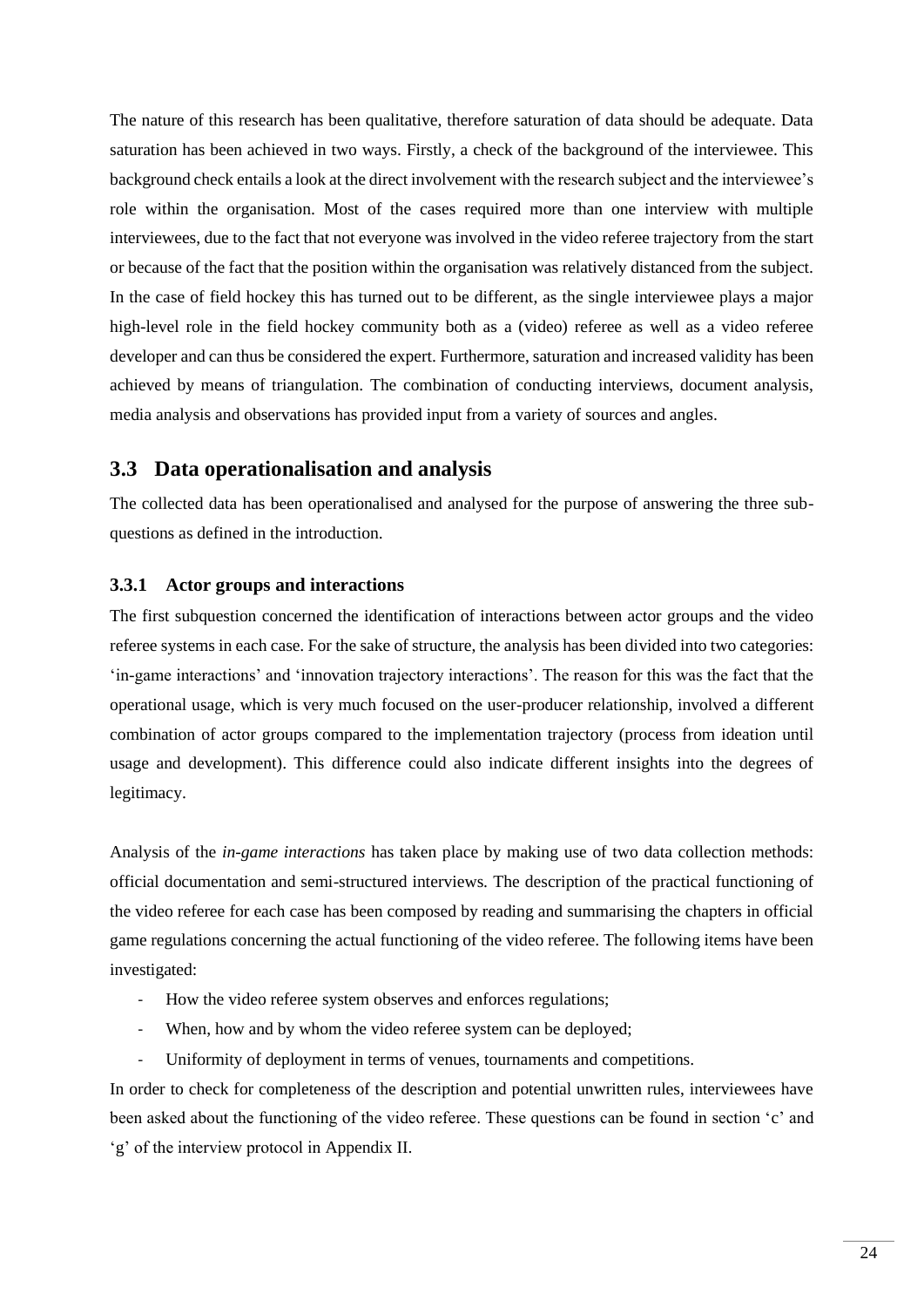Having compiled the description of the general functioning of the video referee for each case, a detailed exploration of in-game interactions was conducted. First, relevant chapters concerning the video referee systems in rule documents were analysed according to the coding scheme in Appendix III. Second, serving the purpose of validity and saturation, the interview output was analysed making use of the same coding scheme as depicted but then applied on the interview output. Both the official documentation and interviews were processed through NVivo. The analysis has been complemented by information gathered during the events attended, through observations and informal conversations. In order to come to a thorough overview of the compositions of the various sports communities and the interactions with the video referee taking place in-game, data on the following subjects has been gathered as mentioned in paragraph [2.1.2:](#page-13-0)

- Actor group designation;
- Description of interactions;
- Direction of interaction;
- Effect type.

Firstly, Actor group designation is an important piece of information as it provides identifiable actors to interactions that have been found. The analysis of actor group designation is twofold. The type of actor group has been determined first from reading the sentences containing (inter)actions concerning the video referee system in the rule documents and later interview output. This provided concrete actor groups such as 'athletes'. Afterwards, these labels were then bundled into codes relevant to the literature as mentioned in the theoretical framework: users, producers and institutional actor groups, depending on their respective roles.

Secondly, in order to be able to understand the complexity, directions and effects of the identified interactions, a plain description of what the interactions entails had to be included. This provided information about the actual role of the actor group when interacting with the innovation.

The third item on the list was the Direction of interaction. This formed an important part of the analysis as it provided information about the authorities within the interactions with the video referee systems. A one-way direction, i.e. an actor group being unable to watch the video images as watched by the video referee, indicated an unequal balance of power during the interaction. A two-way direction, i.e. when an actor group is able to refuse a video referee advise, was considered having more of a equalised power balance. Official documentation provided the initial results. These were then confirmed and adapted where needed based on the interview output.

Fourthly, the actor group categorisation also depended on the Effect type. The effect type related to whether the identified actor group had an active or passive interaction with the video referee. Direct interaction, i.e. requesting a video referee review during a match, has been considered a direct effect. Indirect effect, i.e. being frustrated as a spectator because of a video referee's outcomes, has been considered an indirect effect. Again, official documentation provided the initial results. These were then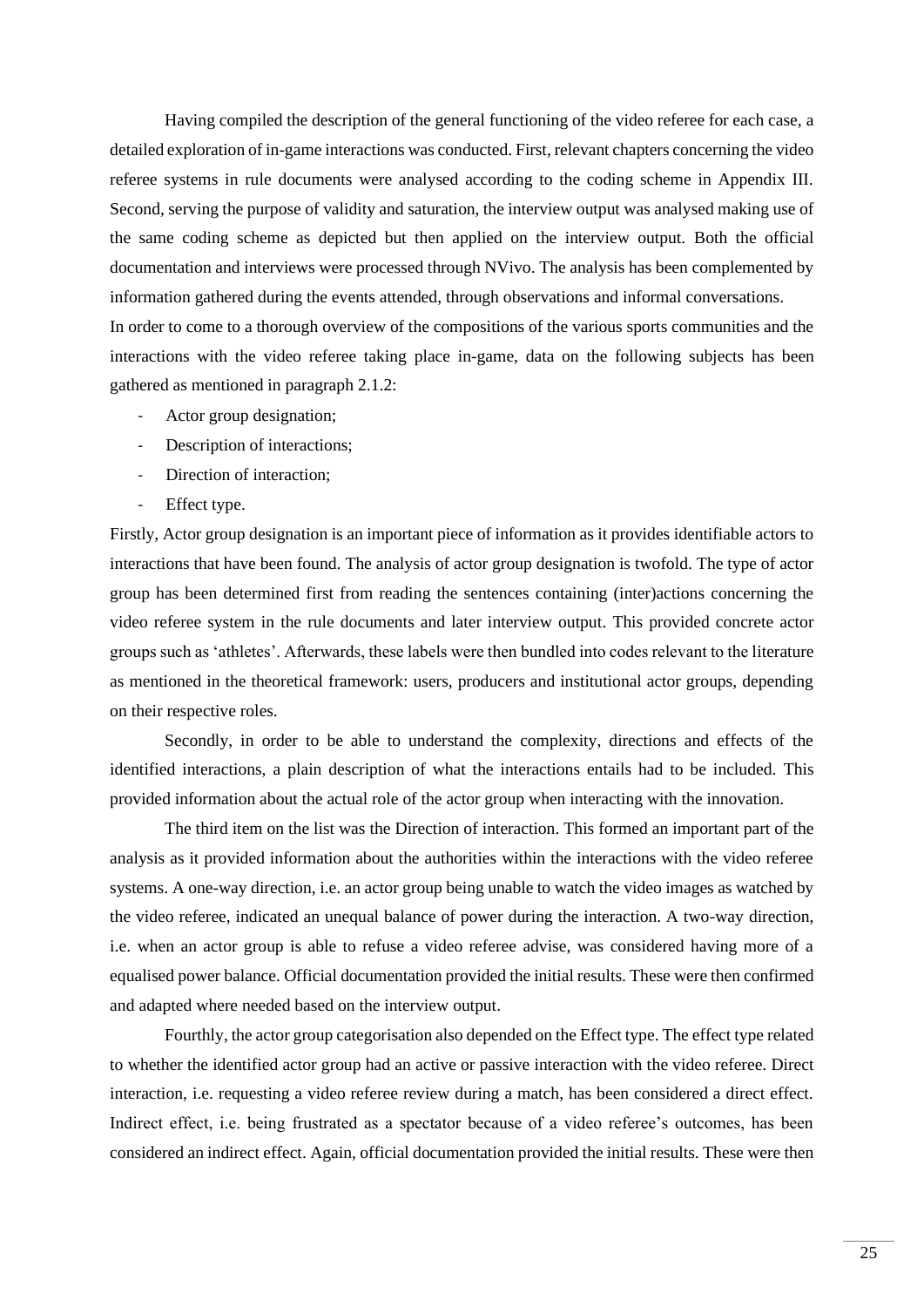confirmed and adapted where needed based on the interview output. An overview of the operationalisation of this part of the analysis can be found in [Table 5.](#page-25-0)

<span id="page-25-0"></span>*Table 5: Operationalisation of the analysis of in-game interactions.*

| <b>Parameter</b>         | <b>Operationalisation</b>                                             |
|--------------------------|-----------------------------------------------------------------------|
| Actor group designation  | Actor group characteristics according to institutional theory.        |
| Actor group type         | Actor group characteristics according to regulations documents.       |
| Direction of interaction | One-way or two-way interaction between actor group and video referee. |
| Effect type              | Assessment of influence on match progress                             |

Analysis of interactions between the institutional innovation and various actor groups during the implementation*,* referred to as *innovation trajectory*, was conducted by applying the coding scheme in Appendix IV to interview output. This provided not only confirmation of the information found in official documentation but also additional information, i.e. additional actor groups that were not present in official documentation. The analysis has been complemented by information gathered during the events attended, through observations and informal conversations. This complementation of the initial analysis aids in increased saturation and validity. Both the official documentation and interviews were processed through NVivo. The following aspects have been analysed:

- Actor group designation;
- Interactions description;
- Trajectory stage.

First, the Actor group designation provided information about actor groups that had to be identified, similar to the in-game analysis. This identification to be performed again, because the implementation trajectories and the respective actor group roles proved to differ from the in-game situations.

For the sake of structuring the analysis, trajectory stages have also been identified. This process was iterative and has been conducted by coding according to the coding scheme in Appendix IV. The identification of implementation stages has proved to be helpful in the compilation of timelines and for having a structured writing approach. Through coding the following trajectory stages have been identified: 'ideation', 'implementation' and 'usage and development'. The identified trajectory stages form a simplified representation of the innovation management trajectory as defined by Westerski et al. (2011). The stage of ideation revolves around the initiation and early resistance. The stage of implementation concerns the phase of pilots and implementation preparations. The stage of usage and development revolves around the actual usage experiences, critical events, criticism and evaluation methods. For a clarification of this categorisation, consult Appendix IV containing the coding scheme.

A chronological description of the innovation trajectory follows according to the identified trajectory stages. Per trajectory stage relevant actor groups and their respective interactions with the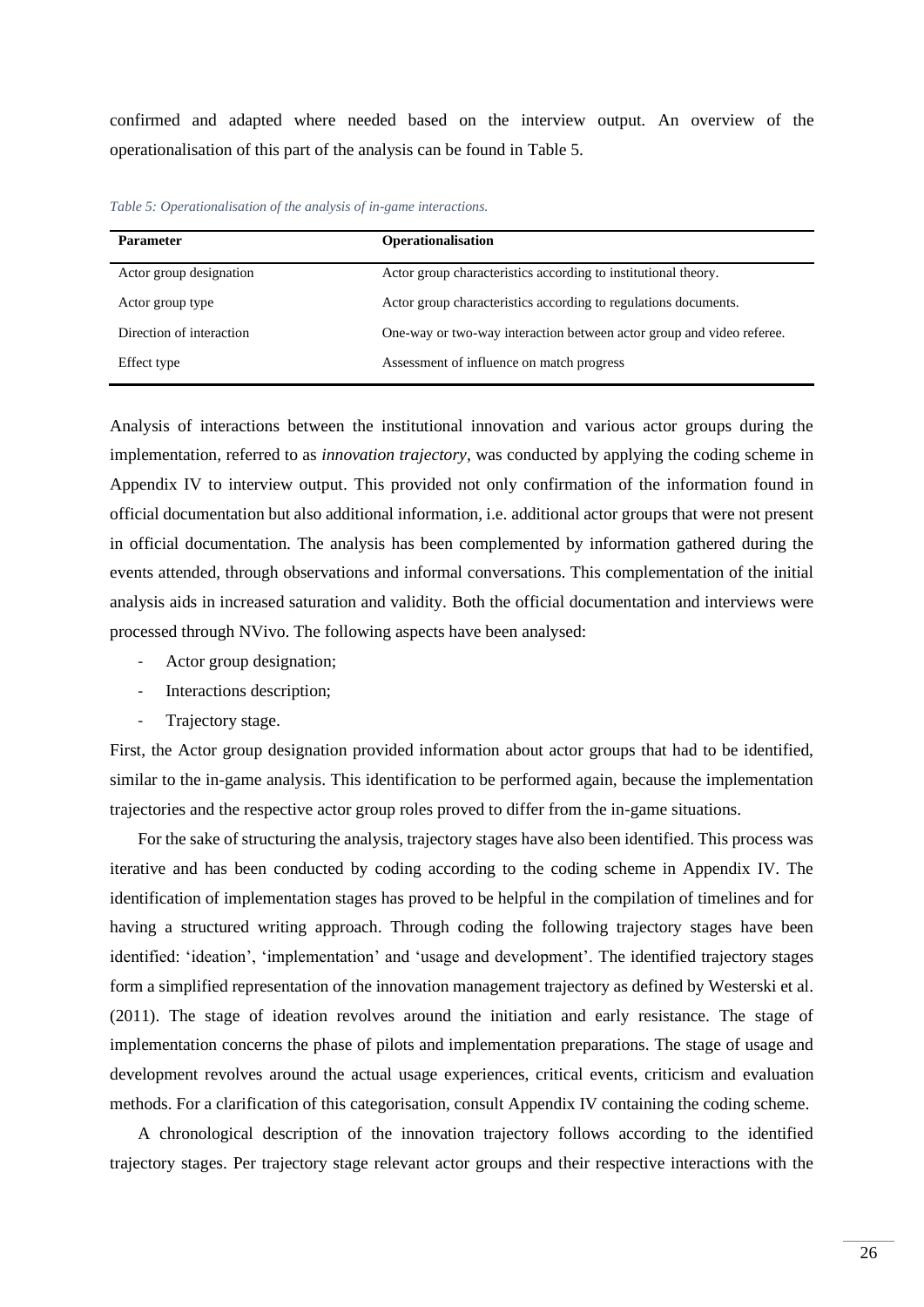institutional innovation in that stage is identified as well as consequences of these interactions. Moreover, criticism and key events are being identified and elaborated upon for the sake of providing context to the later described legitimacy developments. An overview of the operationalisation of this part of the analysis can be found in [Table 6.](#page-26-0)

| <b>Parameter</b>         | <b>Operationalisation</b>                                                                                                                            |
|--------------------------|------------------------------------------------------------------------------------------------------------------------------------------------------|
| Actor group designation  | Actor group characteristics according to institutional theory.                                                                                       |
| Trajectory stage         | Determination of point in time regarding innovation trajectory by designating the<br>period 'ideation', 'implementation' or 'usage and development'. |
| Interactions description | Qualitative, chronological description of trajectory stages, critical events and<br>criticism.                                                       |

<span id="page-26-0"></span>*Table 6: Operationalisation of the analysis of the innovation trajectory interactions.*

#### **3.3.2 Degrees of legitimacy**

The second subquestion concerned the different degrees of legitimacy received by the institutional innovations in each case. In order to find out about the different degrees of legitimacy throughout the three cases, both interviews and media analysis have been conducted.

First, media analysis has been conducted in order to identify sentiment development in media as an indicator for general acceptance of the institutional innovation. The .txt formatted articles for each case were processed in R, making use of package 'Syuzhet'. This package is able to analyse text documents and scan the overall sentiments present. An output of  $\mu < 0$  indicated a negative sentiment for the article, whilst an output of  $\mu > 0$  indicated a positive sentiment. The media analysis results were later compared between the cases in the conclusion in order to provide an indication about the general acceptance of the institutional innovation. The programming code used in R can be found in Appendix VII.

Second, after transcribing the interviews, the interviews were analysed making use of the coding scheme as depicted in Appendix V. Having scanned the transcripts, keywords and/or expressions related to the question posed were labelled. Initially a vast amount of codes was generated, which meant that deduction had to take place for patterns to emerge. The codes were accommodated in overarching labels named after the three types of legitimacy, based on where they would fit best. However, this provided again a scattering of legitimacy types and subjects even though the amount of codes was diminished due to the labelling. Again, by making use of axial coding three main themes consisting of multiple types of legitimacy were found: complexity of embedding, governing power balance and non-governing actor group involvement. The coding scheme including the steps towards the three overarching themes can be found in Appendix V. The coding scheme has been operationalised in a comprehensible way as depicted in [Table 7,](#page-27-0) thereby providing the structure for the analysis in the Results section.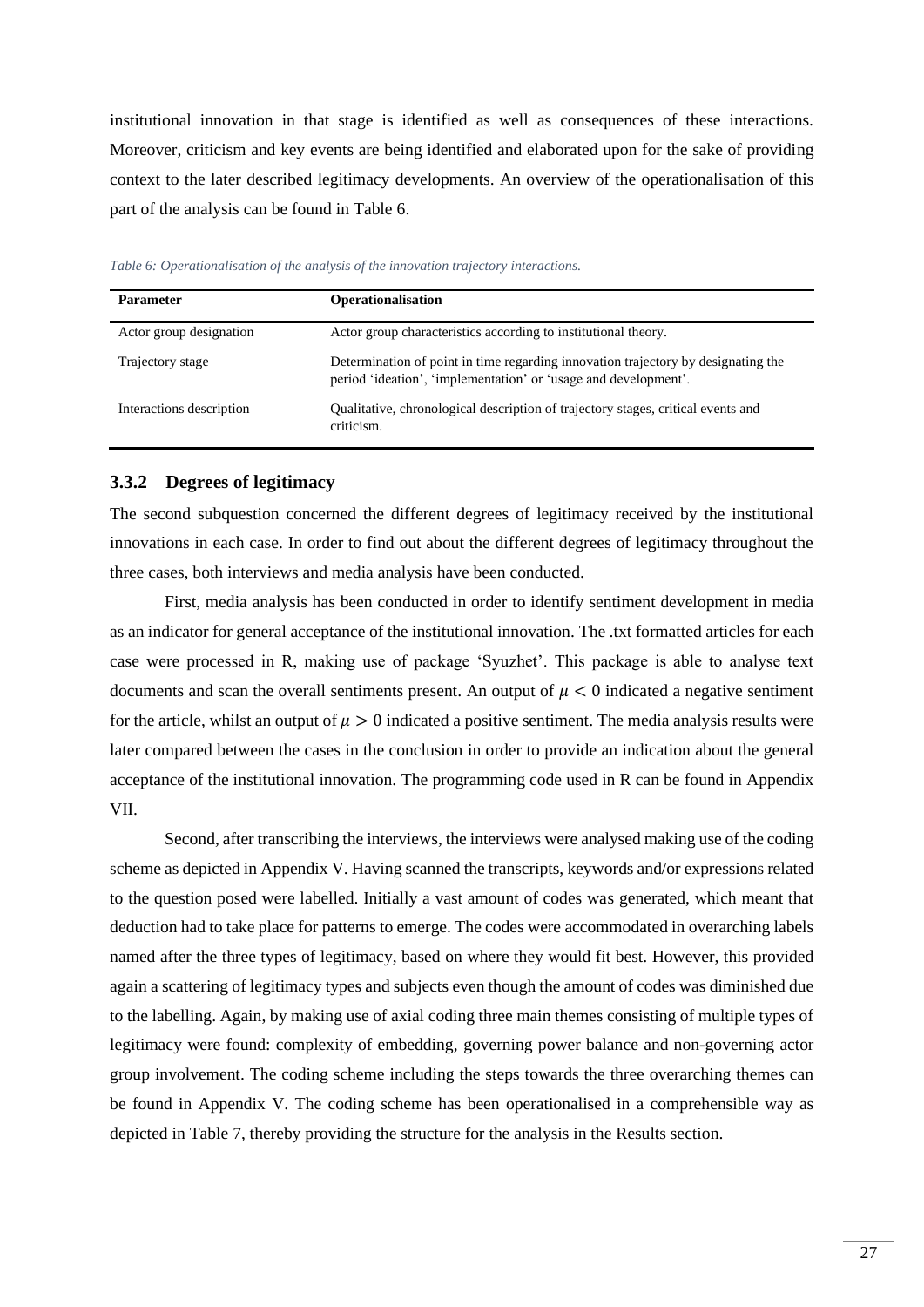<span id="page-27-0"></span>

|  |  | Table 7: Operationalisation table with regard to the legitimacy of the innovation. |
|--|--|------------------------------------------------------------------------------------|
|--|--|------------------------------------------------------------------------------------|

| <b>Parameter</b>                         | <b>Clarification</b>                                                                                           | Operationalisation                                                                  |  |  |
|------------------------------------------|----------------------------------------------------------------------------------------------------------------|-------------------------------------------------------------------------------------|--|--|
| Complexity of embedding                  | Difficulty of making the innovation fit<br>and congruent with the current                                      | Addressing of grey areas in regulations                                             |  |  |
|                                          | institutions.                                                                                                  | Uniform deployment of innovation<br>Congruence of regulations with innovation       |  |  |
| Governing power balance                  | Spread of institutional power in the<br>system.                                                                | Actor group authorities<br>Controlling mechanisms                                   |  |  |
| Non-governing actor group<br>involvement | Involvement of (end) users and<br>producers by the institutional actor<br>groups in the innovation trajectory. | Regulatory transparency<br>Feedback/input requests by institutional<br>actor groups |  |  |

#### **3.3.3 Legitimisation strategies by institutional actor groups**

The third subquestion concerns the legitimisation strategies as deployed by the overarching sports associations, being the institutional actor groups. The five legitimisation strategies as proposed in the theoretical framework form the basis of this analysis. Legitimisation strategies have been identified by compiling specific questions and incorporating these in the interview protocol as depicted in Appendix II. The operationalisation of the strategy analysis can be found in [Table 8.](#page-28-1) The operationalisation came forth from coding interview output. The coding scheme can be found in Appendix VI.

First, the type of legitimisation strategy according to the theoretical framework has been identified. This provided a comprehensible structurisation of the analysis as well as a clear link to the theoretical framework.

Second, the actual deployment of the strategy type had to be described. As the five legitimisation types provide a general structure, the operational deployment of the strategy had to be substantially described. The description contains an identification of the actor group deploying the strategy as well as the practical deployment, i.e. communication tactics.

Third, aiding in the description of the operational deployment is the identification of the trigger, thereby looking for the reason why the strategy had to be deployed in the first place. This also provided insight into whether the strategy deployment had a reactive or proactive nature.

Fourth and finally, the effect of the strategy deployment had to be determined. This part of the analysis consisted of merely a cause-and-effect analysis. It was mainly interview output that provided the answers to this, making use of the concrete answers that were given to the questions as stated in the interview protocol.

The coding scheme as mentioned in Appendix VI was made by processing the data in NVivo, thereby structuring the data and making it operational. The entire Results section has been finalised by combining all results in a visualisation of the innovation trajectories in the form of a timeline. These timelines provide insight into the development of legitimacy, significant events and correlations with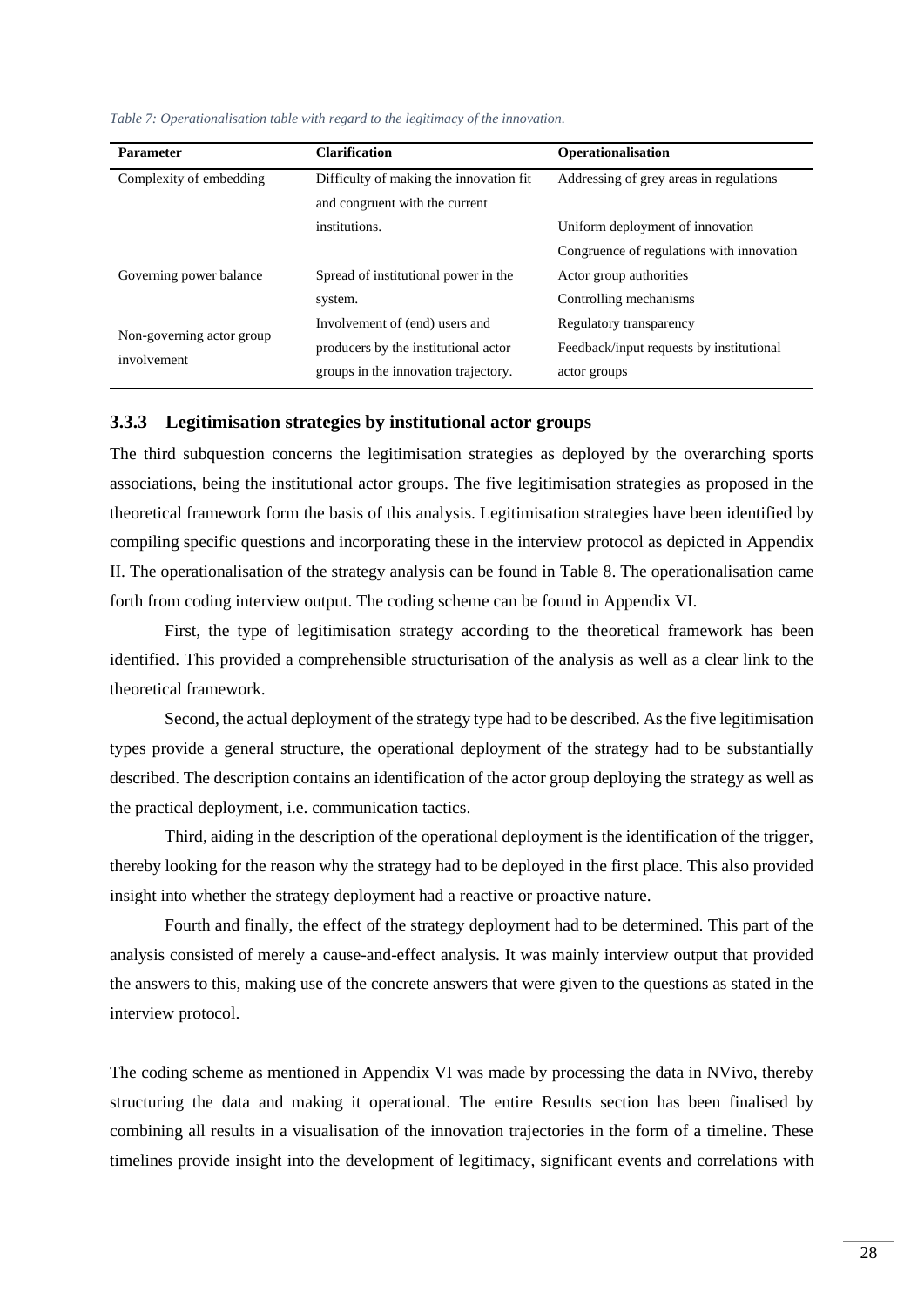legitimisation strategies. Situated above the timeline is an orange line, representing the sentiments present about the institutional innovation at different moments in time.

| <b>Parameter</b>    | <b>Operationalisation</b>                                                                            |  |  |
|---------------------|------------------------------------------------------------------------------------------------------|--|--|
| Strategy type       | Designation of the type of legitimisation strategy according to the typology by Pelzer et al. (2019) |  |  |
| Strategy deployment | Description of the actual operationalisation of the strategy type by linking actor groups to events  |  |  |
|                     | and actions.                                                                                         |  |  |
| Trigger             | Reason for strategy deployment in terms of trigger events.                                           |  |  |
| Effect              | Consequences in the sports community due to the strategy deployment and where possible the           |  |  |
|                     | consequence regarding legitimacy.                                                                    |  |  |

<span id="page-28-1"></span>*Table 8: Operationalisation table with regard to the legitimisation strategies.*

## <span id="page-28-0"></span>**3.4 Ethical aspects**

In order to ensure an ethical approach to the research, some measures have been taken to do so. All interviewees have been informed about their GDPR rights according to the informed consent form as provided by Utrecht University in Appendix VIII. During conversations that turned into unplanned interviews, the interviewee has been asked explicitly for permission to be asked questions. Moreover, interview recordings and transcriptions have been stored in a cloud storage with password encryption. After the research has been finished, these recordings and transcriptions have been deleted. Interviewees have not been mentioned by name in this research in order to ensure privacy and diminish speaking restrictions.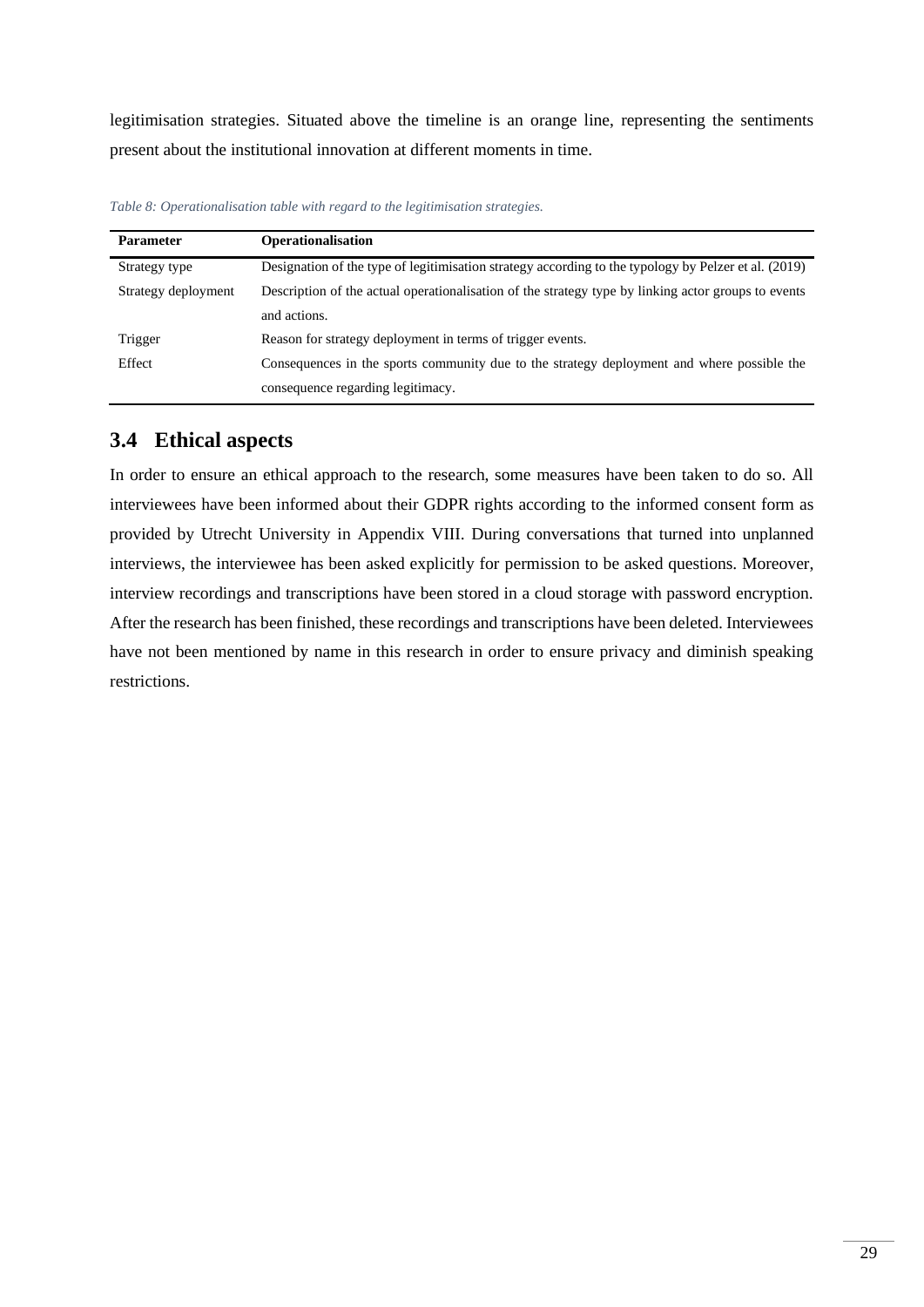## <span id="page-29-0"></span>**4 Results**

The results follow from the execution of the methodology, within the boundaries of the theoretical framework and with the aim to provide enough information to answer the research questions. The first two sections provide information about the actor groups and their interactions with the video referee systems. The third section revolves around the various degrees of legitimacy of the institutional innovations throughout the cases, whilst the fourth section focuses on the legitimisation strategies.

### <span id="page-29-1"></span>**4.1 In-game interactions**

The first section of this paragraph contains a description of the in-game functioning of the video referee in each case. The sections following identify the users, producers and institutional actor groups and their respective interactions with the video referee during the game.

#### **4.1.1 Tennis**

The tennis federation 'ITF' and the Dutch national association 'KNLTB' make use of a video referee system called 'Hawk-Eye', developed by Dr. Paul Hawkins and later procured by Sony. A simplified overview of the scoring system is as follows: players have to win four points in order to win a game and six games in order to win a set. Depending on the type of tournament and gender, players have to win two or three sets in order to win the match in general.

Hawk-Eye is used to observe whether the in/out rule is applied correctly by the referee. A ball is considered 'in' when it lands within or on the borders of the tennis pitch. A ball touching the line fractionally is considered as 'in' and thus valid. During the match, tennis players have the opportunity to request a Hawk-Eye review at the referee. They can do this three times per set. Players may ask the referee for a review when they think that the referee's or linesman's call is incorrect. In the case of a 'successful' request (thereby correcting the referee), the player does not have one of the requests deducted from the total amount of requests. For example, if the player has three requests at its disposal and puts in a correct request, the player still has three review request for the remainder of that set. One should bear in mind that it is only the players who are able to ask for a Hawk-Eye review, the referee and coaches are excluded from this.

Hawk-Eye is a universal system, consisting of ten cameras enabling to track the ball. The Hawk-Eye system is designed for use at relatively large venues, which means that it cannot be deployed at smaller tennis clubs. The latter results in the technology being applied during grand tournaments and not on amateur level.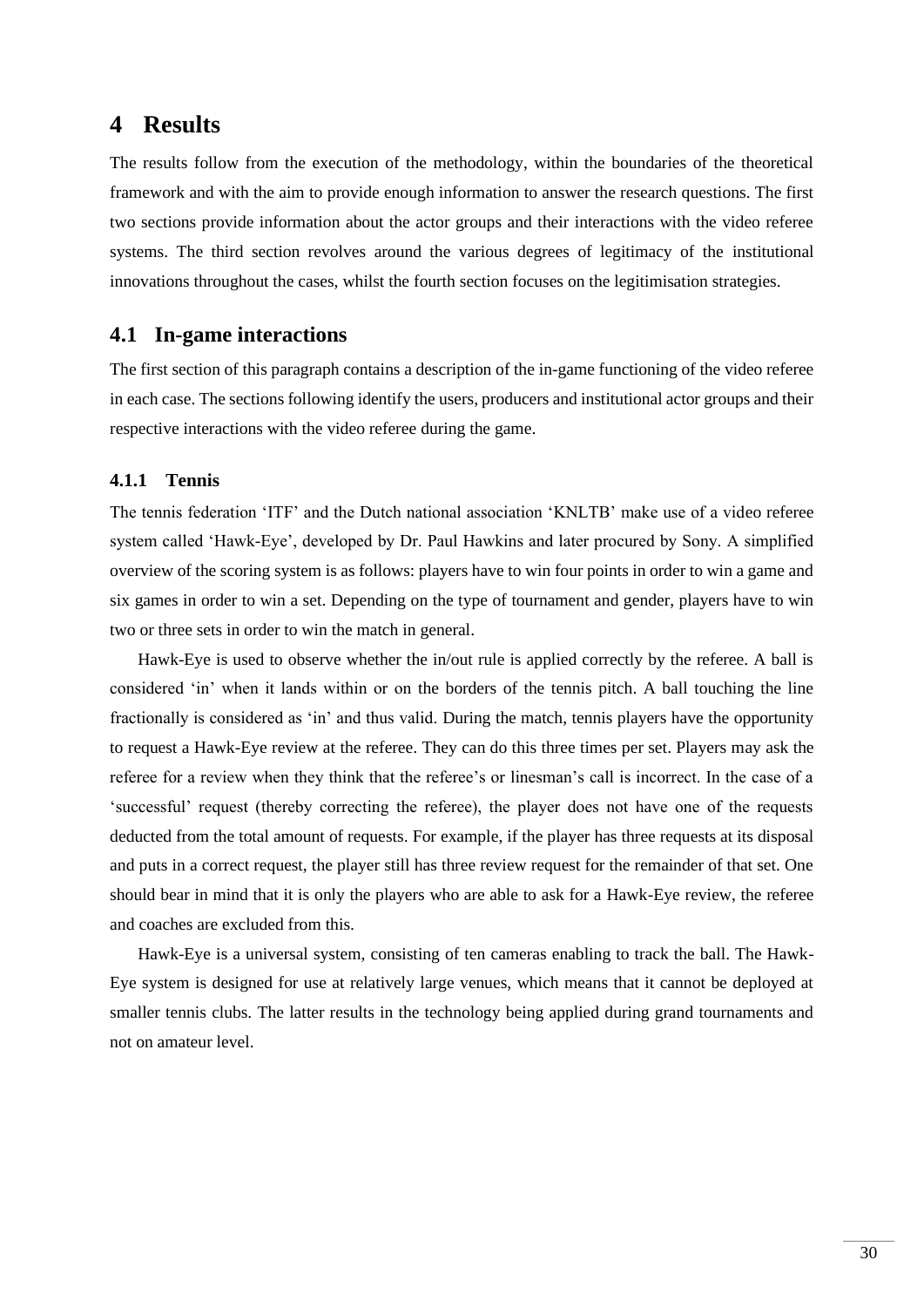Regarding the in-game context, the *users* actor group consists of the following actors:

- Athletes:
- Referees:
- Coaches/team management;
- Spectators.

The athletes have the power to request a review by the video referee system, but are also subject to its outcomes. This means that the direction of interaction is two-way. Both the request itself as well as the outcome of the video referee review affect the match progress immediately which implies a direct effect type.

Referees have a one-way relation with the video referee. As athletes request the review, the referees are subject to the review provided by Hawk-Eye because their decision either stands or becomes rectified. In essence, the referee does have the possibility to overrule the decision but this only happens when a decision by the technology is not possible. As is the case with the athletes, the outcome of the review affects the referee's decisions and match progress which means that a direct effect type is assigned to this relation.

The third actor group consists of coaches and/or team management. This actor group is not allowed to request or interfere with the deployment of the video referee. Also, this actor group is only able to witness the process of the decision-making and the outcome. Their interaction with the video referee does not influence match progress and has therefore been assigned an 'indirect effect type'.

Spectators form a major part of the community and their perception of the video referee may affect the acceptance of the video referee within the community. Their interaction with the video referee is designated as being 'one-way'. The reason for this is that do not influence the operation or deployment of the video referee but they are able to visually witness both the process of the decision-making as well as the outcome. This does not directly influence the match results, but the decision being (in)correct does influence the general sentiments among the spectators.

The role of *producers* in the in-game context is relatively small. In the case of tennis, the producers actor group is formed by:

Hawk-Eye operators.

The Hawk-Eye operator manually initiates the process of recording every time a tennis player is about to serve, making use of the ten cameras needed for Hawk-Eye to be operational. The operator does not communicate with the referee during the match. The operator is autonomous, by regulations, in initiating and terminating the recording procedures thereby making video images available in the case of a review request. It can therefore be stated that the direction of interaction with the video referee is one-way, as no feedback loop has been established. The effect type is direct, because a wrongfully executed recording procedure affects the functioning of the video referee and thereby the progress of the match. An overview of the in-game interactions is provided in [Table 9.](#page-31-0)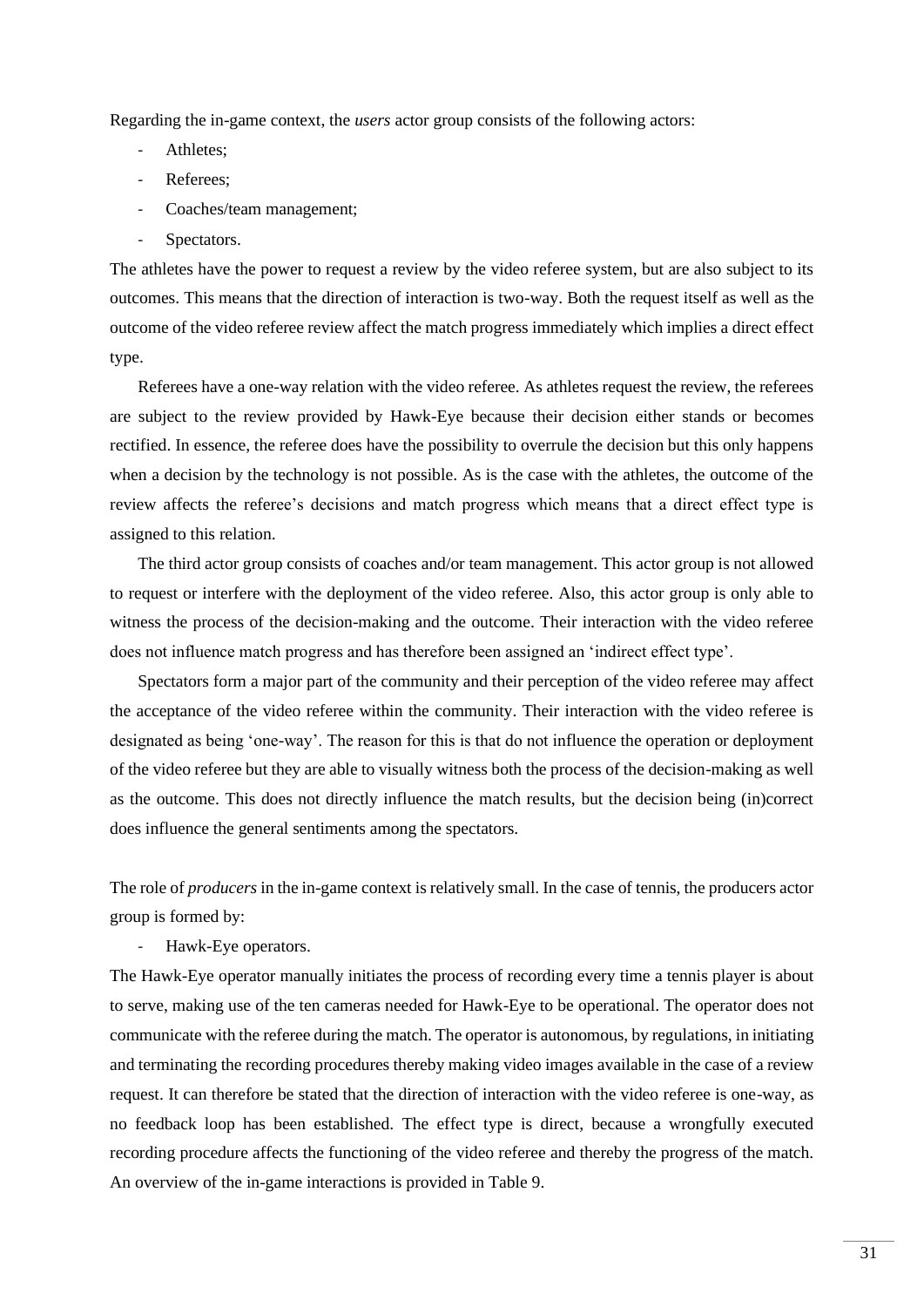| Actor group                     |                   | <b>Interaction with innovation</b> | <b>Direction</b> | <b>Effect type</b> |
|---------------------------------|-------------------|------------------------------------|------------------|--------------------|
| Actor group type<br>designation |                   |                                    |                  |                    |
| User                            | Athletes          | Power to request review,           | Two-way          | Direct             |
|                                 |                   | limited frequency.                 |                  |                    |
| User                            | Referees          | Advised by video referee           | One-way          | Direct             |
|                                 |                   | system; power to overrule.         |                  |                    |
| User                            | Coaches/team      | Passive, able to see the           | One-way          | Indirect           |
|                                 | management        | decision-making process on-        |                  |                    |
|                                 |                   | screen.                            |                  |                    |
| User                            | <b>Spectators</b> | Passive, able to see the           | One-way          | Indirect           |
|                                 |                   | decision-making process on-        |                  |                    |
|                                 |                   | screen.                            |                  |                    |
| Producer                        | Hawk-Eye operator | Controls the technology            | One-way          | Indirect           |
|                                 |                   | operations.                        |                  |                    |
|                                 |                   |                                    |                  |                    |

#### <span id="page-31-0"></span>*Table 9: Actor groups and their in-game interactions with the video referee system in the tennis case.*

#### **4.1.2 Field hockey**

The field hockey community has been using arbitral video aids for quite some time. This paragraph describes the usage of the video referee in 2020. During a hockey match, the video referee is able to interfere in three specific situations:

- Goal or no goal;
- Penalty situations;
- Penalty corner situations.

All of these situations take place within the 23-meters area of the pitch, which means that any foul outside this area automatically does not apply for video referee review.

The video referee is situated near the field and makes use of television broadcasting images and functions as a support to the two referees (further referred to as 'referee') situated on the pitch. The referee however is not in the position to call for a review or inspection of a situation. Both teams have one review request, keeping the request in case of a correct challenge. The rulebooks state that the referee has the authority to make the final decision, however in practice it is the video referee who makes the decision for the referee. The conversation between the referee and the video referee and the video images are always broadcasted on television and in the stadium, which results in the fact that everybody has real-time knowledge about the decisions being made at that moment.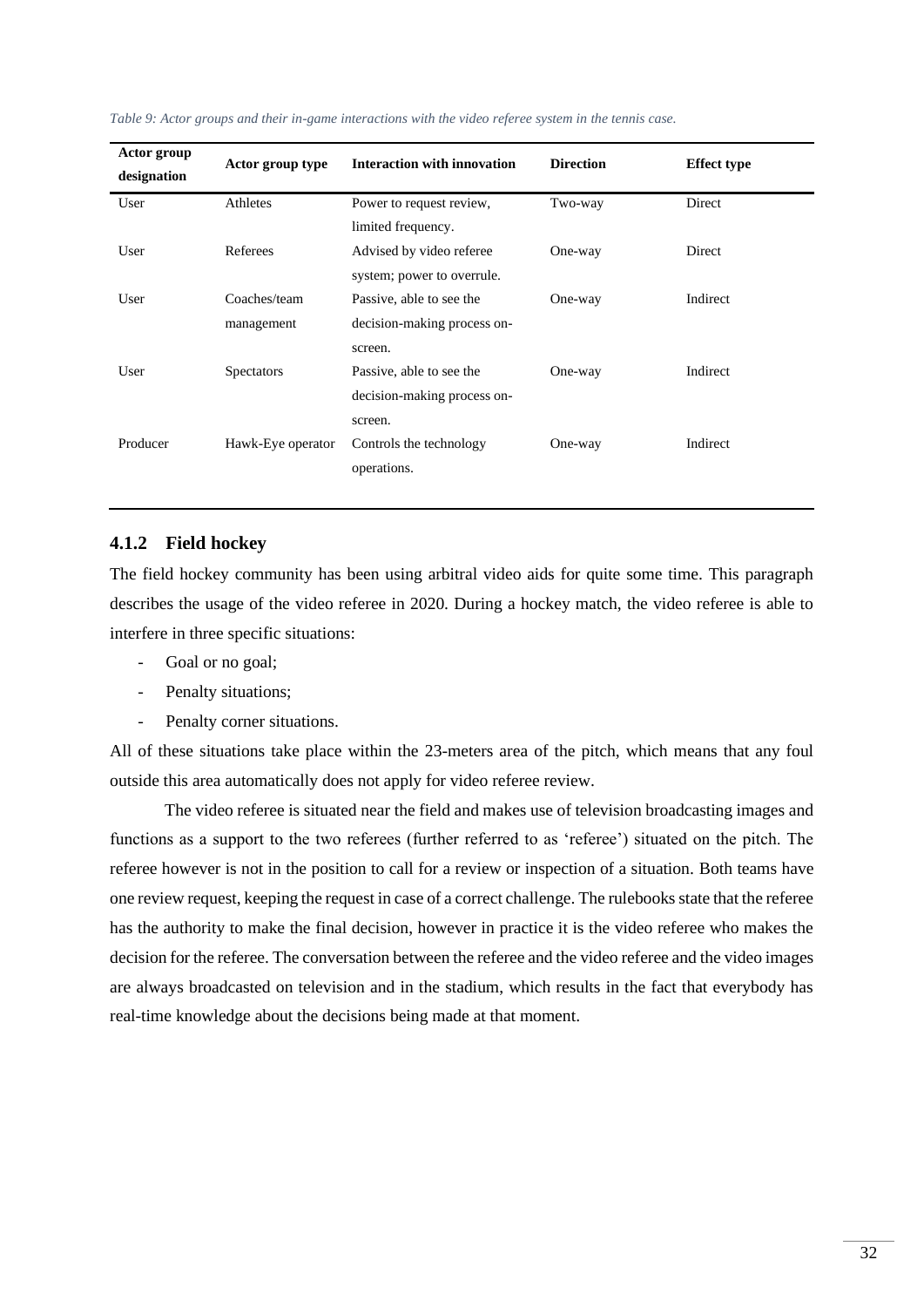Regarding the in-game context, the *users* actor group consists of the following actors:

- Athletes:
- Referees;
- Coaches/team management;
- Spectators.

In the case of field hockey athletes also have the power to request a review and are subject to the outcomes the review. This implies a two-way relation with the video referee. Any hockey player on the field is able to call for a review when he/she suspects that the referee did not make the correct decision. The request put in and the following decision by the video referee influence the progress of the match, which indicates a direct effect type.

The referees also have a two-way interaction with the video referee. In the very essence, the referee is not in the position to call for a review or inspection of a situation. The only time the referee can ask for a review is in the case of a penalty situation or a goal/no goal situation, when both teams have run out of review requests which is not an unlikely scenario. During the review moment the referee is not able to see the video images. In practice the referee advises the athlete who put in the request about his/her chance of succeeding of getting a positive outcome. Another non-written rule, which is stated to be applied in 99% of the cases, concerns the authority of decision-making. The rulebooks state that the referee has the authority to make the final decision, however in practice it is the video referee who makes the decision for the referee. All of this could affect the outcome and progress of the game, implying a direct effect type.

The role of coaches and/or team management is marginal during the game. Team management cannot request a review, but is allowed to instruct players to ask for one. The fact that team management does not have the authority to request a video referee review implies a one-way relation with the video referee. The outcome however may be a cause for a change in tactics or team line-up. Therefore a direct effect type applies.

The spectators are the people that watch the professional match at home or at the venue. Their interaction with the video referee is designated as being 'one-way' because the spectators do not influence the operation or deployment of the video referee. However, they are able to witness both the process of the decision-making as well as the outcome. Inter-referee communication and video referee images are being broadcasted in the stadium and on television, thereby informing the spectators. The interaction in itself does not influence the outcome of the match, which indicates an indirect effect type.

The *producers* actor group is formed by:

Television broadcasters.

The television broadcasters provide the necessary technology for the video referee to execute its job. A communication line between the video referee and the television broadcaster is present during the game, allowing the video referee to request certain angles or replay speeds to which the broadcaster can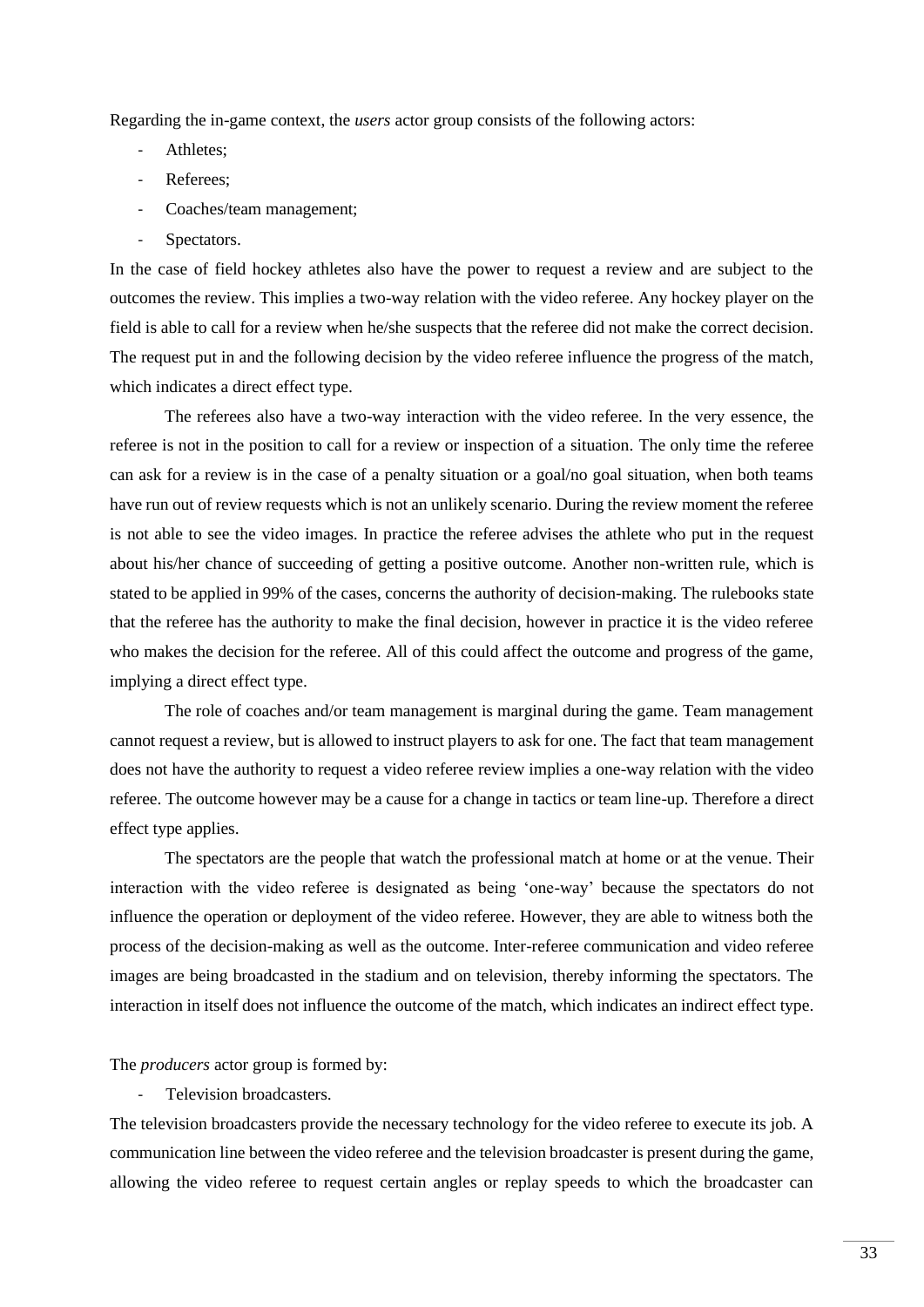respond. This means that the direction of interaction is two-way. The effect type is considered direct because the television broadcaster not being able to deliver the angle needed, results in the call "decision not possible" which influences the game progress directly. An overview of the in-game interactions is provided in [Table 10.](#page-33-0)

| Actor group<br>designation | Actor group type  | <b>Interaction with innovation</b> | <b>Direction</b> | <b>Effect type</b> |
|----------------------------|-------------------|------------------------------------|------------------|--------------------|
| User                       | Athletes          | Power to request review, limited   | Two-way          | Direct             |
|                            |                   | frequency.                         |                  |                    |
| User                       | Referees          | Advised by video referee system;   | Two-way          | Direct             |
|                            |                   | power to overrule but never do so. |                  |                    |
|                            |                   | Power to request review, but under |                  |                    |
|                            |                   | very strict conditions.            |                  |                    |
| User                       | Coaches/team      | Passive, able to see the decision- | One-way          | Direct             |
|                            | management        | making process on-screen.          |                  |                    |
| User                       | <b>Spectators</b> | Passive, able to see and hear the  | One-way          | Indirect           |
|                            |                   | decision-making process on-screen. |                  |                    |
| Producer                   | Television        | Providing images to spectators and | Two-way          | Direct             |
|                            | broadcasters      | video referee.                     |                  |                    |

<span id="page-33-0"></span>*Table 10: Actor groups and their in-game interactions with the video referee system in the field hockey case.*

#### **4.1.3 Football**

The video referee system in football is called Video Assistant Referee and is designed to help the onpitch referee executing game rule governance. In the specific case of football in 2020, the VAR continuously (during the match) looks for situations either missed or misjudged by the referee. It can do so in four specific situations:

- Goal or no goal;
- Penalty kick or no penalty kick;
- Direct red card;
- Mistaken identity.

Within these four situations, the VAR thus checks for missed offences as well as misjudged offences. The latter being an interesting component as it should concern a 'clear referral error' which has not been further defined in the rules of the game.

The VAR is situated outside the venue where the match is being played and accompanied by two others: an Assistant Video Assistant Referee (AVAR) and the Replay Operator (RO), the latter being in charge of the process of showing video images. The VAR continuously checks for situations in which it should interfere and provide advice to the referee. There is no limit to the amount of interventions by the VAR. The entire in-game decision-making process is shielded from all actors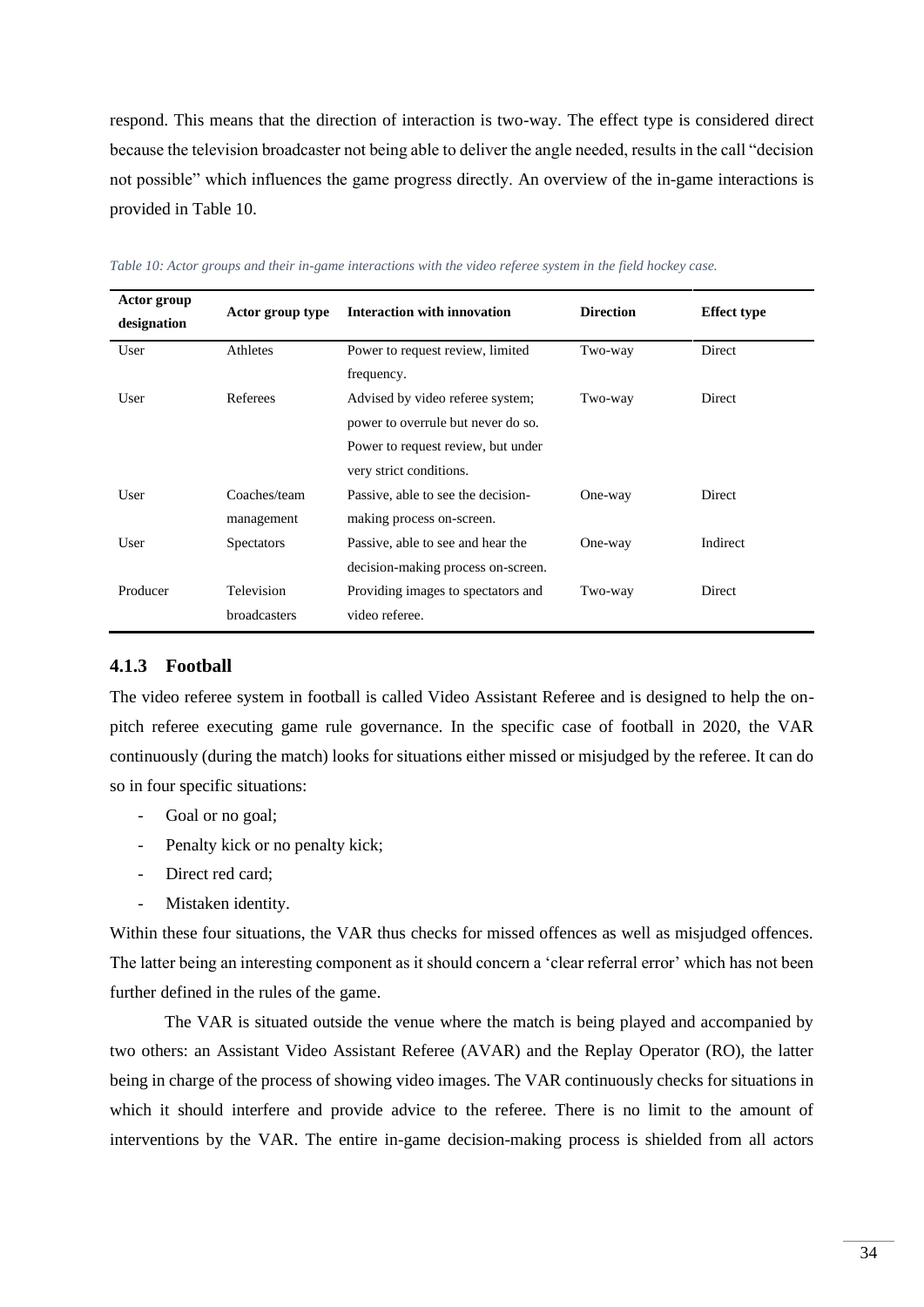mentioned, meaning that video images and communication between the video referee and referee are not visible and audible during the game, mostly due to (lacking) broadcasting rights.

The following *user* actor group was identified during the investigation of game rules and the analysis of interviews:

- Athletes:
- Referees:
- AVAR;
- RO;
- Coaches & team management;
- Spectators.

The athletes on the pitch do not have the power to request a review by the video referee on the basis of game regulations, as the video referee continuously checks for referral mistakes. However, the athletes are subject to the decisions made by the referee and advise provided by the video referee. All in all, this indicates that the interaction is one-way, but the effect type proves to be direct.

Like the athletes, the referee on the pitch does not have the authority to ask for a review. Instead, in the case of the VAR suspecting a missed or misjudged situation, it advices the referee to have a closer look at the screen situated near the pitch. On this screen the referee is able to see close-up images from various angles, provided by the VAR, to check which decision should be taken. The referee is able to reject this advice, thereby having the choice to stick with his/her initial decision without a check. This interaction can thus be labelled 'two-way'. Given the fact that the influence of the interaction may consist of dismissed goals or penalties given, the effect type is direct.

The AVAR provides the video referee with assistance. The AVAR double checks the images seen by the video referee, thereby increasing the chances of making the correct decision. The VAR and AVAR discuss situations and influence each other, which indicates a two-way interaction. On top of that, the interaction directly influences the decisions made by the VAR and thereby the progress of the match which means that the effect type is direct.

The RO is responsible for the actual operations, providing the VAR and AVAR with the video images they need. The video referee puts in a request for specific images, which the RO then provides. This implies a one-way interaction, but a direct effect type due to the influence the RO's images have on the decision-making process of the video referee.

The fifth group of users consists of coaches and/or team management. Team management is not able to request a video referee review, which implies a one-way relation with the video referee. The outcome however may be a cause for a change in tactics. Therefore a direct effect type is assigned to this relation.

The final user actor group consists of spectators. Spectators are the people that watch the professional match at home or at the venue. Spectators do not influence the operation or deployment of the video referee, nor are they able to witness the decision-making process either visually and/or audibly.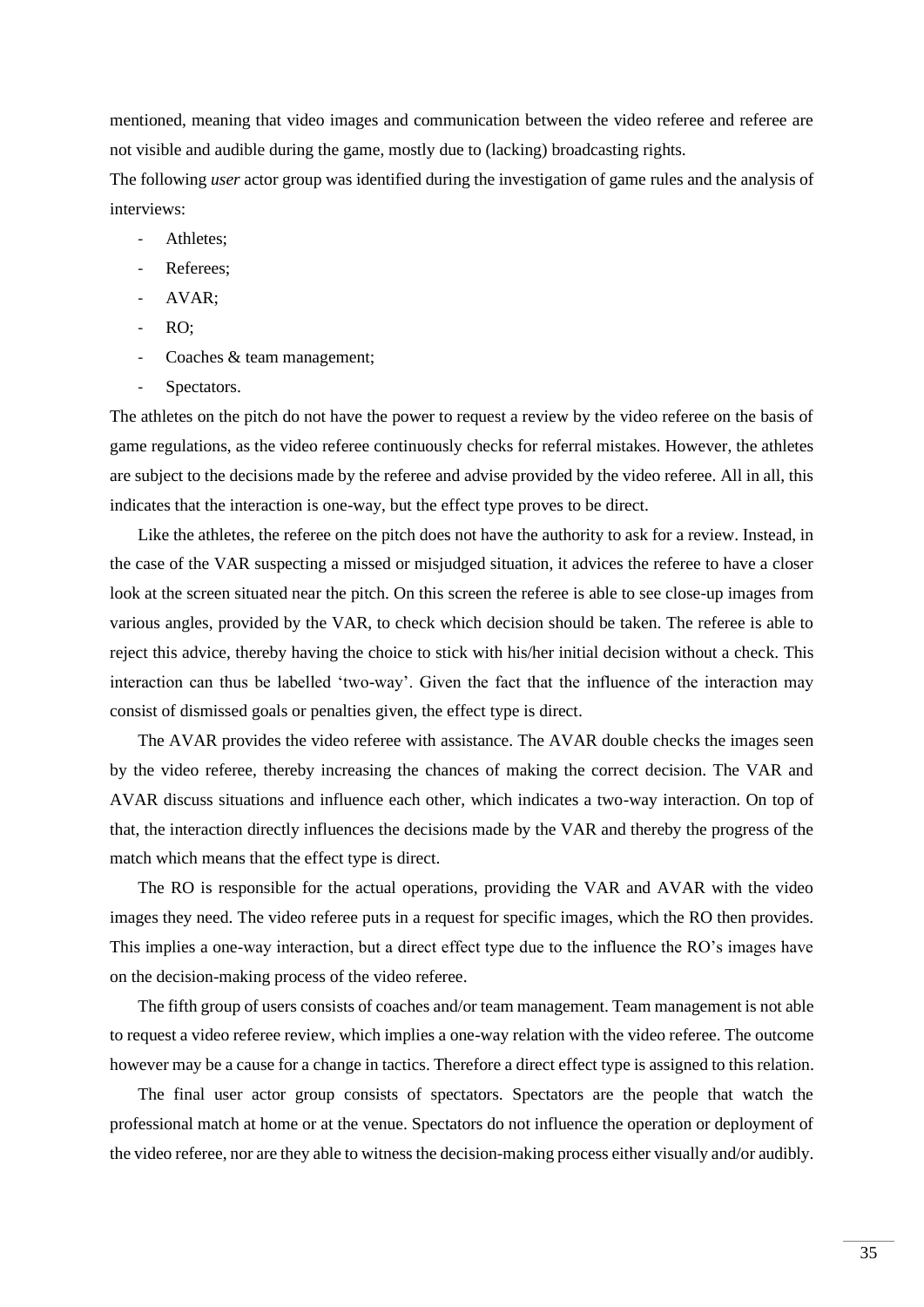All of this indicates a one-way interaction. The interaction does not influence the outcome of the match, which indicates an indirect effect type.

The actor group of *producers* is small compared to the users actor group. It consists of the following actor:

- Television broadcasters;

In the Netherlands, broadcaster ESPN provides the technological infrastructure for the video referee to be operational. ESPN follows the protocols as provided by the Dutch football association, but within its technological possibilities. As stadiums differ, the camera setup also differs. Explanation on this phenomenon is provided in paragraph [4.2.3.](#page-41-1) Given the fact that the television broadcaster does not interact directly with the video referee during the game, but provides a setup in advance of the match, the interaction is a one-way type. However, as the camera setups differ across the stadiums, this affects the reviewing possibilities and thus possibly the match result. Therefore, the effect type is direct. An overview of the in-game interactions is provided in [Table 11.](#page-35-0)

| Actor group<br>designation | Actor group type | <b>Interactions description</b> | <b>Direction</b> | <b>Effect type</b> |
|----------------------------|------------------|---------------------------------|------------------|--------------------|
| User                       | Athletes         | Passive. No information about   | One-way          | Direct             |
|                            |                  | decision-making process         |                  |                    |
|                            |                  | provided.                       |                  |                    |
| User                       | Referees         | Advised by video referee        | One-way          | Direct             |
|                            |                  | system; power to overrule; no   |                  |                    |
|                            |                  | power to request review.        |                  |                    |
| User                       | <b>AVAR</b>      | Assisting and controlling the   | Two-way          | Direct             |
|                            |                  | VAR.                            |                  |                    |
| User                       | R <sub>O</sub>   | Operation of technological      | One-way          | Direct             |
|                            |                  | equipment.                      |                  |                    |
| User                       | Coaches/team     | Passive. No information about   | One-way          | Direct             |
|                            | management       | decision-making process         |                  |                    |
|                            |                  | provided.                       |                  |                    |
| User                       | Spectators       | Passive. No information about   | One-way          | Indirect           |
|                            |                  | decision-making process         |                  |                    |
|                            |                  | provided.                       |                  |                    |
| Producer                   | Television       | Providing images to video       | One-way          | Direct             |
|                            | broadcaster      | referee.                        |                  |                    |

<span id="page-35-0"></span>

|  | Table 11: Actor groups and their in-game interactions with the video referee system in the football case. |  |  |  |  |  |
|--|-----------------------------------------------------------------------------------------------------------|--|--|--|--|--|
|--|-----------------------------------------------------------------------------------------------------------|--|--|--|--|--|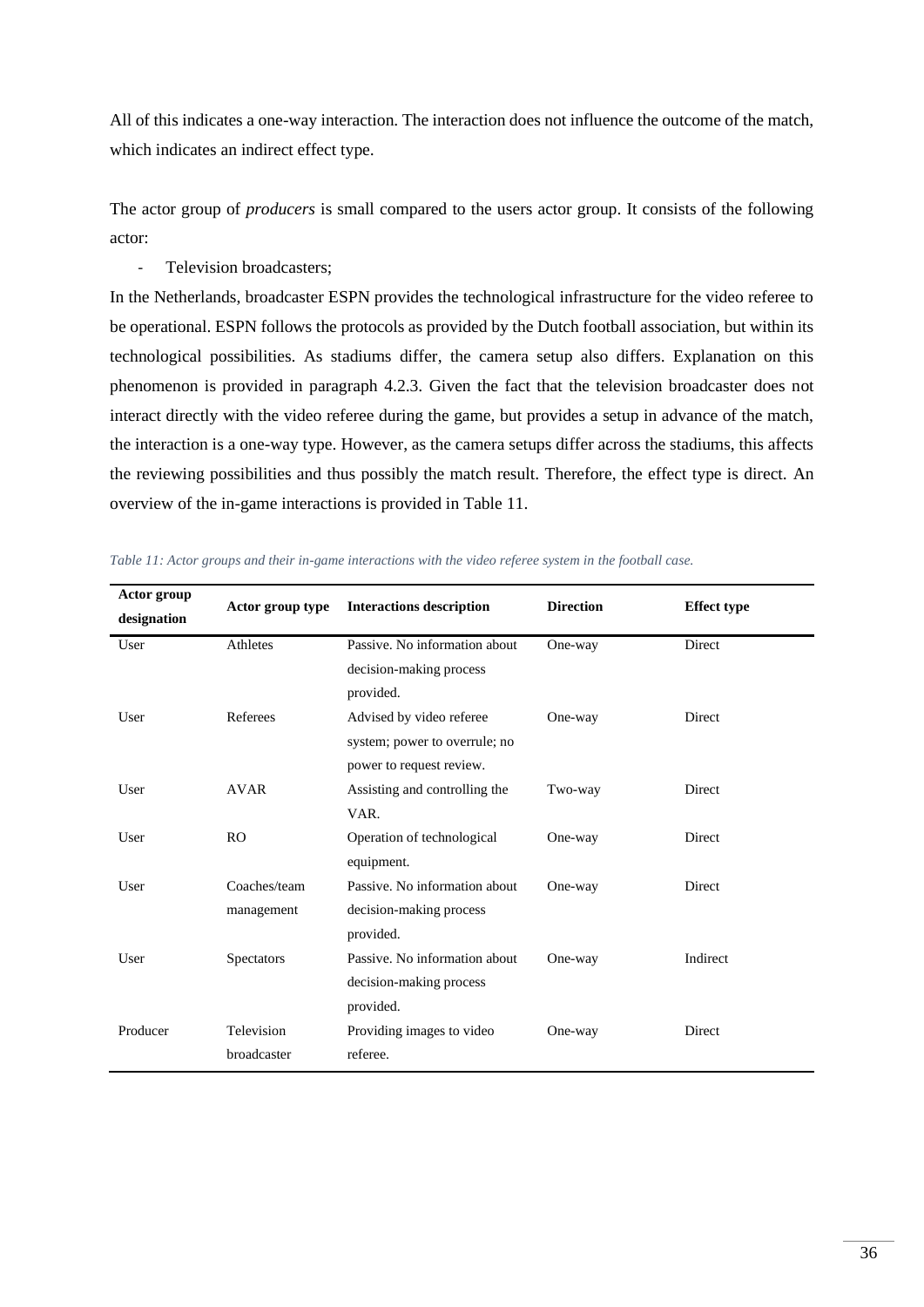# **4.2 Innovation trajectory interactions**

This paragraph identifies and describes the different actor groups and their respective roles during the implementation of the institutional innovation. As indicated in the methodology, the innovation trajectory has been set apart from the in-game usage. This results in the fact that each paragraph starts off with a brief additional check for actor groups as some actor groups were potentially not identified during the actor group identification in the previous paragraph. Following the actor group identification, the implementation trajectory including actor groups and their respective roles has been described, thereby providing the basis for the other paragraphs in the Results section of this report.

### **4.2.1 Tennis**

In addition to the already identified actor groups, the following additional actor groups were found by rerunning the actor group identification analysis as described in paragraph [3.3.1:](#page-23-0)

- User: athletes committee;
- Institutional actor group: International Tennis Federation (ITF);
- Institutional actor group: Dutch tennis association (KNLTB).

The roles of these newly identified actor groups are explained in the description of the implementation trajectory below.

Not much information about Hawk-Eye is known or documented by KNLTB and/or ITF, especially about earlier stages such as *ideation*. News articles dating back to the early 2000's indicate that the initiative for researching the application of a video referee came from a desire "to keep up with other innovative sports, such as rugby." For Hawk-Eye to be eligible for testing in the first place, the manufacturer "should be able to back up the technology with solid quantitative performance data" concerning the functional effectiveness of the technology, i.e. rectified mistakes. When the quantitative data is sufficient in the eyes of ITF, an advice is asked for at the athletes committee. The athletes committee is an additional actor group based on the actor group of athletes. This is an actor group that consists of selected top-tier athletes representing the interests of the athletes actor group. Their role is to be informed and consulted regarding important changes.

In the case of a positive advice and thus general support, ITF was able to start the *implementation* by means of a testing phase and pilots to test the effectiveness of the technology. ITF is an additionally identified institutional actor group and is the main governing actor group, being the international tennis association. It designs, implements and governs regulations concerning the video referee. In the context of the entire implementation trajectory, the ITF consults other relevant actor groups such as the 'rules of tennis committee'. It is also informed by users (i.e. the athletes committee) and producers (Hawk-Eye), about video referee performance and acts upon that feedback.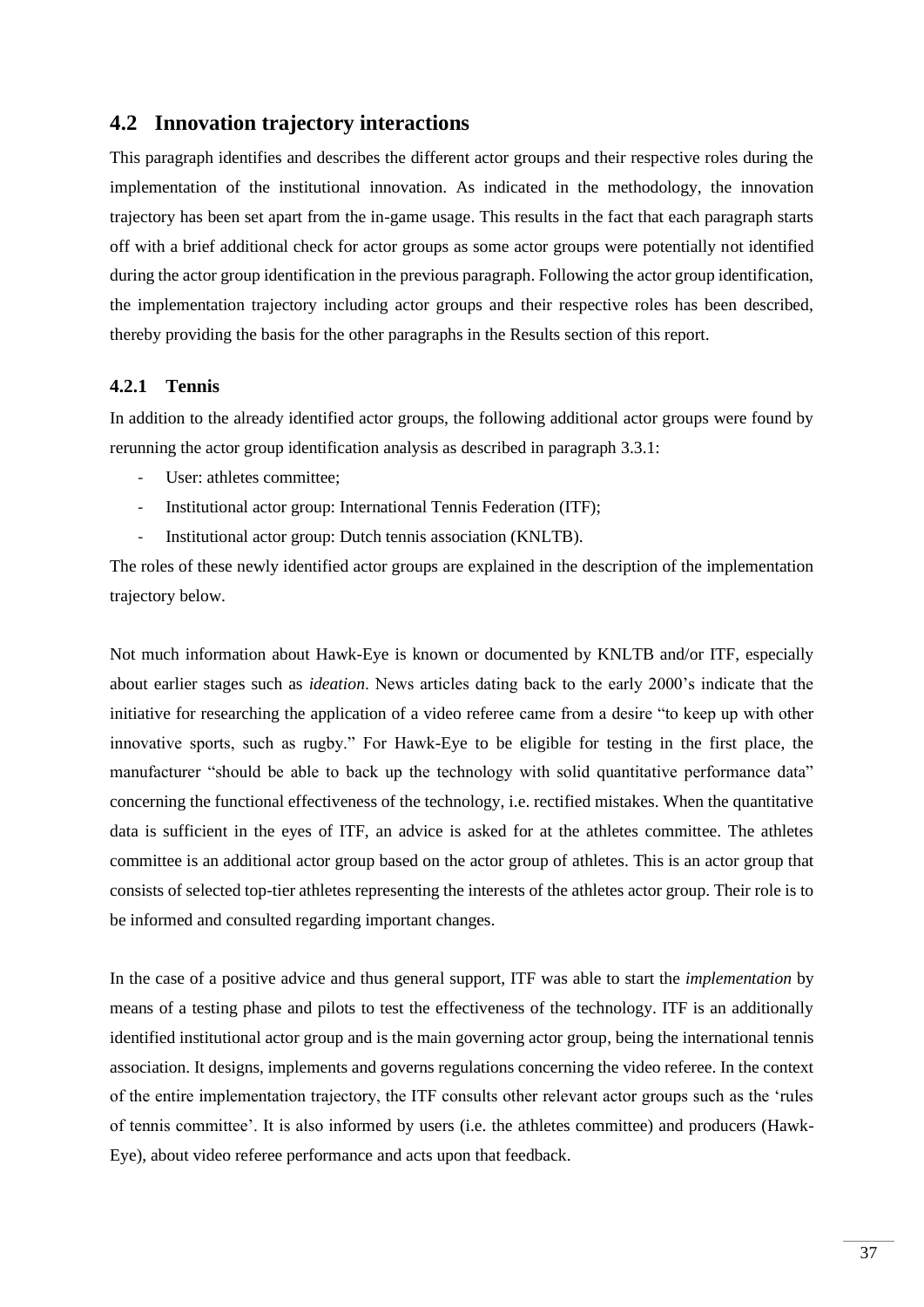In the period from mid-2004 till late 2006 Hawk-Eye and its predecessor, AutoRef, were tested on international level. The testing phase was relatively short-termed. Official deployment of Hawk-Eye at a grand slam took place in 2006. Some expected criticism has been anticipated by ITF and KNLTB and then avoided. Criticism was expected in the case of the manual operations required to operate Hawk-Eye becoming publicly known. Athletes and the rest of the community are not aware of this fact and them knowing it could lead to general concerns about human errors in the process. When asked, KNLTB representatives state that "this information has been kept away from the community, as it could distract athletes and cause concern among other community members." KNLTB is the Dutch national tennis association. Its role in the implementation trajectory of the institutional innovation is quite small as ITF imposes the rules worldwide. KNLTB therefore conducts incremental research with regard to the video referee system.

When conducting the research regarding rule development during the *usage and development* stage of the institutional innovation, KNLTB was not able to provide historic game rule documents mainly due to the fact that ITF forms the central organ compiling and distributing rules. However, when contacting ITF, they were also not able to find/provide historic rule documents, which means that some assumptions will have to be made. The fact that it proved to be difficult to obtain historic documents, leads to the assumption that not many significant rule changes regarding Hawk-Eye have been made. If that had been the case, it would have made sense to carefully store these documents for evaluation sessions. Hawk-Eye technology is able to detect a ball being hit 'in' or 'out' and is not required to do anything else, thereby limiting the degree of interpretation. Also, Hawk-Eye has been developed specifically to enforce the already existing rules in tennis. Therefore, the only rule changes have a procedural nature and are more of an addition to the game rules rather than a change, i.e. the amount of review requests per set.

As described in paragraph [4.1.1,](#page-29-0) Hawk-Eye is a universal system that cannot be deployed at lower-tier tournaments and clubs. This poses no problem as the technology is "not meant to be deployed at literally every level of tennis" in the first place. Due to the limited capacity of Hawk-Eye distributor, it may very well happen that the system is only deployed at the so-called centre court of a tournament. As tournaments, especially in the earlier phases, host large numbers of athletes, multiple courts are used at the same time. Not all of the courts have Hawk-Eye present, which could cause various actor groups (i.e. athletes and spectators) to argue that the deployment of the system is not fair. However, as this is a known fact and because the general attitude within the sport "also entails comprehension for the possible unfairness" within top level sports, as was stated by a KNLTB representative. On top of that, the surface of the tennis court does play a role. Clay courts, such as Roland Garros, are not suitable for Hawk-Eye as the surface is too loose. This however is accepted as a traditional court type by the tennis community and "its disadvantages (and the impossibility) for deploying Hawk-Eye are widely accepted."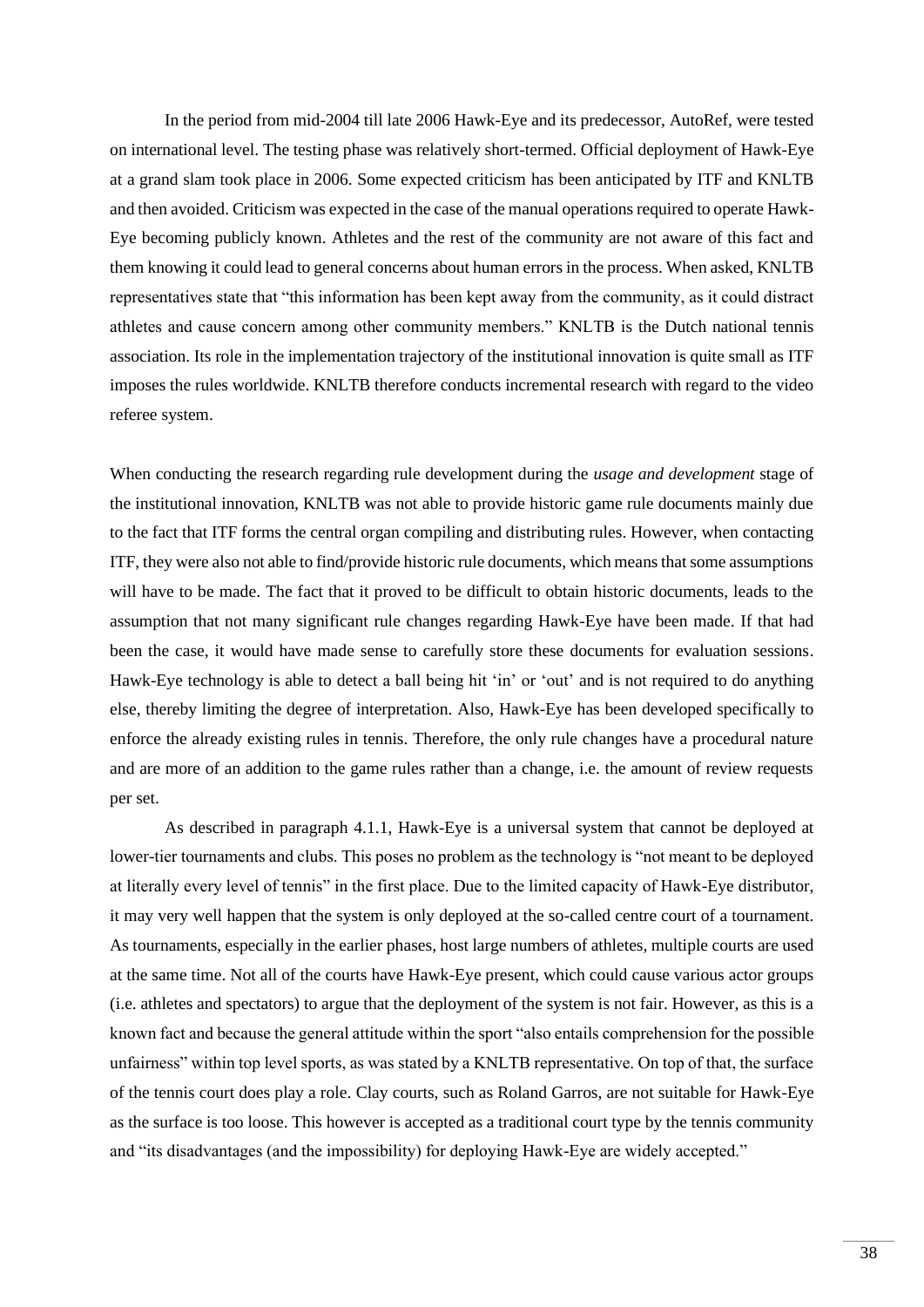Based on the interviews, no major source of resistance has been identified over the entire innovation trajectory. An additional, unplanned search in the media articles also did not provide any sources of resistance. The negative sentiments had other causes, which is explained in paragraph [4.3.1.](#page-45-0) Remarkably, some resistance and criticism has been encountered during the stage of usage and development, but not towards the technology. Instead, 'the old ways' were criticised. I.e. "the presence of the considerable amount of linesmen was criticised. During the Covid-19 pandemic linesmen were not allowed and people had to rely on Hawk-Eye entirely. This worked out very well, which caused the return of linesmen to be criticised.

Not much is known about the evaluation processes. Interviews indicate periodic evaluations but only on ITF level, KNLTB (national level) does not do such thing. This indicates in its turn that technology deployment and the accompanying rules cannot differ between different national associations. This is underpinned by the fact that it is difficult to contact Hawk-Eye as the manufacturer, even for KNLTB employees.

Important to note is the fact that KNLTB lacks a full-time Hawk-Eye specialist. Naturally this is partially due to the fact that ITF holds all of the power, but also due to the fact that the technology has been developed over more than a decade. Currently, ITF (and KNLTB's embedded scientists) are investigating the possible deployment of enhanced technologies, in order to minimise the already small margin of error posed by Hawk-Eye. The reason for this is not explicitly mentioned. Interview output suggests that KNLTB culture is predominantly science-based, from which a desire to continuously improve comes forth. Alternate technology 'FoxTenn' finds itself in the stage of testing at this moment and still needs to prove itself quantitatively. FoxTenn also makes use of various cameras, but produces live video images instead of ball tracking simulations. This reduces error possibly produced during the processing of images into simulations. If the quantitative evidence has been delivered, it is expected that FoxTenn gradually replaces Hawk-Eye resulting in the video referee system in tennis reaching more pragmatic legitimacy. An overview of the innovation trajectory interactions can be found in [Table 12.](#page-38-0)

<span id="page-38-0"></span>

| Table 12: Actor groups and their interactions during the innovation trajectory in the tennis case. |  |
|----------------------------------------------------------------------------------------------------|--|
|----------------------------------------------------------------------------------------------------|--|

<span id="page-38-1"></span>

| Actor group designation   | Actor group              | Role in innovation trajectory                         |
|---------------------------|--------------------------|-------------------------------------------------------|
| User                      | Athletes (committee)     | Consulted and controlling ITF actions.                |
| User                      | Referees                 | Unknown.                                              |
| User                      | Coaches/team management  | Unknown.                                              |
| User                      | <b>Spectators</b>        | Unknown.                                              |
| Producer                  | Hawk-Eye (Sony)          | Providing technology test results and improving where |
|                           |                          | asked by ITF.                                         |
| Institutional actor group | Sports association ITF   | Worldwide ideation and implementation, continuous     |
|                           |                          | search for improvements.                              |
| Institutional actor group | Sports association KNLTB | Incremental research.                                 |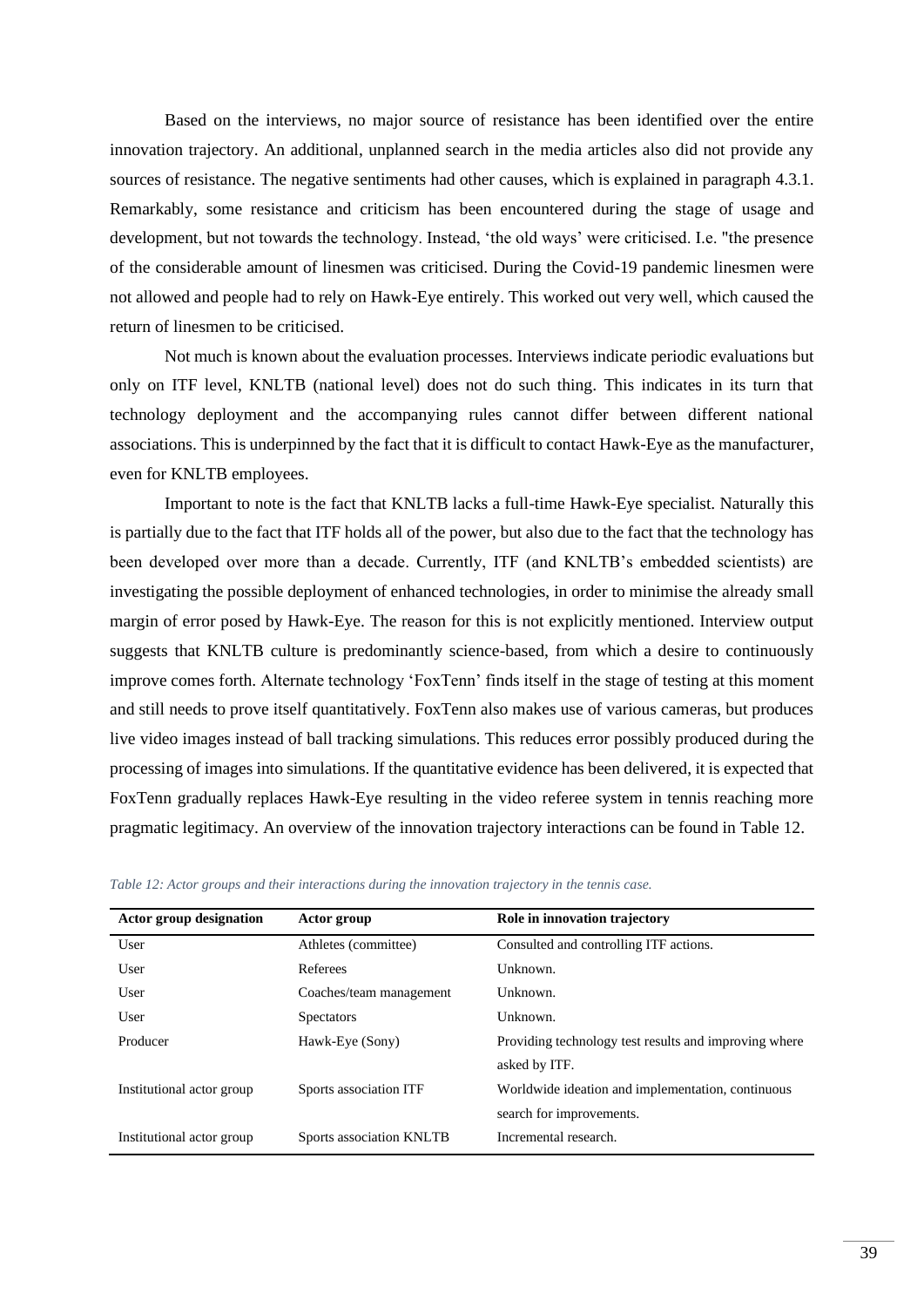### **4.2.2 Field hockey**

In addition to the already identified actor groups, the following additional actor groups were found by rerunning the actor group identification analysis as described in paragraph [3.3.1:](#page-23-0)

- User: athletes committee;
- Institutional actor group: Fédération Internationale de Hockey (FIH);
- Institutional actor group: Dutch field hockey association (KNHB).

The roles of these newly identified actor groups are explained in the description of the implementation trajectory below.

The athletes committee was responsible for the *ideation* and initiation in the early 2000's, as they "highly requested the introduction of the video referee." Clubs and players were the first to put in the request for video technology assistance for the referees. Central to the implementation process stood the question "what can we do to make our sport even better?" Before planning and starting the implementation and answering the question, the foundation of a task force designated to investigating the possibilities of video referee systems was necessary. The task force consisted of three actor groups:

- Association (FIH) officials:
- Athletes committee;
- Television broadcaster representatives.

Relevant association officials were those who had some form of responsibility and authority regarding game rules and/or innovation introduction. The athletes committee consists of actively playing representatives from top tier teams and is a vital organ to the FIH and field hockey community in general. All major initiatives are passed by this organ and some are, like in this case, initiated by it. The television broadcaster representatives were important to include in the process from the start as these were the most accessible resource for images that could be used for a video referee system.

Official implementation of the video referee in field hockey took place in 2010. At the start of the *implementation* stage, FIH made it a clearly defined target that spectators and the majority of the field hockey community should be as much involved in the game and its decisions as possible. Referees were not consulted in the very beginning due to the concept of "having the sport and the athletes central to every case." Referees being not involved from the start resulted in a certain degree of resistance by the referees as the video referee was seen as a way to "publicly correct referral mistakes" and not as a supportive piece of technology. Throughout the years, by experiencing the usage of the video referee as well as significant rule changes, "this attitude from the referees altered towards an attitude in which they embrace the video referee."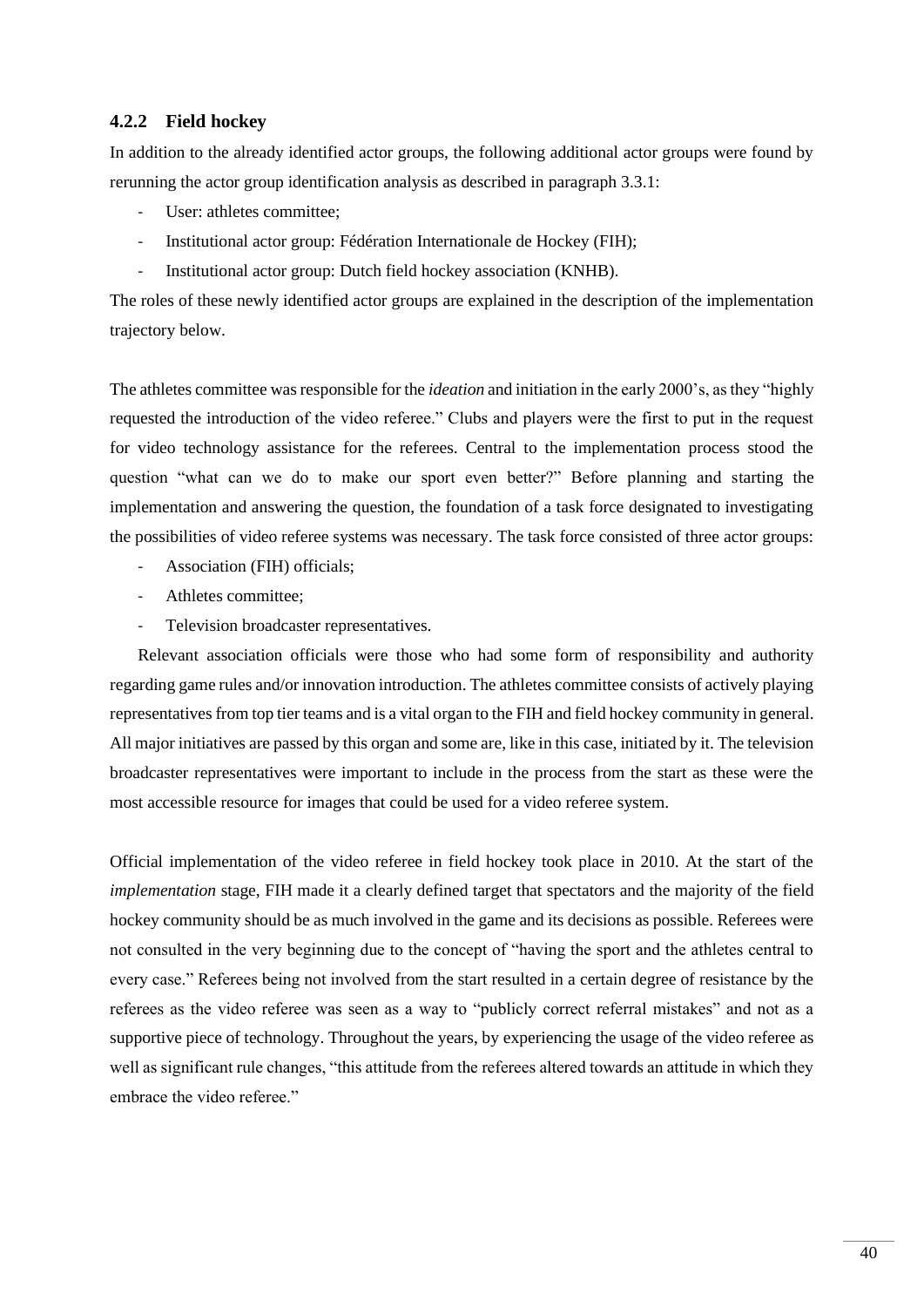After the implementation stage, years of official *usage and development* followed. Initially hockey players were allowed to challenge every single decision made by the referee, making use of an unlimited amount of referrals. The result of this was a continuous stream of interruptions caused by teams challenging referral decisions out of hope/despair or tactically. The match duration increased significantly due to all of the stoppages which was a reason for irritation with referees and the spectators. From then on (approx. from 2013 and on) teams were limited to only one review request per match and could only challenge decisions within the 23 metres area of the pitch. All of this helped the game to become more attractive and did not compromise the intended involvement of spectators.

One important issue could be pointed out, which is the grey area of interpretation the referee sometimes finds him/herself in. From time to time, matches contain a situation during which the referee interprets the situation differently compared to the video referee and/or the athletes. This is cause for discussion and a risk for losing cognitive legitimacy as spectators and athletes cannot understand decision-making. However, these interpretation issues have been overcome by discussions between referees and the athletes committee. These discussions can take place at any moment (even during the season) and allow FIH and KNHB agile rule adaptation, which increases chances of maintaining overall legitimacy of the video referee. During these discussions the referees inform the top tier teams' representatives about the situations subject to interpretation and how they will handle these situations from that moment on in the future.

The current setup of the video referee in field hockey allows itself for usage at every venue if needed. This is a consequence of the fact that the video referee makes use of tv broadcaster's images and can only be deployed, on regulatory basis, during national play-off matches and during international tournaments. Briefly the FIH made use of Hawk-Eye as the video referee system, but only for a couple of years. Due to a lack of financial resources, Hawk-Eye could not be maintained as the standard video referee technology. This meant that tv broadcaster's images were then again set as the standard. Both "hockey players and referees prefer the Hawk-Eye system as it significantly reduces the margin of error." It would therefore add to both the speed and fairness of the game.

Evaluation sessions are being held every tournament and provide the basis for rule alterations if needed. FIH rules (again together with the athletes committee) allow for making small rule alterations at any given moment, providing the agility to respond to hick-ups in the system. Besides earlier mentioned ad hoc evaluation, the rules committee plays an important role regarding the development of the video referee. This committee is renewed every four years and its main task is to "explore and find opportunities to organise processes better." This also includes improvements with regard to the video referee, but "it is only placed at the top of the agenda when corrective measures are to be taken" due to the earlier mentioned lack of financial resources. Therefore, the video referee gradually evolves. The basic idea for improving the video referee system would be "looking at other sports, absorb elements and improve these elements," according to KNHB representatives. An overview of the innovation trajectory interactions can be found i[n Table 13.](#page-41-0)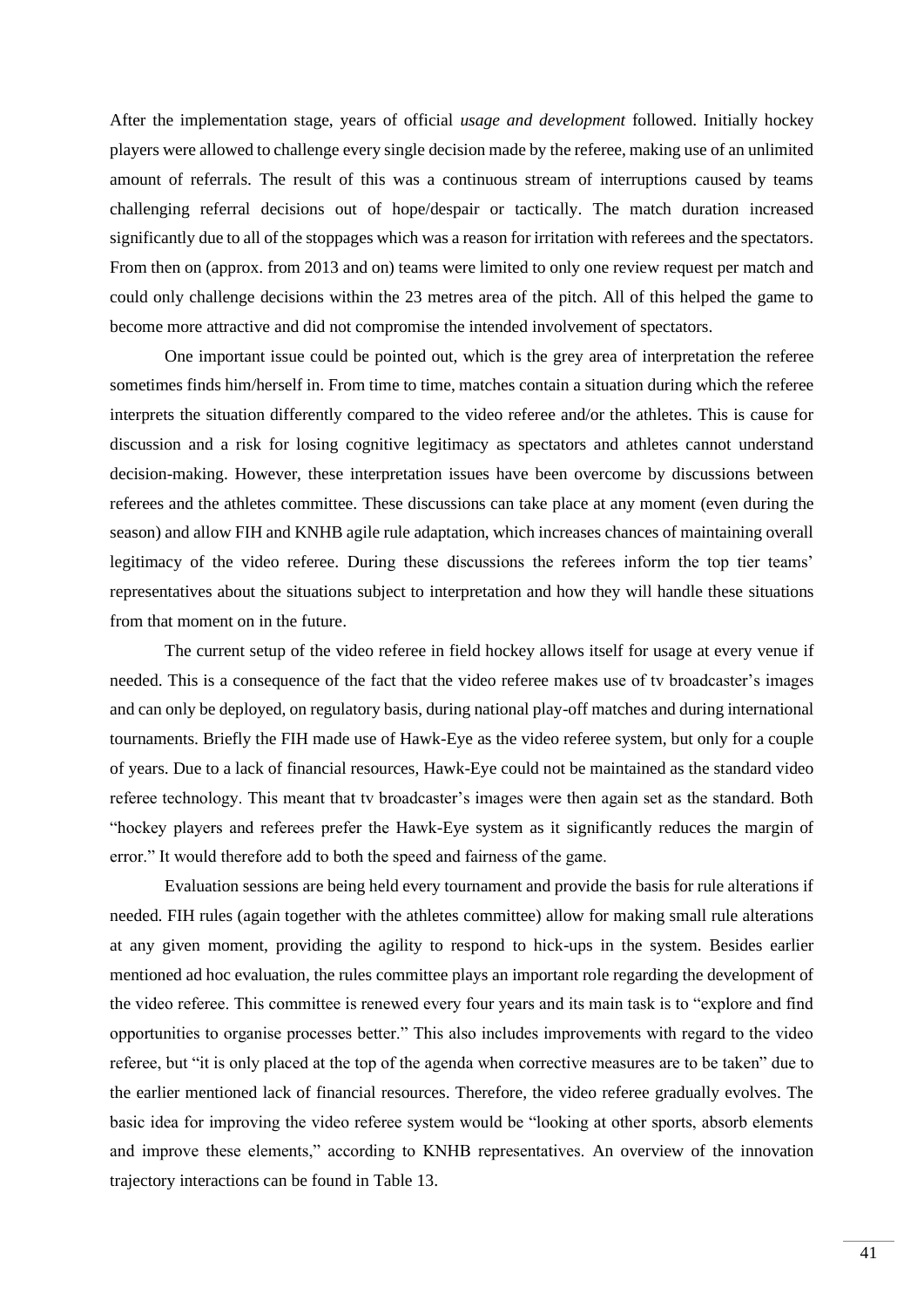| Actor group             | Role in innovation trajectory                             |
|-------------------------|-----------------------------------------------------------|
| Athletes committee      | Initiation of the entire trajectory and consulted by FIH. |
| Referees                | Not involved during implementation, involved during       |
|                         | evaluations.                                              |
| Coaches/team management | Involved during evaluations and rule changes.             |
| <b>Spectators</b>       | Not involved, but focal group for FIH.                    |
| Television broadcaster  | Facilitating video images and part of initial task force. |
| Sports association FIH  | Compilation of task force and imposer of rules.           |
| Sports association KNHB | Incremental research.                                     |
|                         |                                                           |

<span id="page-41-0"></span>*Table 13: Actor groups and their interactions during the innovation trajectory in the field hockey case.*

#### <span id="page-41-1"></span>**4.2.3 Football**

In addition to the already identified actor groups, the following additional actor groups were found by rerunning the actor group identification analysis as described in paragraph [3.3.1:](#page-23-0)

- User: athletes committee:
- Institutional actor group: Fédération Internationale de Football Association (FIFA);
- Institutional actor group: International Football Association Board (IFAB);
- Institutional actor group: Dutch football association (KNVB).

The roles of these newly identified actor groups are explained in the description of the implementation trajectory below.

The initiative and thus *ideation* came from top management within the Dutch national football association 'KNVB'. In 2012 the domestic competition and referee manager (DCR manager) proposed the introduction of the VAR. At that time, a tendency was present that "everyone could see that the VAR would be a major improvement," as other sports communities had already successfully adopted or were testing the video referee system. Although the football community in general expected the VAR to be an improvement, several high-profile actor groups were not convinced. Referees were "not very enthusiastic about the prospect of introducing the VAR nor were the more traditionally conservative top managers" at the international football associations such as FIFA and UEFA. According to KNVB representatives "the perseverance of the DCR manager eventually paid off", putting less emphasis on introducing the VAR and instead focusing on emphasising the importance of research in the direction of a VAR.

KNVB was the first in the world start experimenting with the video referee in 2013 and thereby started the *implementation* stage as defined in the methodology. However major changes, such as technology introductions or rule alterations, can only be made when the FIFA and the IFAB authorise them. It is important to note that, although the athletes committee was formally informed, players and referees were not asked to provide input during the ideation and implementation stages. This means that two key actor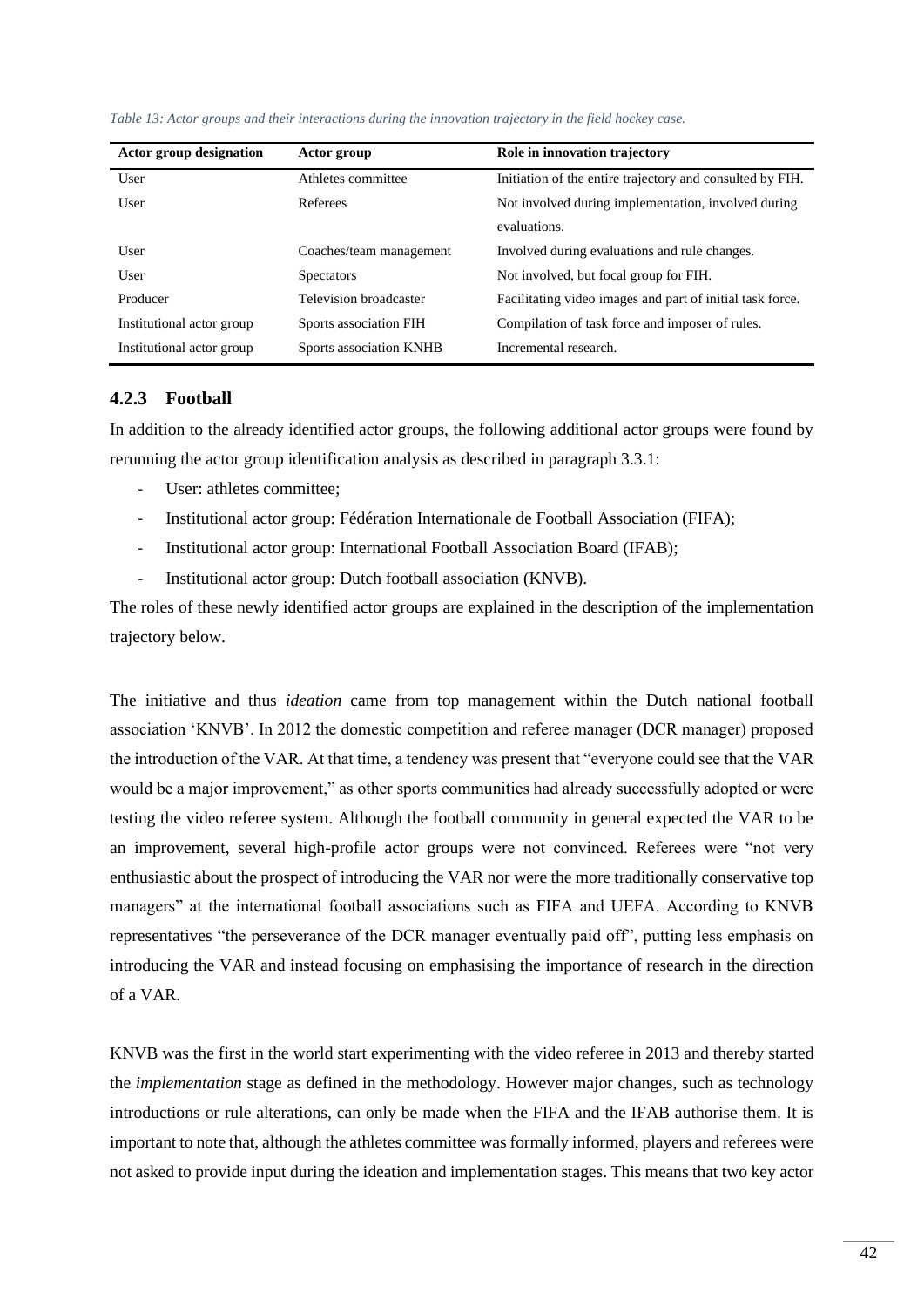groups – referees and athletes – were not thoroughly consulted from the start and KNVB did have the authority to operate partially independently from international associations. The athletes committee did not pose any major objections to the plan, which sufficed for KNVB to continue introducing the VAR.

KNVB then set up a series of experiments, initially testing goal line technology in cooperation with Hawk-Eye. During these experiments referees could start practicing without interfering with the match and the referee's functioning. This was achieved by having a television van near the stadium and letting the referees practice with in-game situations, whilst not being in contact with the referee on the pitch. The experiments showed that the expected improvements were actually achieved, although it is unclear what metrics were used. Based on the attended press briefing (which is discussed later in this paragraph), it is assumed that no clearly defined metrics were used when measuring pilot performance, as KNVB was pioneering and historic data were not available yet, instead numbers like effectiveness and correct interventions have probably been used. These effectiveness and intervention numbers, obtained in the period of 2013-2016, "made the FIFA and IFAB reluctantly agree" to introducing the video referee officially as technology in multiple competitions and granting KNVB permission to continue experimenting. KNVB successfully framed the 'old' situation as being inferior, forcing FIFA and IFAB to tack. Having conceded the fact that the VAR would have a positive impact on rule enforcement, FIFA decided to allow KNVB further exploration and partial implementation as the "effectiveness figures were not ignorable anymore."

However, resistance was already met in 2013. Referees thought the VAR was not there to help them but to control and correct them publicly. They communicated their concerns during meetings by stating that they were "afraid to lose their authority on the pitch" as players would see the VAR as the highest authority instead of the referees on the pitch. Another source of resistance came from a higher level in the football community: FIFA. "Concerns rose about whether a VAR could be deployed at all levels" in the football community as it would be an expensive novelty. Questions like 'Would all national competitions be able to deploy the VAR?' emerged. Eventually this led to extensive freedom at national level regarding VAR rules, which is discussed later in this paragraph. Football's video referee was then officially implemented in 2018.

Official Eredivisie implementation in 2018 took place, marking the start of the usage and development stage. Some changes and rules have been compiled in order to institutionalise the VAR in the football community. These changes were mainly technological by nature, mostly protocols in order to help the VAR being functional. Protocols have been developed for "camera positions" in stadiums, "latency of the video images" and synchronicity of different camera angles; the latter being tested with "stroboscope experiments."

It became clear from the interview sessions and the attended press briefing at KNVB that a recent issue is the "processing time of VAR decisions." Spectators and players have been complaining about these processing times being too long and incomprehensive. This is a consequence of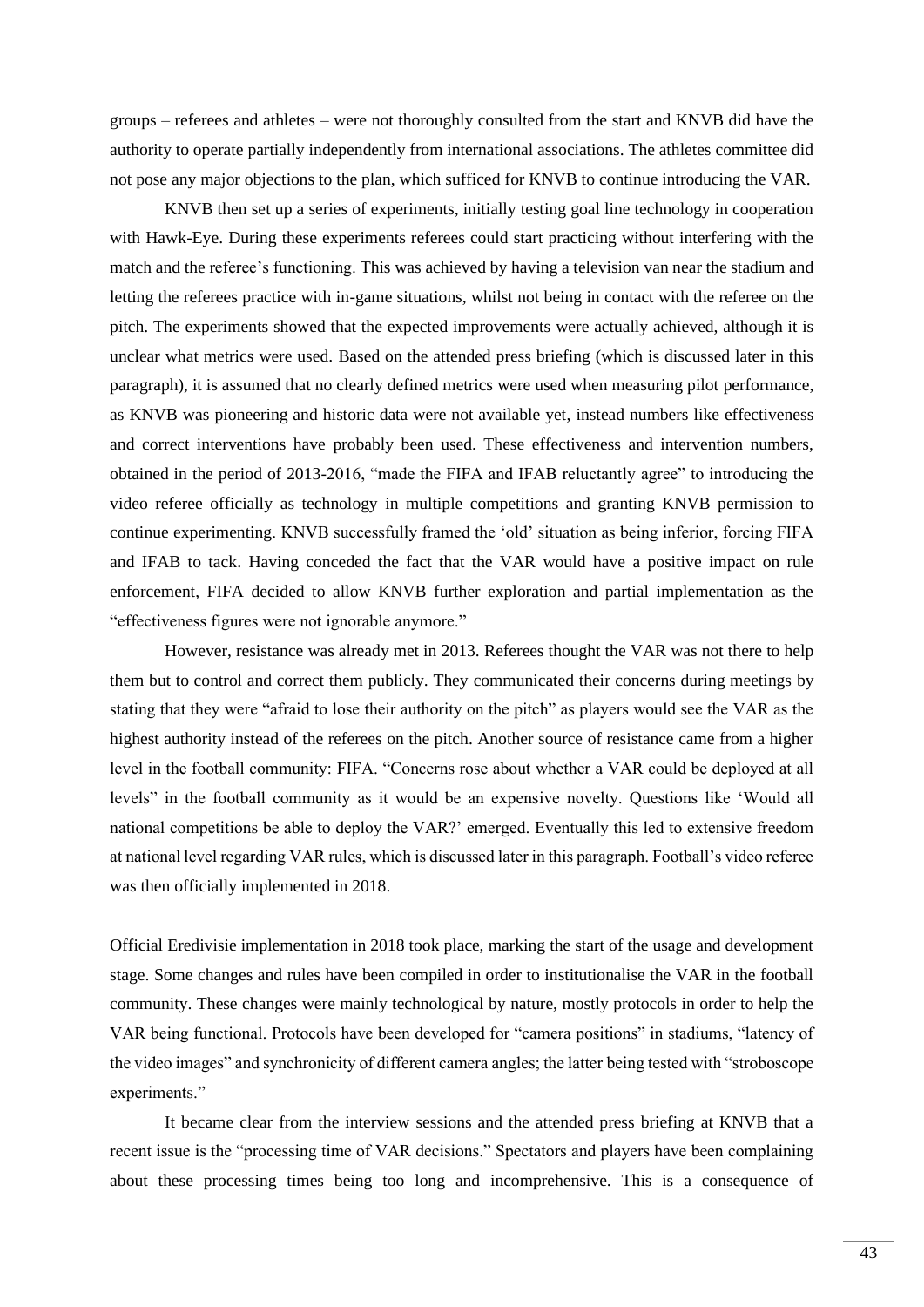communication not being open towards players and spectators. Both video images and audio are shielded from everybody except the referee and VAR who are communicating. Video images are not being published because of broadcasting rights, whilst audio communication is not open mainly because of the fact that "referees resist to it as they feel controlled." All of this results in a minimal degree of cognitive legitimacy, especially with spectators. KNVB acknowledges that they have seen that better informed people are more likely to accept a longer processing time. They also state that it would be "undesirable to have a fixed amount of time available for the decision" to be made. KNVB's approach is based on delivering "the correct decision, not a quick one." Over a period of approximately a year, KNVB attempted to respond to this criticism by a weekly upload on Twitter: "Weekly VAR moment." This upload contained a video referee decision (which was either good or bad) and an explanation of the decision-making process, thereby trying to create comprehension for all video referee based decisions and offering the possibility to react. Mid-2020 this uploading scheme was terminated due to unknown reasons. A field hockey representative (KNLTB) has stated that this strategy probably does not work, because the comment section on Twitter is still too far away from the actual video referee processes for the actor group of spectators.

Related to this issue is the frequency by which the VAR interrupts a match. "Spectators have the perception that the VAR interrupts too often" to their taste, thereby slowing the game and compromising moral legitimacy due to a lowered degree of entertainment. The discussion about working with a "challenger system is a logical one." A challenger system provides both teams with a fixed number of review requests, putting all power to deploy the VAR into the hands of the players. KNVB does not want to work with such a system as it might "result in crucial match events not being corrected by the VAR" just because of the possible situation in which a challenge cannot be requested anymore, which in their eyes compromises moral legitimacy in another way.

Another frequently heard piece of criticism entails the grey area in the game rules, affecting cognitive legitimacy for the sport in general. Rulebooks indicate that the VAR can interfere whenever a situation is missed by the referee or when he/she is under the impression that the referee has made a considerable mistake. The latter not being further defined causes "confusion and irritation" among the football community members. According to the chairman of the Dutch supporters collective, the combination of the grey area and the lack of transparency (no communication and video images) is the reason that people do not understand what is happening during the decision processing times and therefore the outcomes are often disputed and/or rejected. Analysing the rule books, it can also be found that game rules are being changed every year (i.e. offside and hands rules) trying to make the VAR more embedded instead of changing VAR deployment rules.

Closely related to the grey areas, is the observation of official protocols. An example of such a protocol entails the number and type of cameras that have to be in place for the VAR to be allowed to operate. However, at smaller stadiums it might not be possible to have a camera focused on the penalty box, which is an ideal camera for checking for offside situations. ESPN is currently "able to station these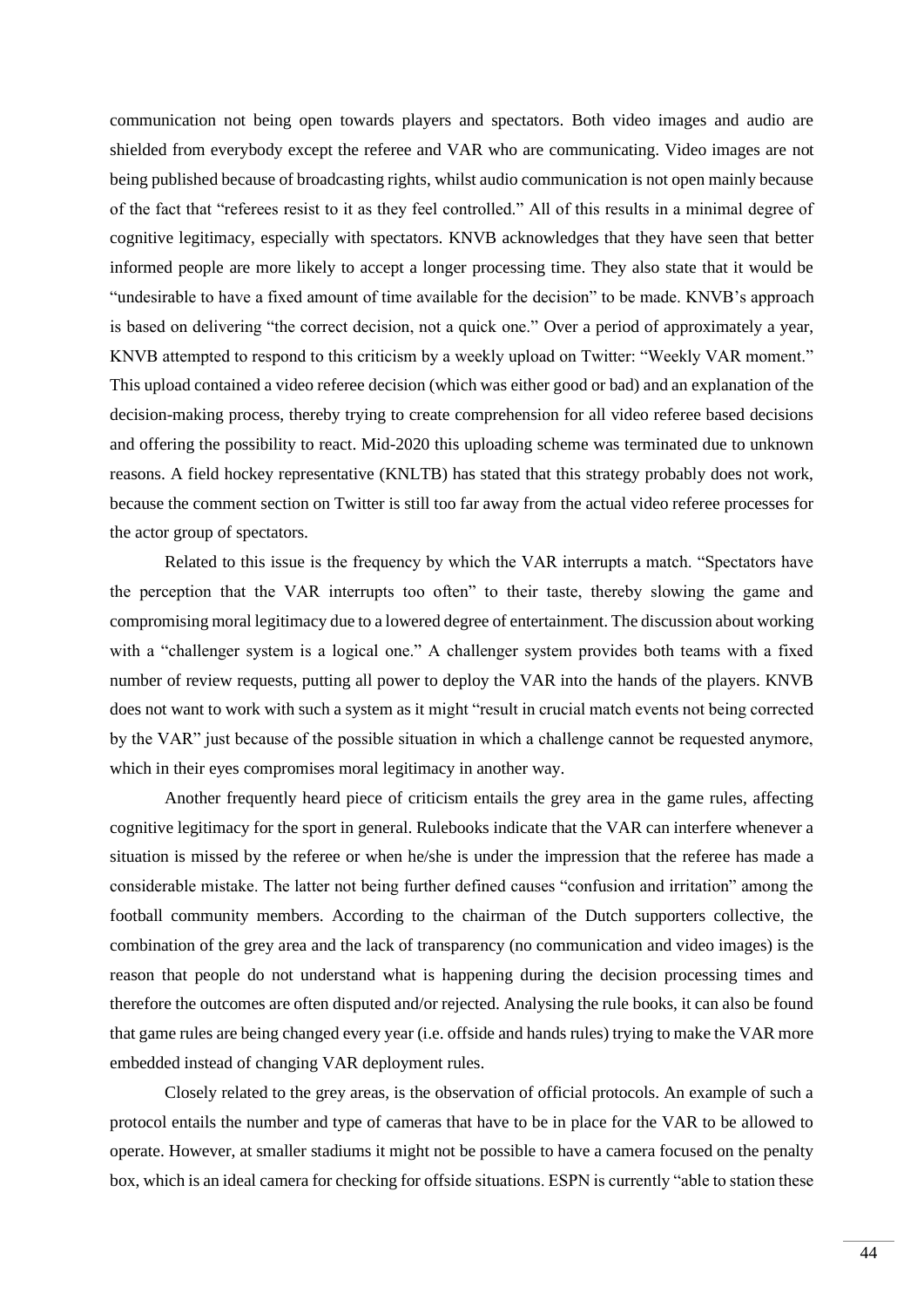cameras at the 'bigger, more important' matches." This means that other matches do not have this camera present, which appears to be unfair. KNVB has tried to solve this problem by positioning its own cameras at the other stadiums, attempting to be able to have the VAR available anywhere. Then again, smaller stadiums are not suitable for these KNVB operated cameras. Although this clearly affects moral legitimacy, this does not seem to worry KNVB because the FIFA gladly "provides dispensation" which means that the VAR is still allowed to operate even without the regulatory cameras present.

The innovation team at KNVB seems to be determined to improve the functioning of the VAR. Therefore frequent evaluations are being executed. The majority of the evaluation is based on statistics. Reports and presentations are provided to all interested parties about the effectiveness of the VAR, which only targets pragmatic legitimacy. Based on the attended press meeting at the KNVB Campus, during which VAR performance over the 2020-2021 season was discussed, some assumptions regarding performance metrics can be made. Currently performance, i.e. missed fouls or incorrectly given cards, is measured by comparing it to previous seasons as well as foreign football competitions. Evaluation processes are focused on what is functioning and not focused on the processes surrounding (the implementation of) the VAR. Expertise about improvements is mainly searched for within the walls of KNVB. Other sport associations and communities are not contacted frequently "because of the scale difference." Evaluations take place with referees and sometimes with spectators when the annual questionnaire concerns the VAR. Also, KNVB evaluates with other national football associations and with the UEFA VAR task force. Questions that are asked mainly concern topis like VAR operations and effectiveness statistics. This indicates an internal focus when it comes to the functioning of the VAR and again a strong focus on pragmatic legitimacy only. An overview of the innovation trajectory interactions can be found in [Table 14.](#page-44-0)

<span id="page-44-1"></span>

| <b>Actor group designation</b> | Actor group             | Role in innovation trajectory                            |
|--------------------------------|-------------------------|----------------------------------------------------------|
| User                           | Athletes (committee)    | Informed.                                                |
| User                           | Referees                | Not involved during implementation, involved during      |
|                                |                         | evaluations.                                             |
| User                           | Coaches/team management | Not involved.                                            |
|                                |                         |                                                          |
| User                           | <b>Spectators</b>       | Sometimes consulted during annual questionnaires.        |
| Producer                       | Television broadcaster  | Providing technology during pilots and testing.          |
| Institutional actor group      | <b>FIFA</b>             | Governance in general.                                   |
| Institutional actor group      | <b>KNVB</b>             | Imposes rules within degree of freedom provided by FIFA, |
|                                |                         | UEFA & IFAB. Governance regarding Dutch competition.     |
| Institutional actor group      | <b>IFAB</b>             | Compilation of formal rules and governance in general.   |

<span id="page-44-0"></span>*Table 14: Actor groups and their interactions during the innovation trajectory in the football case.*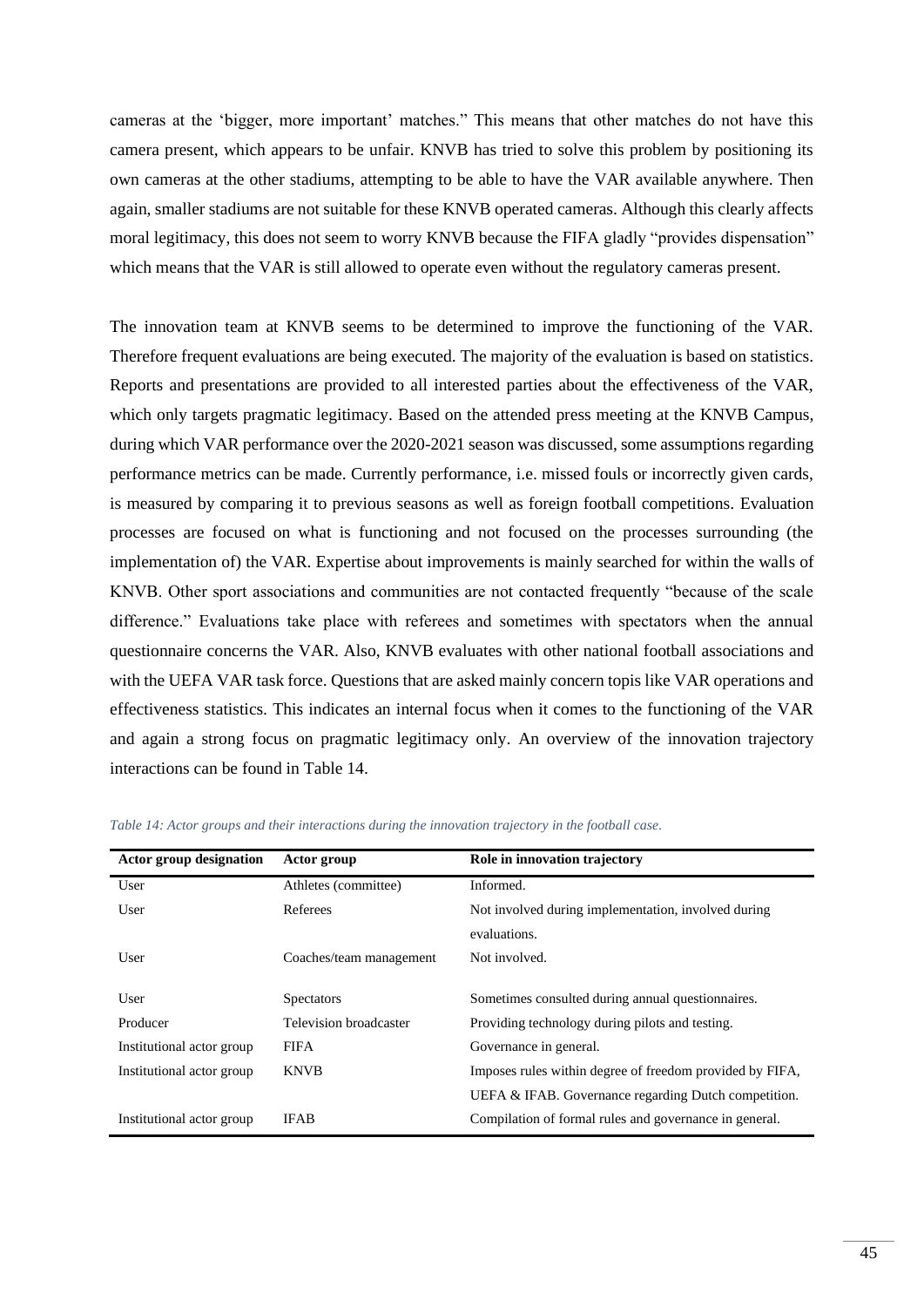# **4.3 Degrees of legitimacy**

Now that the various actor groups have been identified, categorised and linked to their respective interactions with the institutional innovation, it is possible to analyse the different degrees of development throughout the three cases. The analysis will be executed using the structure as determined in the methodology, thereby combining the several legitimacy types in relevant overarching themes.

#### <span id="page-45-0"></span>**4.3.1 Media analysis**

Although the media analysis turned out to be incomplete to the pre-set standards for the case of *tennis*, it provides some useful information. After almost six years into the innovation trajectory, the amount of articles not only containing match results diminished greatly. This has proved to be difficult to overcome, as the removal of a search filter (i.e. 'language') immediately compromised the geographical scope as well which would cause unfair research.

The first period of the innovation trajectory, including the stages of ideation, implementation and partially usage and development, shows a pattern of positive sentiments about the introduction of the institutional innovation, with all analysed articles from the period of 2005 till 2010 having a positive tone. After this period, the number of published articles diminished greatly. Articles were available, but they only contained tennis match results instead of reports and/or interviews indicating sentiments around the acceptance of the video referee. For the period of 2011-2013 only three articles were found, two of which had a positive tone. The other article was mainly negative, but this could be assigned to the reporter feeling pity for the superstar that was eliminated from the tournament in question. The period 2014-2017 provided no useful article at all, whilst the period 2018-2020 provided two positively written articles. The number of articles diminishing indicates that no issues have occurred after the initial usage period. This is also confirmed by the interviews, during which it was indicated that currently "no problem solving is happening, just looking for better technologies." The overall pattern, visualised in [Figure 1,](#page-46-0) shows a relatively steady positive sentiment over time. The unprocessed output as retrieved from R can be found in Appendix IX.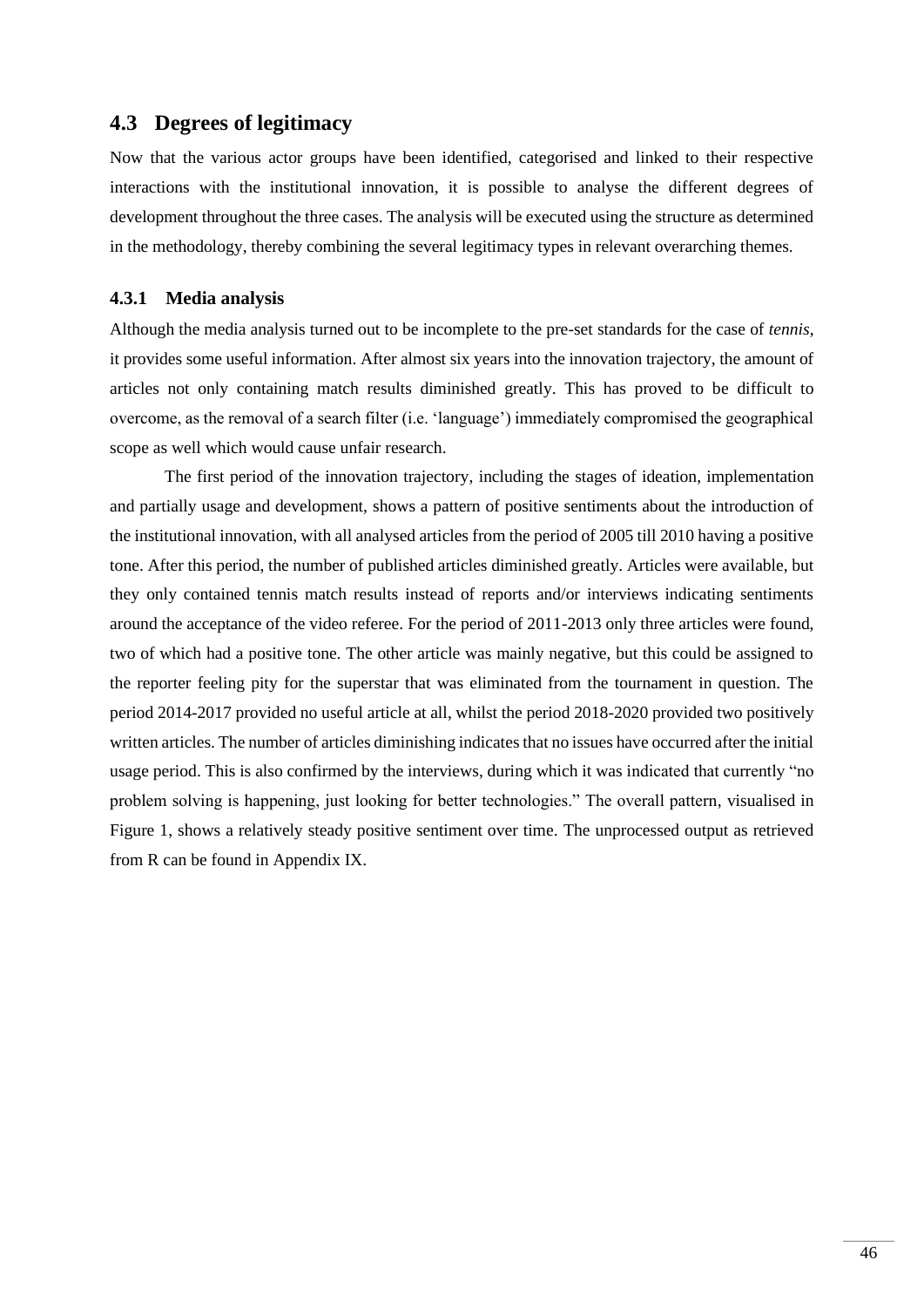

<span id="page-46-0"></span>*Figure 1: Sentiment development in the tennis case. The higher the percentage, the more positive the sentiment has been.*

In the case of *field hockey*, media analysis confirms the positive and optimistic picture sketched in the factual analysis in the paragraphs above. The sample for the period from 2006 till 2011 (ideation and implementation) shows no negative sentiments with regard to the video referee. In the period from 2012 till 2014 one negative article has been found, but the negative tone to the article is assigned to a lack of tension and troublemakers in the Dutch domestic competition. Period 2015-2017 contains only four usable articles, which in itself shows that no relevant issues were present at that time to write about. The final period (2018-2020) again shows one article with negative sentiments, assigned to the elimination of a Dutch team in European competition due to a call made by the video referee. The overall pattern, visualised in [Figure 2,](#page-46-1) thus shows a relatively steady positive sentiment over time. The unprocessed output as retrieved from R can be found in Appendix X.



<span id="page-46-1"></span>*Figure 2: Sentiment development in the field hockey case. The higher the percentage, the more positive the sentiment has been.*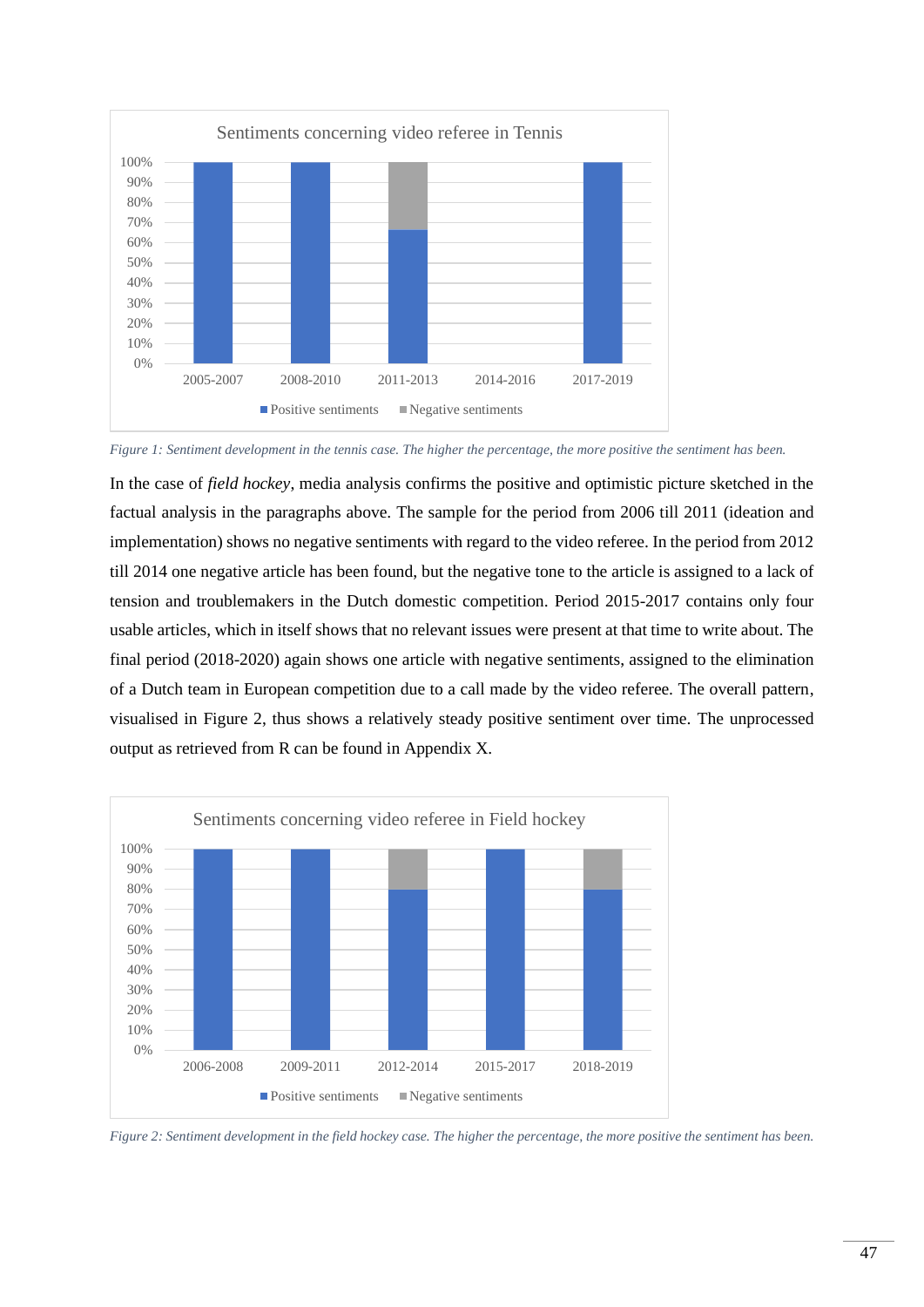The media analysis in the case of *football* shows an interesting pattern. During the period of ideation and the first tests (2012-2014), the majority of articles (approx. 80%) contained a positive sentiment. This became an even larger majority in the period of pilots and testing, during which effectiveness results caused an increased pragmatic legitimacy. From the moment of official implementation on (2018), the sentiment changed for the worse with the majority of the articles having a negative note to them. Deep diving into the analysed articles shows that the lack of in-game transparency was the main reason for this. Both media representatives and spectators had become irritated by the fact that the decision-making process were not made visible and/or audible on television and at the venue. It becomes clear from the combination of interviews and media analysis that there has been given little to no attention to other forms of legitimisation than 'pragmatic legitimisation' by KNVB as the institutional actor group. KNVB has tried to overcome this by introducing 'VAR moment of the week', but the diminishing of positive sentiments is connected to the lack of specifically cognitive legitimacy. This is indicated by the statements made by the Dutch supporters collective and the attempts by KNVB to respond. Also, the articles with a negative tone from 2018 and on are unanimous in their criticism towards the lack of transparency of the video referee operations. The overall pattern, visualised i[n Figure](#page-47-0)  [3,](#page-47-0) shows a relatively positive sentiment during the innovation trajectory stages of ideation and implementation, but a relatively negative sentiment during the stage of usage and development. The unprocessed output as retrieved from R can be found in Appendix XI.



<span id="page-47-0"></span>*Figure 3: Sentiment development in the football case. The higher the percentage, the more positive the sentiment has been.*

## <span id="page-47-1"></span>**4.3.2 Complexity of embedding**

*Tennis* forms the least complex case, with the technology only helping the referee to decide whether a ball has been hit in or out. This also meant that no game rules had to be adapted, only few rules regarding the challenger system had to be implemented. The rules and general setup of the tennis game provides very little room for interpretation, because of the fairly static character (i.e. players have to stay on their side of the net, thereby reducing player interactions). This means that the game rules can be understood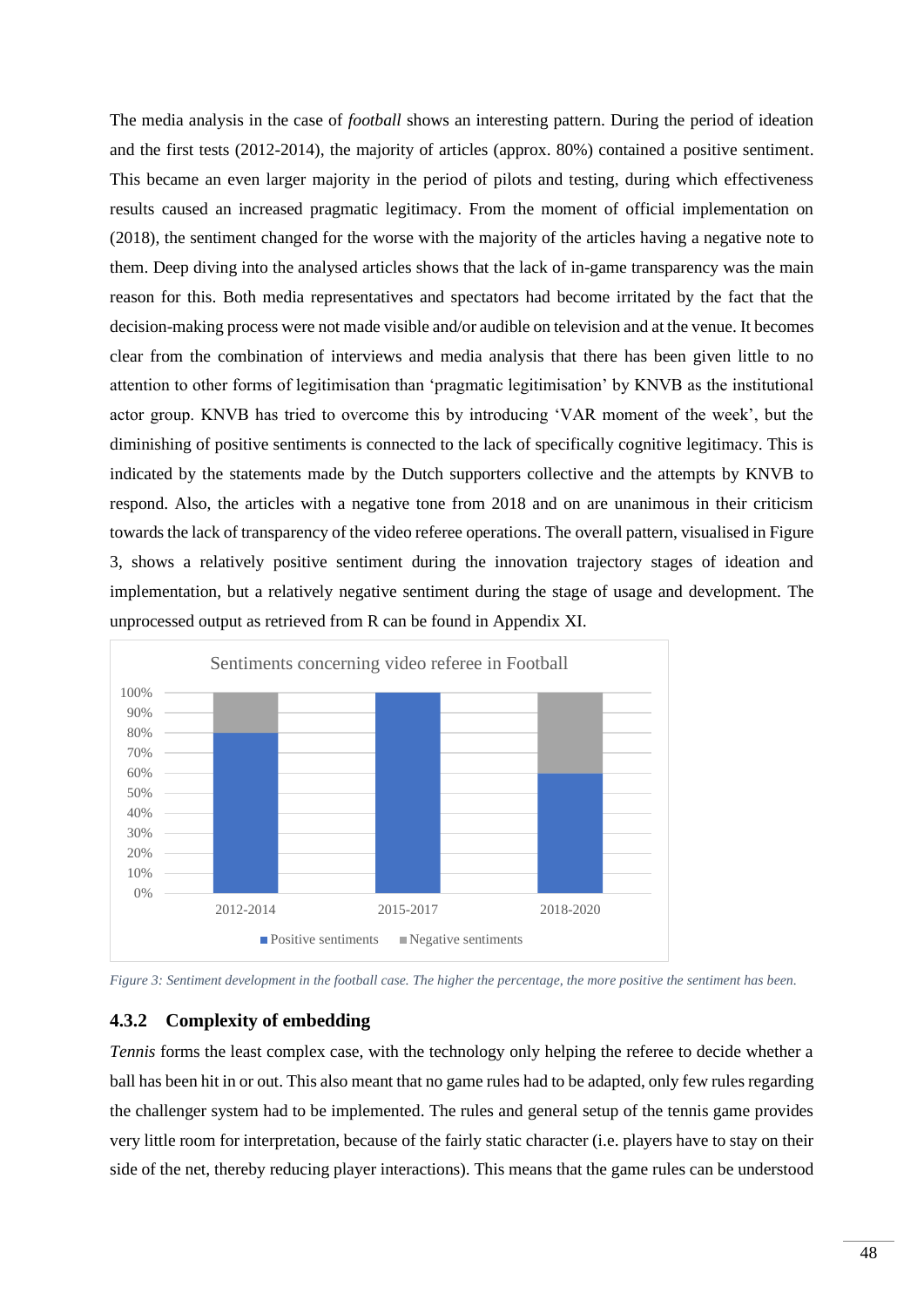relatively easily by the various actor groups, which in itself aids cognitive legitimacy. The fact that the deployment of the video referee is limited in frequency and amount of actor groups being able to deploy it, enhances this degree of cognitive legitimacy as the limitations do not add to complexity. Another indication for the fact that the technology has not been difficult to embed, is the current producer-user relationship. During this research KNLTB has stated that "…we struggle to contact Hawk-Eye, the relationship is not perfect." It is assumed that, due to the maturity of the institutional innovation, the disturbed relationship does not pose problems. However, Markard et al. (2016) stated that a material technology should adapt to its surroundings continuously for it to become legitimised. Therefore, it is assumed that in a situation with more complexity of embedding, a disturbed user-producer relationship would have caused more trouble. However, both media and interviewees indicate that the technology is functioning according to standards, indicating that the lack of user-producer interaction does not obstruct technology embeddedness and legitimisation in general. This is underpinned by section [4.3.1,](#page-45-0) in which the media analysis states that after years of positive attention, attention in general diminished which in its turn indicates that no disruptive events have taken place.

*Field hockey* seems to have the same level of complexity as the football case with a broader application of the video referee and rule interpretations. In order to actively respond to this complexity, FIH has taken some measures. Although the video referee is being applied in a broader way (the variety of situations), its deployment is limited due to the fact that only athletes (and in exceptional cases referees) are allowed to request a review. Also, the number of requests is limited to one per match, thereby making sure that the video referee is only requested when it really matters to the players and thus probably to spectators. Moreover, with regard to limiting its deployment, the video referee can only be used during national play-offs and international tournaments, "because despite not being operated by Hawk-Eye, the video referee remains an expensive system." These limitations make it possible for the field hockey community to comprehend the functioning of the video referee which adds to cognitive legitimacy. A KNLTB representative stated that "field hockey is incredibly difficult for people who do not know much about it. You should therefore not overcomplicate things."

Another response to the complexity is formed by the strictly framed situations in which the video referee is able to interfere, i.e. the 23 metres rule as mentioned in paragraph [4.1.2.](#page-31-0) The rule interpretation issue is addressed by making agreements on interpretation whenever a doubtful situation has been encountered during a match. These agreements are made by FIH, the referees and the athletes committee. By doing so, it is ensured that no party is not aware of the agreements made on the interpretation of grey areas in the rulebooks. Because of the agreements on interpretations, "less unnecessary and long video referral interruptions have to be made" which causes the match to be both fair and entertaining. Increased comprehension for the game rules and the functioning of the technology increases the degree of cognitive legitimacy, whilst also making sure that the technology performs the way it should.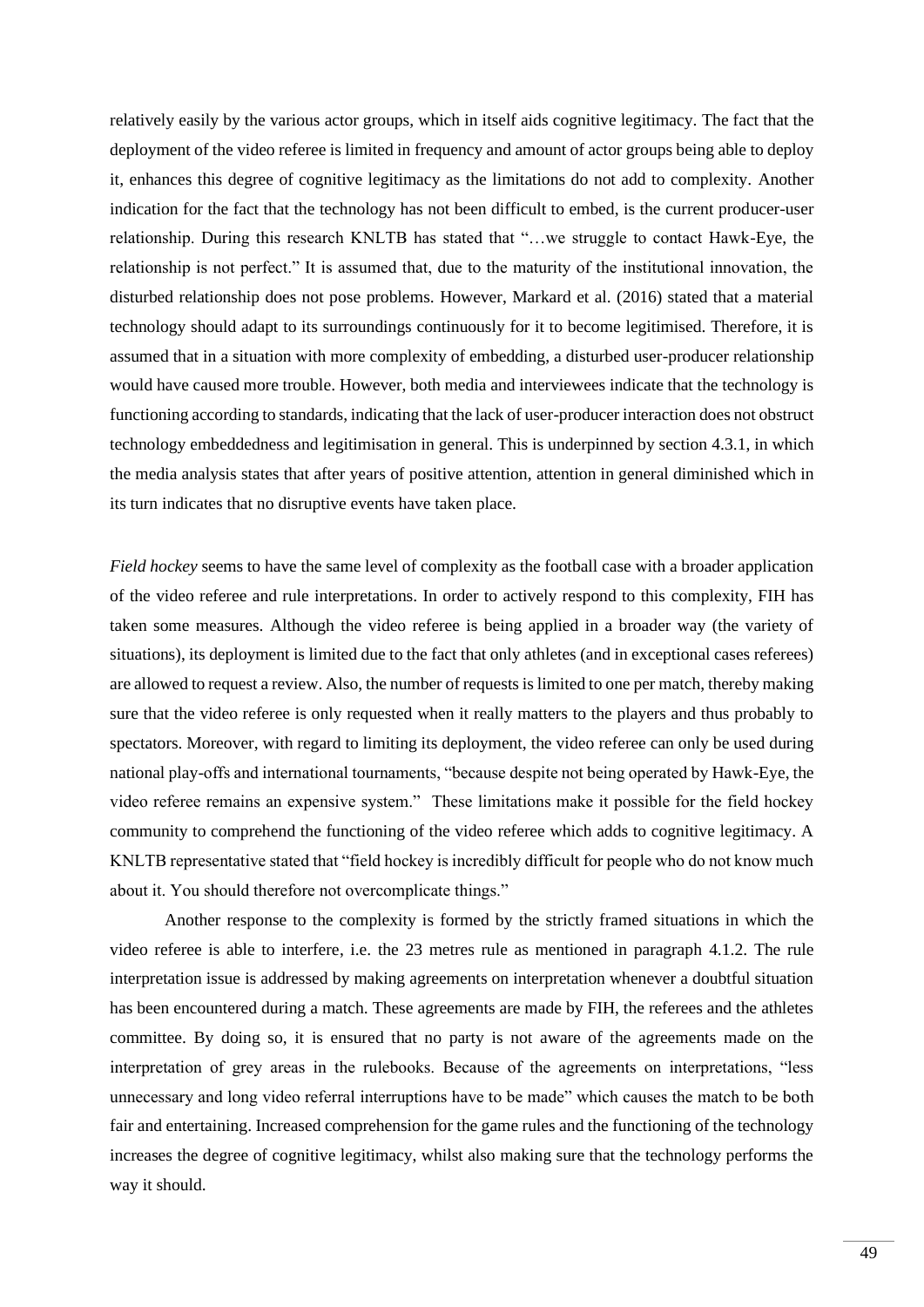An additional significant development was the type of technology used for the video referee. At first, tv broadcaster's images were used for review by the video referee. Both hockey players and referees prefer the Hawk-Eye system as it significantly reduces the margin of error and therefore adds to both moral and pragmatic legitimacy. However Hawk-Eye put pressure on the FIH budget, which meant that a switch back to television images had to be made. This was a disappointment for the athletes and the referees because "Hawk-Eye shortened the lead time incredibly." However, the system using television images has not been rejected as it performs well.

*Football* posed a more complex case as the application of the video referee system is broader than a semi-automatic detection whether the ball is 'in' or 'out' (like tennis). It also entails interpretation of rules, which has proved to be a complex matter. Currently grey areas and clarity in general form the main point of discussion in football as is illustrated by the chairman of the supporters association, who stated that "the VAR is a great addition to the sport as it makes football way fairer, but supporters demand clarity regarding its functioning." The demand for transparency and clarity (simply 'knowing what is going on') is expressed in two ways: rule interpretation issues and deployment issues. Rule interpretation issues diminish the legitimacy of the video referee, both moral and cognitive. Moral legitimacy diminished because of the fact that various similar situations can be judged differently. Cognitive legitimacy diminished due to the fact that actor groups are not aware of the (video) referee's considerations during the decision-making process, which is "a cause for frustration and irritation." The situations the video referee should judge cannot be caught in strict regulatory frameworks, due to interpretation of rules and deliberate degrees of freedom. This is illustrated in paragrap[h 4.2.3,](#page-41-1) using the examples of grey areas in the game rules and the fact that the video referee can interfere in every situation in which it thinks the referee on the pitch has made a mistake. Another example of this, is the 'Woudestein' example. At 'Woudestein stadium' it is not possible to set up the so-called '16 metres camera', which is crucial for judging offside situations. "This is most likely to become an issue whenever Excelsior is promoted to Eredivisie again." The differences in i.e. camera protocols are assumed to have an effect on the uniform application of the video referee and thus moral legitimacy. The video referee as a tool is therefore not as useful as it could be, as it is prone to those interpretations of the game rules. Rule changes are made at the start of every new season by FIFA, IFAB and KNVB. These rule changes mainly consider fouls that relatively often require the interference of the video referee, i.e. hands and offside. The attended press briefing showed that KNVB is attempting to make the video referee fit in with existing game rules. However, emphasis was placed on the functioning of the video referee instead of clear agreements on interpretation of the rules which was illustrated by the more than ten almost similar video examples shown. Another issue connected to complexity of embedding, is the unlimited deployment of the video referee. The VAR checks every possible reason for interference, "thereby slowing down the match and spoiling some of the fun." Having the players or team management to call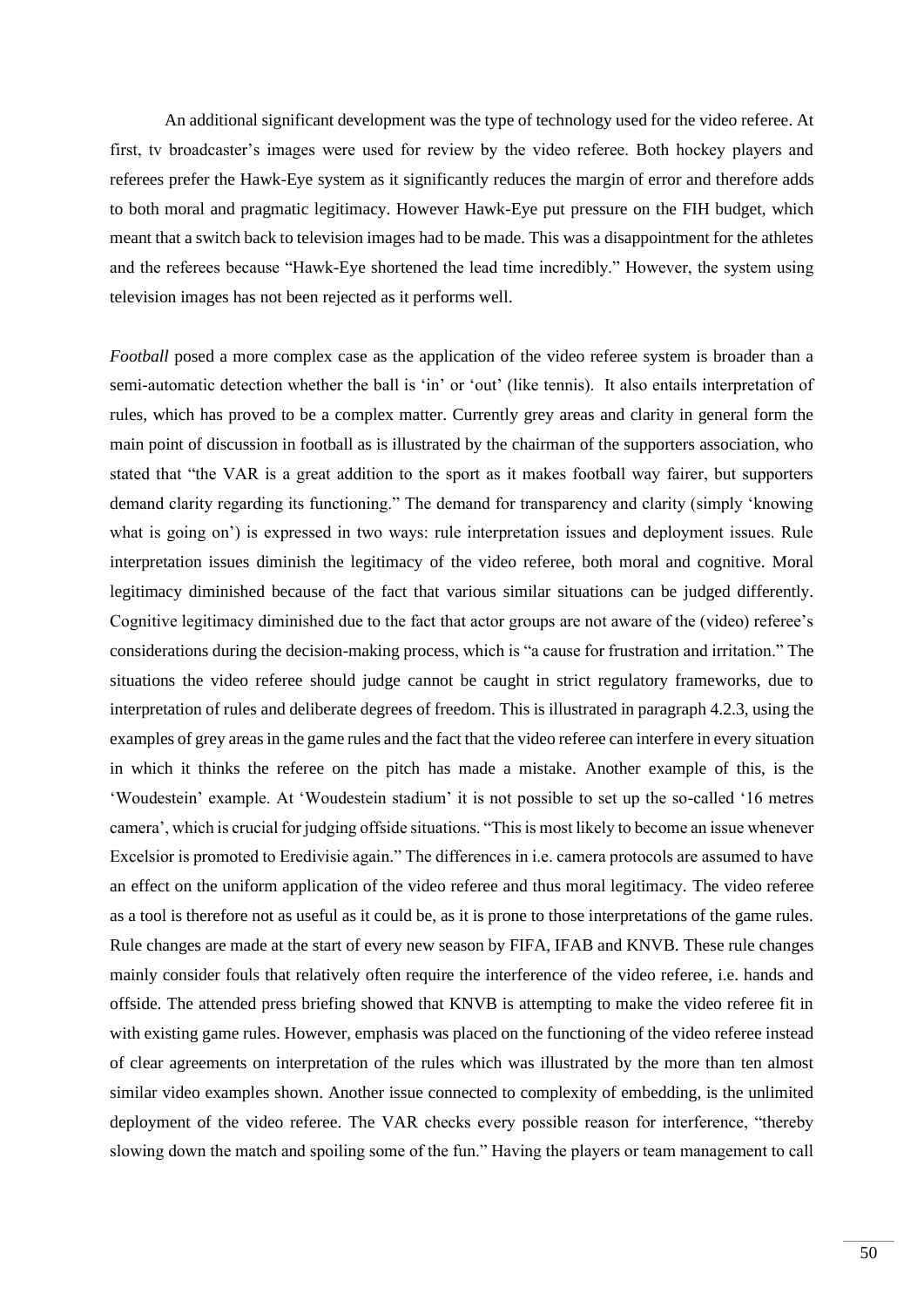the VAR into action with a limited frequency is no option according to KNVB, because "it might compromise match results due to already used review requests."

#### <span id="page-50-0"></span>**4.3.3 Governing power balance**

The factual description of both in-game functioning and the dynamics during the technology implementation phase, offers interesting insights on governance.

In the case of *tennis* ITF holds the power throughout the technology implementation trajectory. European and national tennis associations do not have the authority for changing rules or apply Hawk-Eye in novel ways. The power being centralised, provides clear and uniform regulations all around the world which aids fairness and cognitive legitimacy. However, the athletes committee is there as a controlling organ. Decisions and actions made by FIH need approval of the athletes committee before major changes such as the introduction of Hawk-Eye can be executed.

The case of *field hockey* operates similar to the case of tennis. It is the FIH that holds the power to design, impose and change rules. On top of that, it also controls the budget regarding the video referee. This means that national associations cannot apply the video referee in different ways or intensities. However, the FIH operations are controlled by the athletes committee. Added to the single source of governance in field hockey, is the possibility for agile rule adaptation during the season or tournaments in cooperation with the athletes committee and referees. This phenomenon is closely linked to the degree of complexity of embedding as discussed in [4.3.2,](#page-47-1) as it provides a dynamic framework in which complexity can be handled. The centralised agreements make sure that there are no differences in rules (interpretations) among national competitions. Moreover, this approach provides every actor group with the information necessary due to the centralised communication, thereby increasing comprehension regarding rules and video referral functioning which enhances cognitive legitimacy through actor group involvement.

Governance in the *football* case consists of multiple organs having institutional power to a certain degree. Rule changes accompanying the introduction of the video referee have been composed by international association FIFA and the rules association IFAB. The athletes committee maintained a passive role during the entire trajectory, being informed by the associations rather than being consulted. On top of that, national associations (i.e. KNVB) have been provided a degree of freedom that allows for individualised implementation, deployment and governance of the video referee. For instance, national associations such as KNVB have the authority to alter the camera setup and make minor rule changes regarding i.e. hands with the latter also often being prone to interpretation. This means that the video referee is by regulations allowed to operate under different and even inferior circumstances, which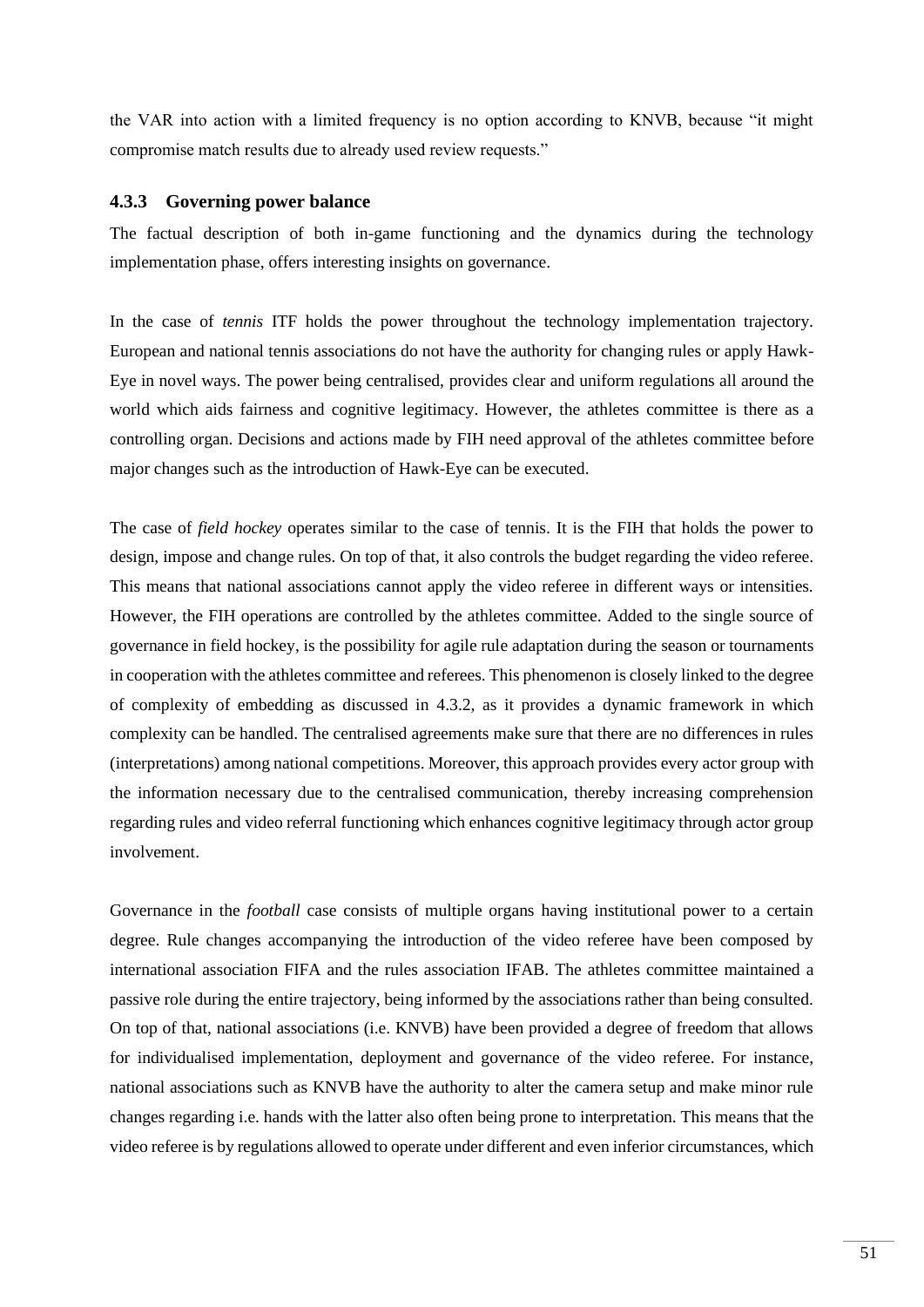is caused by the degree of freedom provided by the international associations and illustrated by the earlier mentioned 'Woudestein case'.

#### **4.3.4 Non-governing actor group involvement**

Thirdly, as shown in paragraph [2.1.1,](#page-12-0) legitimacy finds its basis in a solid support base. In the case of one or more actor groups being excluded from the legitimisation process, legitimacy will be harder to achieve.

Unfortunately, there is very little information available regarding the initiation and actor group involvement in the case of *tennis*. It has become clear though that the athletes committee plays an active and vital role in assessing new technology and rules. Moreover, spectators are directly involved in the in-game decision-making processes by being able to watch the process and see the verdict on-screen. Another well involved actor group is formed by athletes. Firstly, during the initiation the players committee has been consulted. Secondly, athletes hold the power to deploy the video referee technology but on a limited scale thereby not necessarily slowing down the match. The athletes are, however, excluded from some of the information about the technology's functioning which could diminish cognitive legitimacy but possible increase the other types of legitimacy. KNLTB has not informed athletes about the considerable amount of manual operations behind Hawk-Eye as "it could cause them to become distracted and worried about Hawk-Eye's functioning." This means KNLTB has made the deliberate choice to keep information away from end users.

The *field hockey* community also consists of actively involved actor groups. From the start, the most important actor groups were the most important stakeholders which is illustrated by the athletes initiating the entire trajectory. No step was taken without considering spectators and athletes, because the game of field hockey had to be "attractive and fun for those actor groups". The athletes committee and television broadcasters were involved during the ideation stage, during which the focal theme concerned the interests of athletes and spectators. The end-user group of referees however was excluded, which resulted in a certain degree of resistance by the referees as the video referee was seen as a way to publicly correct referral mistakes and not as a supportive innovation. Referees were not consulted in the very beginning due to the concept of having the sport and the athletes central to every case. Throughout the years, by experiencing the usage of the video referee as well as significant rule changes, this attitude from the referees altered towards an attitude in which they embrace the video referee. It can be stated that legitimacy among the different actor groups was well-developed from the start, but the actor group consisting of referees fell behind. It acknowledged the functional effectiveness of the video referee, however the "fear of losing power" can be seen as an underdeveloped degree of cognitive legitimacy as its purpose had not been made clear enough, which is illustrated by that very fear. The conversation between the referees on the pitch and the video referee can be heard at the venue and on television. On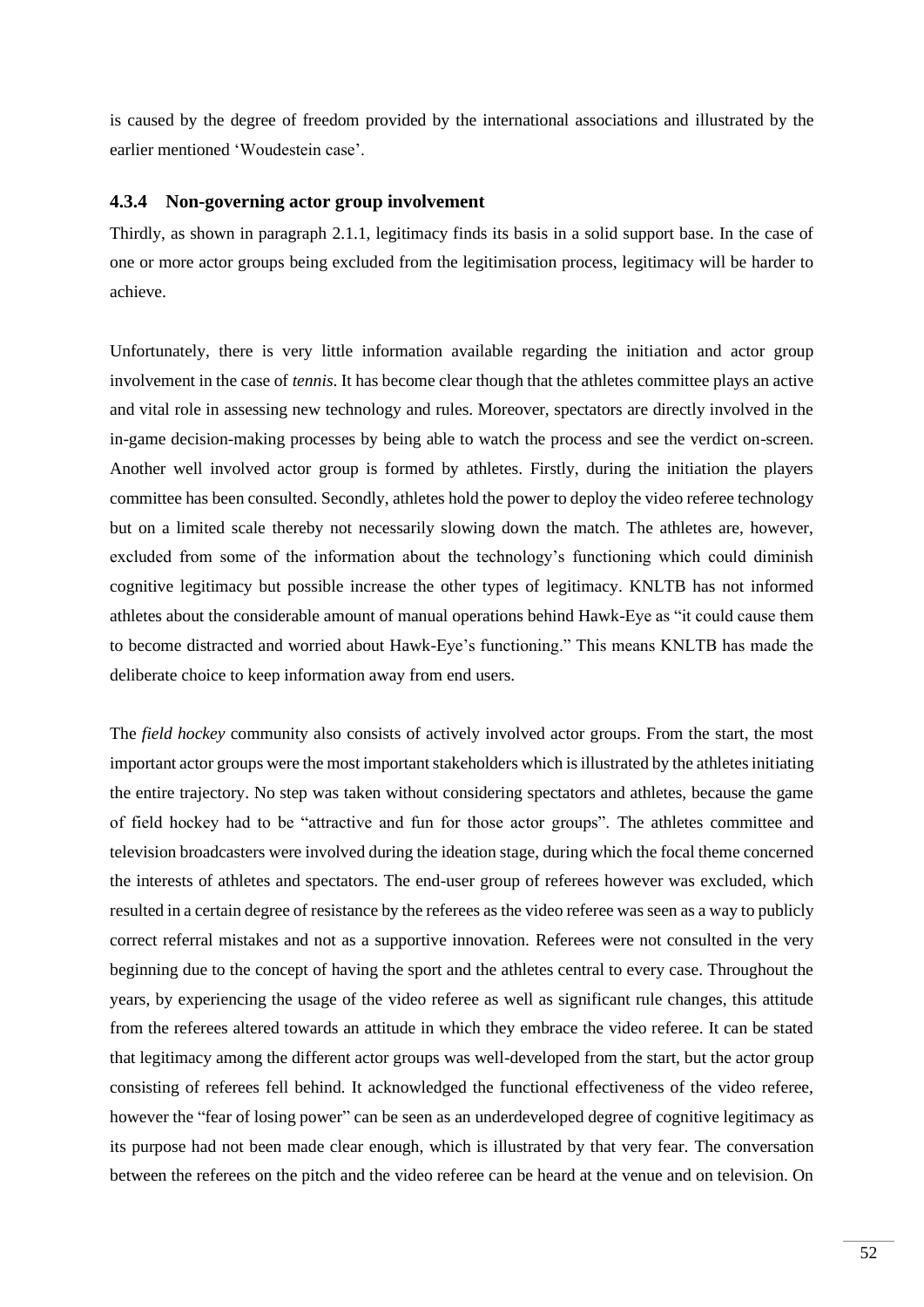top of that, as the television broadcasters were involved from the very beginning, it is possible for all spectators to watch the exact same video images as the video referee. This transparency greatly affects the degree of cognitive legitimacy as it offers people all the information to come to the conclusion whether they agree with the referee or not. Moreover, in this case the athletes also hold the limited power to deploy the video referee and they are directly involved in solving interpretation issues.

*Football* started with a smaller amount of actor groups involved compared to the other cases. In fact, the only active actor group was KNVB. Referees and athletes were not being involved in the initial stage of the implementation. The biggest difference compared to the other cases is the lack of transparency. Due to broadcasting rights, spectators are not allowed to watch the VAR's video images. Also, the audio communication is shielded from the outside world. All of this is illustrated in paragraph [4.2.3.](#page-41-1) The lack of transparency and not knowing what the referees are considering when judging a situation, frustrates athletes and spectators.

In football the number and duration of available review requests is not limited. This results in "matches becoming longer and causing irritation" with spectators, team management and athletes due to the fact that no information about on-going decision-making processes is being shared. It can be stated that the lack of limits in football causes a lower degree of moral legitimacy for football compared to tennis and field hockey. Not because of the video referee making the sport unfair, but "the football community does not appreciate the continuous interference." This causes frustration with athletes, team management and spectators as some decisions can take relatively long and it is unclear what decisionmaking process is going on.

An overview of the technology legitimisation characteristics, summarising the findings of section [0,](#page-44-1) has been compiled in [Table 15.](#page-53-0)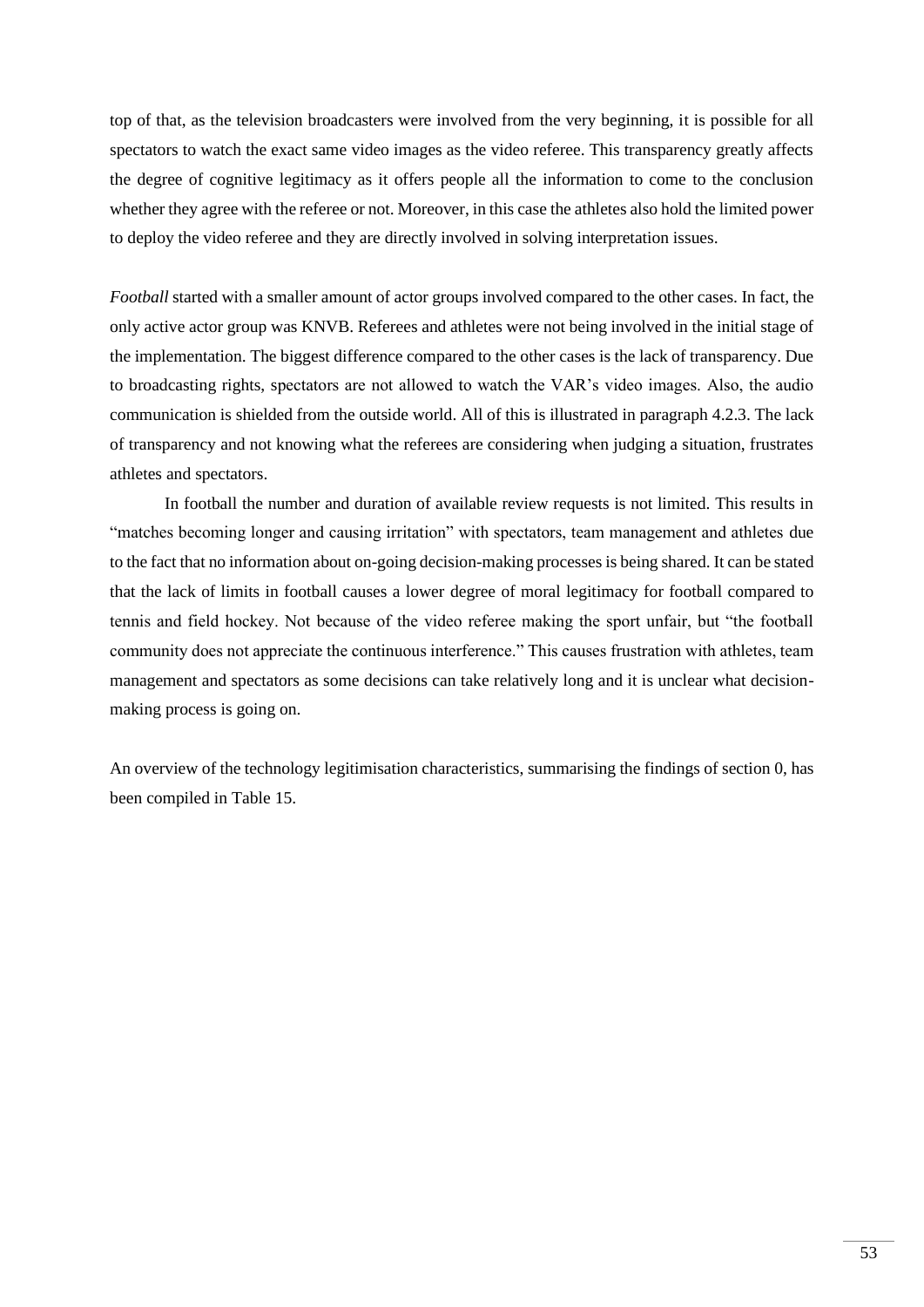<span id="page-53-0"></span>*Table 15: Technology legitimisation events in the three cases.*

| Case         | <b>Complexity of embedding</b>                                                                                                                                 | Governing power balance                                                                                                                   | Non-governing actor group<br>involvement                                                                                                                     |
|--------------|----------------------------------------------------------------------------------------------------------------------------------------------------------------|-------------------------------------------------------------------------------------------------------------------------------------------|--------------------------------------------------------------------------------------------------------------------------------------------------------------|
| Tennis       | Not complex. Limited<br>interpretation of rules. Usage of<br>video referee limited regarding<br>requests and game situations.                                  | Concentrated at the highest<br>level (international<br>associations), controlled by<br>athletes committee. Dynamics<br>in change unknown. | Visualisations shared with actor<br>groups. Athletes committee<br>plays significant role. Strategic<br>sharing of information.                               |
| Field hockey | Complex. Often interpretation<br>of rules. Usage of video referee<br>limited regarding requests and<br>game situations. Agreements<br>made on interpretations. | Concentrated at the highest<br>level (international<br>associations), controlled by<br>athletes committee. Agile in<br>change.            | Communication and video<br>images shared with actor<br>groups. Athletes committee<br>plays active role. Attractiveness<br>to spectators and athletes is key. |
| Football     | Complex. Often interpretation<br>of rules. Usage of video referee<br>not limited.                                                                              | Spread, delegation from<br>international to national<br>associations. Static in change.                                                   | Communication and video<br>images shielded from actor<br>groups. Athletes committee<br>plays passive role. Seeking to<br>provide more information.           |

# **4.4 Legitimisation by institutional actor groups**

#### **4.4.1 Tennis**

Not much is known about specific strategy deployment in the case of tennis. However, interview analysis has revealed some strategic moves that were intended to increase legitimisation.

The first strategy found revolves around *framing*. This strategy has been deployed during the ideation stage of the innovation trajectory by FIH. Framing was used to paint the picture of the tennis community falling behind in innovation and thus needing an (institutional) innovation like the video referee. The angle was positive: the video referee would "fit the tennis community, because of its progressive people." The effect of this strategy is not known. It is assumed that it has not harmed the innovation trajectory as the video referee has been implemented successfully.

Secondly, *theorisation* has been applied to the innovation trajectory. However, theorisation has been applied in a particular way. It has influenced cognitive legitimacy within the tennis community not necessarily by a providing all information, but selecting and communicating the information necessary to gain legitimacy. According to a KNLTB representative, information about the manual procedures involved in the operation of the video referee has been withheld from spectators and athletes The reason for this is that the information "could have diminished trust in the system," thereby raising questions regarding its functionality and fairness. An overview of the strategies can be found in [Table 16.](#page-54-0) The timeline of the tennis case can be found in [Figure 4.](#page-54-1)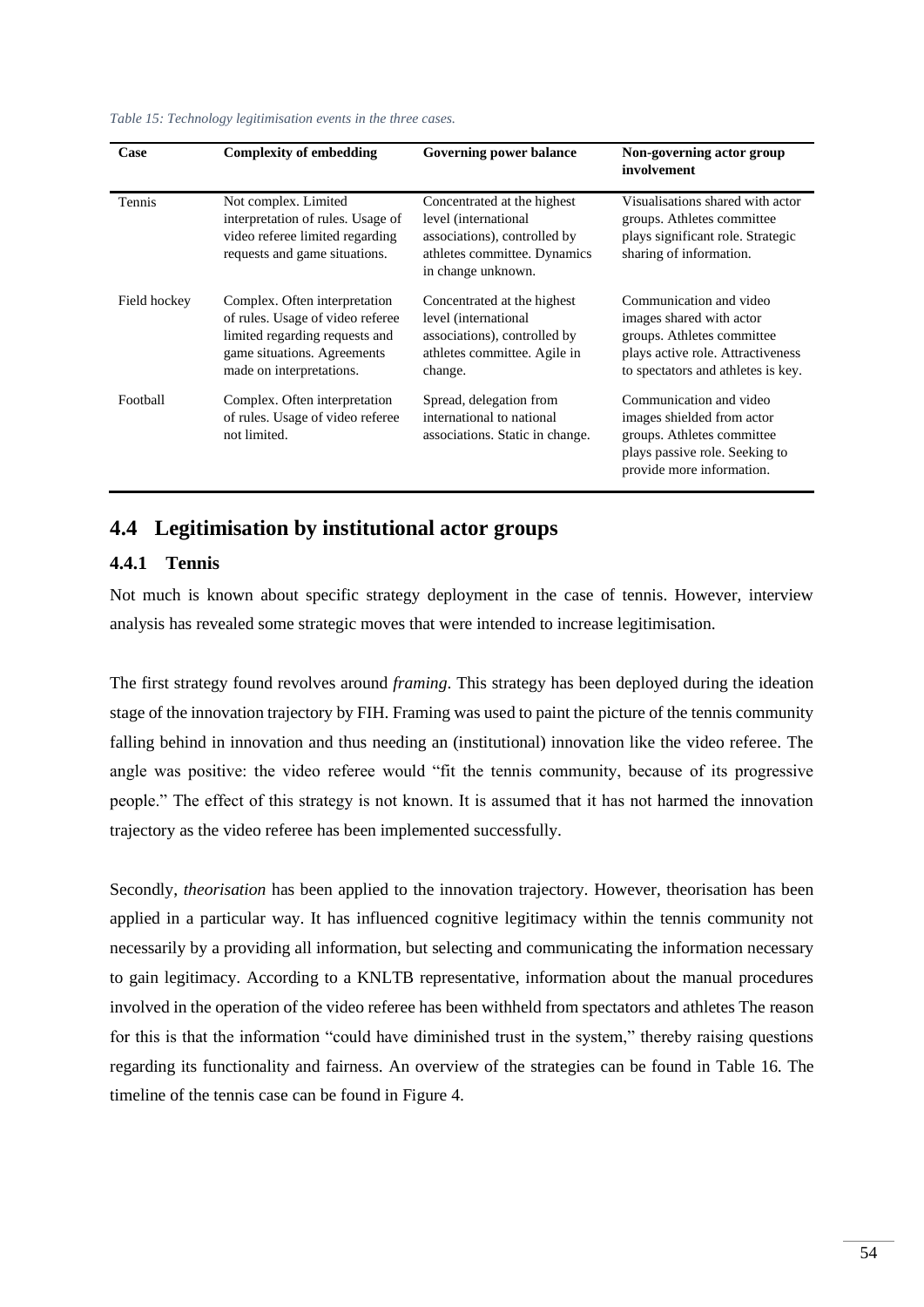

<span id="page-54-0"></span>*Table 16: Legitimisation strategies as deployed in the tennis case.*

<span id="page-54-1"></span>*Figure 4: Innovation trajectory timeline in the tennis case.*

#### **4.4.2 Field hockey**

In field hockey, *framing* took place during the ideation stage. However, the framing strategy was utilised by two actor groups.

At first the athletes committee, representing an important user actor group, framed the then current situation without video referee as inferior. This led to a request for video referee implementation at the most prominent institutional actor group: FIH. FIH gathered the task force as described in paragraph [0,](#page-38-1) convincing the actor groups involved that the question "How to make the sport better?" should be answered.

#### The strategy type *theorisation* has been applied by FIH.

It is a continuously deployed strategy in the form of maintaining complete transparency about the in-game decision-making processes. Spectators, at the venue and at home, are able to see the same video images as the video referee. Moreover, the live communication between the referee and the video referee is broadcasted at the venue and on television. According to a KNHB representative, this serves the purpose of involving the most important actor groups (athletes and spectators) in the process. The KNHB representative also stated that this transparency does not have the goal to convince athletes and spectators that the decision is always correct, but to let them make up their own minds based on the information the referee and video referee receive.

The final type of legitimisation strategy deployed within the field hockey community revolves around *collaboration*.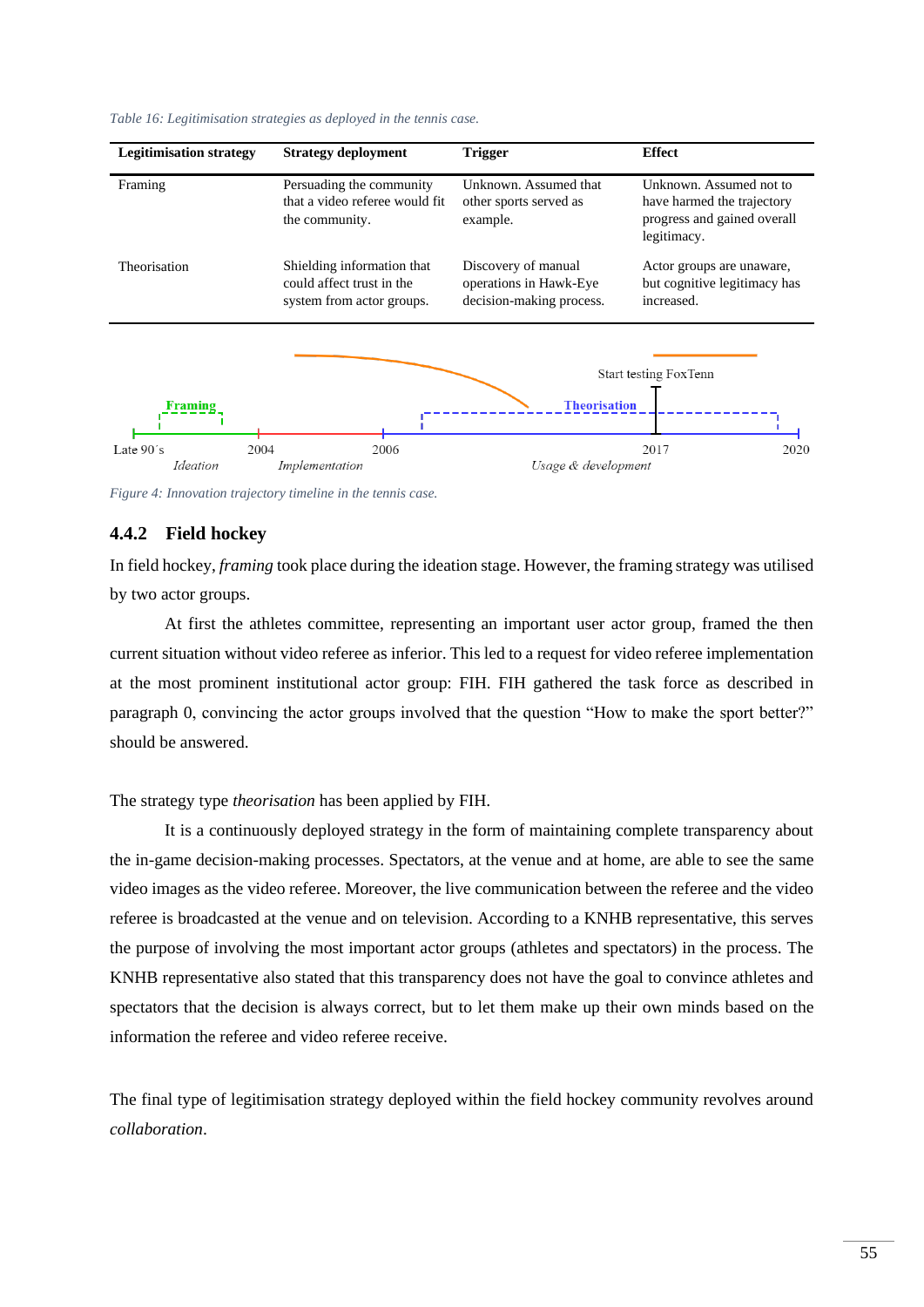The stage of ideation also contained an element of collaborating strategy deployed by FIH. From the start it was FIH's purpose to serve the interests of athletes and spectators. It therefore immediately sought collaboration in different forms at those actor groups. Collaboration with athletes was achieved by cooperating with the athletes committee. Collaboration with spectators was achieved through involving television broadcasters at the very start of the innovation trajectory, as television broadcasters were vital to reach the vast group of spectators at home and in general to deliver the video images needed for the referees.

Further down the road, during the stage of usage and development, the field hockey community sometimes ran into video referee related issues such as the interpretation of rules. In some cases this led to searching for knowledge and solutions externally, i.e. at football association FIFA. The basis of this search was, according to a KNHB representative, the idea of "look for someone who does it better, copy it and then improve it." This exchange of knowledge shows that FIH realises that it does not have all the answers to more complex video referee relate matters. An overview of the strategies can be found in [Table 17.](#page-55-0) The timeline of the field hockey case can be found in [Figure 5.](#page-55-1)

| <b>Legitimisation strategy</b> | <b>Strategy deployment</b>                                                                        | <b>Trigger</b>                                                                                     | <b>Effect</b>                                                                                                                      |
|--------------------------------|---------------------------------------------------------------------------------------------------|----------------------------------------------------------------------------------------------------|------------------------------------------------------------------------------------------------------------------------------------|
| Framing                        | Statement and request for a<br>video referee                                                      | Athletes framed the old<br>situation as inferior                                                   | Task force development by<br>FIH, creating general<br>legitimacy.                                                                  |
| Theorisation                   | Transparency regarding<br>video images and<br>communication between<br>referee and video referee. | Unknown. Assumed that<br>focus on athletes and<br>spectators sparked this<br>strategy.             | Actor groups better<br>understand the decision-<br>making process. Cognitive<br>legitimacy has increased.                          |
| Collaboration I                | Seeking expertise, input and<br>feedback at community actor<br>groups.                            | Athletes, television<br>broadcasters and spectators<br>were focal and therefore<br>crucial to FIH. | Start of making the video<br>referee a transparent<br>innovation. Cognitive<br>legitimacy has increased.<br>Exclusion of referees. |
| Collaboration II               | Seeking expertise, input and<br>feedback externally.                                              | Insufficient knowledge in<br>the case of issues related to<br>usage.                               | Increase knowledge<br>absorption from other sports<br>communities, thereby<br>increasing functionality.                            |
|                                |                                                                                                   |                                                                                                    |                                                                                                                                    |
| Framins                        | <b>Theorisation</b><br><b>Collaboration I</b>                                                     | <b>Collaboration II</b>                                                                            |                                                                                                                                    |
| 2006<br>2000<br>Ideation       | 2010<br>Implementation                                                                            | Usage & development                                                                                | 2020                                                                                                                               |

<span id="page-55-0"></span>*Table 17: Legitimisation strategies as deployed in the field hockey case.*

<span id="page-55-1"></span>*Figure 5: Innovation trajectory timeline in the field hockey case.*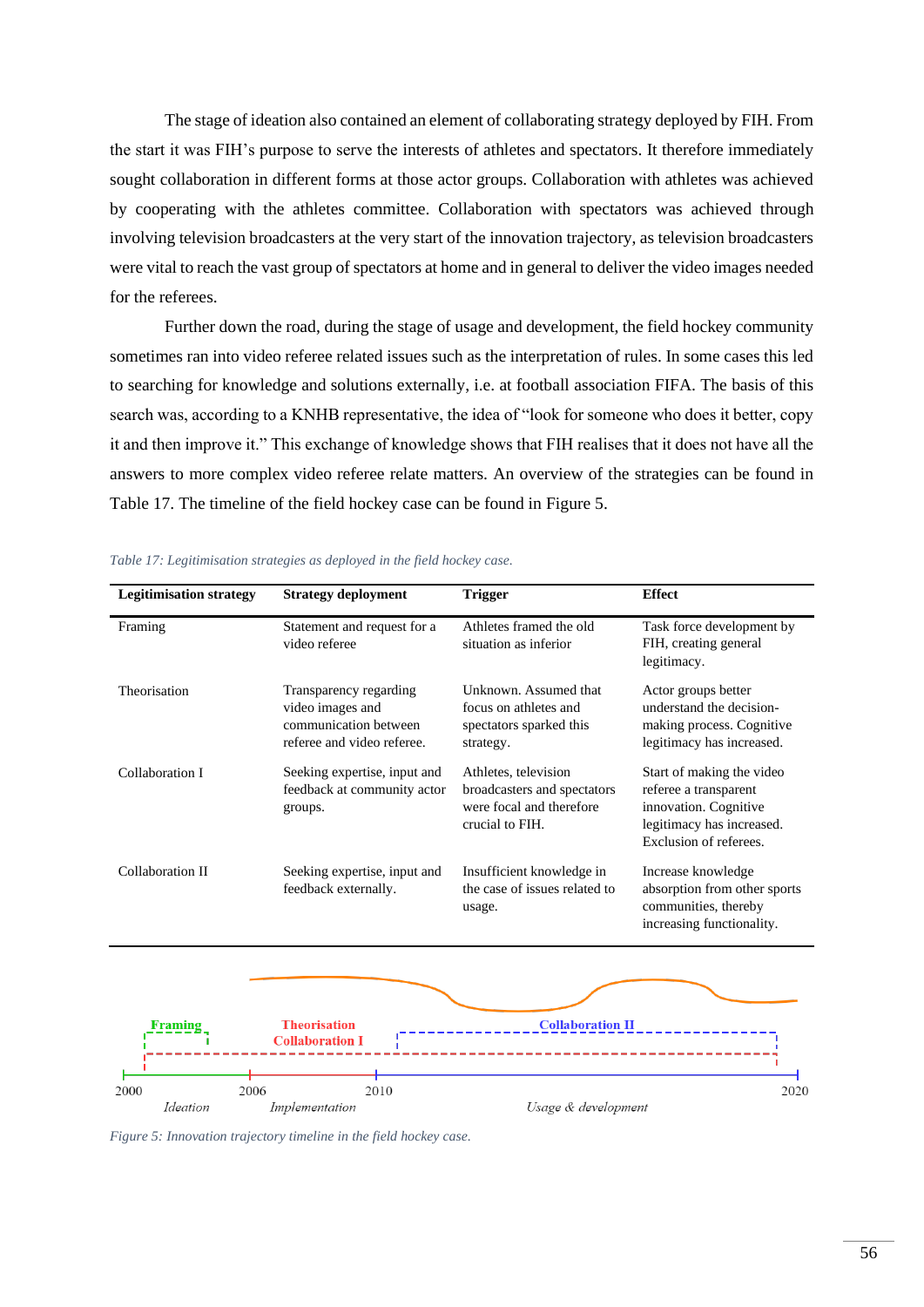#### **4.4.3 Football**

The video referee system being an institutional innovation, institutional actor groups are most likely to have played an active role in the legitimisation process. KNVB has applied different legitimisation strategies over the entire implementation trajectory in order to increase the degree of legitimacy of the institutional innovation.

*Framing* has been applied in two different manners. During the stage of ideation, the DCR manager attempted to convince high-level FIFA officials that the then current situation in which no video referee was present, was inferior to the potential situation in which one was present. This approach was based on a strong belief in following other successful video referee implementations, but the DCR manager encountered resistance with this approach.

The second framing strategy that was applied was based on an attempt to convince spectators, via mainstream media, that the situation in which the video referee is far superior to the situation without. This strategy has been used throughout the entire trajectory, from pilots until usage today. This has been attempted by an annual presentation of video referee effectiveness figures, i.e. corrected referral mistakes and withdrawn red cards. KNVB appeared to maintain a critical approach during the presentation of these figures during the attended press briefing, by providing critical commentary with some figures and stating that "these definitely need to be improved." However, when asked, the benchmarking method remains rather unclear: "We compare with other European domestic competitions and our own track record, and all of our figures are in line with the European figures."

During the phase of usage and development, *theorisation* has been used by means of 'VAR moment of the week'. Criticism regarding the vagueness in interpretation of the rules emerged which caused KNVB to respond with a series of online video publications on social media. In the period of August 2019 till March 2020 on Twitter, a match moment during which the video referee acted was published on a weekly basis. This could either be a correct or an incorrect interference by the video referee. KNVB then provided context and explanation about the decision-making process so that actor group 'spectators' could gain insights in the process and form an opinion. This strategy was terminated in March 2020 for unknown reasons.

In terms of *collaboration*, interesting choices have been made. It is not known whether the choice was deliberate, but it became clear from the description of the ideation process that little cooperation took place at that point in time. Two user groups, athletes and referees, were mainly not actively involved in the ideation stage. Some referees were involved during the pilots and tests. It was in the stage of usage and development that both user groups were asked for feedback. The reason for not involving these two actor groups actively is unknown.

During the stage of usage and development in particular, KNVB chose intentionally not to cooperate with other sports communities whilst improving the institutional innovation. This means that knowledge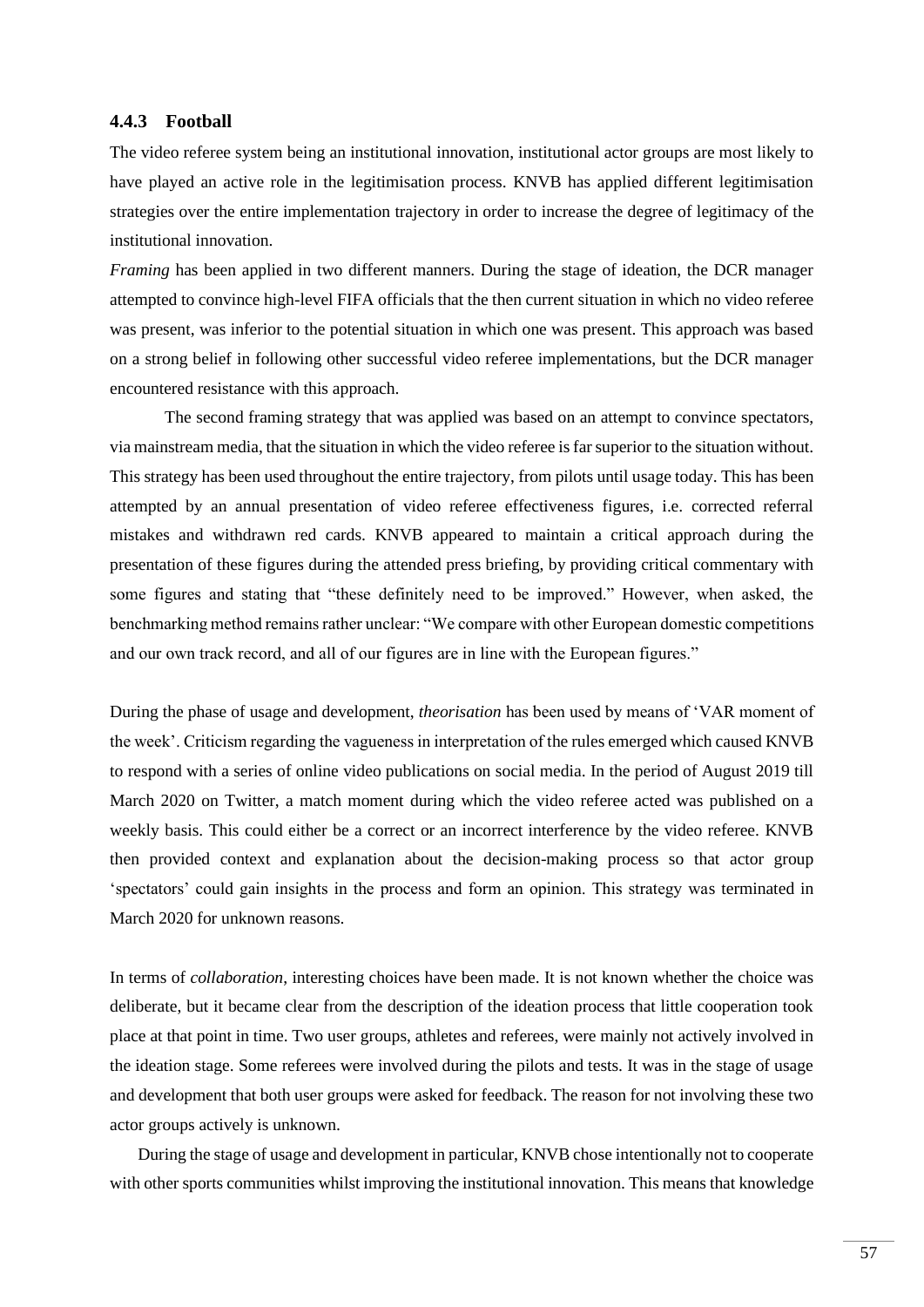spill-overs from other sports, i.e. field hockey, were not integrated in the knowledge of KNVB. The reason for the choice of not cooperating lies within the perception of KNVB that other sports operate on a "significantly different scale." KNVB therefore assumes that solutions from other sports are not applicable to the case of football and therefore limits cooperation to exchanging information with other national competitions within the football community.

The final type of strategy that has been identified is *lobbying*. It has been applied in two ways. The first variant shows up in the ideation stage. The DCR manager attempted to persuade FIFA to start introducing the video referee in football. Questions, as described in paragraph [4.2.3,](#page-41-1) were posed however and showed hesitation and doubt in the top-level management of FIFA. The DCR manager then changed the focus of his lobby at FIFA, from an emphasis on having the video referee to an emphasis on investigating the possibilities of such an innovation in football. This attempt proved to be successful, but the obtained degree of freedom in video referee application and deployment posed issues as described in paragraph [4.3.3.](#page-50-0)

During the stage of usage and development another successful lobby at FIFA has been conducted. KNVB designed camera protocols for a correct and uniform usage of the video referee. However, at several stadiums the official setup could not be implemented at every venue at the same time by television broadcaster ESPN. KNVB attempted to solve this problem by installing its own cameras, but even so official protocols could not always be maintained. This meant that KNVB had to lobby at FIFA for dispensation to use the video referee without official camera protocol. Interview output and speech intonation suggested that this lobby was fairly easy. An overview of the strategies can be found i[n Table](#page-58-0)  [18.](#page-58-0) The timeline of the football case can be found in [Figure 6](#page-58-1)[Figure 5.](#page-55-1)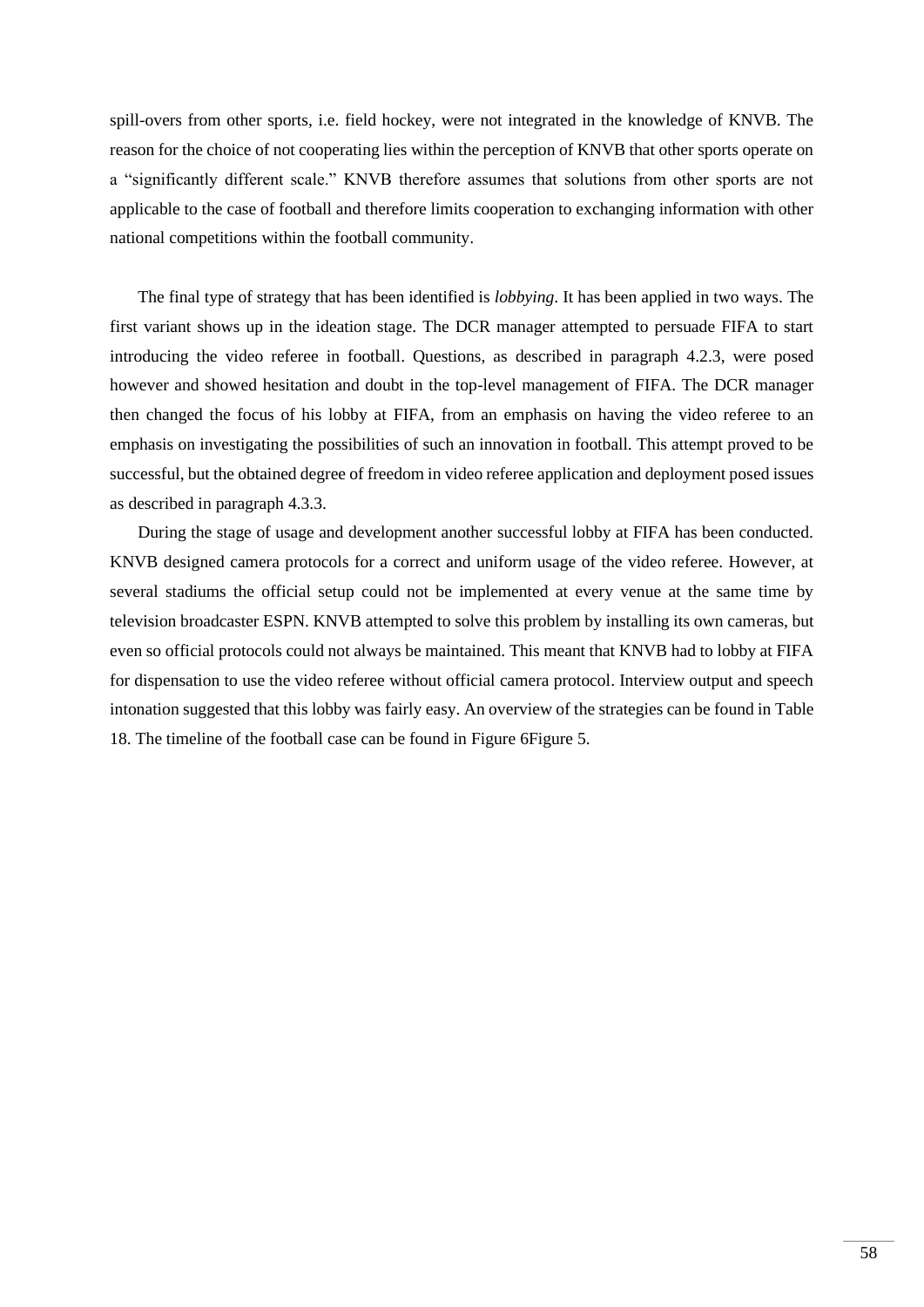| <b>Legitimisation strategy</b> | <b>Strategy deployment</b>                                                                                           | <b>Trigger</b>                                                            | <b>Effect</b>                                                                                                                                                                    |
|--------------------------------|----------------------------------------------------------------------------------------------------------------------|---------------------------------------------------------------------------|----------------------------------------------------------------------------------------------------------------------------------------------------------------------------------|
| Framing I                      | Convincing FIFA officials to<br>consider video referee<br>implementation.                                            | Other sports having<br>successfully implemented<br>the video referee.     | Reluctant FIFA officials.                                                                                                                                                        |
| Framing II                     | Presentation of effectiveness<br>figures via mainstream<br>media to spectators and<br>media.                         | No specific trigger.                                                      | Effect is unknown, but video<br>referee's functionality seems<br>not be doubted so it is likely<br>not to have damaged<br>legitimacy.                                            |
| Theorisation                   | Publication of video items<br>on social media explaining<br>(in)correct video referee<br>decisions.                  | Criticism regarding the lack<br>of in-game video referee<br>transparency. | Effect is unknown, but it is<br>assumed that this strategy<br>has not increased legitimacy<br>due to its sudden termination<br>and on-going criticism<br>regarding transparency. |
| Collaboration I                | Not involving end user<br>groups in the ideation stage.                                                              | No specific trigger.                                                      | Resistance from referees in<br>particular, missing input<br>from athletes.                                                                                                       |
| Collaboration II               | Not cooperating with other<br>sports communities that<br>already had a video referee<br>system in place.             | "Scale difference"                                                        | Direct effect is unknown,<br>but best practice input is<br>missing.                                                                                                              |
| Lobbying I                     | During ideation, shifting<br>emphasis from<br>implementation to<br>investigation.                                    | Resistance by FIFA<br>officials.                                          | Permission to start pilots and<br>a degree of freedom in<br>deploying the video referee.                                                                                         |
| Lobbying II                    | Asking for permission at<br>FIFA to deploy the video<br>referee even though<br>protocols could not be<br>maintained. | Stadiums being unsuitable<br>for uniform video referee<br>deployment.     | Permission granted by FIFA<br>and thus an additional<br>degree of freedom in video<br>referee deployment.                                                                        |

<span id="page-58-0"></span>*Table 18: Legitimisation strategies as deployed in the football case.*



<span id="page-58-1"></span>*Figure 6: Innovation trajectory timeline in the football case.*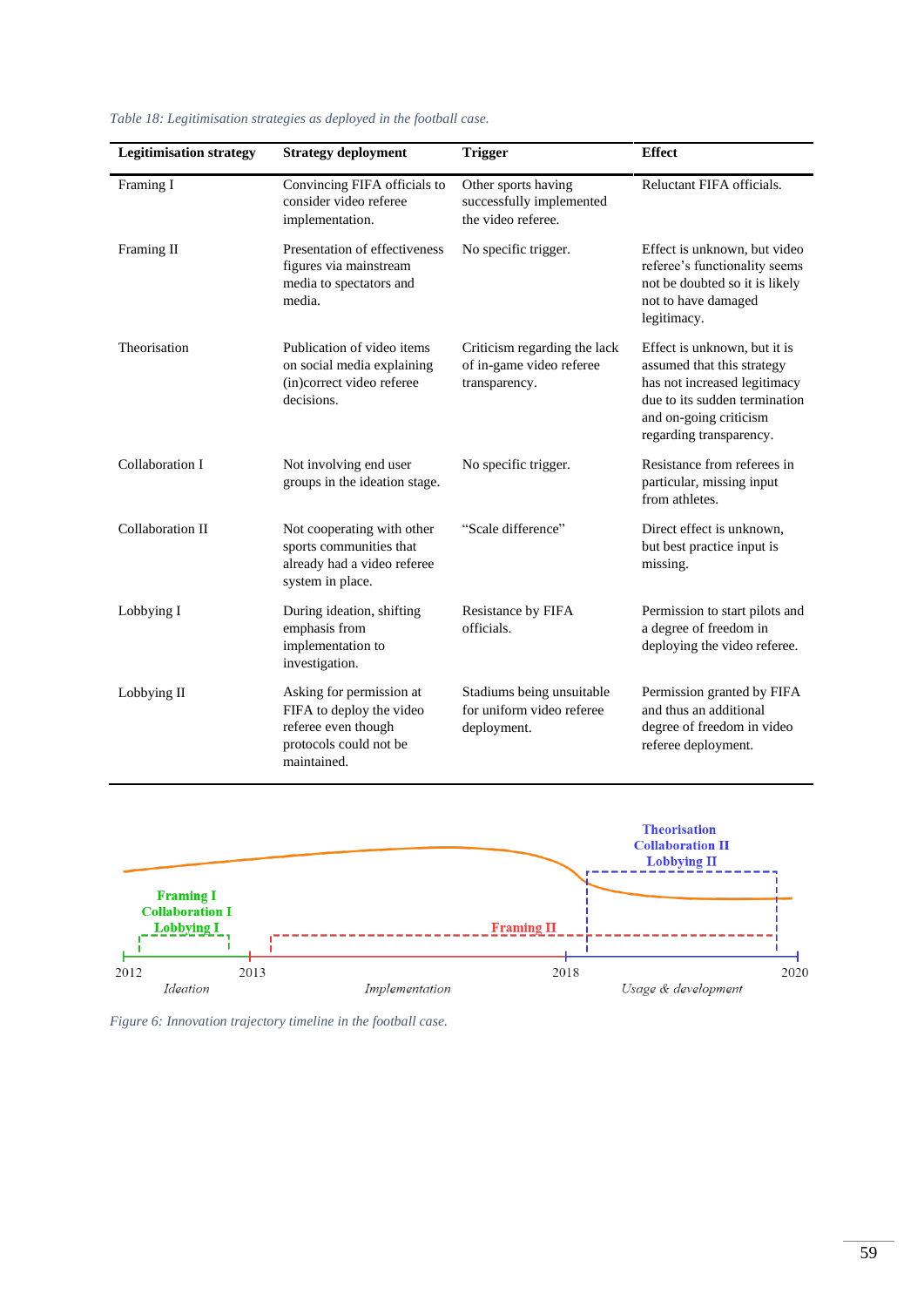# **5 Conclusion and discussion**

# **5.1 Conclusion**

The research question for this thesis was: *How are the different degrees of legitimacy of the video referee in different sports communities established and what is the influence of sports associations on legitimisation?*

The answer to this question has been found by conducting a mainly qualitative multiple-case study. The development of legitimacy throughout the cases has been analysed making use of sentiment analysis in mainstream media coupled to a qualitative analysis. The qualitative analysis contained a detailed description of interactions between actor groups and the innovation, both in-game and during the entire innovation trajectory. These interactions and their respective influences were linked to the respective sentiment developments in each case. Finally, legitimisation strategies deployed by associations were identified and their respective effects on legitimacy development were assessed.

It is concluded that particular types of *interactions* play a major role in legitimisation of the institutional innovation in these three cases.

Firstly, *in-game involvement of actor groups* appears to play a significant role in two ways. The analysis of in-game interactions shows that different combinations of actor type, interaction direction and effect type occur throughout the cases. From these combinations it becomes apparent that legitimacy can increase when *end user actor groups* have the power to deploy the video referee, whilst an increased power and influence of the video referee on game progress is likely to contribute to loss of (particularly moral and cognitive) legitimacy. Differences among the cases can also be assigned to the (lack of) involvement of *non-institutional actor groups*. The cases in which the video referee's decision-making process is shared with spectators, athletes and team management, have also obtained the highest degrees of legitimacy. Transparency regarding the in-game decision-making process, by making video images visible and inter-referee communication audible, appears to make the sports community aware of how decisions come into being and can thereby increase cognitive legitimacy with spectators in particular.

Secondly, *innovation trajectory involvement of user actor groups* revolves around crucial interactions in the first stage of the innovation trajectory. It has become apparent that during the stage of ideation, end-user groups can cause resistance if they are not consulted when the introduction of an innovation is being considered by the institutional actor group. This degree of resistance can be a cause for decelerated progress in legitimisation.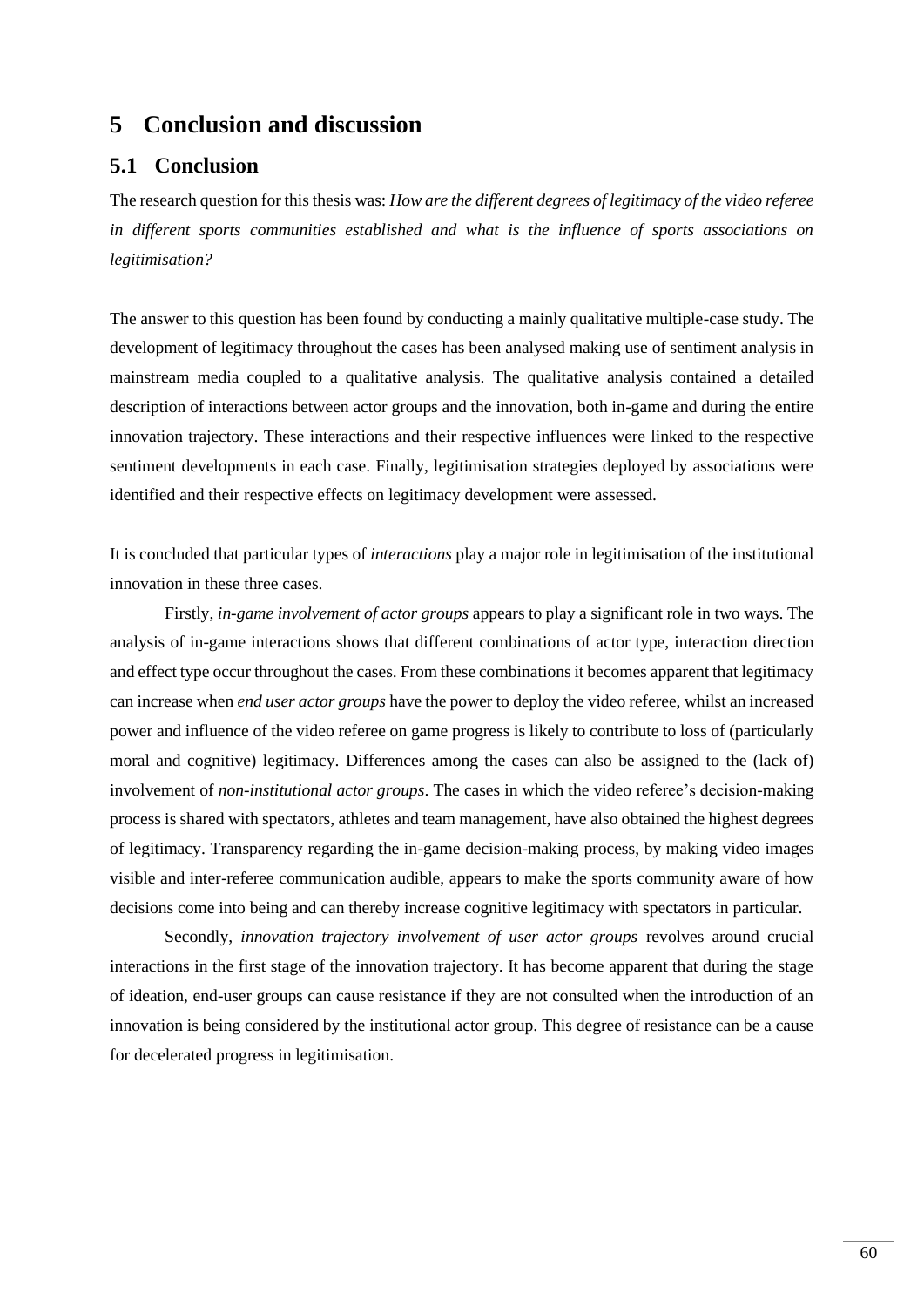Several causes, besides the causes that directly link to interactions as mentioned above, can be assigned to the *differences in degrees of legitimacy* of the institutional innovations.

Legitimacy appears to increase more easily when the *embeddedness complexity* has been diminished, making it easier for the innovation to settle within the already existing regulatory and institutional frameworks. Decreasing complexity has been achieved in two of the three cases by limiting the possible applications of the video referee. This has been achieved by imposing regulations that limit the in-game usage of the video referee to end user actor groups, frequency of deployment and/or clearly defined situations in which the video referee is allowed (and not allowed) to interfere.

On the subject of governance, it becomes apparent that the cases with a higher degree of legitimacy concentrate the *governing power* at the highest, international associations. These associations govern the innovation and thereby provide consistency and clarity regarding the institutions surrounding the video referee. Contrary to this is the case with a very much balanced governing power, in which the international association provided an increased degree of freedom to the national association regarding developing and imposing regulations on national level thereby possibly deviating from other regulatory frameworks.

The last part of the research question concerns the effects of the *legitimisation strategies* as deployed by institutional actor groups. All cases have been subject to *framing* by the institutional actor groups which correlates with positive sentiments throughout the three cases, indicating that framing the then current situation as 'inferior' is a vital starting point in the legitimisation process.

Also, *collaboration* plays a role. The choice to not collaborate with actor groups within the sports community and external actor groups appears to correlate with decreased legitimacy. Cases in which collaboration was used, have maintained positive sentiments. This phenomenon also links to the earlier mentioned involvement of non-institutional actor groups. Concentrated usage of multiple strategies during a single stage of the innovation trajectory, mainly as a reaction to decreasing legitimacy, appears to be counterproductive and decrease legitimacy. A spread and apparently coordinated deployment of strategies throughout the entire innovation trajectory does not appear to diminish legitimacy.

## **5.2 Discussion**

The outcomes of this research have provided further empirical evidence for the development of an innovation's legitimacy in sports. Moreover, further empirical evidence has been found for the actual deployment of several legitimisation strategies as defined by Pelzer et al. (2019) by governing bodies in each sports community. The synergy provided an angle from which legitimacy development has been studied based on interactions between critical actor groups and the innovation in question. This made it possible to identify the roles and importance of each actor group during the different stages of an innovation trajectory, instead of maintaining a general view on acceptance without addressing actor group involvements.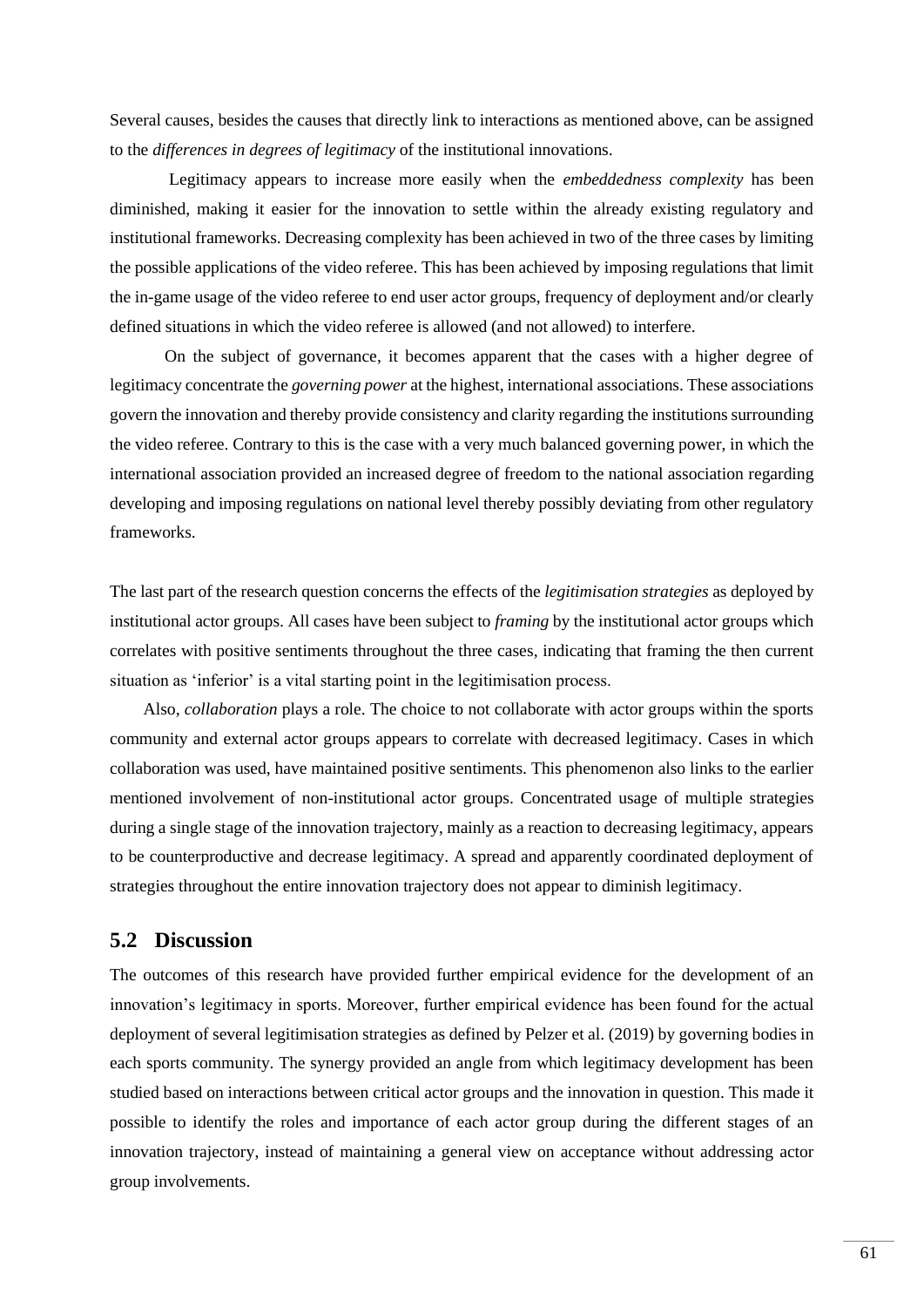This research further contributes to innovation science literature in two ways. Firstly, Hargrave & Van de Ven (2006) address the adoption and acceptance of technology as part of the innovation and do acknowledge the role of institutional actor groups. However the role of users and producers remains underexposed, not only by Hargrave & Van de Ven (2006) but by Suchman (1995) and Markard et al. (2016). The results of this research provide more clarity about the role of the various actor groups and how their respective interactions with the innovation influence the development of legitimacy. The institutional view was enriched with a sociomaterial perspective, which made it possible to address more than a single actor group, i.e. institutional actors or users only. Thereby, the influence of interactions between the innovation in question and both institutional and non-institutional actor groups have become clear.

Secondly, development of legitimisation has been investigated by Pelzer et al. (2019) but with a specific focus on the functioning of a single institutional entrepreneur attempting to change regulations and the respective outcomes of that attempt. Although the work by Pelzer et al. (2019) is a step forward compared to earlier institutional work only acknowledging institutional context in general (Geels, 2004), the focus of Pelzer et al. (2019) does not extensively address the roles of users and producers. This research provides an expansion on this by also identifying the, mainly user and producer, actor groups at which the legitimisation strategies were aimed and analysing their respective responses. Again, this has been the consequence of enriching the institutional view with a sociomaterial angle revealing the interactions that took place.

Considering the importance of interactions with actor groups, this research also entails practical implications for innovation developers and sports associations. It has been shown that actor group involvement in the various stages of the innovation trajectory is important. It is therefore recommended that stakeholder identification and analysis is conducted when considering to implement an innovation. Stakeholder analysis will reveal the interests and demands of the various actor groups and thereby provide guidance for making the innovation congruent with the community's norms which is necessary for legitimising an innovation (Binz et al., 2016; Pelzer et al., 2019).

A second recommendation would be determining how an innovation should be deployed at the start of the innovation trajectory, which is closely linked to diminishing the complexity of embedding. Results have indicated that few and/or minor regulatory changes after implementation are acceptable but many and/or major regulatory changes with regard to i.e. video referee deployment or transparency are likely to be preceded by resistance from one or more actor groups. This implies that careful strategic planning, i.e. by means of road mapping years ahead in combination with scenario planning, could provide insights into legitimacy development and thereby provide suggestions to address complexity of embedding.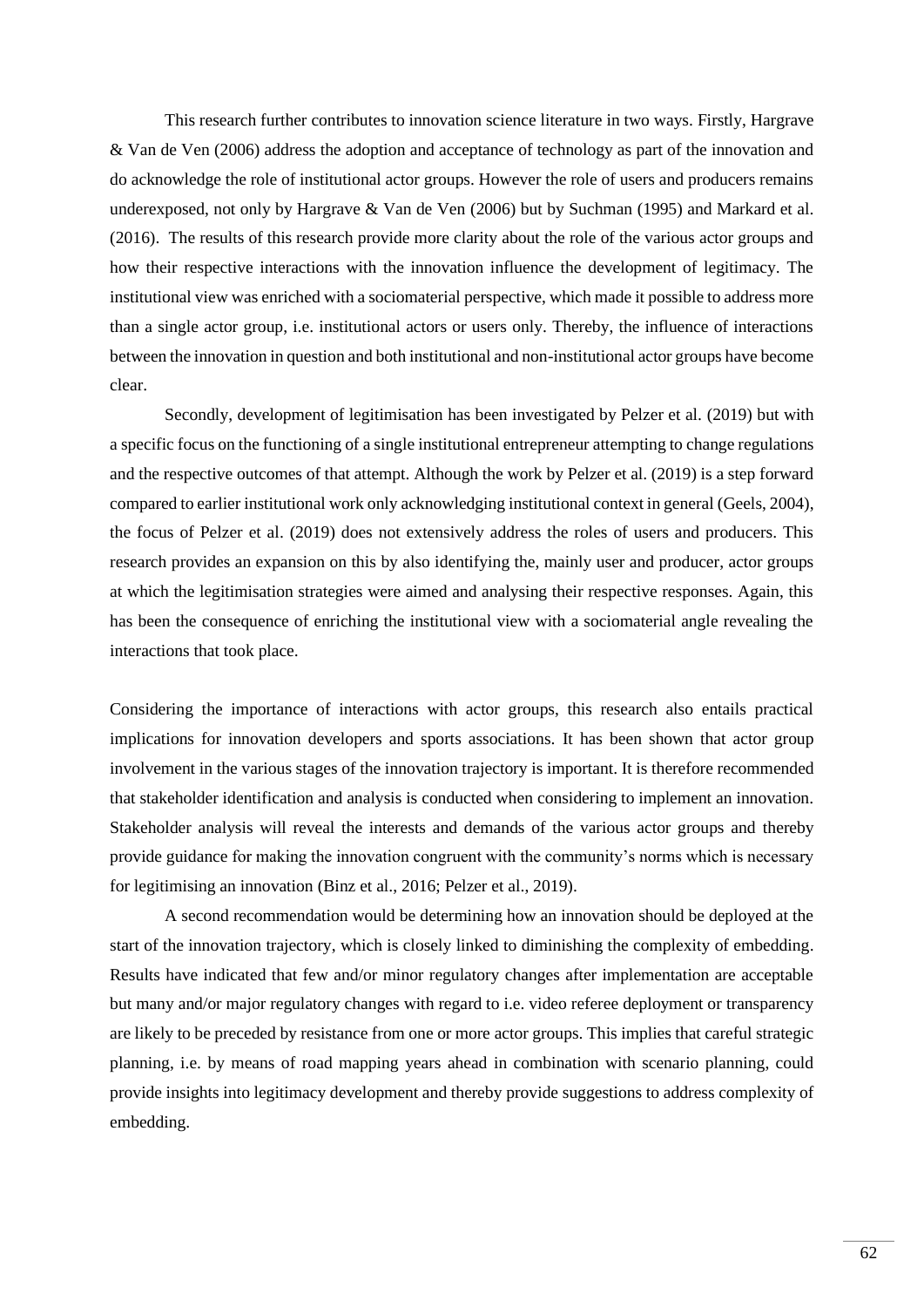In terms of the research process, a strength of this research lies in its approach that revolves around consulting a variety of sources. As this research has been qualitative by nature, validity of the results had to be ensured by refraining from collecting data at a single source. This helped in finding and explaining differences between the cases, due to the fact that interviews with experts or informal conversations during attended events could confirm or reject findings obtained in i.e. official documentation.

Secondly, the article selection procedure has been conducted partially manually. After making use of the search queries, it still needed to be checked whether the articles found were actually about the video referee and accompanying sentiments. This enhanced the quality of the sample. The search queries themselves were well framed, so a possible bias is likely to be minor.

A first potential limit has been identified as the unequal development of implementation trajectories. All three cases had timelines of varying length. For instance, Hawk-Eye in tennis was officially implemented more than a decade earlier than football's VAR. This could mean that the football trajectory is in a less mature state compared to the tennis case. It is therefore recommended to reproduce this research in a few years from now, to create a new overview of the different timelines and their development.

The second potential limit can be appointed to the actor group focus in this research. Although it has been attempted to be objective and increase validity by means of a variety of data collection methods, the current focus of the research is mainly aimed at the perspective of the sports associations. Most interviews have been conducted with their respective representatives. This results in a potentially stronger focus on the perceptions of the sports associations and a less strong focus on the viewing points of athletes and the role mainstream media play in creating sentiments. It is therefore recommended that future research addresses this issue. A sociological approach to community and media behaviour is needed, in addition to the angle provided by innovation sciences.

Few operational improvements with regard to the research process could be made in the future. Firstly, the usage of R has been logical as it is a comprehensible piece of software and versatile in deployment due to the packages developed by other users. However, the used package 'Syuzhet' relies on a piece of basic open-source software recognising words and sentiments. An individual analysis by an expert would have been more reliable, but as the media analysis is supportive rather than leading, the currently used method suffices.

It should be mentioned that part of the findings may be partially explained by other factors that have not been investigated. New insights might be obtained by conducting the same research with other cases. A comparison between i.e. judo, not being a ball sport, and sports such as rugby could provide new angles. Another explanation for differences in legitimacy might have been the sociocultural characteristics of each sports community. Elements such as educational backgrounds, a community's natural conservativeness towards innovations and other sociological factors might explain acceptance from a different angle than innovation sciences.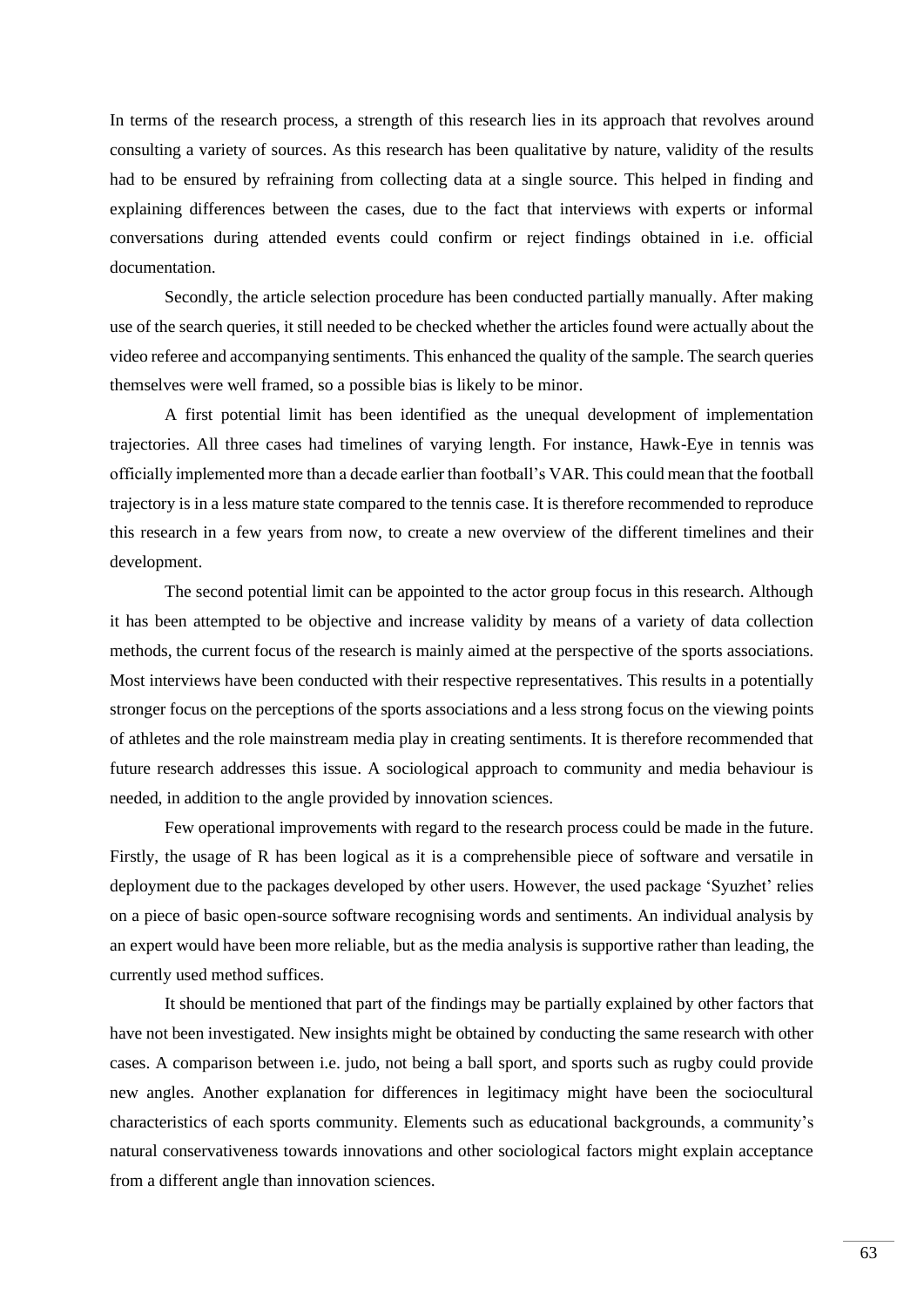# **References**

- Aldrich, H. E., & Fiol, C. M. (1994). Fools rush in? the institutional context of industry creation. *Academy of Management Review*, *19*(4), 645–670. https://doi.org/10.1007/978-3-540-48543-8\_5
- Bergek, A., Jacobsson, S., Carlsson, B., Lindmark, S., & Rickne, A. (2008). Analyzing the functional dynamics of technological innovation systems: A scheme of analysis. *Research Policy*, *37*(3), 407– 429. https://doi.org/10.1016/j.respol.2007.12.003
- Binz, C., Harris-Lovett, S., Kiparsky, M., Sedlak, D. L., & Truffer, B. (2016). The thorny road to technology legitimation - Institutional work for potable water reuse in California. *Technological Forecasting and Social Change*, *103*, 249–263. https://doi.org/10.1016/j.techfore.2015.10.005
- Contreras-Castillo, J., Favela, J., Pérez-Fragoso, C., & Santamaría-del-Angel, E. (2004). Informal interactions and their implications for online courses. *Computers and Education*, *42*(2), 149–168. https://doi.org/10.1016/S0360-1315(03)00069-1
- Cooper, R., & Foster, M. (1971). Sociotechnical Systems. *American Psychologist*, *26*(5), 467–474. https://doi.org/10.1002/9781444310795.ch40
- de Jonge, A. (2015). Corporate governance in India and China: The regulatory and institutional framework. *The Glass Ceiling in Chinese and Indian Boardrooms*, 11–33. https://doi.org/10.1016/B978-1-84334-617-3.00002-8
- Deephouse, D. L., & Suchman, M. (2012). Legitimacy in Organizational Institutionalism. *The SAGE Handbook of Organizational Institutionalism*, *January*, 49–77. https://doi.org/10.4135/9781849200387.n2
- DeJonckheere, M., & Vaughn, L. M. (2019). Semistructured interviewing in primary care research: a balance of relationship and rigour. *Family Medicine and Community Health*, *7*(2), e000057. https://doi.org/10.1136/fmch-2018-000057
- Díez-Martín, F., Prado-Roman, C., & Blanco-González, A. (2013). Beyond legitimacy: Legitimacy types and organizational success. *Management Decision*, *51*(10), 1954–1969. https://doi.org/10.1108/MD-08-2012-0561
- Geels, F. W. (2004). From sectoral systems of innovation to socio-technical systems: Insights about dynamics and change from sociology and institutional theory. *Research Policy*, *33*(6–7), 897–920. https://doi.org/10.1016/j.respol.2004.01.015
- Ha, J. (2018). *A conceptual framework for the adoption of smartphones in a sports context*. *September*. https://doi.org/10.1108/IJSMS-16-03-2015-B002
- Hargrave, T. J., & Van de Ven, A. H. (2006). A Collective Action Model of Institutional Innovation. *Academy of Management Review*, *31*, 864–888.
- Jones, G., Hanton, S., & Connaughton, D. (2002). What is this thing called mental toughness? An investigation of elite sport performers. *Journal of Applied Sport Psychology*, *14*(3), 205–218. https://doi.org/10.1080/10413200290103509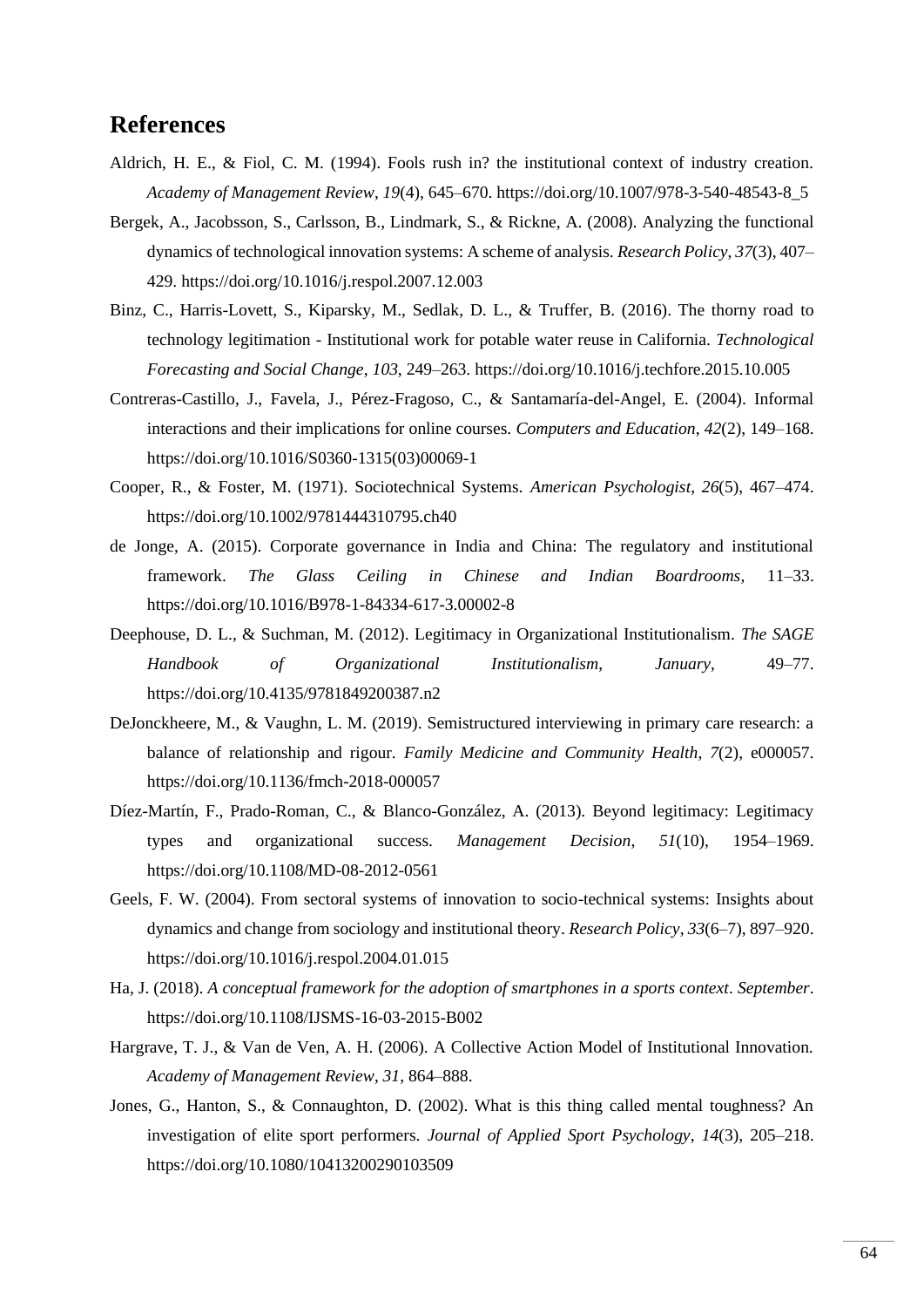- Leonardi, P. M. (2011). When flexible routines meet flexible technologies: Affordance, constraint, and the imbrication of human and material agencies. *MIS Quarterly: Management Information Systems*, *35*(1), 147–167. https://doi.org/10.2307/23043493
- Leonardi, P. M., Nardi, B. A., Kallinikos, J., & Leonardi, P. M. (2013). *Materiality and Organizing : Social Interaction in a Technological World Materiality , Sociomateriality , and Socio- Technical Systems : What Do These Terms Mean ? How Are They Different ? Do We Need Them ? January 2021*, 1–26. https://doi.org/10.1093/acprof
- Markard, J., Hekkert, M., & Jacobsson, S. (2015). The technological innovation systems framework: Response to six criticisms. *Environmental Innovation and Societal Transitions*, *16*, 76–86. https://doi.org/10.1016/j.eist.2015.07.006
- Markard, J., Wirth, S., & Truffer, B. (2016). Institutional dynamics and technology legitimacy A framework and a case study on biogas technology. *Research Policy*, *45*(1), 330–344. https://doi.org/10.1016/j.respol.2015.10.009
- Moura, E. O. de, & Bispo, M. de S. (2020). Sociomateriality: Theories, methodology, and practice. *Canadian Journal of Administrative Sciences*, *37*(3), 350–365. https://doi.org/10.1002/cjas.1548
- Murray, T. H., Chuan, V. T., & Murray, T. H. (2020). Making Sense of Fairness in Sports. *The Ethics of Sports Technologies and Human Enhancement*, 91–93. https://doi.org/10.4324/9781003075004-11
- Nevill, A. M., Balmer, N. J., & Mark Williams, A. (2002). The influence of crowd noise and experience upon refereeing decisions in football. *Psychology of Sport and Exercise*, *3*(4), 261–272. https://doi.org/10.1016/S1469-0292(01)00033-4
- NOC\*NSF. (2019). *Zo sport Nederland*.
- Nu.nl. (2018). *De VAR op het WK: zo werkt het en dit is de kritiek*. https://www.nu.nl/weekend/5321966/var-wk-zo-werkt-en-kritiek.html
- Pelzer, P., Frenken, K., & Boon, W. (2019). Institutional entrepreneurship in the platform economy: How Uber tried (and failed) to change the Dutch taxi law. *Environmental Innovation and Societal Transitions*, *33*(August 2018), 1–12. https://doi.org/10.1016/j.eist.2019.02.003
- Plessner, H., & Betsch, T. (2001). Sequential effects in important referee decisions: The case of penalties in soccer. *Journal of Sport and Exercise Psychology*, *23*(3), 254–259. https://doi.org/10.1123/jsep.23.3.254
- Ratten, V. (2019). Technology Commercialization. In *Sports Technology and Innovation*. https://doi.org/10.1007/978-3-319-75046-0\_4
- Reuters. (2020). *Soccer could learn from hockey's video umpire system*. https://www.reuters.com/article/uk-hockey-olympics-idUKKBN1Z91AU
- Richard, R., Issanchou, D., & Ferez, S. (2020). Fairness, Regulation of Technology and Enhanced Human: A Comparative Analysis of the Pistorius Case and the Cybathlon. *Sport, Ethics and Philosophy*. https://doi.org/10.1080/17511321.2020.1818278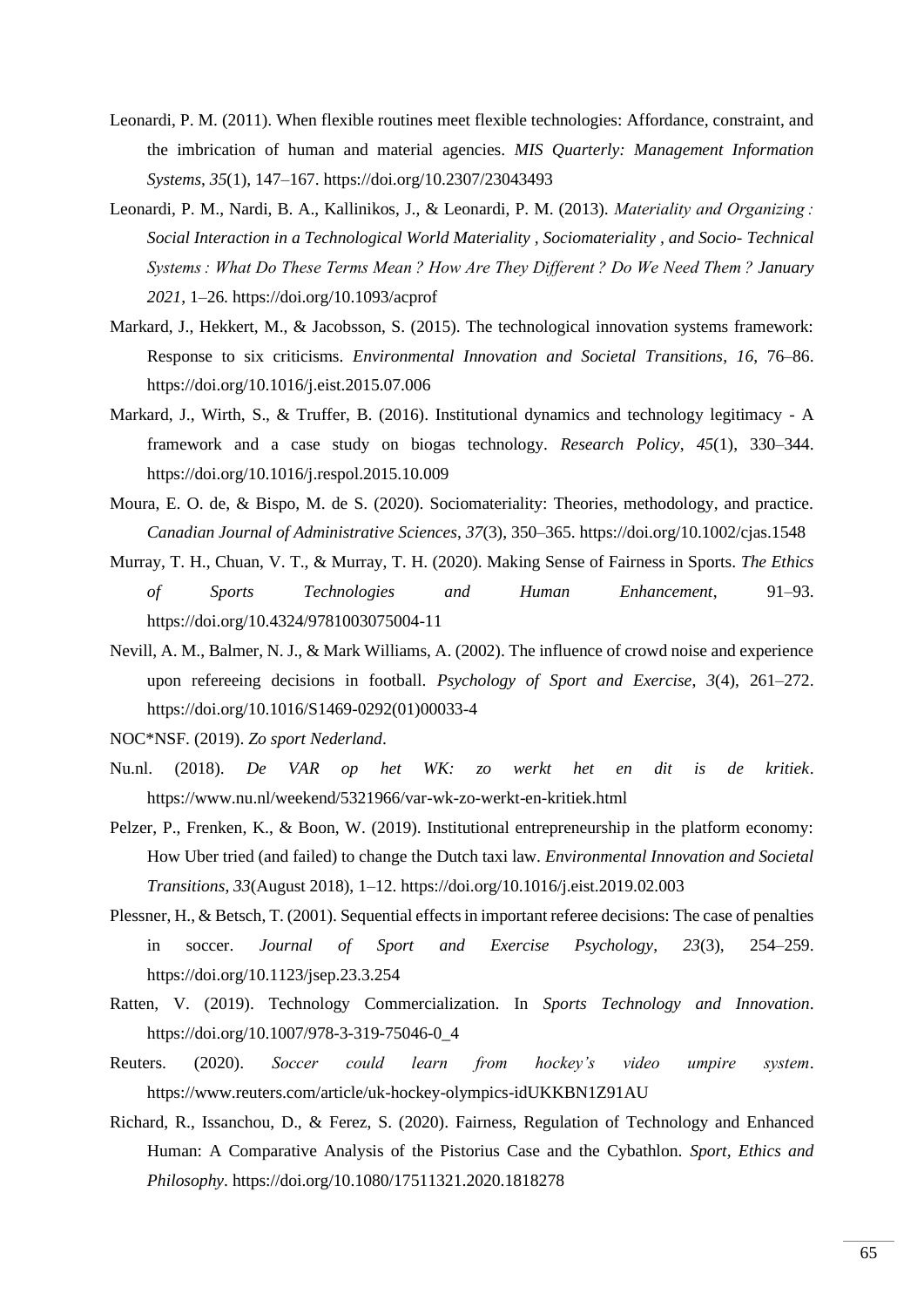- Schreier, M., Oberhauser, S., & Prügl, R. (2007). Lead users and the adoption and diffusion of new products: Insights from two extreme sports communities. *Marketing Letters*, *18*(1–2), 15–30. https://doi.org/10.1007/s11002-006-9009-3
- Scott, M. B., & Lyman, S. M. (1968). *Accounts*. *33*(1), 46–62.
- Scott, W. R. (1995). *Institutions and Organizations*. SAGE Publications.
- Spitz, J., Wagemans, J., Memmert, D., Williams, A. M., & Helsen, W. F. (2020). Video assistant referees (VAR): The impact of technology on decision making in association football referees. *Journal of Sports Sciences*, *00*(00), 1–7. https://doi.org/10.1080/02640414.2020.1809163
- Suchman, M. C. (1995). Managing Legitimacy : Strategic and Institutional Approaches Author ( s ): Mark C. Suchman Source : The Academy of Management Review, Vol. 20, No. 3 (Jul., 1995) ), pp . 571-610 Published by : Academy of Management Stable URL : https://www.jstor.org. *The Academy of Management Review*, *20*(3), 571–610.
- Suddaby, R., Bitektine, A., & Haack, P. (2017). A review article on Legitimacy prepared for the Academy of Management Annals. *Academy of Management Annals*, *11*(1), 451–478.
- Tellis, W. (1997). Introduction to Case Study. *The Qualitative Report*, *3*(2).
- Tjønndal, A. (2016). BBR -Brazilian Business Review Sport, Innovation and Strategic Management: A Systematic Literature Review Sport, Innovation and Strategic Management: A Systematic Literature Review. *BBR -Brazilian Business Review Bus. Rev. (Engl. Ed., Online)*, *13*(13), 38–56. http://www.redalyc.org/articulo.oa?id=123052598003%0Ahttp://dx.doi.org/10.15728/edicaoesp. 2016.3
- Tzur, A. (2019). Uber Über regulation? Regulatory change following the emergence of new technologies in the taxi market. *Regulation and Governance*, *13*(3), 340–361. https://doi.org/10.1111/rego.12170
- Van den Belt, H., & Rip. (1987). The Nelson-Winter-Dosi model and synthetic dye chemistry. In *The social construction of technological systems : new directions in the sociology and history of technology* (pp. 135–158). MIT Press.
- Westerski, A., Iglesias, C. A., & Nagle, T. (2011). The road from community ideas to organisational innovation: A life cycle survey of idea management systems. *International Journal of Web Based Communities*, *7*(4), 493–506. https://doi.org/10.1504/IJWBC.2011.042993
- Zelizer, V. (1978). Human Values and the Market: The Case of Life Insurance and Death in 19th-Century America. *American Journal of Sociology*, *84*(3).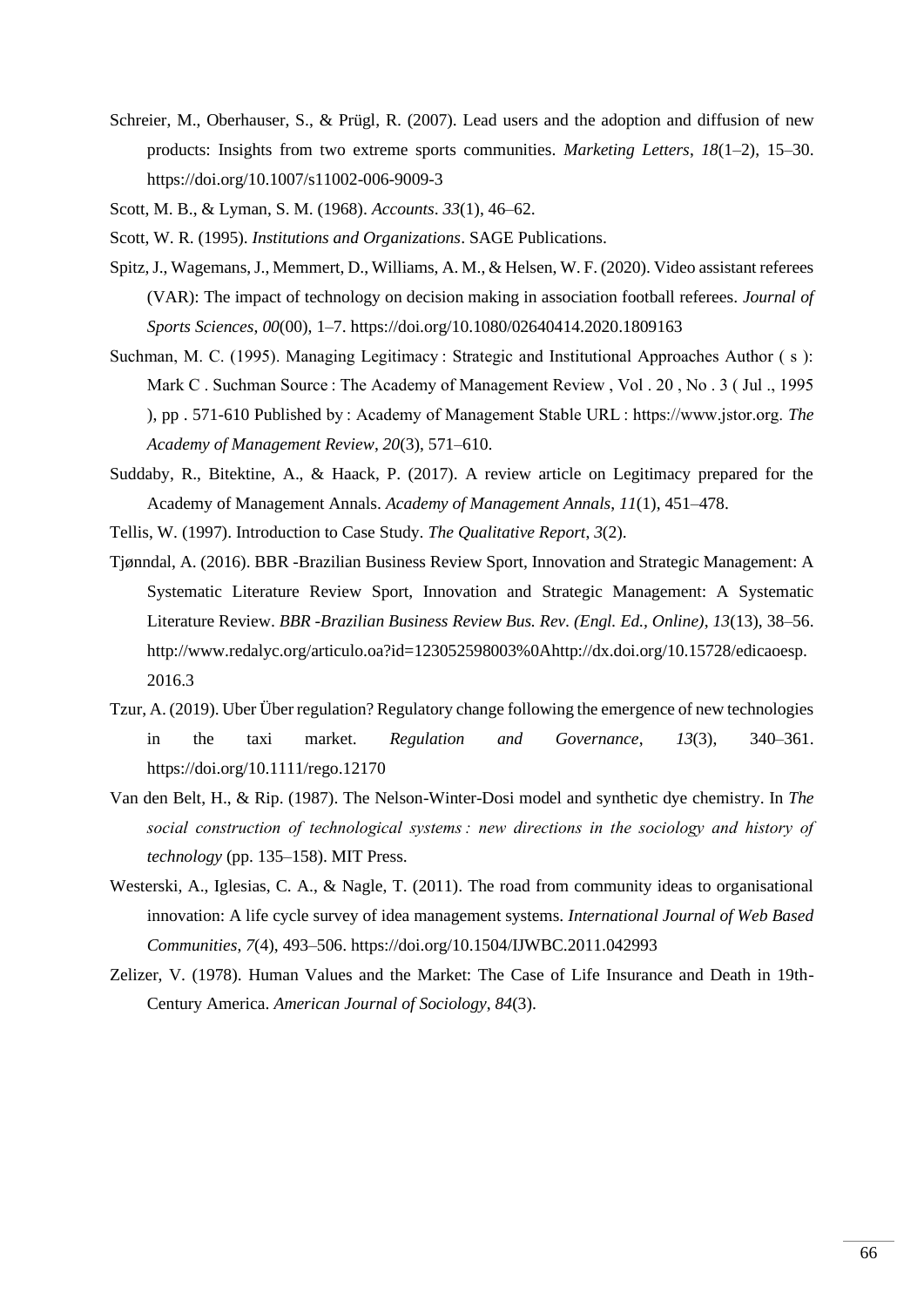| Case         | <b>Document designation</b>     | Document type              |
|--------------|---------------------------------|----------------------------|
| Tennis       | <b>KNLTB</b> Regulations 2020   | <b>KNLTB</b> Game rules    |
|              | Regulations update January 2020 | Game rules                 |
| Field hockey | Regulations 2017                | Game rules                 |
|              | Regulations 2015                | Game rules                 |
|              | KNVB Regulations 2018-2019      | <b>KNVB</b> Game rules     |
| Football     | KNVB Regulations 2019-2020      | <b>KNVB</b> Game rules     |
|              | KNVB Regulations 2020-2021      | <b>KNVB</b> Game rules     |
|              | Seasons 18-19 in figures        | KNVB effectiveness figures |

# **Appendix I – Official documentation: overview**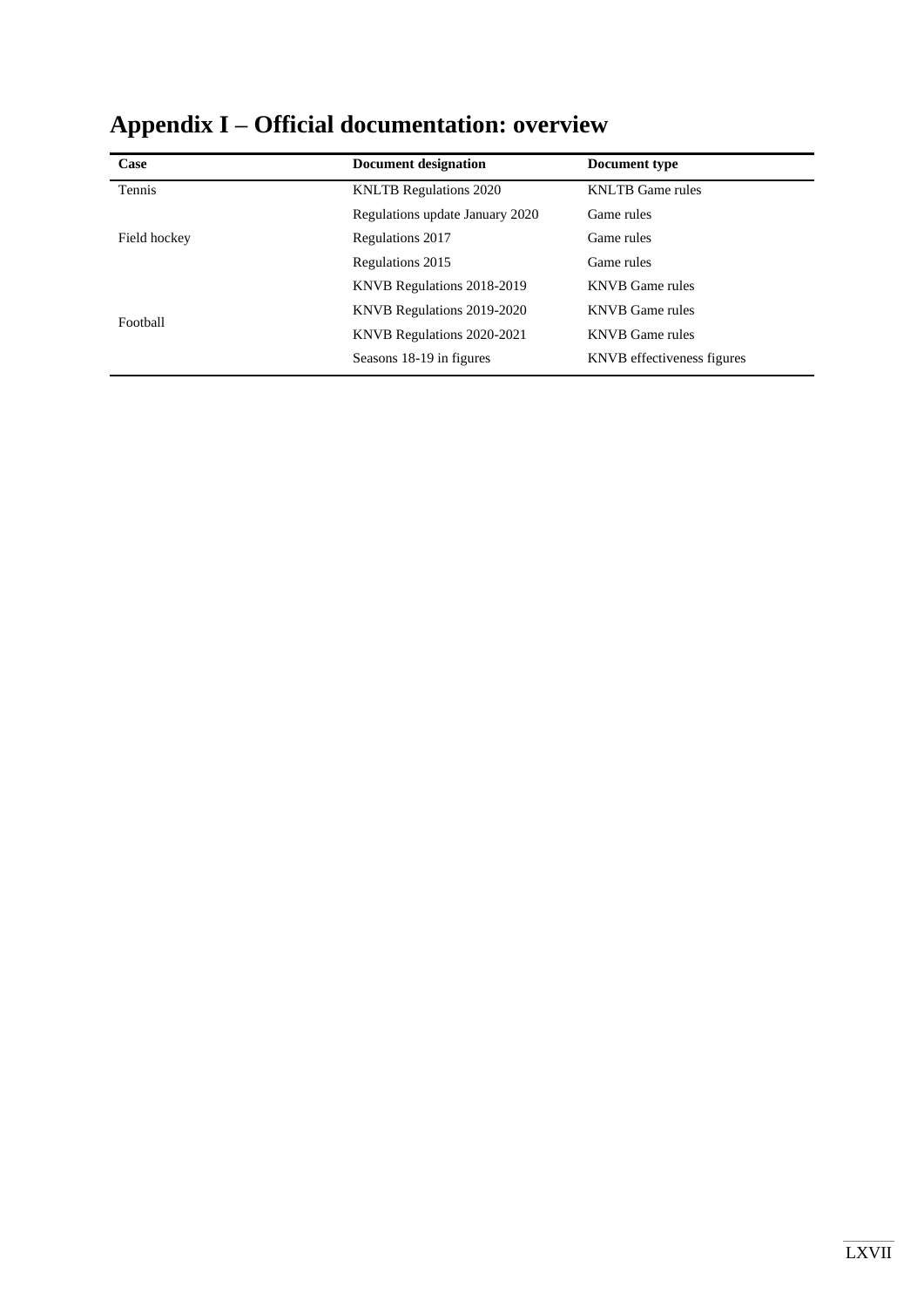# **Appendix II – Interview protocol**

# **Opening**

- a. Interview conductor background
	- i. Self-introduction
	- ii. Purpose of the interview
	- iii. Link to informed consent
- b. Interviewee background
	- i. What is your occupation at the organisation?
	- ii. What is the most direct relation to a/the video referee system you have?

#### **Leading questions and themes**

c. **What parties and actors are involved with both implementation as well as usage of the video referee system?**

*Themes:*

- i. Involved when implementing the video referee system
- ii. Involved when using the video referee system
- iii. Involved when evaluating/changing the video referee system
- d. **How would you describe the process from introduction of the video referee system up until now?**

*Themes:*

- i. Consideration and initiation of technology implementation
- ii. Implementation process itself
- iii. Substantiated rights and wrongs during the process
- iv. Contact with stakeholders, other sports and experts
- e. **Common positive and negative opinions from actors identified in question 2a.**
	- i. Reasons/underlying feelings behind these opinions (negative  $\&$  positive)
- f. **Opinion trends/changes throughout the years**
	- i. Would you describe the video assistant referee as relevant at the moment?
	- ii. Do you expect changes in your perceived legitimacy? If so, why?
	- iii. Are there significant plans for change in usage in the future?

## g. **About the technology itself**

- i. Can the system be used in literally every match/venue?
- ii. Rules have obviously been developed in order to make Hawk-Eye fit in the game. Have there also been alterations to already existing rules? (i.e. changes in older rules like offside or other punishable acts)

## h. **Legitimisation strategies by association**

### **5 types: framing, theorisation, collaboration, lobbying, negotiation**

- i. Framing: Emphasise how bad the situation without VAR is.
- ii. Theorisation: Paint the picture of the hypothetical implementation of VAR.
- iii. Collaboration: Involving stakeholders and other frontrunners.
- iv. Lobbying: Getting high-level association members on your side as well as media (political powers!)
- v. Negotiation: trying to meet halfway with parties reluctant to have VAR.

## **Closure**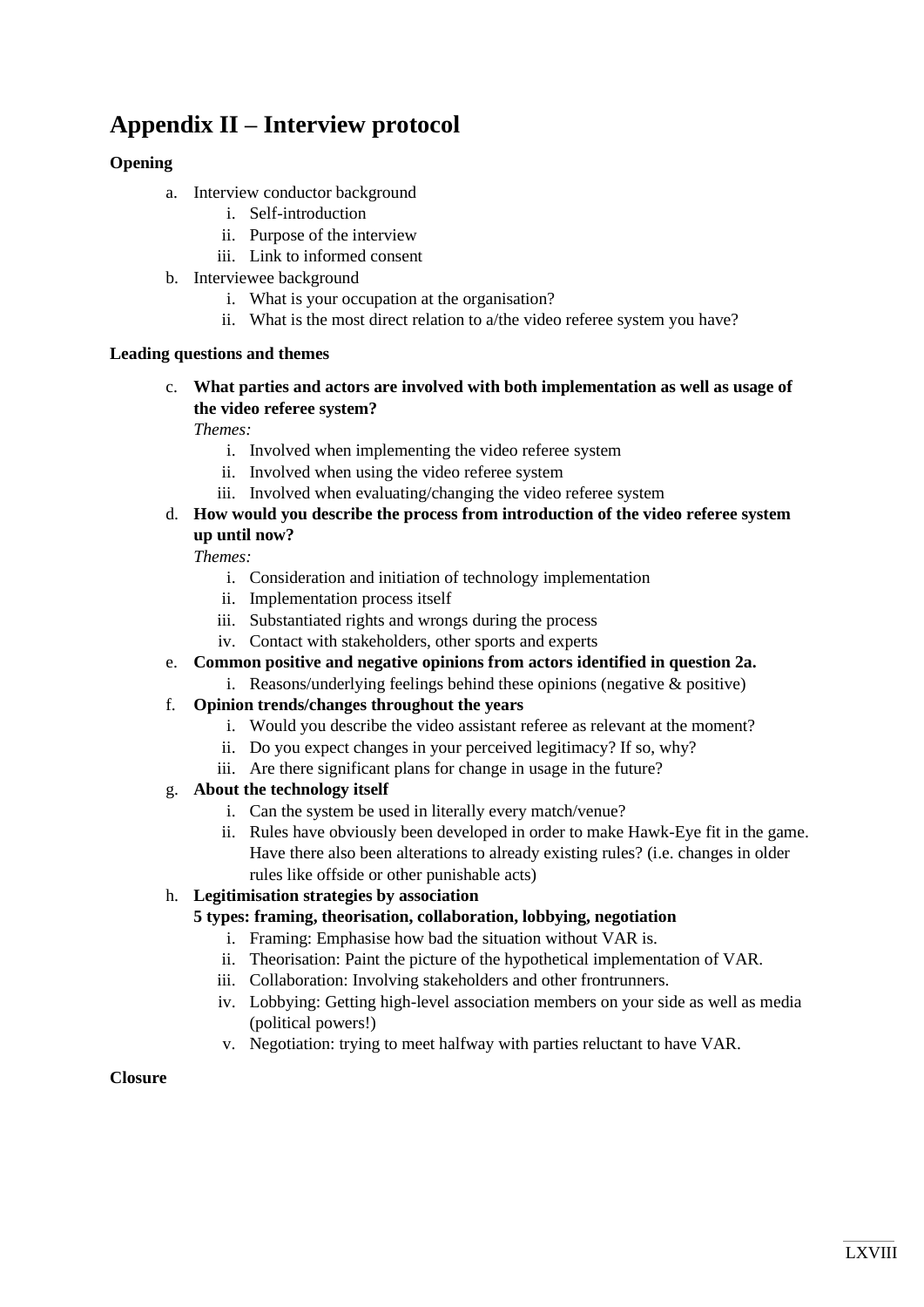| Category                 | Code     | <b>Secondary code</b>   | <b>Example label</b>                       |
|--------------------------|----------|-------------------------|--------------------------------------------|
| Actor group designation  | User     | Athletes                | "Players"                                  |
|                          |          | Referees                | "Match official"                           |
|                          |          | Spectators              | "People in the stadium"                    |
|                          |          | Other officials         | "AVAR"                                     |
|                          | Producer | Manufacturer            | "Hawk-Eye"                                 |
|                          |          | <b>Broadcaster</b>      | "ESPN"                                     |
| Direction of interaction | One-way  | Pre-match two-way       | "ESPN provides the technology in           |
|                          |          |                         | advance"                                   |
|                          |          | Not authorised to act   | "not allowed to request a review."         |
|                          | Two-way  | Consultation            | " is advised but is able to overrule."     |
| Effect type              | Direct   | Influences match result | "he may rectify the referee's<br>mistake." |
|                          |          | Influences tactics      | "the outcomes could influence team         |
|                          |          |                         | performance"                               |
|                          | Indirect | Not influencing match   | "People see the outcomes and don't         |
|                          |          | result                  | understand."                               |

# **Appendix III – Document coding scheme: In-game**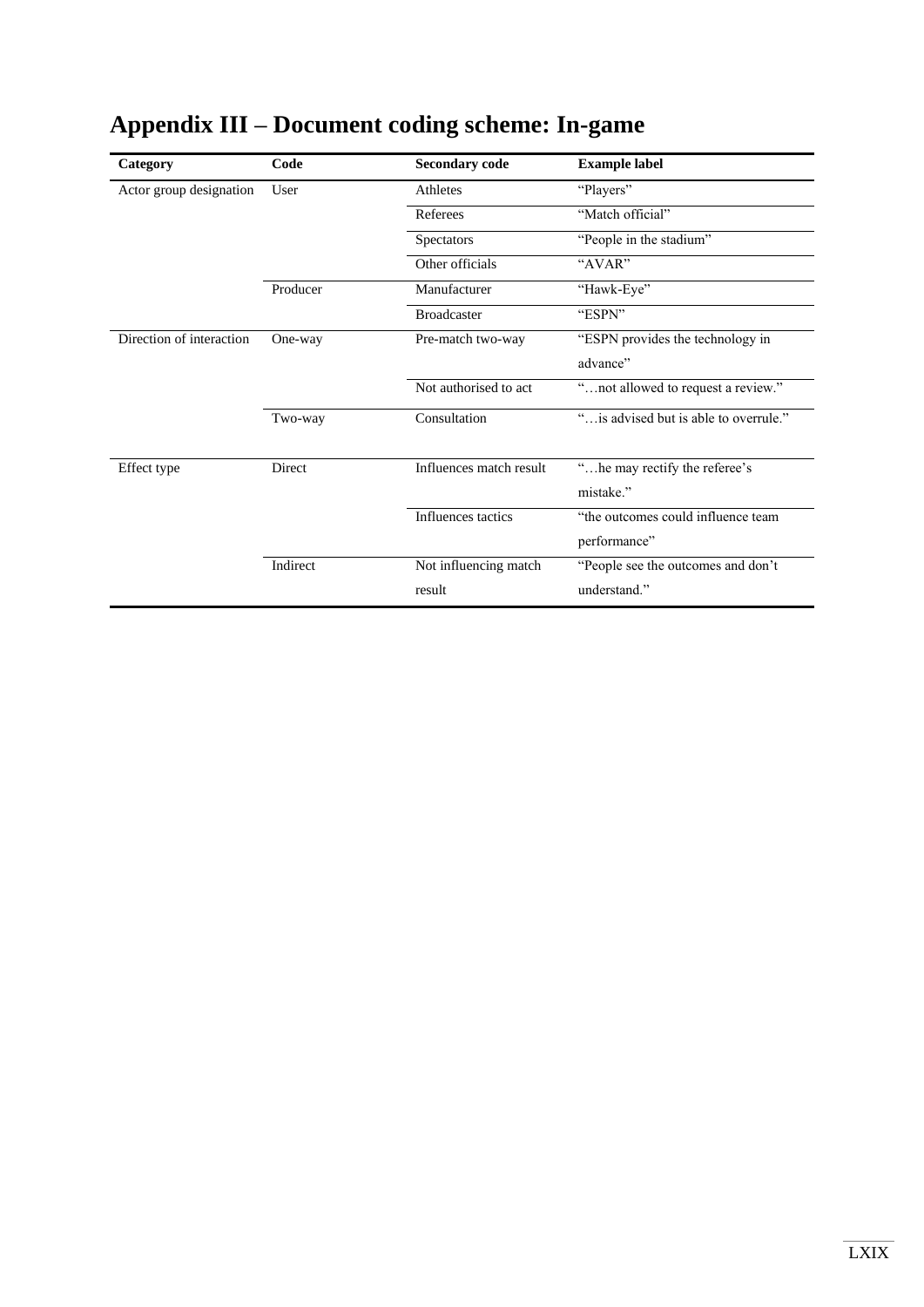| Category                | Code                | <b>Secondary code</b>     | <b>Example label</b>                  |
|-------------------------|---------------------|---------------------------|---------------------------------------|
| Actor group designation | User                | Athletes committee        | "Player representatives"              |
|                         |                     | Referees                  | "Ref"                                 |
|                         | Institutional       | National association      | "KNVB"                                |
|                         |                     | International association | "IFAB"                                |
|                         |                     | <b>Spectators</b>         | "People in the grandstands"           |
| Trajectory stage        | Introduction        | Ideation                  | "They were the ones who came up       |
|                         |                     |                           | with the initiative."                 |
|                         |                     | <b>Qualification</b>      | "Effectiveness demands"               |
|                         |                     | Initial resistance        | "Immediate resistance by referees"    |
|                         | Implementation      | Pilots & testing          | "If the effectiveness figures         |
|                         |                     |                           | suffice"                              |
|                         |                     | Implementation resistance | "FIFA posed questions regarding       |
|                         |                     |                           | implementation"                       |
|                         | Usage & development | Usage experience          | "This made the entire decision-       |
|                         |                     |                           | making process so much shorter."      |
|                         |                     | Criticism                 | "At first, they could challenge every |
|                         |                     |                           | situation. It was horrible."          |
|                         |                     | Evaluation                | "Sometimes we send out a              |
|                         |                     |                           | questionnaire"                        |

# **Appendix IV – Document coding scheme: Innovation trajectory**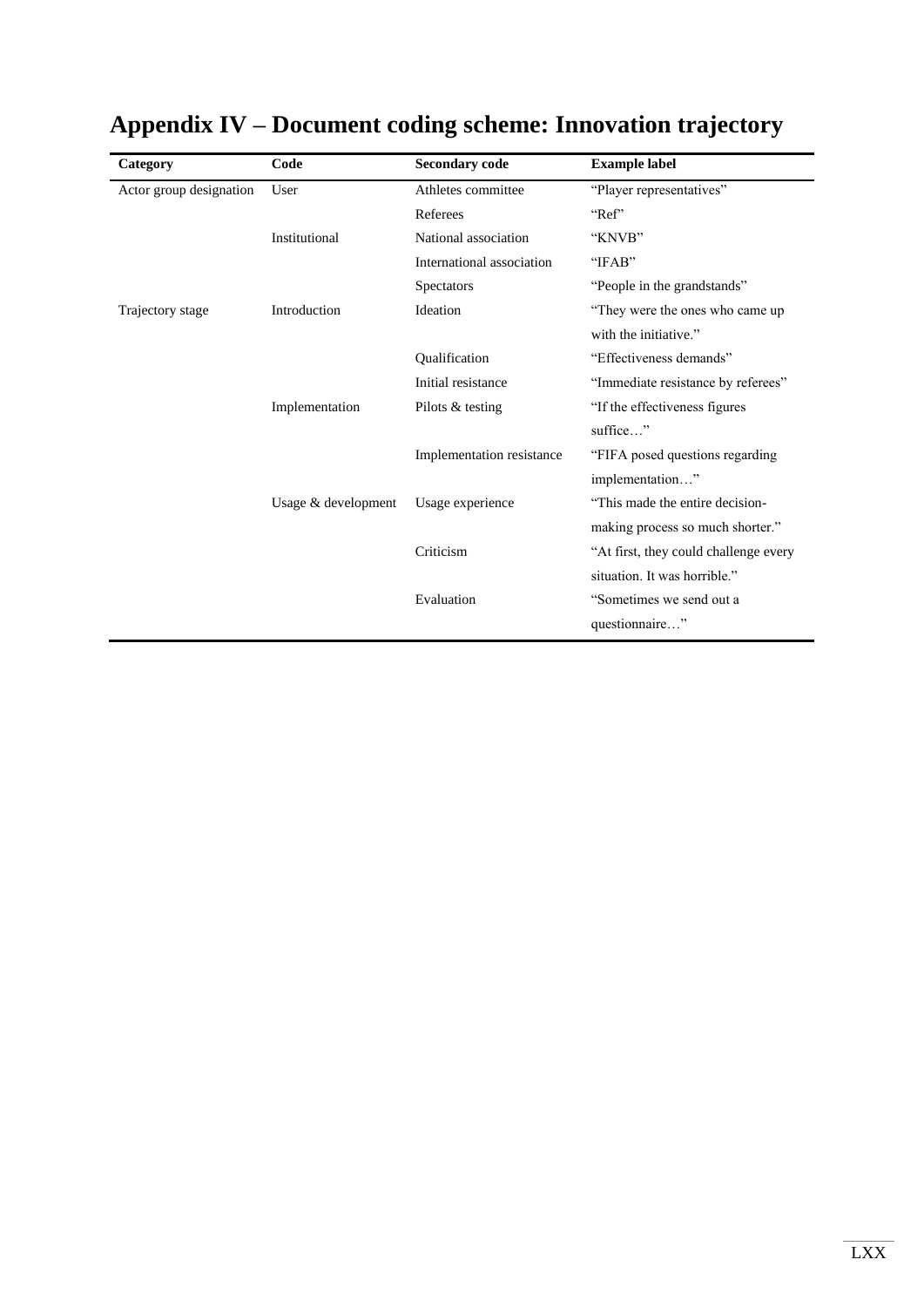| Category                | Primary code         | <b>Secondary codes</b>      | <b>Example label</b>                                         |
|-------------------------|----------------------|-----------------------------|--------------------------------------------------------------|
| Complexity of           | Pragmatic legitimacy | Formal regulations          | "camera protocols"                                           |
| embedding               |                      |                             |                                                              |
|                         |                      | Effectiveness               | "video referee has corrected X% of                           |
|                         |                      |                             | referral errors."                                            |
|                         | Moral legitimacy     | Consensus on rule           | "bringing several partiestogether                            |
|                         |                      | interpretation              | to discuss interpretation"                                   |
|                         |                      | Fairness regulations        | "We only apply the video referee                             |
|                         |                      |                             | during international tournaments and<br>national play-offs." |
|                         |                      |                             |                                                              |
|                         |                      | Degree of pleasure          | "Players could request an unlimited                          |
|                         |                      |                             | amount of reviews at any time, it was<br>horrible."          |
|                         | Cognitive legitimacy | Demand for clarity          | "People at home want to know what                            |
|                         |                      |                             | is happening."                                               |
| Governing power         | Moral legitimacy     | Rule ambiguity              | "The grey areas cause similar                                |
| balance                 |                      |                             | situations to be judged differently                          |
|                         |                      |                             | every time."                                                 |
|                         |                      | Agile governance            | "If we run into problems, FIH allows                         |
|                         |                      |                             | for quick problem solving by rule                            |
|                         |                      |                             | changes."                                                    |
|                         | Cognitive legitimacy | Controlling organ           | "We gather all parties involved so                           |
|                         |                      |                             | that they are informed from the                              |
|                         |                      |                             | start"                                                       |
| Non-institutional actor | Pragmatic legitimacy | Perception of effectiveness | "We can all agree that the VAR                               |
| group involvement       |                      |                             | functions, but"                                              |
|                         | Moral legitimacy     | Perception of fairness      | "Sometimes we send out                                       |
|                         |                      |                             | questionnaires concerning the                                |
|                         |                      |                             | $VAR$ "                                                      |
|                         |                      | Perception of pleasure      | "but the endless interference is                             |
|                         |                      |                             | annoying."                                                   |
|                         | Cognitive legitimacy | User involvement            | "The athletes committee was the                              |
|                         |                      |                             | initiator of the trajectory"                                 |
|                         |                      | Producer involvement        | "We have trouble getting in touch                            |
|                         |                      |                             | with Hawk-Eye ourselves."                                    |
|                         |                      | Spectator involvement       | "We cannot share the communication                           |
|                         |                      |                             | between the referee and the VAR"                             |

# **Appendix V – Interview coding scheme: Degrees of legitimacy**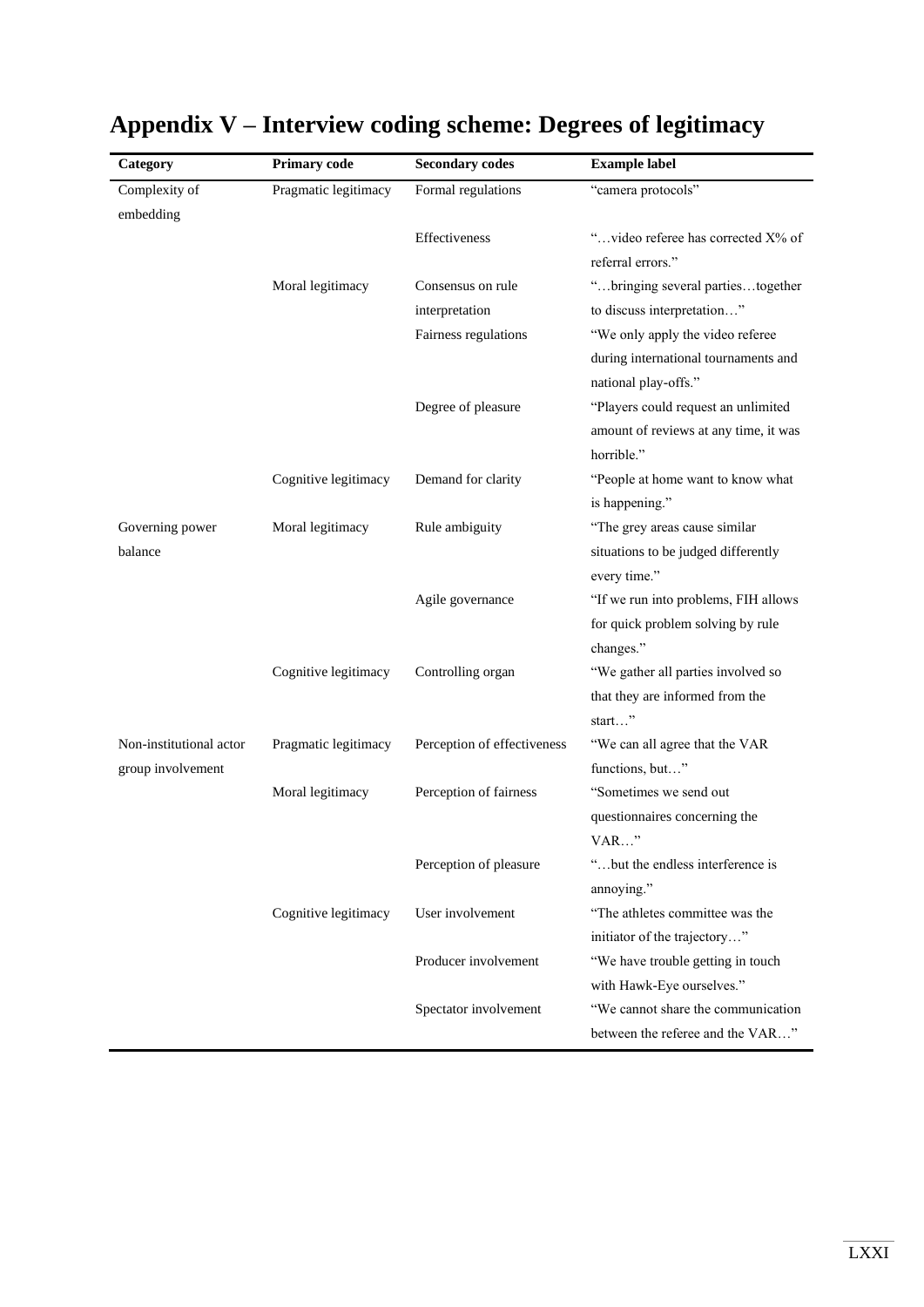| Category            | <b>Primary code</b> | <b>Secondary codes</b>         | <b>Example label</b>                 |
|---------------------|---------------------|--------------------------------|--------------------------------------|
| Strategy type       | Framing             |                                | "Inferior situation"                 |
|                     | Theorisation        |                                | "VAR moment of the week"             |
|                     | Collaboration       |                                | "Knowledge exchange with FIFA"       |
|                     | Lobbying            |                                | "Permission to deviate from camera"  |
|                     |                     |                                | protocols"                           |
| Strategy deployment | Actor group         | Institutional actor group      | "DCR manager"                        |
|                     | deploying           |                                |                                      |
|                     |                     | User group                     | "Athletes committee"                 |
|                     | Method              | Communication                  | "Broadcasting communication          |
|                     |                     |                                | between the referees"                |
|                     |                     | Cooperation                    | "We tend not to work together with   |
|                     |                     |                                | other sports, we differ too much."   |
|                     |                     | Feedback inquiry               | "people could then give their        |
|                     |                     |                                | opinion on Twitter."                 |
| Effect              | Positive            | Increased legitimacy           | "People then understood what was     |
|                     |                     |                                | happening."                          |
|                     |                     | Increased knowledge            | "We look somewhere else, copy it     |
|                     |                     |                                | and then improve it."                |
|                     | Negative            | Decreased legitimacy           | "FIFA and IFAB started posing        |
|                     |                     |                                | difficult questions"                 |
|                     |                     | Plausibly decreased legitimacy | "The VAR of the week project was     |
|                     |                     |                                | then terminated, but I do not know   |
|                     |                     |                                | why exactly."                        |
| Trigger event       | Initiative          | Not reaching out               | "Scale difference"                   |
|                     |                     | Active involvement             | "The athletes committee contacted    |
|                     |                     |                                | the FIH."                            |
|                     | Reaction            | Response to criticism          | "People complained about the lack of |
|                     |                     |                                | transparency."                       |

# **Appendix VI – Interview coding scheme: Legitimisation**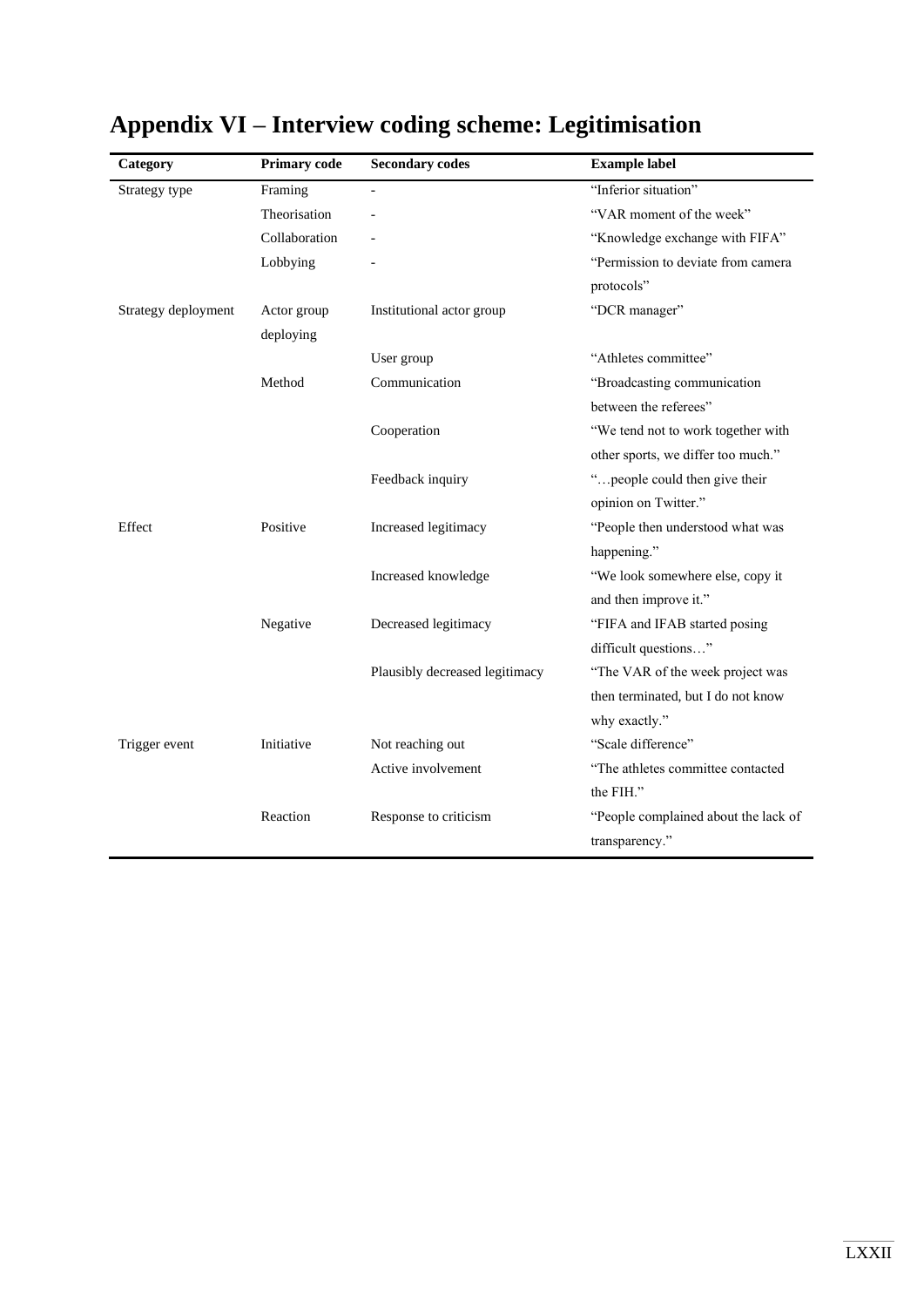## **Appendix VII – R Studio protocol**

**# Start-up**

library(tm) library(syuzhet) library(SnowballC) library(dplyr)

### **#Enable text tidying**

toSpace  $\le$  - content\_transformer(function  $(x,$  pattern ) gsub(pattern, ", x))

### **#Loading & reading articles**

setwd("~/R Thesis 2021/*Case name*/*Temporal scope*")

- Artikel1<-readLines("*Title*.txt")
- Art\_1<-Corpus(VectorSource(Artikel1))
- Artikel2<-readLines("*Title*.txt")

Art\_2<-Corpus(VectorSource(Artikel2))

Artikel3<-readLines("*Title*.txt")

Art\_3<-Corpus(VectorSource(Artikel3))

Artikel4<-readLines("*Title*.txt")

Art\_4<-Corpus(VectorSource(Artikel4))

Artikel5<-readLines("*Title*.txt")

Art\_5<-Corpus(VectorSource(Artikel5))

### **#Tidying**

**# Copy these code lines for Art\_2, Art\_3, Art\_4 and Art\_5** Art\_1<- tm\_map(Art\_1, toSpace, "/") Art\_1<- tm\_map(Art\_1, toSpace, "@") Art $_1$ <- tm\_map(Art $_1$ , toSpace, "\\|") Art\_1<- tm\_map(Art\_1, content\_transformer(tolower)) Art\_1<- tm\_map(Art\_1, removeNumbers) Art\_1<- tm\_map(Art\_1, removeWords, stopwords("dutch")) Art\_1<- tm\_map(Art\_1, removePunctuation) Art\_1<- tm\_map(Art\_1, stripWhitespace)

Art\_1<- tm\_map(Art\_1, stemDocument)

### **#Analysis**

### # Copy these code lines for Art 2, Art 3, Art 4 and Art 5

syuzhet vector1 <- get sentiment(Art 1, method="syuzhet", path to tagger = NULL, language = "dutch") summary(syuzhet\_vector1)

**############################################################**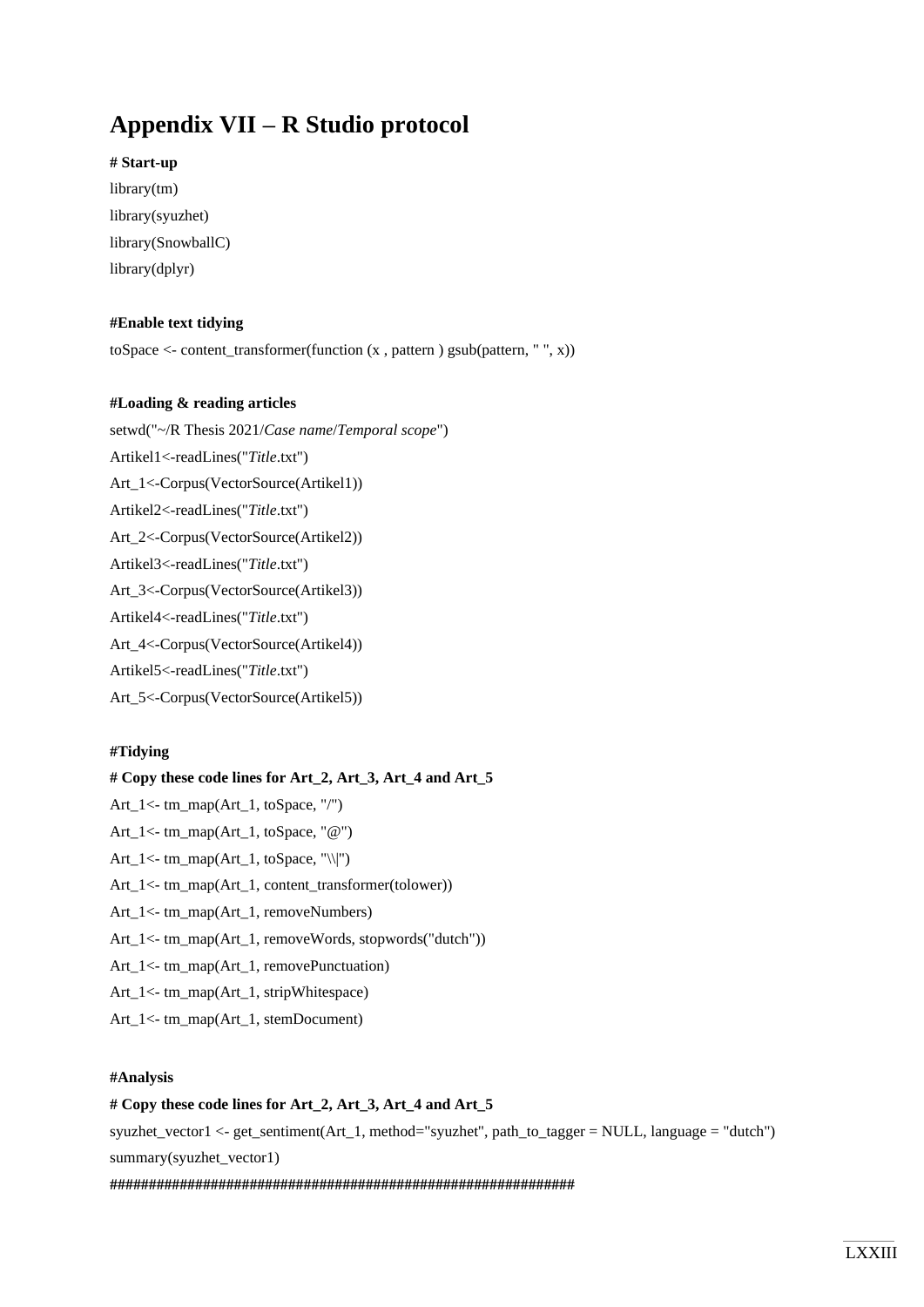# **Appendix VIII – Informed consent form**

| Utrecht University<br><b>INFORMED CONSENT FORM for participation in:</b>                                                                                                                                                                                                                                                                                                                |  |  |  |  |  |
|-----------------------------------------------------------------------------------------------------------------------------------------------------------------------------------------------------------------------------------------------------------------------------------------------------------------------------------------------------------------------------------------|--|--|--|--|--|
| Fast Forward - Development of technological legitimacy in sports communities                                                                                                                                                                                                                                                                                                            |  |  |  |  |  |
| To be completed by the participant:                                                                                                                                                                                                                                                                                                                                                     |  |  |  |  |  |
| I confirm that:<br>I am satisfied with the received information about the research;<br>. I have been given opportunity to ask questions about the research and that any questions that have been risen<br>have been answered satisfactorily;<br>I had the opportunity to think carefully about participating in the study;<br>۰<br>I will give an honest answer to the questions asked. |  |  |  |  |  |
| I agree that:<br>the data to be collected will be obtained and stored for scientific purposes;<br>• the collected, completely anonymous, research data can be shared and re-used by scientists to answer other<br>research questions;<br>video and/or audio recordings may also be used for scientific purposes.                                                                        |  |  |  |  |  |
| <b>Lunderstand that:</b><br>I have the right to withdraw my consent to use the data;<br>. I have the right to see the research report afterwards.                                                                                                                                                                                                                                       |  |  |  |  |  |
|                                                                                                                                                                                                                                                                                                                                                                                         |  |  |  |  |  |
| Signature:<br>Date, place:                                                                                                                                                                                                                                                                                                                                                              |  |  |  |  |  |

| To be completed by the investigator:                                                                                                                                     | Name:               |                            |
|--------------------------------------------------------------------------------------------------------------------------------------------------------------------------|---------------------|----------------------------|
| I declare that I have explained the above mentioned participant<br>what participation means and the reasons for data collection.<br>I guarantee the privacy of the data. | Date:<br>Signature: | (dd/mm/yyyy)<br>$\sqrt{1}$ |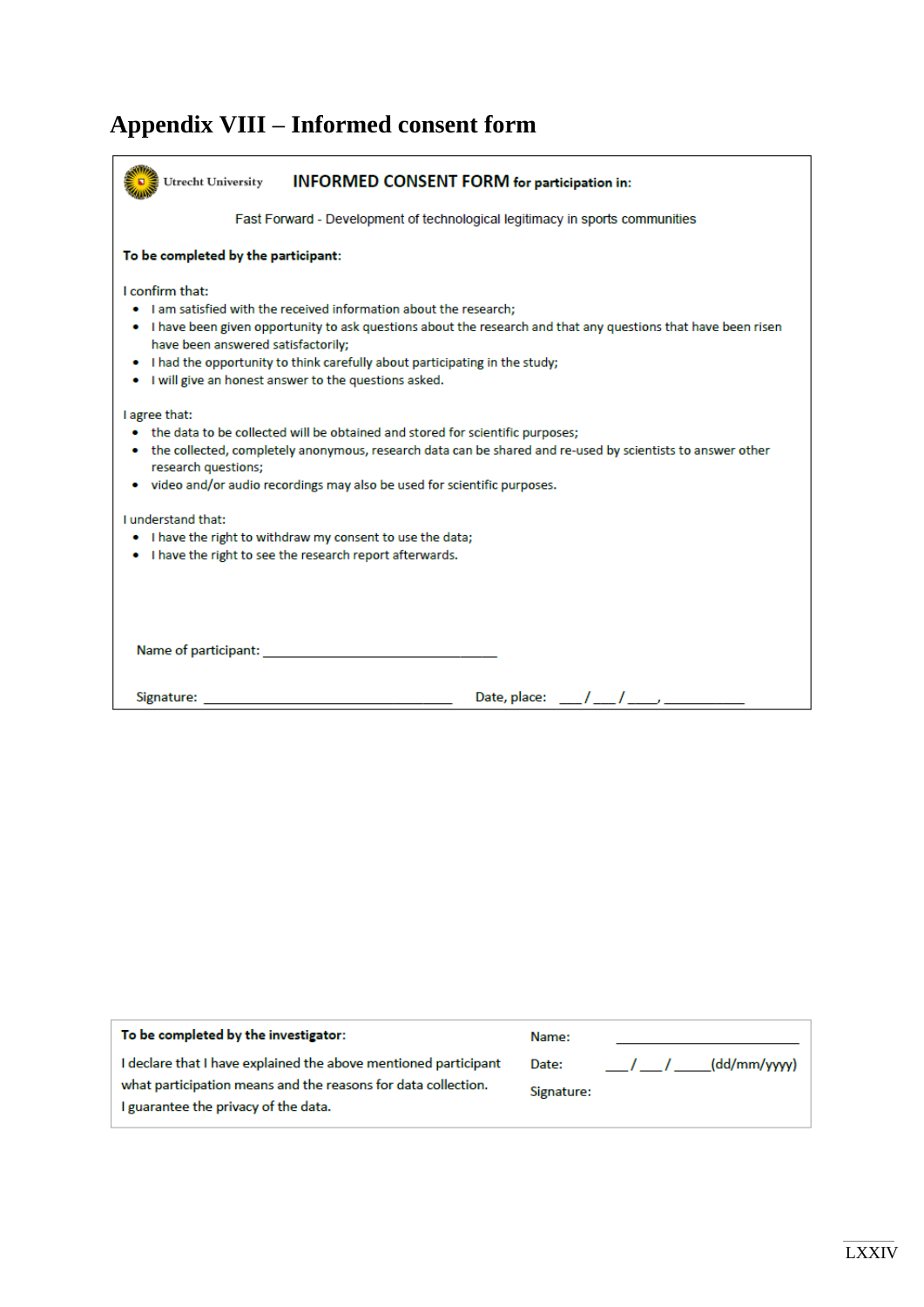### **Appendix IX – Sentiment analysis output Tennis**

#### **2005-2007**

5 out of 5 articles with positive sentiments.

> summary(syuzhet\_vector1) Min. 1st Qu. Median Mean 3rd Qu. Max. 0.0000 0.0000 0.0000 0.5167 0.7750 1.5500 > summary(syuzhet\_vector2) Min. 1st Ou. Median Mean 3rd Ou. Max. 0.0000 0.0000 0.0000 0.2167 0.3250 0.6500 > summary(syuzhet\_vector3) Min. 1st Qu. Median Mean 3rd Qu. Max. 0.00000 0.00000 0.00000 0.08333 0.12500 0.25000 > summary(syuzhet\_vector4) Min. 1st Qu. Median Mean 3rd Qu. Max.  $0.000$   $0.000$   $0.000$ 0.350 0.525 1.050 > summary(syuzhet\_vector5) Min. 1st Qu. Median Mean 3rd Qu. Max. 0.0000 0.0000 0.0000 0.7333 1.1000 2.2000

### **2008-2010**

5 out of 5 articles with positive sentiments.

```
> summary(syuzhet_vector1)
  Min. 1st Qu. Median<br>0.000   0.000   0.000
                           Mean 3rd Qu.
                                            Max
                           1.233 1.850
                                            3.700
> summary(syuzhet_vector2)
  Min. 1st Qu. Median Mean 3rd Qu.
                                             Max.
 0.0000 0.0000 0.0000 0.7333 1.1000 2.2000
> summary(syuzhet_vector3)
  Mean 3rd Qu.
                                             Max.
                           0.350 0.5251.050
> summary(syuzhet_vector4)
Min. 1st Qu. Median Mean 3rd Qu. Max.<br>0.0000 0.0000 0.0000 0.2667 0.4000 0.8000
> summary(syuzhet_vector5)
  Min. 1st Qu. Median
                           Mean 3rd Ou.
                                             Max.
0.0000 0.0000 0.0000 0.2667 0.4000 0.8000
\geq 1.
```
### **2011-2013**

2 out of 3 articles with positive sentiments. 1 out of 3 articles with negative sentiments.

```
> summary(syuzhet_vector1)
   Min. 1st Qu.
                  Median
                             Mean 3rd Qu.
                                               Max.
-0.25000 -0.12500 0.00000 -0.08333 0.000000.00000
> summary(syuzhet_vector2)
  Min. 1st Qu. Median
                         Mean 3rd Qu.
                                         Max.
 0.0000 0.0000 0.0000 0.4667 0.7000 1.4000
> summary(syuzhet_vector3)
  Min. 1st Qu. Median
                         Mean 3rd Qu.
                                         Max.
 0.0000 0.0000 0.0000 0.7333 1.1000 2.2000
```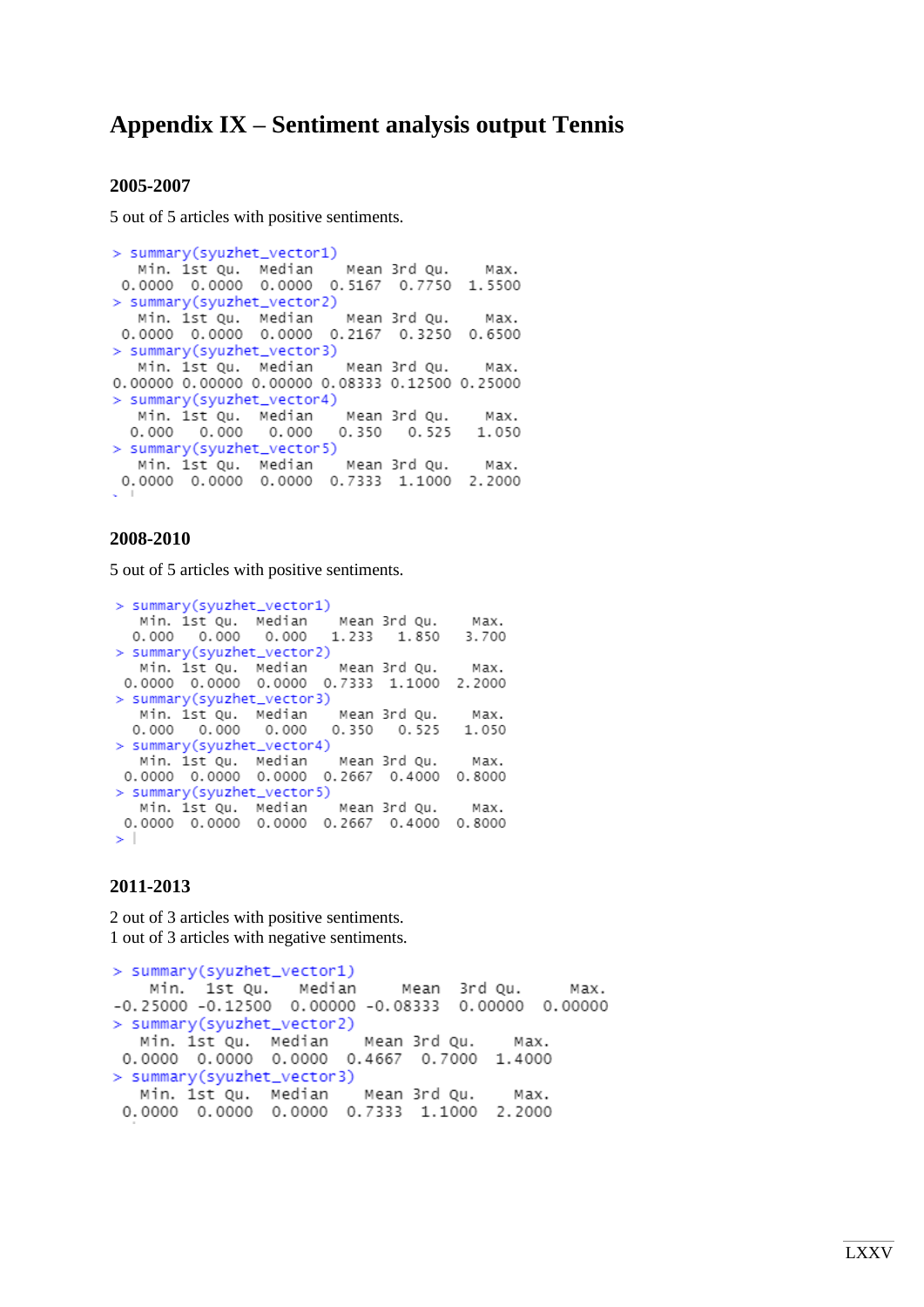### **2017-2019**

2 out of 2 articles with positive sentiments.

```
> summary(syuzhet_vector1)
 Min. 1st Qu. Median Mean 3rd Qu. Max.<br>0.0000 0.0000 0.0000 0.3833 0.5750 1.1500
> summary(syuzhet_vector2)
  Min. 1st Qu. Median
                            Mean 3rd Qu.
                                                Max.
    0.00.00.00.2 0.3
                                                0.6\zeta=1
```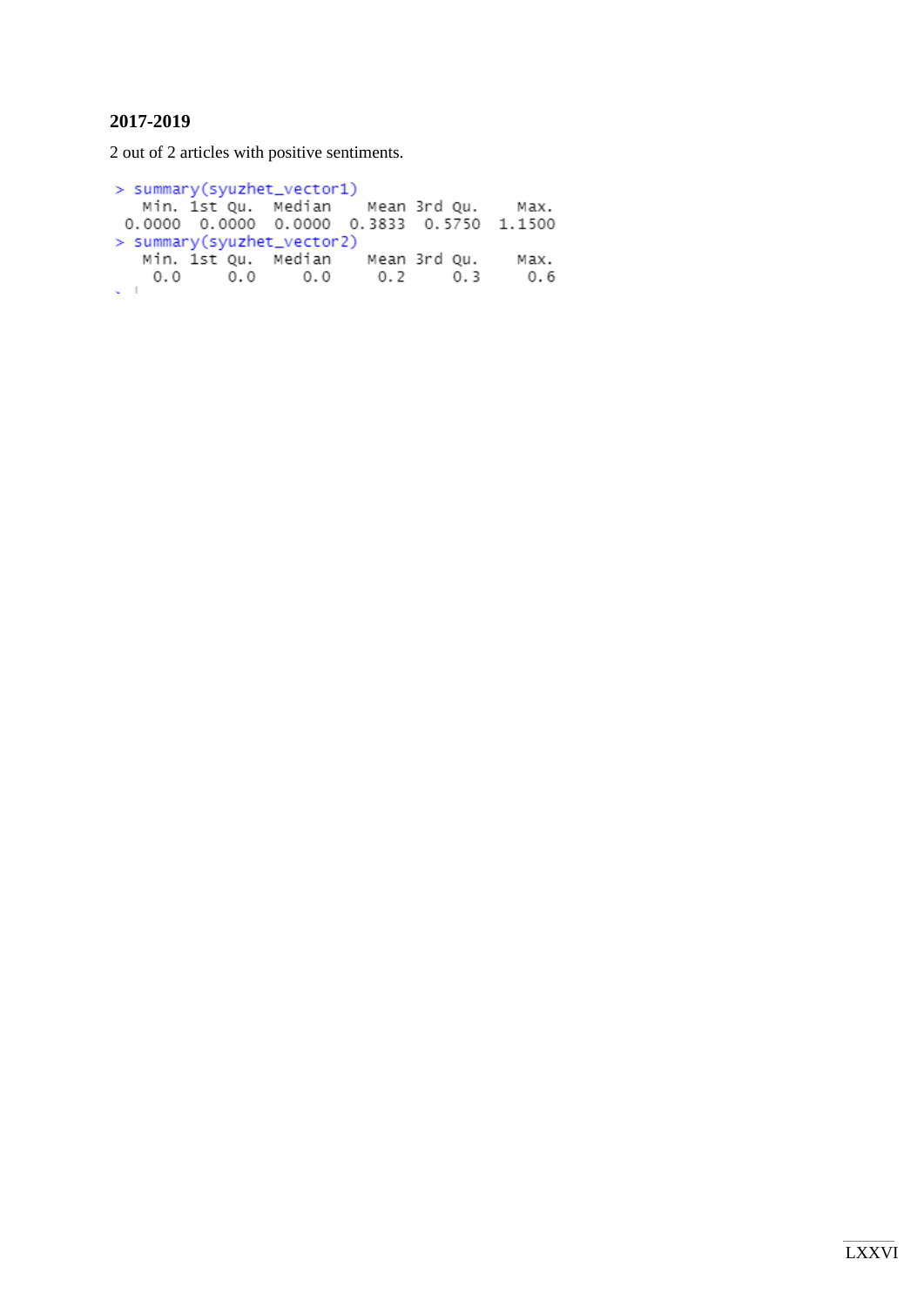### **Appendix X – Sentiment analysis output Field hockey**

### **2006-2008**

5 out of 5 articles with positive sentiments.<br>>  $\frac{1}{5}$  summary(syuzhet\_vector1) Min. 1st Qu. Median Mean 3rd Qu. Max. 0.0000 0.0000 0.0000 0.6333 0.9500 1.9000 > summary(syuzhet\_vector2) Min. 1st Qu. Median Mean 3rd Qu. Max. 0.0000 0.0000 0.0000 0.5667 0.8500 1,7000 > summary(syuzhet\_vector3) Min. 1st Qu. Median Mean 3rd Qu. Max. 0.0000 0.0000 0.0000 0.4333 0.6500 1,3000 > summary(syuzhet\_vector4) Min. 1st Qu. Median Mean 3rd Qu. Max. 0.0000 0.0000 0.0000 0.6833 1.0250 2.0500 > summary(syuzhet\_vector5) Min. 1st Qu. Median Mean 3rd Qu. Max. 0.0000 0.0000 0.0000 0.2667 0.4000 0.8000

### **2009-2011**

5 out of 5 articles with positive sentiments.<br>> summary(syuzhet\_vector1) Min. 1st Qu. Median Mean 3rd Qu. Max.  $\Omega$  $\Omega$  $\bigcap$  $\overline{2}$  $\overline{z}$ 6 > summary(syuzhet\_vector2) Min. 1st Qu. Median Mean 3rd Ou. Max.  $0.0$  $0.0$  $0.0$  $1.4$ 4.2  $2.1$ > summary(syuzhet\_vector3) Min. 1st Qu. Median Mean 3rd Qu. Max.  $0.00$  $0.70$  1.05  $0.00$  $0.00$  $2.10$ > summary(syuzhet\_vector4) Min. 1st Qu. Median Mean 3rd Qu. Max.  $0.0$  $0.0$ 0.0  $0.4$  $0.6$  $1.2$ > summary(syuzhet\_vector5) Min. 1st Qu. Median Mean 3rd Qu. Max.<br>0.0000 0.0000 0.0000 0.9167 1.3750 2.7500 > l

#### **2012-2014**

4 out of 5 articles with positive sentiments. 1 out of 5 articles with negative sentiments.<br>> summary(syuzhet\_vector1) Min. 1st Qu. Median Mean 3rd Qu. Max. 0.00000 0.00000 0.00000 0.01667 0.02500 0.05000 > summary(syuzhet\_vector2) Min. 1st Qu. Median Mean 3rd Qu. Max.  $0.0$  $0.0$  $0.0$ 0.6  $0.9$ 1.8 > summary(syuzhet\_vector3) Min. 1st Qu. Median Mean 3rd Qu. Max.  $0.0$  $0.0$  $0.0$  $0.9$ 0.6  $1.8$ > summary(syuzhet\_vector4) Mean 3rd Qu. Min. 1st Qu. Median Max.  $-0.7000 - 0.3500 0.0000 - 0.2333 0.0000$ 0.0000 > summary(syuzhet\_vector5) Min. 1st Qu. Median Mean 3rd Qu. Max. 0.0000 0.0000 0.0000 0.2167 0.3250 0.6500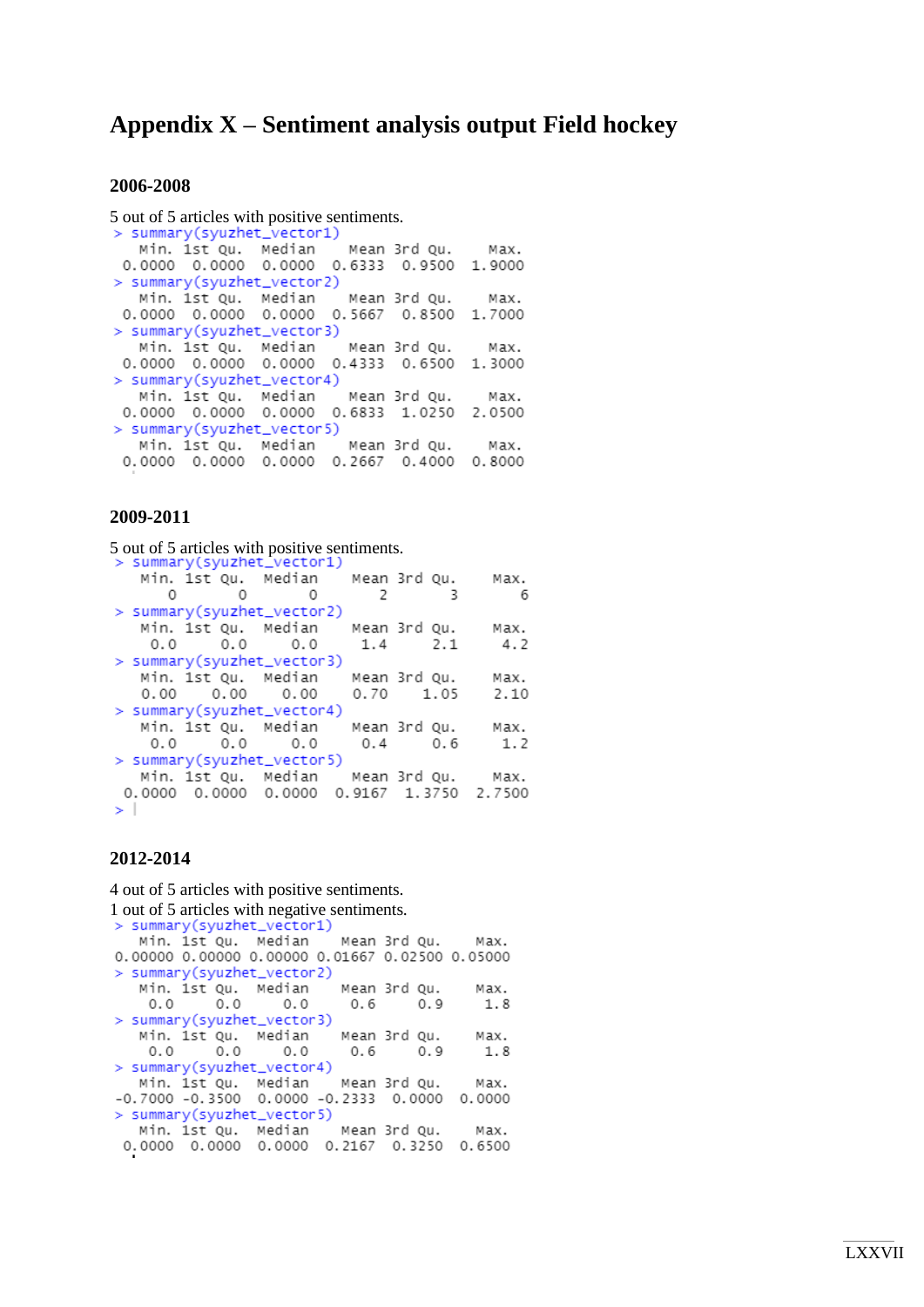### **2015-2017**

4 out of 4 articles with positive sentiments.

|                            | > summary(syuzhet_vector1)                |  |  |  |  |  |
|----------------------------|-------------------------------------------|--|--|--|--|--|
|                            | Min. 1st Qu. Median Mean 3rd Qu. Max.     |  |  |  |  |  |
|                            | 0.0000 0.0000 0.0000 0.2667 0.4000 0.8000 |  |  |  |  |  |
| > summary(syuzhet_vector2) |                                           |  |  |  |  |  |
|                            | Min. 1st Qu. Median Mean 3rd Qu. Max.     |  |  |  |  |  |
|                            | $0.00$ $0.00$ $0.00$ $0.70$ $1.05$ $2.10$ |  |  |  |  |  |
| > summary(syuzhet_vector3) |                                           |  |  |  |  |  |
|                            | Min. 1st Qu. Median Mean 3rd Qu. Max.     |  |  |  |  |  |
|                            | 0.0000 0.0000 0.0000 0.2667 0.4000 0.8000 |  |  |  |  |  |
| > summary(syuzhet_vector4) |                                           |  |  |  |  |  |
|                            | Min. 1st Qu. Median Mean 3rd Qu. Max.     |  |  |  |  |  |
|                            | 0.000 0.000 0.000 1.050 1.575 3.150       |  |  |  |  |  |
|                            |                                           |  |  |  |  |  |

### **2018-2020**

4 out of 5 articles with positive sentiments.

```
1 out of 5 articles with negative sentiments.<br>\vert > summary(syuzhet_vector1)
Min. 1st Qu. Median Mean 3rd Qu. Max.<br>-0.8500 -0.4250 0.0000 -0.2833 0.0000 0.0000
 > summary(syuzhet_vector2)
 Min. 1st Qu. Median Mean 3rd Qu. Max.<br>0.0000 0.0000 0.0000 0.5333 0.8000 1.6000
 > summary(syuzhet_vector3)
    Min. 1st Qu. Median
                                  Mean 3rd Qu.
                                                      Max.
 0.0000 0.0000 0.0000 0.1833 0.2750 0.5500
 > summary(syuzhet_vector4)
   Min. 1st Qu. Median<br>0.000 0.000 0.000
                                  Mean 3rd Ou.
                                                      Max.
                                 1.017 1.525
                                                      3.050
 > summary(syuzhet_vector5)
   Min. 1st Qu. Median Mean 3rd Qu.
                                                      Max.
 0.0000 0.0000 0.0000 0.7833 1.1750 2.3500
```